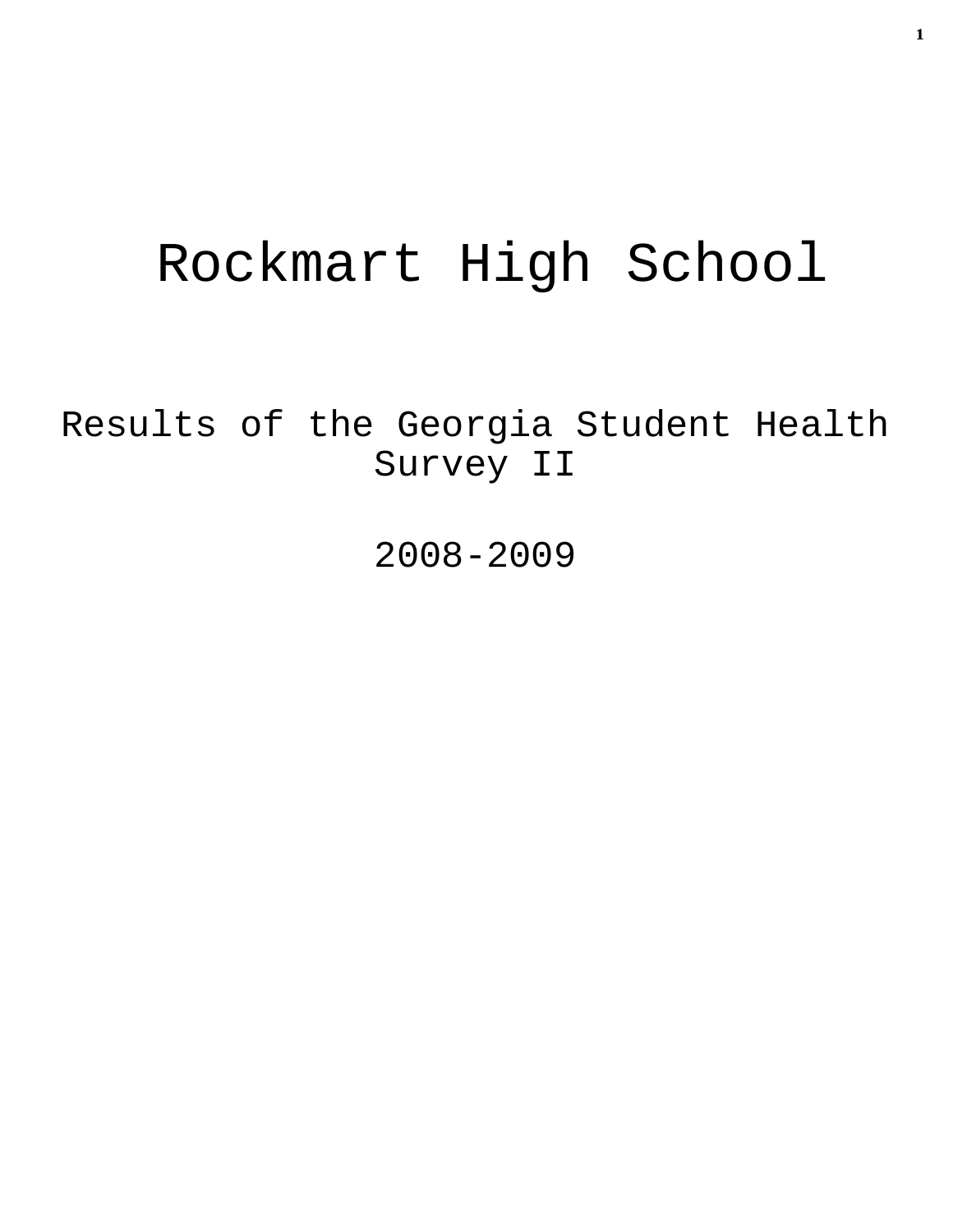# *Demographics* **2**

| Grade                    |     |  |  |
|--------------------------|-----|--|--|
| <b>Grade   Frequency</b> |     |  |  |
| 10                       | 152 |  |  |
| 12                       | 180 |  |  |

| Frequency      | <b>Table of Gender by Grade</b> |              |              |              |  |  |
|----------------|---------------------------------|--------------|--------------|--------------|--|--|
| <b>Col Pct</b> |                                 | Grade(Grade) |              |              |  |  |
|                | Gender(Gender)                  | 10           | 12           | <b>Total</b> |  |  |
|                | <b>Female</b>                   | 77<br>50.66  | 74<br>41.11  | 151          |  |  |
|                | <b>Male</b>                     | 75<br>49.34  | 106<br>58.89 | 181          |  |  |
|                | <b>Total</b>                    | 152          | 180          | 332          |  |  |

| <b>Frequency</b> |  |
|------------------|--|
| <b>Col Pct</b>   |  |

| <b>Table of Ethnicity by Grade</b> |              |              |              |  |  |  |  |
|------------------------------------|--------------|--------------|--------------|--|--|--|--|
|                                    | Grade(Grade) |              |              |  |  |  |  |
| <b>Ethnicity</b> (Ethnicity)       | 10           | 12           | <b>Total</b> |  |  |  |  |
| <b>Black</b>                       | 26<br>17.11  | 35<br>19.44  | 61           |  |  |  |  |
| <b>Hispanic</b>                    | 6<br>3.95    | 4<br>2.22    | 10           |  |  |  |  |
| White                              | 114<br>75.00 | 138<br>76.67 | 252          |  |  |  |  |
| <b>Asian</b>                       | 3<br>1.97    | 0<br>0.00    | 3            |  |  |  |  |
| <b>Other</b>                       | 3<br>1.97    | 3<br>1.67    | 6            |  |  |  |  |
| <b>Total</b>                       | 152          | 180          | 332          |  |  |  |  |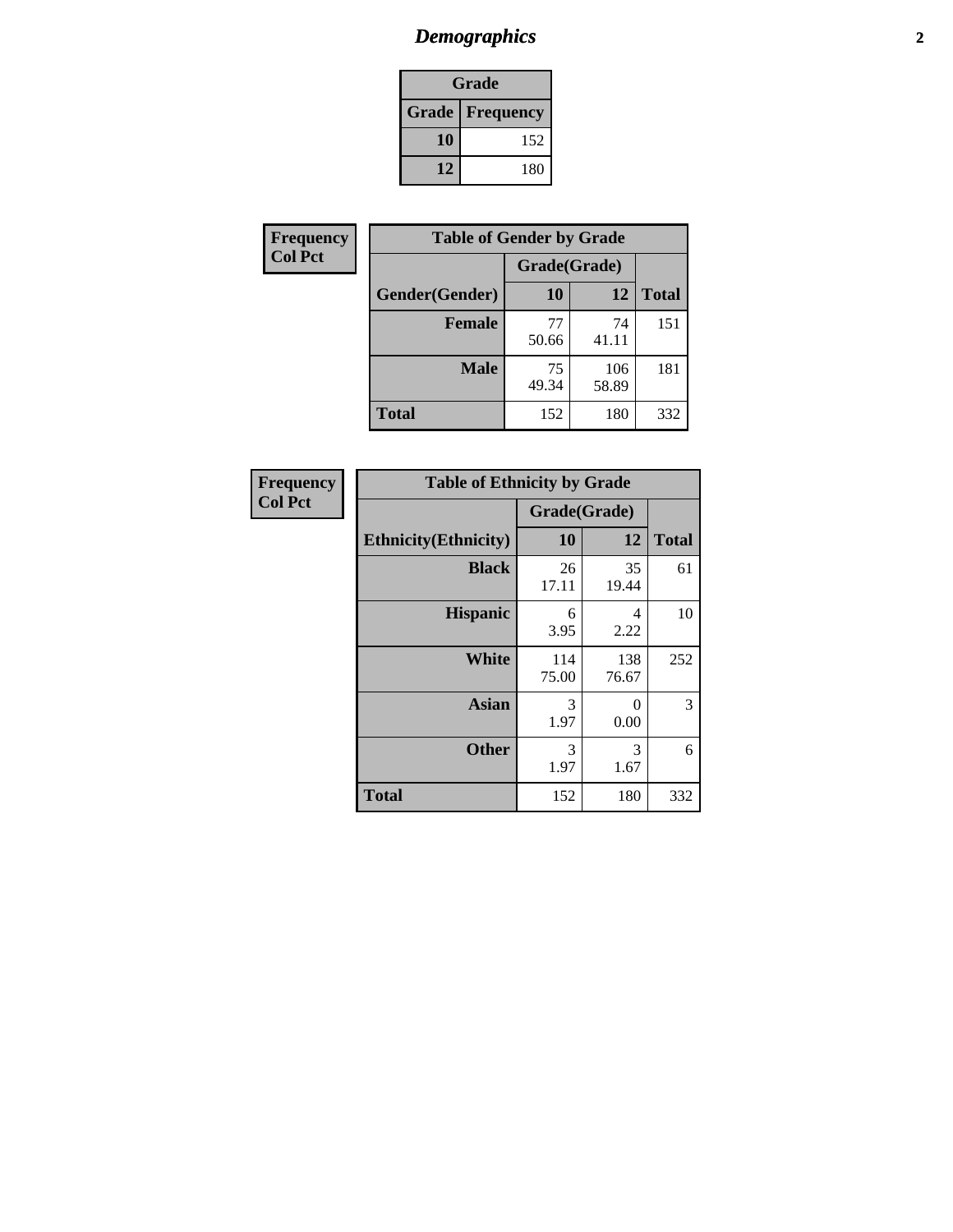#### *Title IV, Part A, Schedule A* **3** *Goal 1: Ensure that all schools are drug-free Baseline Data: Year 2008-2009 Prevalence of Drug Use*

| Frequency<br><b>Col Pct</b> | <b>Table of AlcoholAlt by Grade</b> |              |              |              |  |  |
|-----------------------------|-------------------------------------|--------------|--------------|--------------|--|--|
|                             | AlcoholAlt(Alcohol                  | Grade(Grade) |              |              |  |  |
|                             | use, past 30 days)                  | 10           | 12           | <b>Total</b> |  |  |
|                             | Yes                                 | 26<br>17.11  | 54<br>30.00  | 80           |  |  |
|                             | N <sub>0</sub>                      | 126<br>82.89 | 126<br>70.00 | 252          |  |  |
|                             | <b>Total</b>                        | 152          | 180          | 332          |  |  |

| Frequency      | <b>Table of TobaccoAny by Grade</b> |              |              |              |  |
|----------------|-------------------------------------|--------------|--------------|--------------|--|
| <b>Col Pct</b> | TobaccoAny(Tobacco                  | Grade(Grade) |              |              |  |
|                | use, past 30 days)                  | 10           | 12           | <b>Total</b> |  |
|                | Yes                                 | 28<br>18.42  | 36<br>20.00  | 64           |  |
|                | N <sub>0</sub>                      | 124<br>81.58 | 144<br>80.00 | 268          |  |
|                | Total                               | 152          | 180          | 332          |  |

| Frequency<br><b>Col Pct</b> | <b>Table of MarijuanaAlt by Grade</b> |              |              |              |  |  |
|-----------------------------|---------------------------------------|--------------|--------------|--------------|--|--|
|                             | MarijuanaAlt(Marijuana                | Grade(Grade) |              |              |  |  |
|                             | use, past 30 days)                    | 10           | 12           | <b>Total</b> |  |  |
|                             | Yes                                   | 13<br>8.55   | 17<br>9.44   | 30           |  |  |
|                             | N <sub>0</sub>                        | 139<br>91.45 | 163<br>90.56 | 302          |  |  |
|                             | <b>Total</b>                          | 152          | 180          | 332          |  |  |

| <b>Frequency</b><br><b>Col Pct</b> | <b>Table of OtherDrugAny by Grade</b>  |              |              |              |  |
|------------------------------------|----------------------------------------|--------------|--------------|--------------|--|
|                                    | <b>OtherDrugAny(Other</b><br>drug use, | Grade(Grade) |              |              |  |
|                                    | past 30 days)                          | 10           | 12           | <b>Total</b> |  |
|                                    | Yes                                    | 14<br>9.21   | 10<br>5.56   | 24           |  |
|                                    | N <sub>0</sub>                         | 138<br>90.79 | 170<br>94.44 | 308          |  |
|                                    | <b>Total</b>                           | 152          | 180          | 332          |  |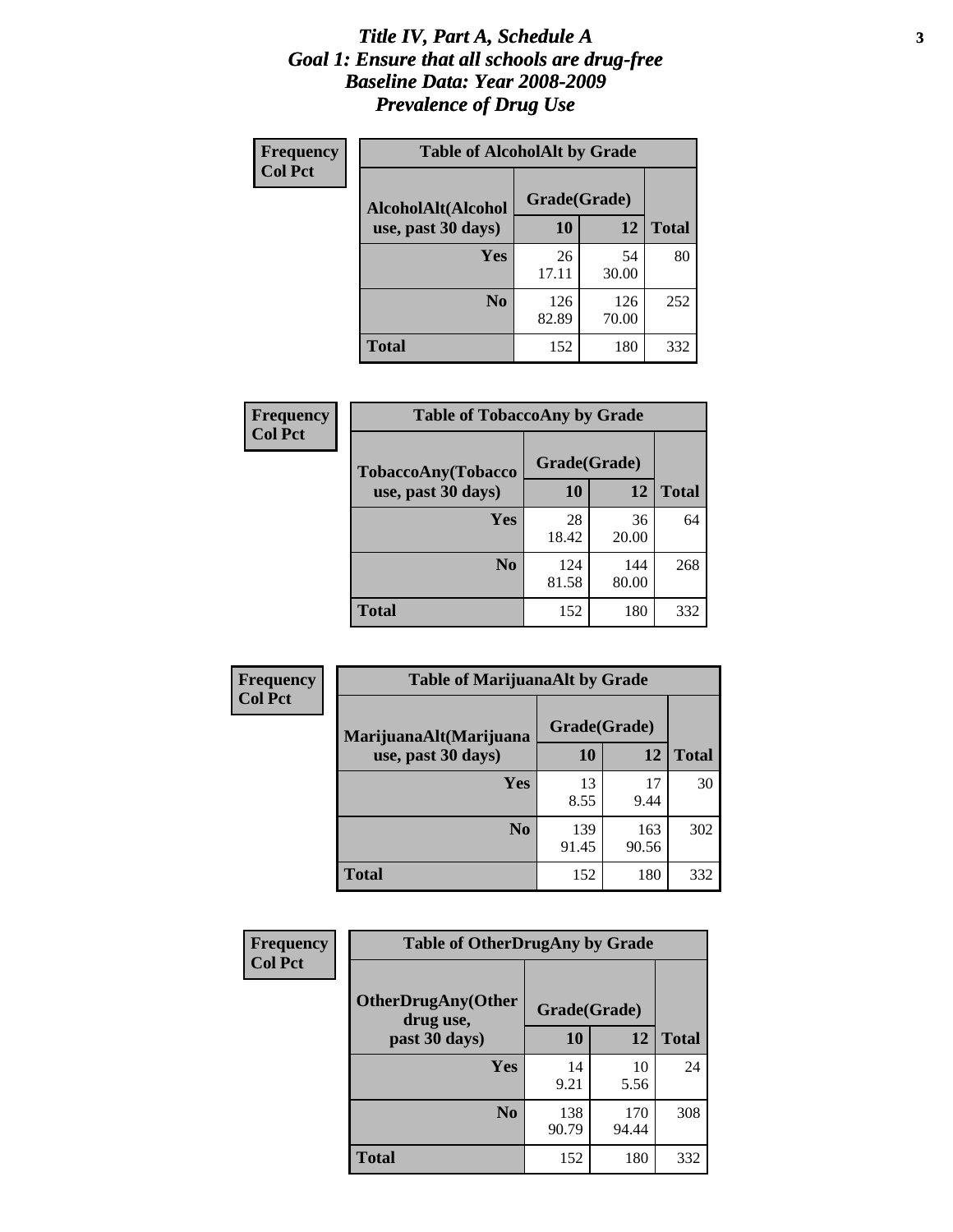#### *Average Age of Onset of Use* **4** *Results for "Average Age of Onset of Use" questions exclude students who said they did not use that substance*

| <b>Variable</b>    | Label                                                              | <b>Mean</b> |
|--------------------|--------------------------------------------------------------------|-------------|
| Alcoholinit2       | I started using alcohol when I was                                 | 14.50       |
| Cigarettesinit2    | I started smoking tobacco when I was                               | 13.45       |
| Smokelessinit2     | I started chewing tobacco when I was                               | 13.67       |
| Marijuanainit2     | I started using marijuana when I was                               | 13.52       |
| Cocaineinit2       | I started using cocaine when I was                                 | 14.29       |
| Inhalantsinit2     | I started using inhalants when I was                               | 12.00       |
| Steroidsinit2      | I started using steroids when I was                                | 14.67       |
| Ecstasyinit2       | I started using ecstasy when I was                                 | 14.78       |
| Methinit2          | I started using methamphetamines when I was                        | 13.80       |
| Hallucinogensinit2 | I started using hallucinogens when I was                           | 13.80       |
| Prescriptioninit2  | I started using prescription drugs not prescribed to me when I was | 14.83       |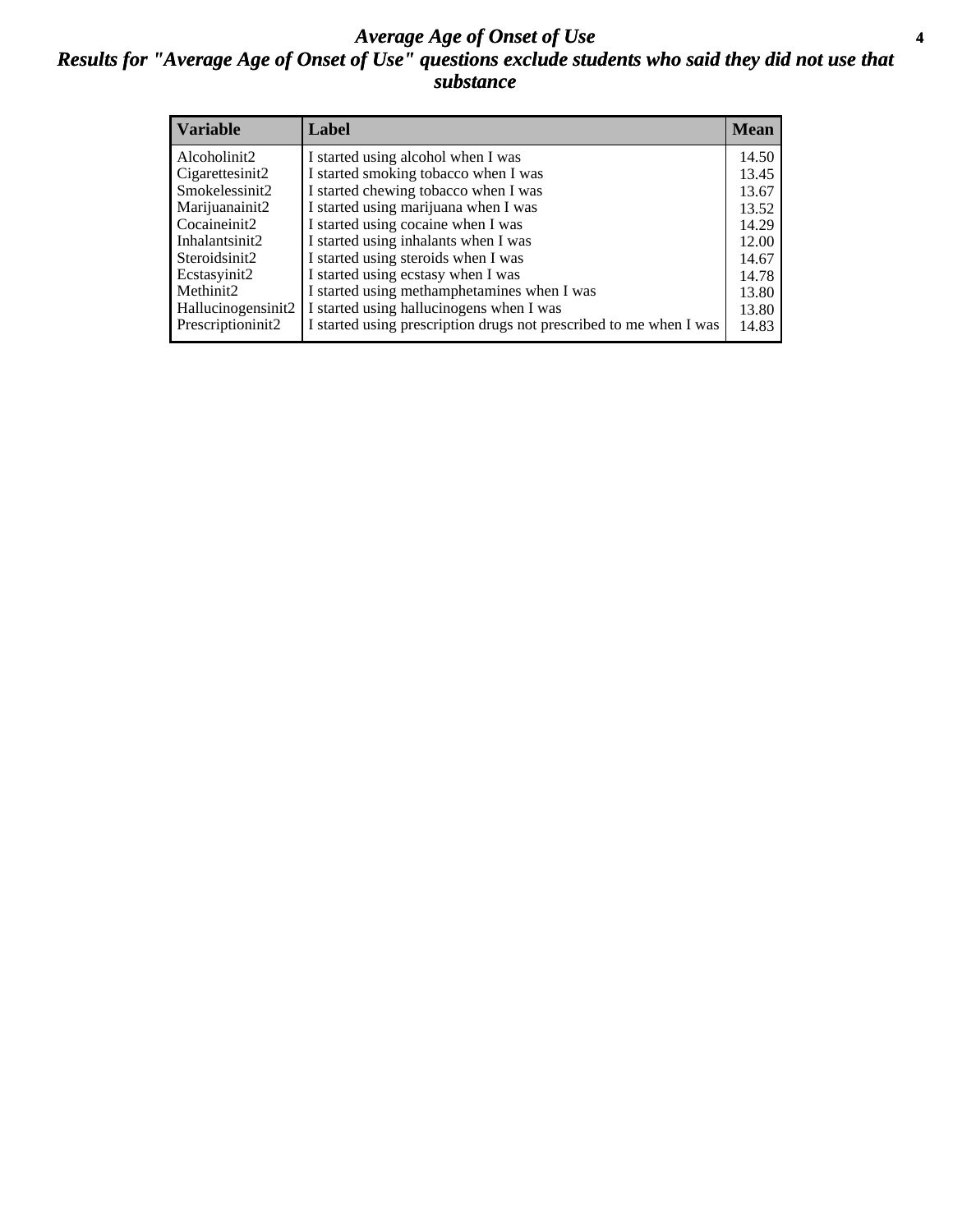# *Perception of Health Risk* **5**

| Frequency      | <b>Table of Alcoholharmdich by Grade</b> |              |              |              |  |
|----------------|------------------------------------------|--------------|--------------|--------------|--|
| <b>Col Pct</b> | Alcoholharmdich(I<br>think alcohol is    | Grade(Grade) |              |              |  |
|                | harmful)                                 | 10           | 12           | <b>Total</b> |  |
|                | Yes                                      | 126<br>82.89 | 133<br>73.89 | 259          |  |
|                | N <sub>0</sub>                           | 26<br>17.11  | 47<br>26.11  | 73           |  |
|                | <b>Total</b>                             | 152          | 180          | 332          |  |

| <b>Frequency</b> | <b>Table of Tobaccoharmdich by Grade</b> |              |              |              |
|------------------|------------------------------------------|--------------|--------------|--------------|
| <b>Col Pct</b>   | Tobaccoharmdich(I<br>think tobacco is    | Grade(Grade) |              |              |
|                  | harmful)                                 | 10           | 12           | <b>Total</b> |
|                  | <b>Yes</b>                               | 137<br>90.13 | 167<br>92.78 | 304          |
|                  | N <sub>0</sub>                           | 15<br>9.87   | 13<br>7.22   | 28           |
|                  | <b>Total</b>                             | 152          | 180          | 332          |

| Frequency      | <b>Table of Marijuanaharmdich by Grade</b> |              |              |              |  |  |
|----------------|--------------------------------------------|--------------|--------------|--------------|--|--|
| <b>Col Pct</b> | Marijuanaharmdich(I<br>think marijuana is  | Grade(Grade) |              |              |  |  |
|                | harmful)                                   | 10           | 12           | <b>Total</b> |  |  |
|                | Yes                                        | 120<br>78.95 | 132<br>73.33 | 252          |  |  |
|                | N <sub>0</sub>                             | 32<br>21.05  | 48<br>26.67  | 80           |  |  |
|                | <b>Total</b>                               | 152          | 180          | 332          |  |  |

| Frequency      | <b>Table of Otherdrugharmdich by Grade</b>   |              |              |              |  |  |
|----------------|----------------------------------------------|--------------|--------------|--------------|--|--|
| <b>Col Pct</b> | Otherdrugharmdich(I<br>think other drugs are | Grade(Grade) |              |              |  |  |
|                | harmful)                                     | 10           | 12           | <b>Total</b> |  |  |
|                | Yes                                          | 140<br>92.11 | 174<br>96.67 | 314          |  |  |
|                | N <sub>0</sub>                               | 12<br>7.89   | 6<br>3.33    | 18           |  |  |
|                | <b>Total</b>                                 | 152          | 180          | 332          |  |  |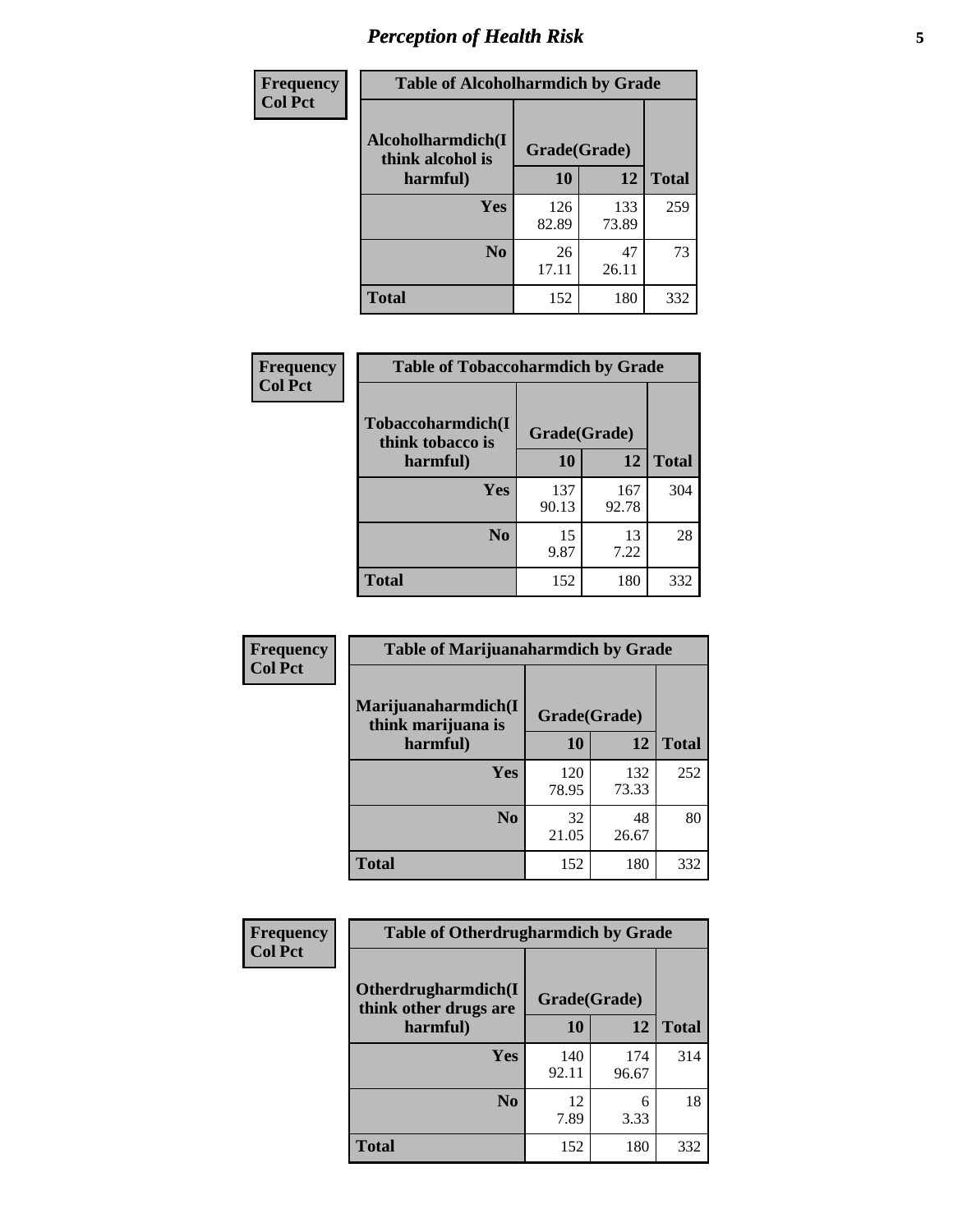# *Social Disapproval* **6**

| Frequency      | <b>Table of Alcoholpeerdich by Grade</b>                    |              |              |              |  |  |
|----------------|-------------------------------------------------------------|--------------|--------------|--------------|--|--|
| <b>Col Pct</b> | Alcoholpeerdich(My<br>friends would<br>disapprove if I used | Grade(Grade) |              |              |  |  |
|                | alcohol)                                                    | 10           | 12           | <b>Total</b> |  |  |
|                | <b>Yes</b>                                                  | 74<br>48.68  | 52<br>28.89  | 126          |  |  |
|                | N <sub>0</sub>                                              | 78<br>51.32  | 128<br>71.11 | 206          |  |  |
|                | <b>Total</b>                                                | 152          | 180          | 332          |  |  |

| <b>Frequency</b> |
|------------------|
| <b>Col Pct</b>   |

| <b>Table of Tobaccopeerdich by Grade</b>                            |              |              |              |  |  |
|---------------------------------------------------------------------|--------------|--------------|--------------|--|--|
| <b>Tobaccopeerdich</b> (My<br>friends would<br>disapprove if I used | Grade(Grade) |              |              |  |  |
| tobacco)                                                            | 10           | 12           | <b>Total</b> |  |  |
| Yes                                                                 | 90<br>59.21  | 80<br>44.44  | 170          |  |  |
| N <sub>0</sub>                                                      | 62<br>40.79  | 100<br>55.56 | 162          |  |  |
| <b>Total</b>                                                        | 152          | 180          | 332          |  |  |

| <b>Frequency</b> | <b>Table of Marijuanapeerdich by Grade</b>                    |              |             |              |  |  |  |
|------------------|---------------------------------------------------------------|--------------|-------------|--------------|--|--|--|
| <b>Col Pct</b>   | Marijuanapeerdich(My<br>friends would<br>disapprove if I used | Grade(Grade) |             |              |  |  |  |
|                  | marijuana)                                                    | 10           | 12          | <b>Total</b> |  |  |  |
|                  | <b>Yes</b>                                                    | 102<br>67.11 | 95<br>52.78 | 197          |  |  |  |
|                  | N <sub>0</sub>                                                | 50<br>32.89  | 85<br>47.22 | 135          |  |  |  |
|                  | <b>Total</b>                                                  | 152          | 180         | 332          |  |  |  |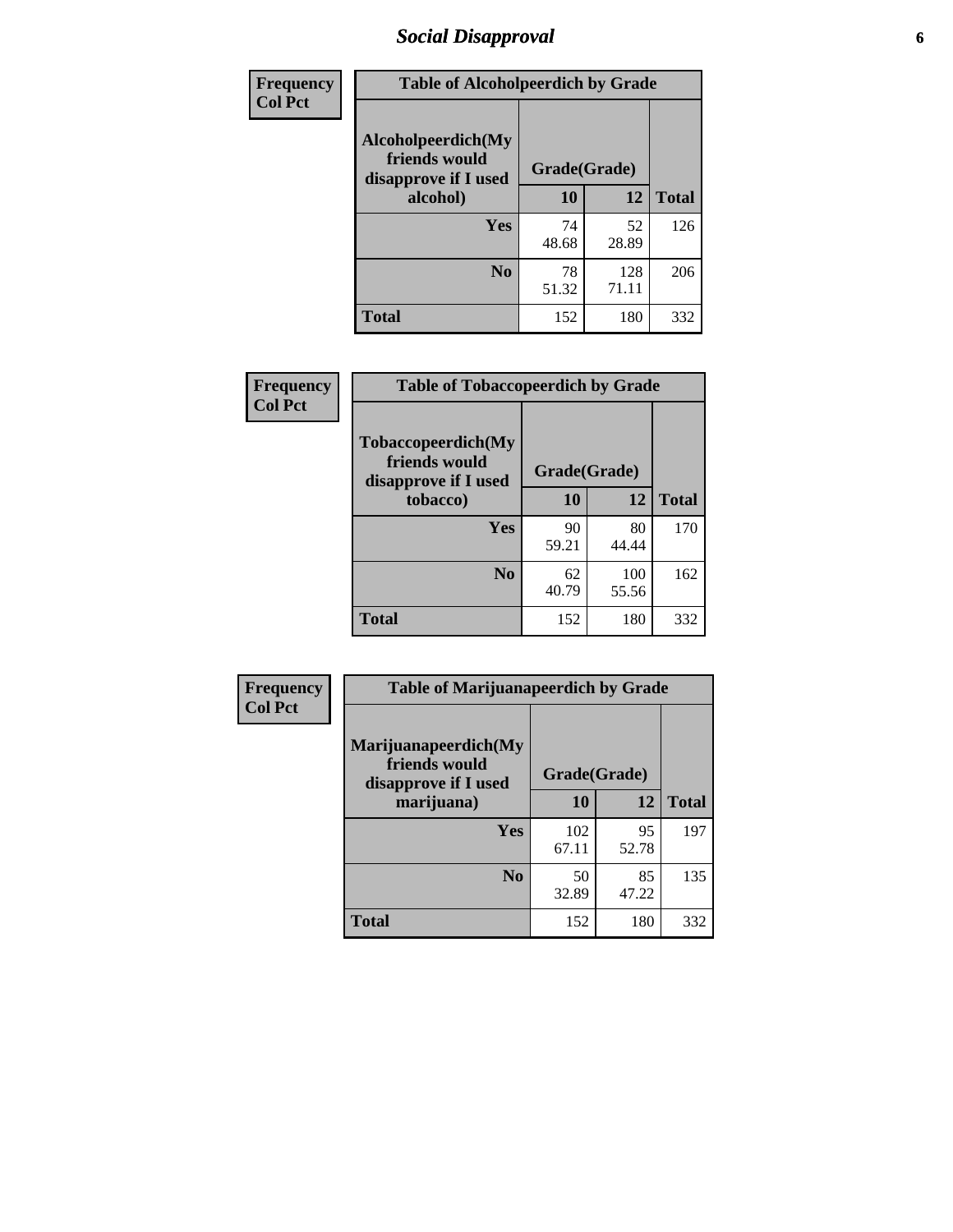# *Social Disapproval* **7**

| Frequency      | <b>Table of Otherdrugpeerdich by Grade</b>                    |              |              |              |
|----------------|---------------------------------------------------------------|--------------|--------------|--------------|
| <b>Col Pct</b> | Otherdrugpeerdich(My<br>friends would<br>disapprove if I used | Grade(Grade) |              |              |
|                | other drugs)                                                  | 10           | 12           | <b>Total</b> |
|                | Yes                                                           | 117<br>76.97 | 131<br>72.78 | 248          |
|                | N <sub>0</sub>                                                | 35<br>23.03  | 49<br>27.22  | 84           |
|                | <b>Total</b>                                                  | 152          | 180          | 332          |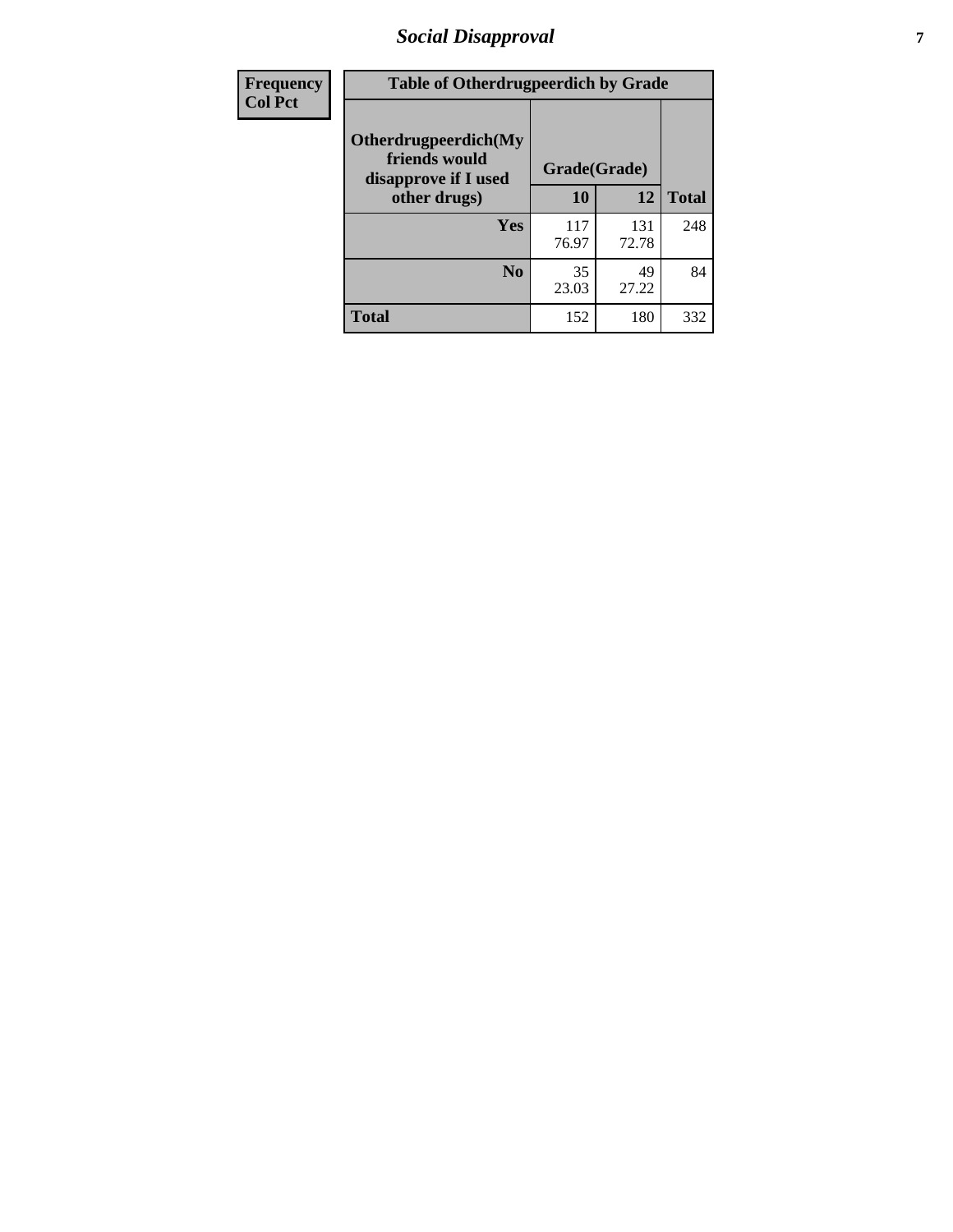#### Title IV, Part A, Schedule A **8** *Goal 2: To help ensure that all schools are safe and disciplined Baseline Data: Year 2008-2009 Student Involvement in Gang Activity*

| Frequency      | <b>Table of Gangself by Grade</b>                                                                 |                    |              |              |  |  |
|----------------|---------------------------------------------------------------------------------------------------|--------------------|--------------|--------------|--|--|
| <b>Col Pct</b> | Gangself(I<br>have<br>participated<br>in illegal<br>gang<br>activities in<br>the past 30<br>days) | Grade(Grade)<br>10 | 12           | <b>Total</b> |  |  |
|                | Yes                                                                                               | 4<br>2.63          | 5<br>2.78    | 9            |  |  |
|                | N <sub>0</sub>                                                                                    | 148<br>97.37       | 175<br>97.22 | 323          |  |  |
|                | Total                                                                                             | 152                | 180          | 332          |  |  |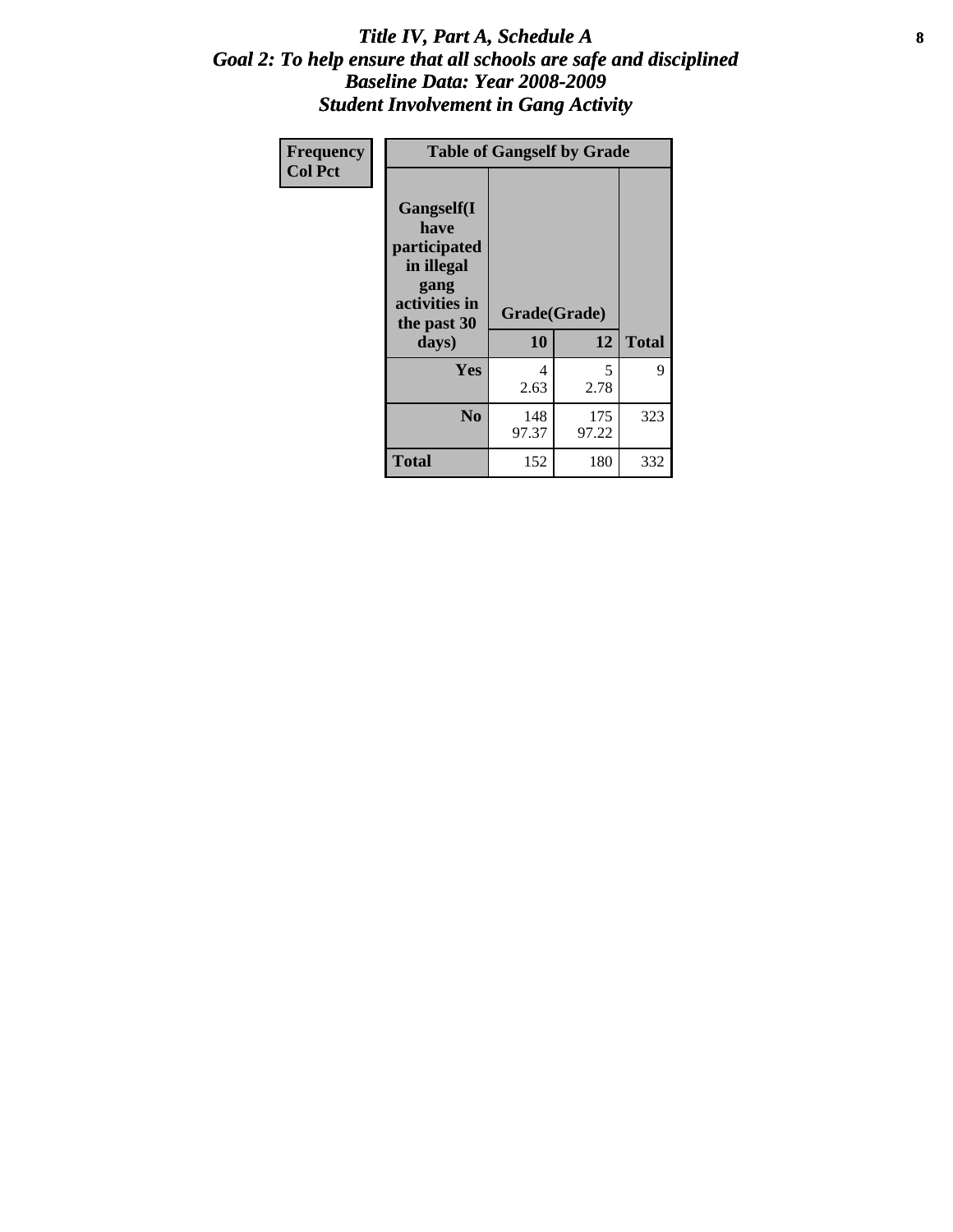# *Student Perception of School Safety* **9**

| <b>Frequency</b><br>Row Pct |
|-----------------------------|
|                             |

| <b>Table of Grade by Safeschool</b> |                                                                                                            |             |             |             |     |  |  |
|-------------------------------------|------------------------------------------------------------------------------------------------------------|-------------|-------------|-------------|-----|--|--|
|                                     | Safeschool (School is a place at which I feel<br>safe)                                                     |             |             |             |     |  |  |
| Grade(Grade)                        | Somewhat   Somewhat<br><b>Strongly</b><br><b>Strongly</b><br><b>Disagree</b><br>Agree<br>Disagree<br>Agree |             |             |             |     |  |  |
| 10                                  | 25<br>16.45                                                                                                | 75<br>49.34 | 34<br>22.37 | 18<br>11.84 | 152 |  |  |
| 12                                  | 20<br>11.11                                                                                                | 93<br>51.67 | 46<br>25.56 | 21<br>11.67 | 180 |  |  |
| <b>Total</b>                        | 45                                                                                                         | 168         | 80          | 39          | 332 |  |  |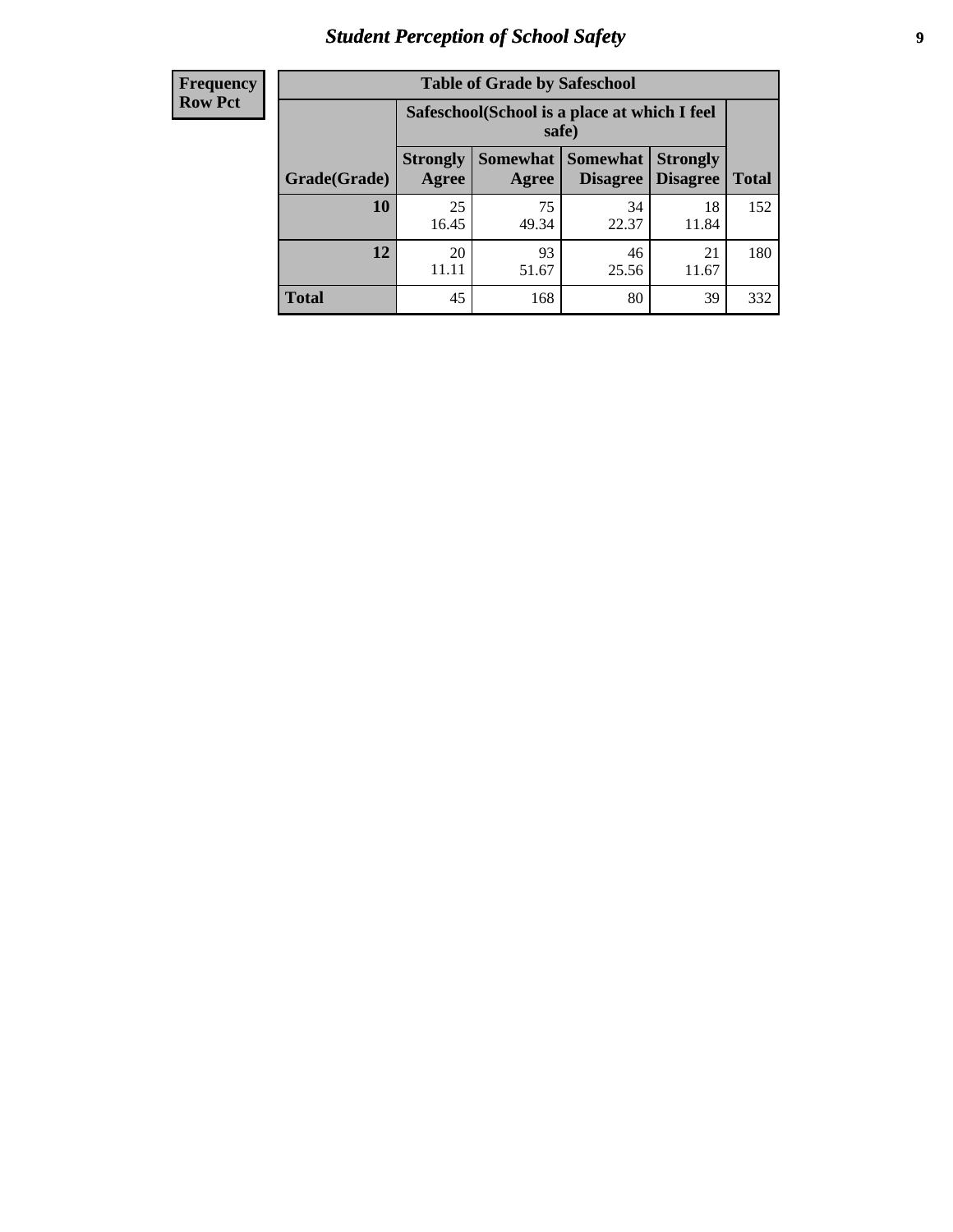### *Students Who Have Been Bullied* **10**

#### **Frequency Row Pct**

| <b>Table of Grade by Bullied</b> |                  |                                                                               |                              |                   |                                                                                                     |           |           |     |  |
|----------------------------------|------------------|-------------------------------------------------------------------------------|------------------------------|-------------------|-----------------------------------------------------------------------------------------------------|-----------|-----------|-----|--|
|                                  |                  | <b>Bullied</b> (I have been bullied by other<br>students in the past 30 days) |                              |                   |                                                                                                     |           |           |     |  |
| Grade(Grade)                     | 0<br><b>Days</b> | 1 or<br>days                                                                  | 3 <sub>to</sub><br>5<br>days | 6 to<br>9<br>days | 10<br><b>20</b><br><b>All</b><br>to<br>to<br>19<br>29<br>30<br><b>Total</b><br>days<br>days<br>days |           |           |     |  |
| 10                               | 135<br>88.82     | 3<br>1.97                                                                     | 4<br>2.63                    | 4<br>2.63         | 2<br>1.32                                                                                           | 3<br>1.97 | 0.66      | 152 |  |
| 12                               | 161<br>89.44     | 6<br>3.33                                                                     | 4<br>2.22                    | 0.56              | 2<br>1.11                                                                                           | 4<br>2.22 | 2<br>1.11 | 180 |  |
| <b>Total</b>                     | 296              | 9                                                                             | 8                            | 5                 | 4                                                                                                   | 7         | 3         | 332 |  |

 $\blacksquare$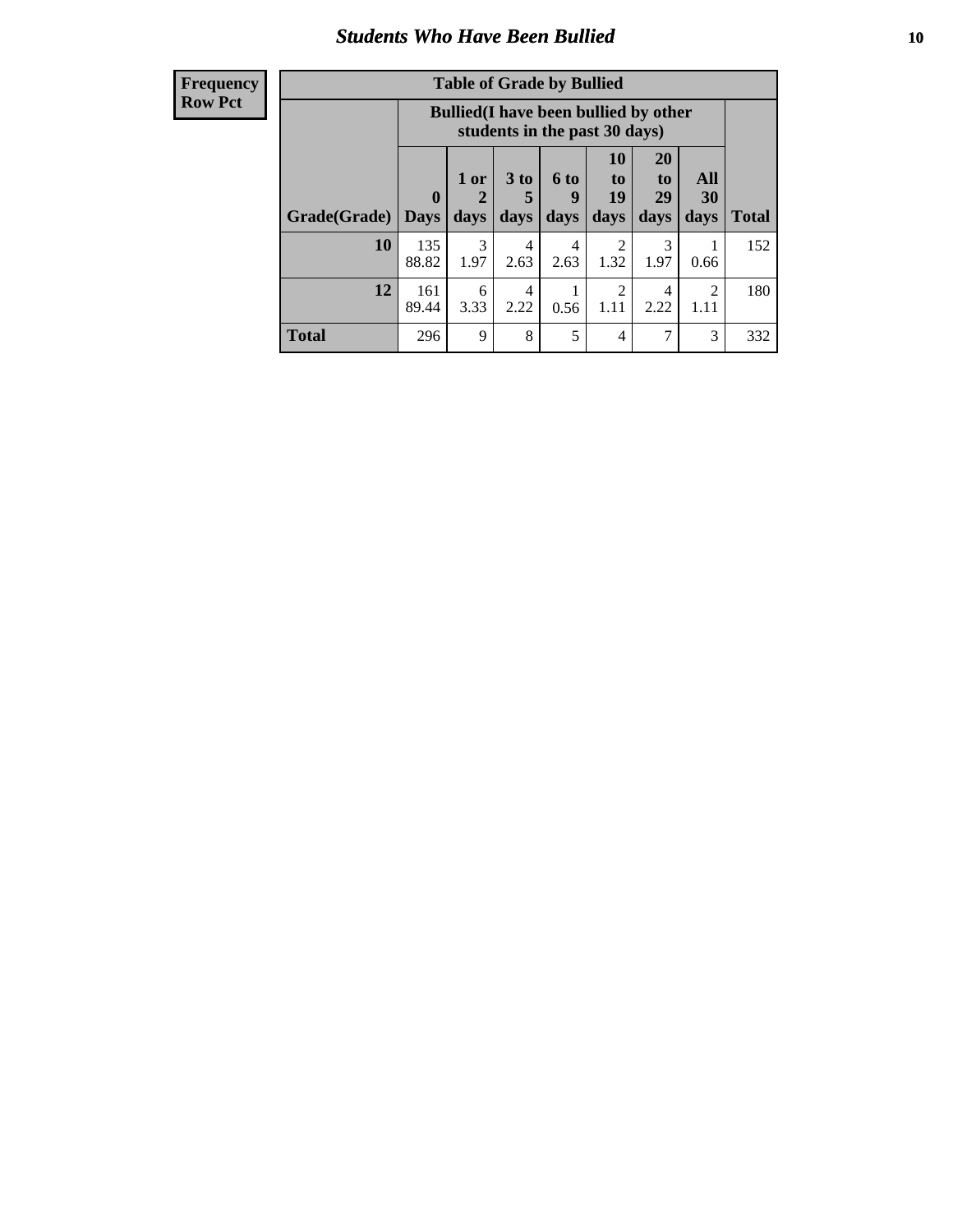### *School Climate* **11**

| Frequency      | <b>Table of SchoolClimate1 by Grade</b> |                    |              |              |  |  |
|----------------|-----------------------------------------|--------------------|--------------|--------------|--|--|
| <b>Col Pct</b> | SchoolClimate1(I<br>like school)        | Grade(Grade)<br>10 | 12           | <b>Total</b> |  |  |
|                | <b>Strongly Agree</b>                   | 24<br>15.79        | 28<br>15.56  | 52           |  |  |
|                | <b>Somewhat Agree</b>                   | 88<br>57.89        | 119<br>66.11 | 207          |  |  |
|                | <b>Somewhat Disagree</b>                | 28<br>18.42        | 19<br>10.56  | 47           |  |  |
|                | <b>Strongly Disagree</b>                | 12<br>7.89         | 14<br>7.78   | 26           |  |  |
|                | <b>Total</b>                            | 152                | 180          | 332          |  |  |

| Frequency |  |
|-----------|--|
| Col Pct   |  |
|           |  |

٦

| <b>Table of SchoolClimate2 by Grade</b>           |                    |                        |              |  |  |
|---------------------------------------------------|--------------------|------------------------|--------------|--|--|
| SchoolClimate2(I<br>feel successful at<br>school) | Grade(Grade)<br>10 | 12                     | <b>Total</b> |  |  |
| <b>Strongly Agree</b>                             | 40<br>26.32        | 61<br>33.89            | 101          |  |  |
| <b>Somewhat Agree</b>                             | 95<br>62.50        | 103<br>57.22           | 198          |  |  |
| <b>Somewhat Disagree</b>                          | 10<br>6.58         | 14<br>7.78             | 24           |  |  |
| <b>Strongly Disagree</b>                          | 7<br>4.61          | $\mathfrak{D}$<br>1.11 | 9            |  |  |
| Total                                             | 152                | 180                    | 332          |  |  |

| Frequency      | <b>Table of SchoolClimate3 by Grade</b>               |              |              |              |  |
|----------------|-------------------------------------------------------|--------------|--------------|--------------|--|
| <b>Col Pct</b> | SchoolClimate3(My<br>school has high<br>standards for | Grade(Grade) |              |              |  |
|                | achievement)                                          | 10           | 12           | <b>Total</b> |  |
|                | <b>Strongly Agree</b>                                 | 39<br>25.66  | 26<br>14.44  | 65           |  |
|                | <b>Somewhat Agree</b>                                 | 84<br>55.26  | 108<br>60.00 | 192          |  |
|                | <b>Somewhat Disagree</b>                              | 20<br>13.16  | 22<br>12.22  | 42           |  |
|                | <b>Strongly Disagree</b>                              | 9<br>5.92    | 24<br>13.33  | 33           |  |
|                | Total                                                 | 152          | 180          | 332          |  |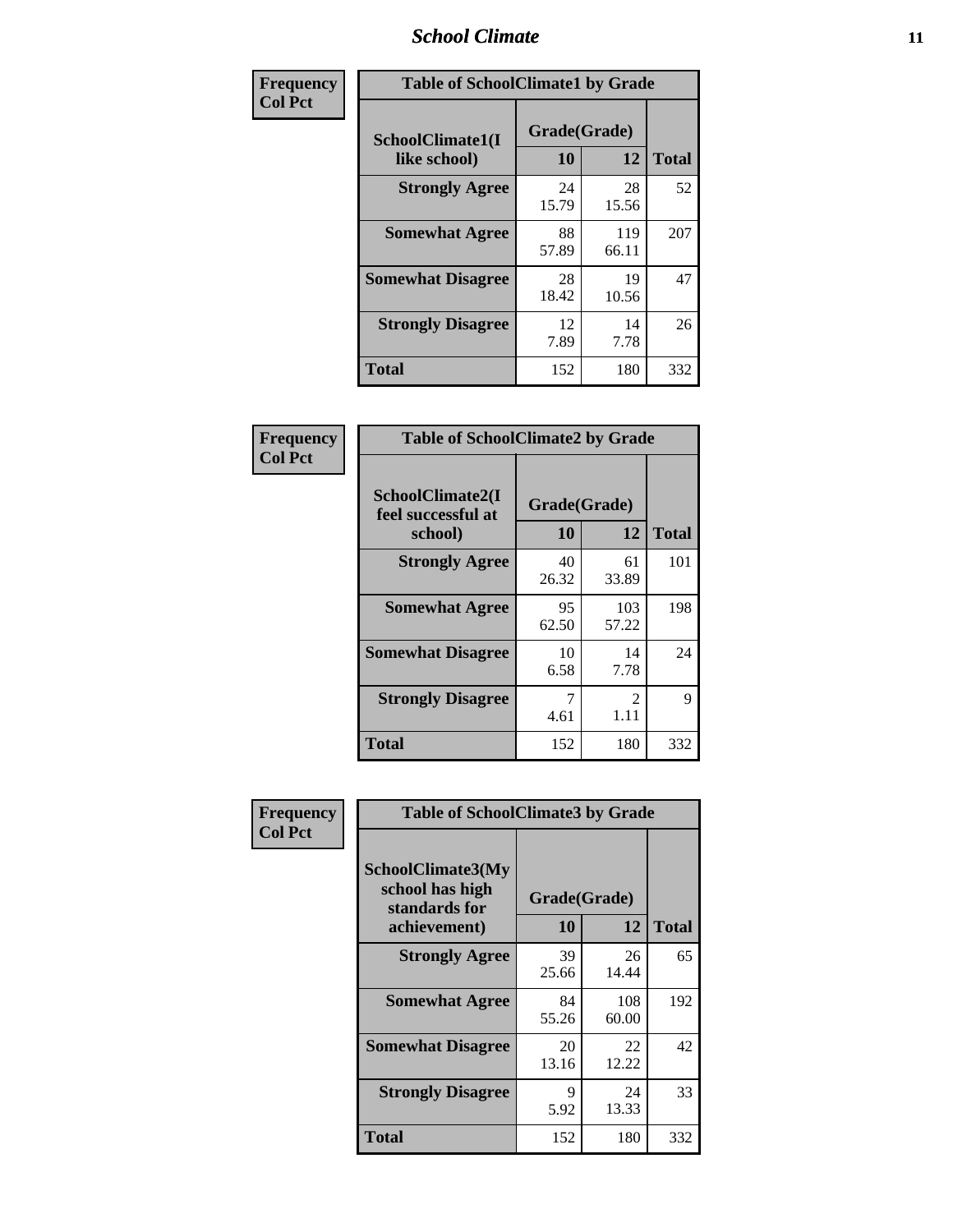### *School Climate* **12**

| Frequency      | <b>Table of SchoolClimate4 by Grade</b>                              |                    |             |              |
|----------------|----------------------------------------------------------------------|--------------------|-------------|--------------|
| <b>Col Pct</b> | <b>SchoolClimate4(My</b><br>school sets clear<br>rules for behavior) | Grade(Grade)<br>10 | 12          | <b>Total</b> |
|                | <b>Strongly Agree</b>                                                | 55<br>36.18        | 91<br>50.56 | 146          |
|                | <b>Somewhat Agree</b>                                                | 71<br>46.71        | 66<br>36.67 | 137          |
|                | <b>Somewhat Disagree</b>                                             | 19<br>12.50        | 18<br>10.00 | 37           |
|                | <b>Strongly Disagree</b>                                             | 7<br>4.61          | 5<br>2.78   | 12           |
|                | <b>Total</b>                                                         | 152                | 180         | 332          |

| <b>Table of SchoolClimate5 by Grade</b>                   |              |              |              |  |  |
|-----------------------------------------------------------|--------------|--------------|--------------|--|--|
| SchoolClimate5(I<br>know what to do in<br>an emergency at | Grade(Grade) |              |              |  |  |
| school)                                                   | 10           | 12           | <b>Total</b> |  |  |
| <b>Strongly Agree</b>                                     | 79<br>51.97  | 106<br>58.89 | 185          |  |  |
| <b>Somewhat Agree</b>                                     | 57<br>37.50  | 55<br>30.56  | 112          |  |  |
| <b>Somewhat Disagree</b>                                  | 10<br>6.58   | 15<br>8.33   | 25           |  |  |
| <b>Strongly Disagree</b>                                  | 6<br>3.95    | 4<br>2.22    | 10           |  |  |
| Total                                                     | 152          | 180          | 332          |  |  |

| Frequency      | <b>Table of SchoolClimate6 by Grade</b>                  |                    |             |              |
|----------------|----------------------------------------------------------|--------------------|-------------|--------------|
| <b>Col Pct</b> | <b>SchoolClimate6(Teachers</b><br>treat me with respect) | Grade(Grade)<br>10 | 12          | <b>Total</b> |
|                | <b>Strongly Agree</b>                                    | 39<br>25.66        | 35<br>19.44 | 74           |
|                | <b>Somewhat Agree</b>                                    | 77<br>50.66        | 78<br>43.33 | 155          |
|                | <b>Somewhat Disagree</b>                                 | 27<br>17.76        | 57<br>31.67 | 84           |
|                | <b>Strongly Disagree</b>                                 | 9<br>5.92          | 10<br>5.56  | 19           |
|                | <b>Total</b>                                             | 152                | 180         | 332          |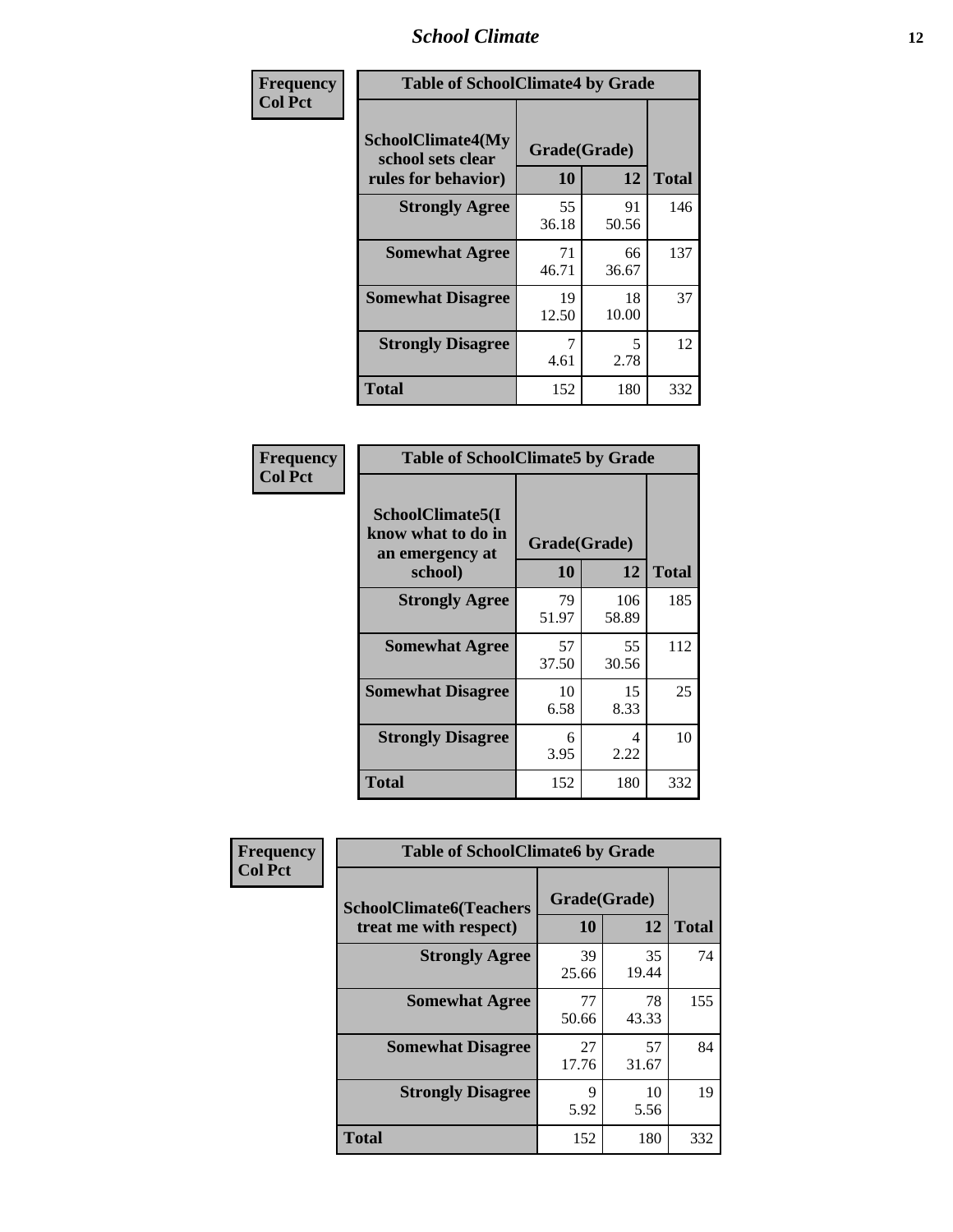### *School Climate* **13**

| Frequency      | <b>Table of SchoolClimate7 by Grade</b>                                       |                           |             |              |
|----------------|-------------------------------------------------------------------------------|---------------------------|-------------|--------------|
| <b>Col Pct</b> | <b>SchoolClimate7(Behaviors</b><br>in my class allow the<br>teacher to teach) | Grade(Grade)<br><b>10</b> | 12          | <b>Total</b> |
|                | <b>Strongly Agree</b>                                                         | 32<br>21.05               | 31<br>17.22 | 63           |
|                | <b>Somewhat Agree</b>                                                         | 76<br>50.00               | 92<br>51.11 | 168          |
|                | <b>Somewhat Disagree</b>                                                      | 33<br>21.71               | 45<br>25.00 | 78           |
|                | <b>Strongly Disagree</b>                                                      | 11<br>7.24                | 12<br>6.67  | 23           |
|                | <b>Total</b>                                                                  | 152                       | 180         | 332          |

| Frequency      | <b>Table of SchoolClimate8 by Grade</b>                                              |                    |             |              |
|----------------|--------------------------------------------------------------------------------------|--------------------|-------------|--------------|
| <b>Col Pct</b> | <b>SchoolClimate8(Students</b><br>are frequently<br>recognized for good<br>behavior) | Grade(Grade)<br>10 | 12          | <b>Total</b> |
|                | <b>Strongly Agree</b>                                                                | 23<br>15.13        | 26<br>14.44 | 49           |
|                | <b>Somewhat Agree</b>                                                                | 71<br>46.71        | 81<br>45.00 | 152          |
|                | <b>Somewhat Disagree</b>                                                             | 37<br>24.34        | 36<br>20.00 | 73           |
|                | <b>Strongly Disagree</b>                                                             | 21<br>13.82        | 37<br>20.56 | 58           |
|                | <b>Total</b>                                                                         | 152                | 180         | 332          |

| Frequency      | <b>Table of SchoolClimate9 by Grade</b>                                           |                    |             |              |
|----------------|-----------------------------------------------------------------------------------|--------------------|-------------|--------------|
| <b>Col Pct</b> | SchoolClimate9(School<br>counselor would be<br>helpful if I needed<br>assistance) | Grade(Grade)<br>10 | 12          | <b>Total</b> |
|                | <b>Strongly Agree</b>                                                             | 50<br>32.89        | 93<br>51.67 | 143          |
|                | <b>Somewhat Agree</b>                                                             | 64<br>42.11        | 66<br>36.67 | 130          |
|                | <b>Somewhat Disagree</b>                                                          | 23<br>15.13        | 13<br>7.22  | 36           |
|                | <b>Strongly Disagree</b>                                                          | 15<br>9.87         | 8<br>4.44   | 23           |
|                | Total                                                                             | 152                | 180         | 332          |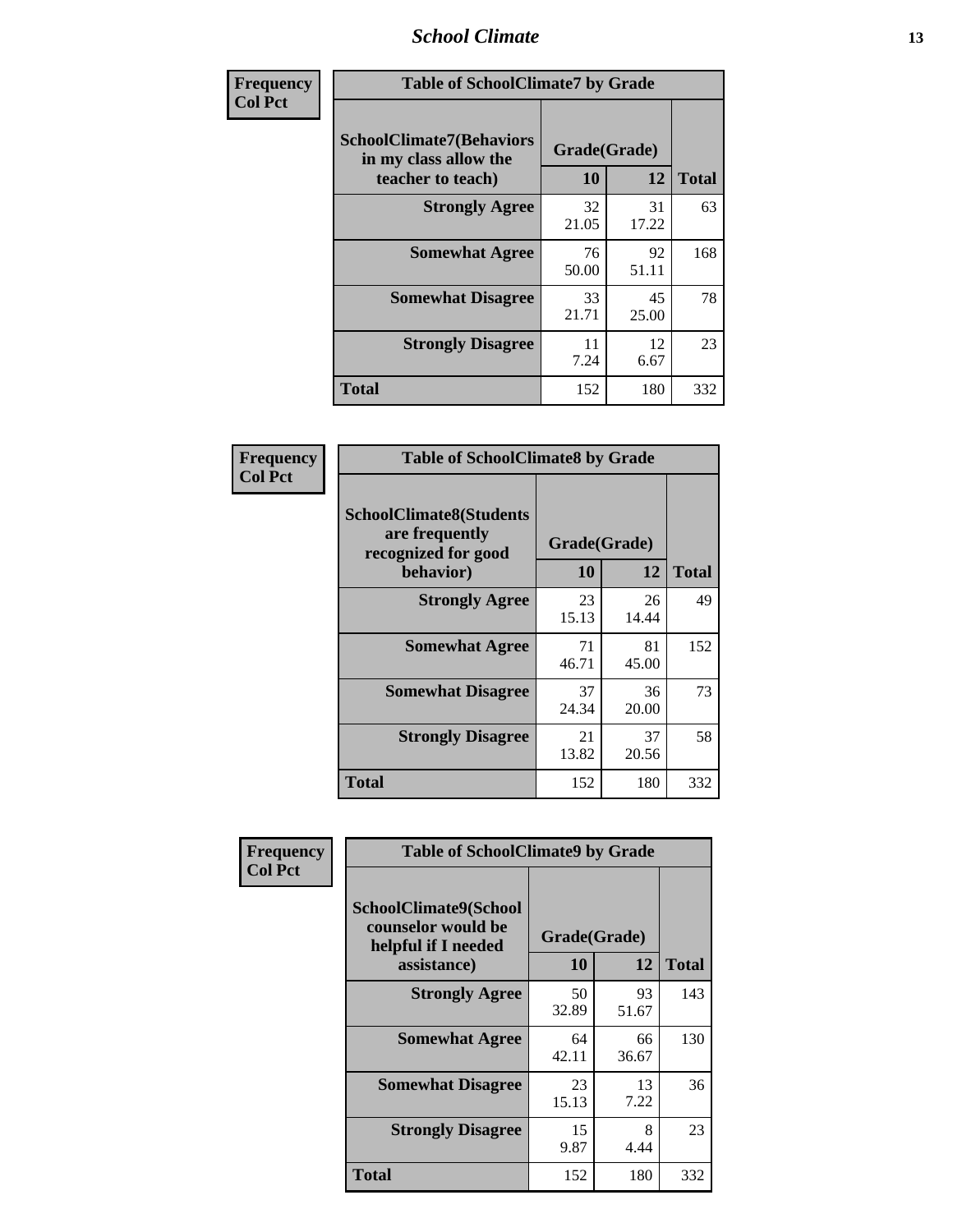### *Reasons for Dropping Out* **14**

| Frequency      | <b>Table of Dropoutreason by Grade</b>                                   |                    |              |              |
|----------------|--------------------------------------------------------------------------|--------------------|--------------|--------------|
| <b>Col Pct</b> | Dropoutreason(If<br>I dropped out the<br>reason would<br>most likely be) | Grade(Grade)<br>10 | 12           | <b>Total</b> |
|                | <b>Won't Drop out</b>                                                    | 93<br>61.18        | 101<br>56.11 | 194          |
|                | <b>Bored</b>                                                             | 19<br>12.50        | 21<br>11.67  | 40           |
|                | <b>Family Reasons</b>                                                    | 15<br>9.87         | 21<br>11.67  | 36           |
|                | <b>Being Bullied</b>                                                     | 4<br>2.63          | 2<br>1.11    | 6            |
|                | <b>Other</b>                                                             | 21<br>13.82        | 35<br>19.44  | 56           |
|                | Total                                                                    | 152                | 180          | 332          |

| Frequency      | <b>Table of Dropout by Grade</b>                                       |              |                    |              |  |
|----------------|------------------------------------------------------------------------|--------------|--------------------|--------------|--|
| <b>Col Pct</b> | Dropout(I<br>have<br>thought<br>about<br>dropping<br>out of<br>school) | 10           | Grade(Grade)<br>12 |              |  |
|                |                                                                        |              |                    | <b>Total</b> |  |
|                | Yes                                                                    | 41<br>26.97  | 43<br>23.89        | 84           |  |
|                | N <sub>0</sub>                                                         | 111<br>73.03 | 137<br>76.11       | 248          |  |
|                | <b>Total</b>                                                           | 152          | 180                | 332          |  |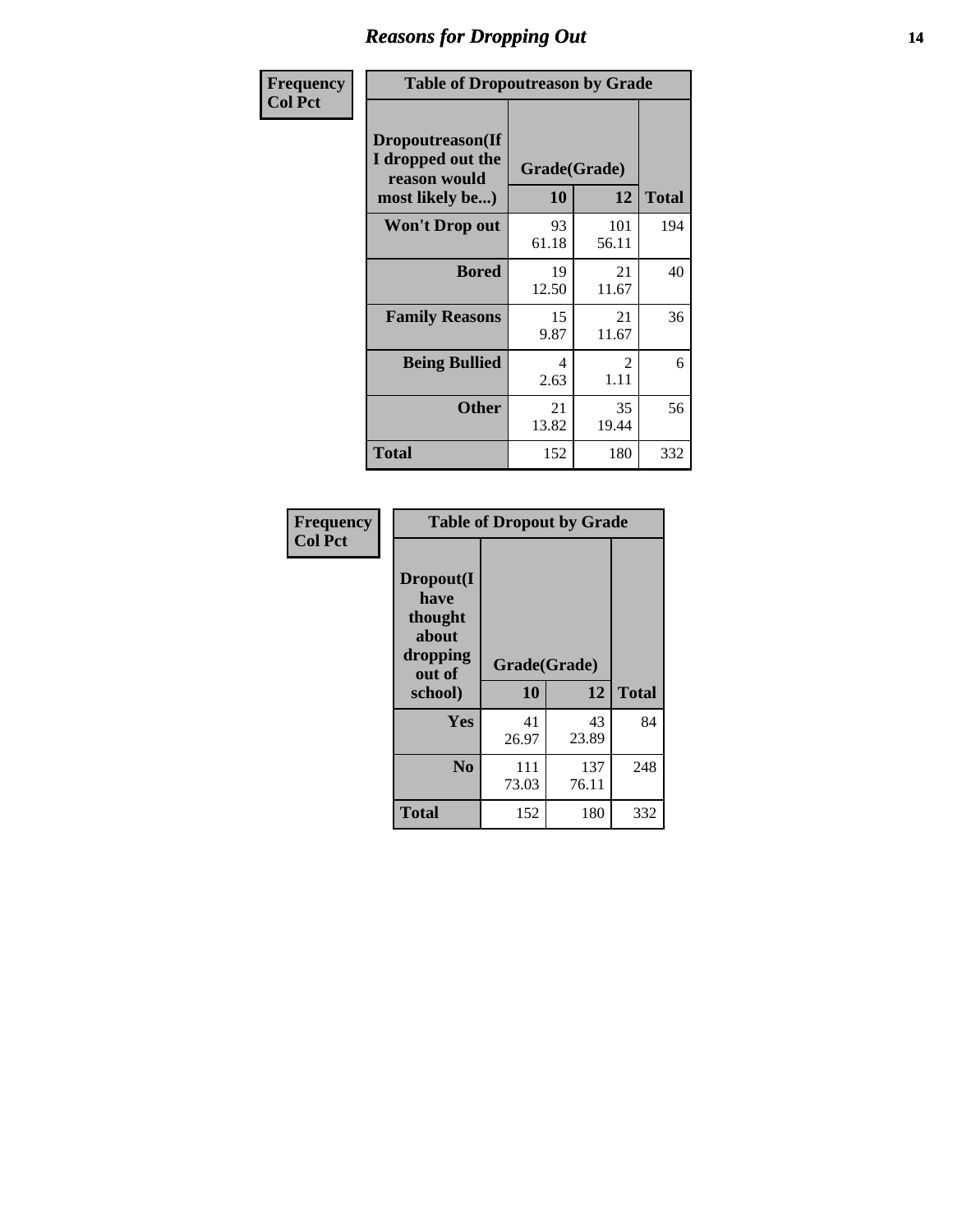*School Safety* **15**

| Frequency      | <b>Table of Gangself by Grade</b>                                                                 |                    |              |              |
|----------------|---------------------------------------------------------------------------------------------------|--------------------|--------------|--------------|
| <b>Col Pct</b> | Gangself(I<br>have<br>participated<br>in illegal<br>gang<br>activities in<br>the past 30<br>days) | Grade(Grade)<br>10 | 12           | <b>Total</b> |
|                | Yes                                                                                               | 4<br>2.63          | 5<br>2.78    | 9            |
|                | N <sub>0</sub>                                                                                    | 148<br>97.37       | 175<br>97.22 | 323          |
|                | <b>Total</b>                                                                                      | 152                | 180          | 332          |

| Frequency<br><b>Col Pct</b> | <b>Table of Gangpeers by Grade</b>                                                                                             |                    |              |              |
|-----------------------------|--------------------------------------------------------------------------------------------------------------------------------|--------------------|--------------|--------------|
|                             | <b>Gangpeers</b> (I<br>have friends<br>who have<br>participated<br>in illegal<br>gang<br>activities in<br>the past 30<br>days) | Grade(Grade)<br>10 | 12           | <b>Total</b> |
|                             | <b>Yes</b>                                                                                                                     | 26<br>17.11        | 27<br>15.00  | 53           |
|                             | N <sub>0</sub>                                                                                                                 | 126<br>82.89       | 153<br>85.00 | 279          |
|                             | <b>Total</b>                                                                                                                   | 152                | 180          | 332          |

| Frequency      |                                                                                         | <b>Table of Pickedon by Grade</b> |                    |                    |  |  |  |  |  |  |
|----------------|-----------------------------------------------------------------------------------------|-----------------------------------|--------------------|--------------------|--|--|--|--|--|--|
| <b>Col Pct</b> | <b>Pickedon(I have</b><br>been picked on or<br>teased at school in<br>the past 30 days) | 10                                | Grade(Grade)<br>12 |                    |  |  |  |  |  |  |
|                | <b>Strongly Agree</b>                                                                   | 13<br>8.55                        | 17<br>9.44         | <b>Total</b><br>30 |  |  |  |  |  |  |
|                | <b>Somewhat Agree</b>                                                                   | 34<br>22.37                       | 33<br>18.33        | 67                 |  |  |  |  |  |  |
|                | <b>Somewhat Disagree</b>                                                                | 25<br>16.45                       | 26<br>14.44        | 51                 |  |  |  |  |  |  |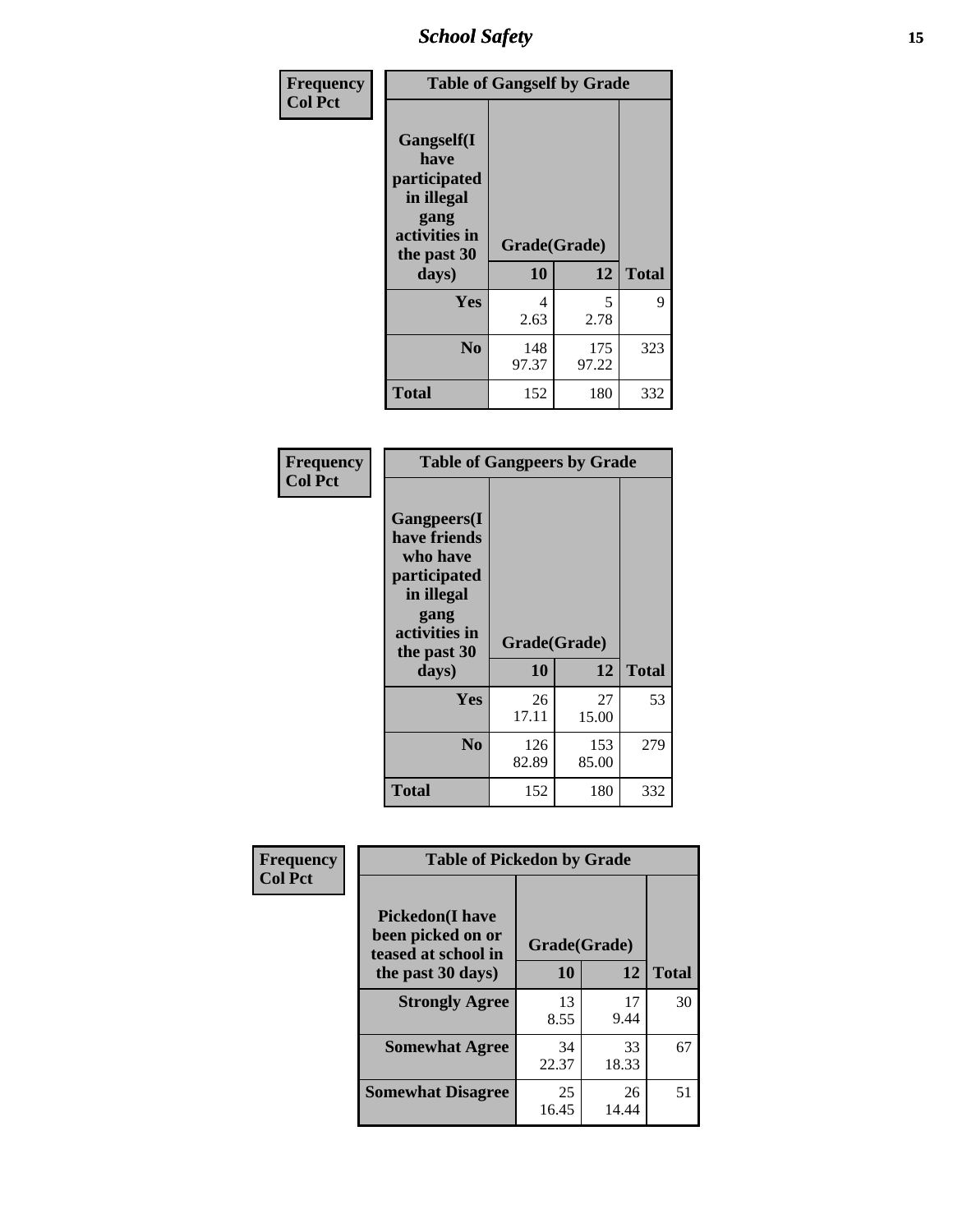# *School Safety* **16**

| <b>Frequency</b> | <b>Table of Pickedon by Grade</b>                                                        |                    |              |              |
|------------------|------------------------------------------------------------------------------------------|--------------------|--------------|--------------|
| <b>Col Pct</b>   | <b>Pickedon</b> (I have<br>been picked on or<br>teased at school in<br>the past 30 days) | Grade(Grade)<br>10 | 12           | <b>Total</b> |
|                  | <b>Strongly Disagree</b>                                                                 | 80<br>52.63        | 104<br>57.78 | 184          |
|                  | Total                                                                                    | 152                | 180          | 332          |

| Frequency      | <b>Table of Safeschool by Grade</b>                      |                                          |             |     |  |  |
|----------------|----------------------------------------------------------|------------------------------------------|-------------|-----|--|--|
| <b>Col Pct</b> | Safeschool(School<br>is a place at which I<br>feel safe) | Grade(Grade)<br>12<br>10<br><b>Total</b> |             |     |  |  |
|                | <b>Strongly Agree</b>                                    | 25<br>16.45                              | 20<br>11.11 | 45  |  |  |
|                | <b>Somewhat Agree</b>                                    | 75<br>49.34                              | 93<br>51.67 | 168 |  |  |
|                | <b>Somewhat Disagree</b>                                 | 34<br>22.37                              | 46<br>25.56 | 80  |  |  |
|                | <b>Strongly Disagree</b>                                 | 18<br>11.84                              | 21<br>11.67 | 39  |  |  |
|                | <b>Total</b>                                             | 152                                      | 180         | 332 |  |  |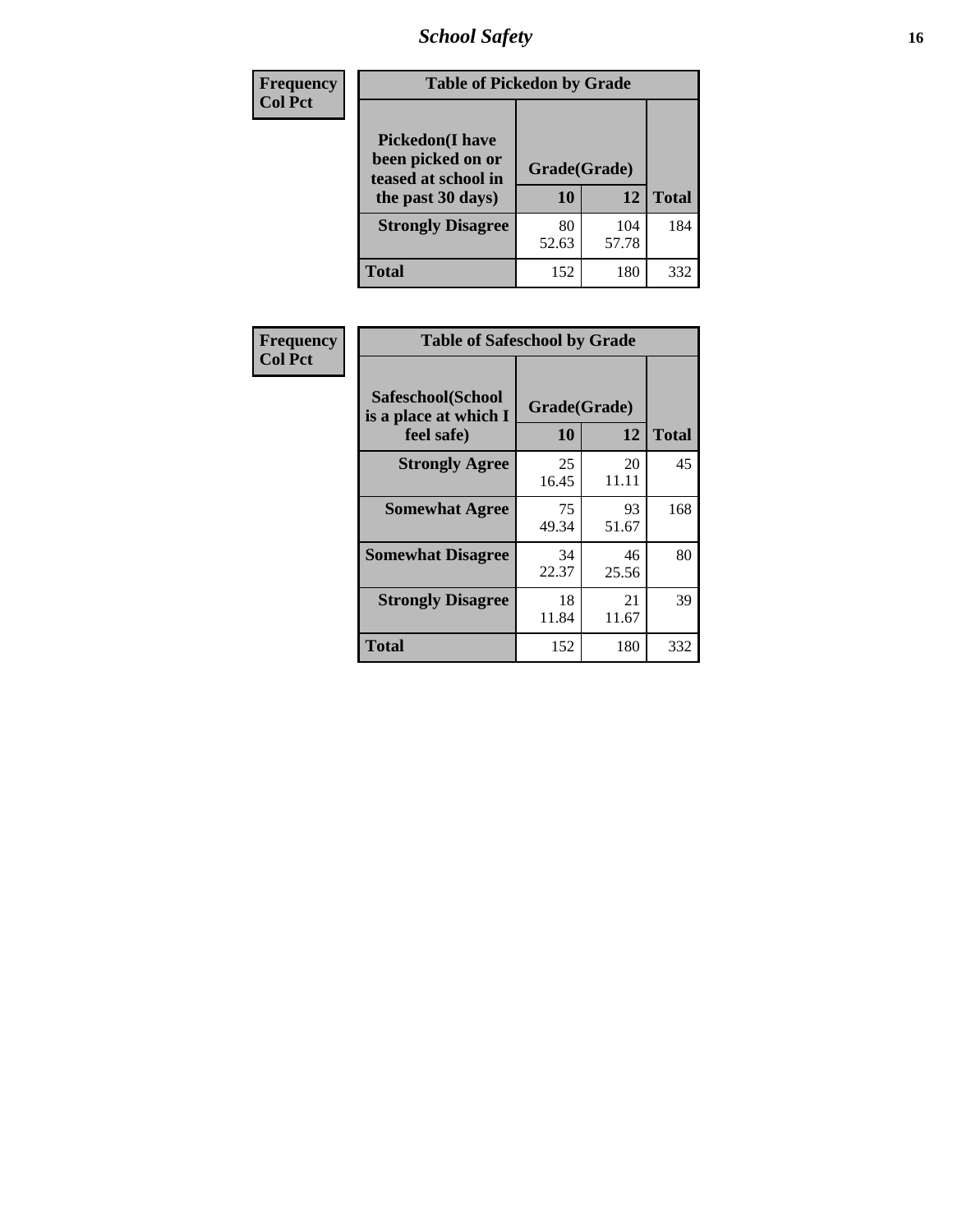*School Safety* **17**

| <b>Frequency</b> |  |
|------------------|--|
| Row Pct          |  |

| <b>Table of Grade by Bullied</b> |              |                                                                               |                              |                          |                        |                               |                                     |              |  |  |  |  |
|----------------------------------|--------------|-------------------------------------------------------------------------------|------------------------------|--------------------------|------------------------|-------------------------------|-------------------------------------|--------------|--|--|--|--|
|                                  |              | <b>Bullied</b> (I have been bullied by other<br>students in the past 30 days) |                              |                          |                        |                               |                                     |              |  |  |  |  |
| <b>Grade</b> (Grade)   Days      | $\mathbf 0$  | $1$ or<br>$\mathbf{2}$<br>days                                                | 3 <sub>to</sub><br>5<br>days | <b>6 to</b><br>9<br>days | 10<br>to<br>19<br>days | <b>20</b><br>to<br>29<br>days | All<br>30<br>days                   | <b>Total</b> |  |  |  |  |
| 10                               | 135<br>88.82 | 3<br>1.97                                                                     | 4<br>2.63                    | 4<br>2.63                | 2<br>1.32              | 3<br>1.97                     | 0.66                                | 152          |  |  |  |  |
| 12                               | 161<br>89.44 | 6<br>3.33                                                                     | 4<br>2.22                    | 0.56                     | $\mathfrak{D}$<br>1.11 | 4<br>2.22                     | $\mathcal{D}_{\mathcal{A}}$<br>1.11 | 180          |  |  |  |  |
| <b>Total</b>                     | 296          | 9                                                                             | 8                            | 5                        | 4                      | 7                             | 3                                   | 332          |  |  |  |  |

| <b>Frequency</b> |              |                                                                |              | <b>Table of Grade by Bulliedothers</b> |                   |                        |                               |                        |              |
|------------------|--------------|----------------------------------------------------------------|--------------|----------------------------------------|-------------------|------------------------|-------------------------------|------------------------|--------------|
| <b>Row Pct</b>   |              | <b>Bulliedothers</b> (I bullied others in the past<br>30 days) |              |                                        |                   |                        |                               |                        |              |
|                  | Grade(Grade) | $\mathbf{0}$<br><b>Days</b>                                    | 1 or<br>days | 3 to<br>days                           | 6 to<br>q<br>days | 10<br>to<br>19<br>days | <b>20</b><br>to<br>29<br>days | All<br>30<br>days      | <b>Total</b> |
|                  | 10           | 141<br>92.76                                                   | 5<br>3.29    | 0.66                                   | 0.66              | 2<br>1.32              | 0.66                          | 0.66                   | 152          |
|                  | 12           | 157<br>87.22                                                   | 10<br>5.56   | 3<br>1.67                              | 0<br>0.00         | 4<br>2.22              | $\mathfrak{D}$<br>1.11        | $\overline{4}$<br>2.22 | 180          |
|                  | <b>Total</b> | 298                                                            | 15           | $\overline{4}$                         |                   | 6                      | 3                             | 5                      | 332          |

| Frequency      |                     |                                     |           | <b>Table of Grade by Weaponschool</b> |                  |                       |                        |                  |              |
|----------------|---------------------|-------------------------------------|-----------|---------------------------------------|------------------|-----------------------|------------------------|------------------|--------------|
| <b>Row Pct</b> |                     | Weaponschool (I brought a weapon to |           |                                       |                  |                       |                        |                  |              |
|                |                     | $\mathbf{0}$                        | 1 or      | 3 <sub>to</sub>                       | <b>6 to</b><br>9 | <b>10</b><br>to<br>19 | <b>20</b><br>to<br>29  | All<br>30        |              |
|                | Grade(Grade)   Days |                                     | days      | days                                  | days             | days                  | days                   | days             | <b>Total</b> |
|                | 10                  | 147<br>96.71                        | 0<br>0.00 | 0<br>0.00                             | 0.66             | 0.66                  | $\overline{2}$<br>1.32 | 0.66             | 152          |
|                | 12                  | 178<br>98.89                        | 0.56      | 0.56                                  | $\Omega$<br>0.00 | $\Omega$<br>0.00      | $\Omega$<br>0.00       | $\Omega$<br>0.00 | 180          |
|                | <b>Total</b>        | 325                                 |           |                                       |                  |                       | $\overline{2}$         | 1                | 332          |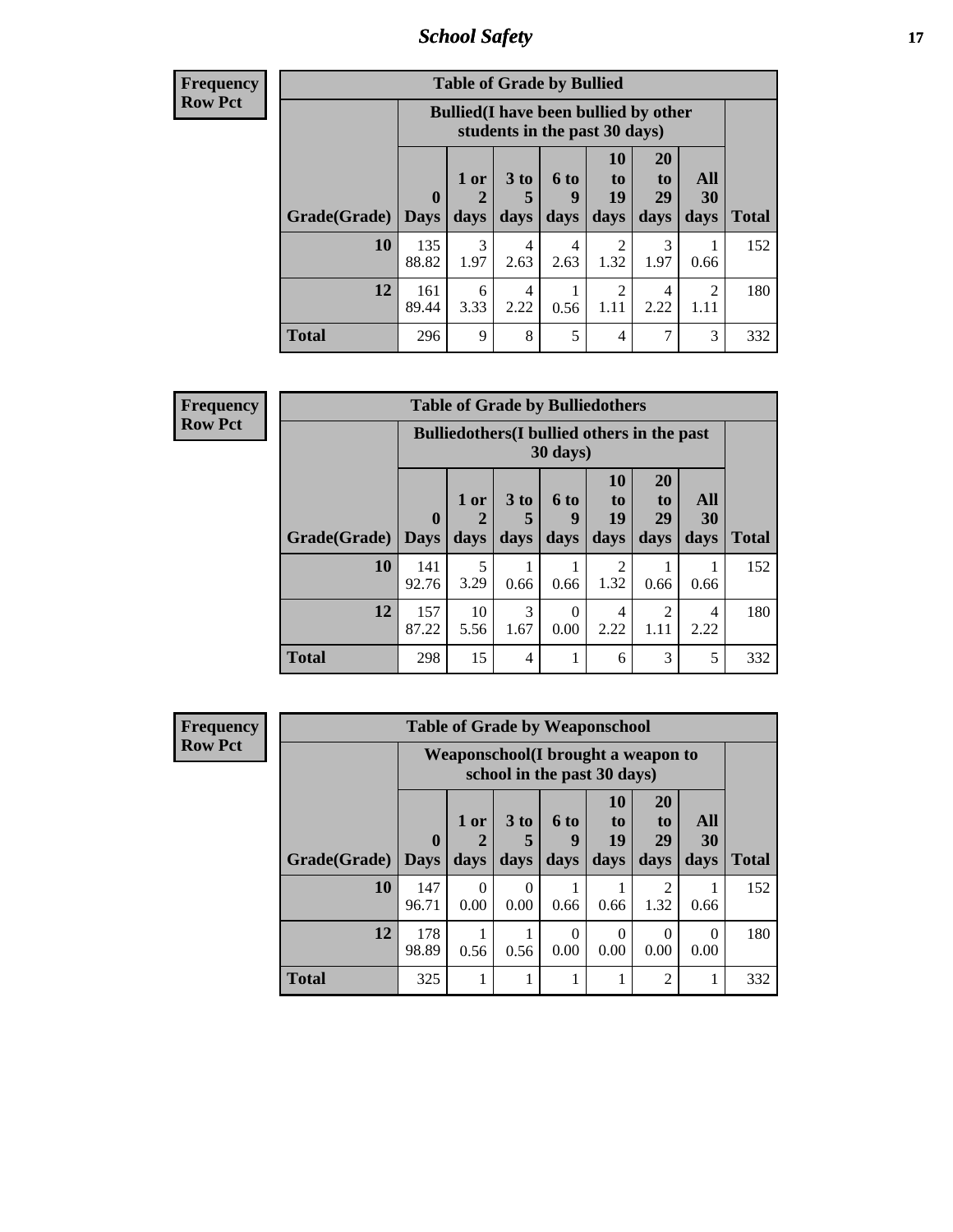*School Safety* **18**

| <b>Frequency</b> | <b>Table of Grade by Absentunsafe</b> |                            |                        |                              |                   |                                                                           |                        |              |  |  |
|------------------|---------------------------------------|----------------------------|------------------------|------------------------------|-------------------|---------------------------------------------------------------------------|------------------------|--------------|--|--|
| <b>Row Pct</b>   |                                       |                            |                        | days)                        |                   | Absentunsafe(I have missed school<br>because I felt unsafe in the past 30 |                        |              |  |  |
|                  | Grade(Grade)                          | $\mathbf 0$<br><b>Days</b> | 1 or<br>2<br>days      | 3 <sub>to</sub><br>5<br>days | 6 to<br>9<br>days | 10<br>to<br>19<br>days                                                    | 20<br>to<br>29<br>days | <b>Total</b> |  |  |
|                  | 10                                    | 147<br>96.71               | $\mathfrak{D}$<br>1.32 | 0.66                         | 0.66              | 0<br>0.00                                                                 | 0.66                   | 152          |  |  |
|                  | 12                                    | 176<br>97.78               | 0.56                   | 0<br>0.00                    | 0<br>0.00         | $\mathcal{D}_{\mathcal{L}}$<br>1.11                                       | 0.56                   | 180          |  |  |
|                  | <b>Total</b>                          | 323                        | 3                      |                              |                   | 2                                                                         | 2                      | 332          |  |  |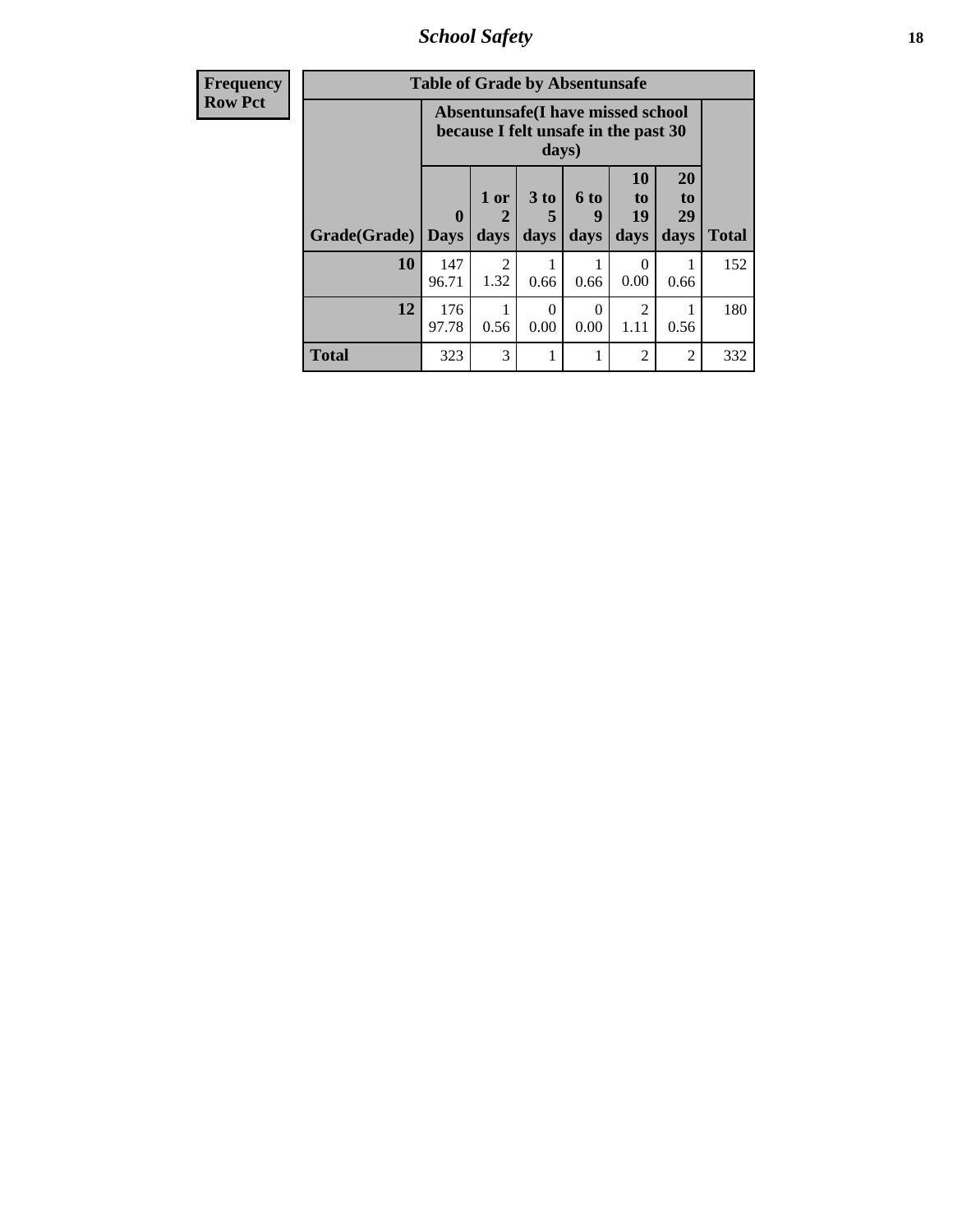# *Drug Use During Last 30 Days* **19**

#### **Frequency Row Pct**

| <b>Table of Grade by Alcohol</b> |                                 |                                    |                 |               |                 |               |              |       |  |  |  |  |  |
|----------------------------------|---------------------------------|------------------------------------|-----------------|---------------|-----------------|---------------|--------------|-------|--|--|--|--|--|
|                                  |                                 | Alcohol(Alcohol use, past 30 days) |                 |               |                 |               |              |       |  |  |  |  |  |
| Grade(Grade)                     | <b>Did</b><br>not<br><b>use</b> | $1 - 2$<br>days                    | $3 - 5$<br>days | $6-9$<br>days | $10-19$<br>days | 20-29<br>days | Every<br>day | Total |  |  |  |  |  |
| 10                               | 126<br>82.89                    | 6<br>3.95                          | 2<br>1.32       | 4<br>2.63     | 6<br>3.95       | 3<br>1.97     | 5<br>3.29    | 152   |  |  |  |  |  |
| 12                               | 126<br>70.00                    | 22<br>12.22                        | 13<br>7.22      | 4<br>2.22     | 9<br>5.00       | 5<br>2.78     | 0.56         | 180   |  |  |  |  |  |
| <b>Total</b>                     | 252                             | 28                                 | 15              | 8             | 15              | 8             | 6            | 332   |  |  |  |  |  |

#### **Frequency Row Pct**

| <b>Table of Grade by Cigarettes</b> |                                 |                                                   |                 |                  |                 |                        |                     |              |  |  |  |  |
|-------------------------------------|---------------------------------|---------------------------------------------------|-----------------|------------------|-----------------|------------------------|---------------------|--------------|--|--|--|--|
|                                     |                                 | Cigarettes (Smoking tobacco use,<br>past 30 days) |                 |                  |                 |                        |                     |              |  |  |  |  |
| Grade(Grade)                        | <b>Did</b><br>not<br><b>use</b> | $1 - 2$<br>days                                   | $3 - 5$<br>days | $6 - 9$<br>days  | $10-19$<br>days | 20-29<br>days          | <b>Every</b><br>day | <b>Total</b> |  |  |  |  |
| 10                                  | 130<br>85.53                    | 9<br>5.92                                         | 3<br>1.97       | 3<br>1.97        | 2<br>1.32       | $\mathfrak{D}$<br>1.32 | 3<br>1.97           | 152          |  |  |  |  |
| 12                                  | 155<br>86.11                    | 11<br>6.11                                        | 0.56            | $\theta$<br>0.00 | 3<br>1.67       | 3<br>1.67              | 7<br>3.89           | 180          |  |  |  |  |
| <b>Total</b>                        | 285                             | 20                                                | 4               | 3                | 5               | 5                      | 10                  | 332          |  |  |  |  |

**Frequency Row Pct**

| <b>Table of Grade by Smokeless</b> |                                 |                                                        |                        |                 |                   |                     |              |  |  |  |  |
|------------------------------------|---------------------------------|--------------------------------------------------------|------------------------|-----------------|-------------------|---------------------|--------------|--|--|--|--|
|                                    |                                 | <b>Smokeless</b> (Chewing tobaccouse,<br>past 30 days) |                        |                 |                   |                     |              |  |  |  |  |
| Grade(Grade)                       | <b>Did</b><br>not<br><b>use</b> | $1 - 2$<br>days                                        | $3 - 5$<br>days        | $6 - 9$<br>days | $20 - 29$<br>days | <b>Every</b><br>day | <b>Total</b> |  |  |  |  |
| 10                                 | 135<br>88.82                    | 4.61                                                   | 4<br>2.63              | 0.66            | 0.66              | 4<br>2.63           | 152          |  |  |  |  |
| 12                                 | 164<br>91.11                    | 4<br>2.22                                              | $\overline{2}$<br>1.11 | 0.56            | 3<br>1.67         | 6<br>3.33           | 180          |  |  |  |  |
| <b>Total</b>                       | 299                             | 11                                                     | 6                      | $\overline{2}$  | $\overline{4}$    | 10                  | 332          |  |  |  |  |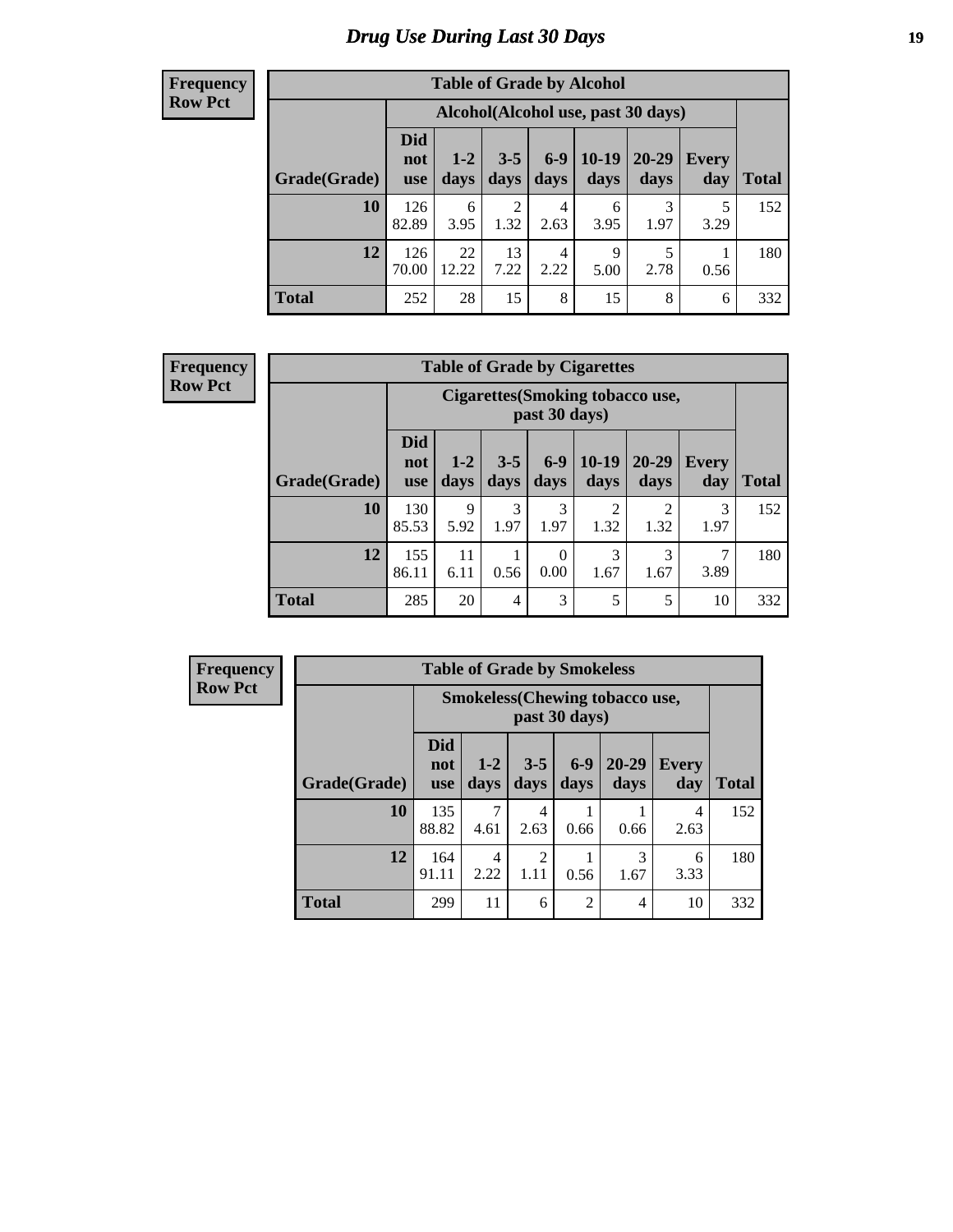#### **Frequency Row Pct**

| <b>Table of Grade by Marijuana</b> |                          |                                         |                 |                  |                 |               |                        |              |  |  |  |  |  |
|------------------------------------|--------------------------|-----------------------------------------|-----------------|------------------|-----------------|---------------|------------------------|--------------|--|--|--|--|--|
|                                    |                          | Marijuana (Marijuana use, past 30 days) |                 |                  |                 |               |                        |              |  |  |  |  |  |
| Grade(Grade)                       | Did<br>not<br><b>use</b> | $1 - 2$<br>days                         | $3 - 5$<br>days | $6-9$<br>days    | $10-19$<br>days | 20-29<br>days | Every<br>day           | <b>Total</b> |  |  |  |  |  |
| 10                                 | 139<br>91.45             | $\overline{2}$<br>1.32                  | 3<br>1.97       | 0.66             | 0<br>0.00       | 5<br>3.29     | $\overline{2}$<br>1.32 | 152          |  |  |  |  |  |
| 12                                 | 163<br>90.56             | 6<br>3.33                               | 3<br>1.67       | $\theta$<br>0.00 | 0.56            | 4<br>2.22     | 3<br>1.67              | 180          |  |  |  |  |  |
| <b>Total</b>                       | 302                      | 8                                       | 6               | 1                |                 | 9             | 5                      | 332          |  |  |  |  |  |

| Frequency      | <b>Table of Grade by Cocaine</b> |                                 |                                               |               |              |  |  |  |
|----------------|----------------------------------|---------------------------------|-----------------------------------------------|---------------|--------------|--|--|--|
| <b>Row Pct</b> |                                  |                                 | <b>Cocaine</b> (Cocaine<br>use, past 30 days) |               |              |  |  |  |
|                | Grade(Grade)                     | <b>Did</b><br>not<br><b>use</b> | $1 - 2$<br>days                               | 20-29<br>days | <b>Total</b> |  |  |  |
|                | 10                               | 152<br>100.00                   | 0<br>0.00                                     | 0<br>0.00     | 152          |  |  |  |
|                | 12                               | 176<br>97.78                    | 3<br>1.67                                     | 0.56          | 180          |  |  |  |
|                | <b>Total</b>                     | 328                             | 3                                             |               | 332          |  |  |  |

| <b>Frequency</b> | <b>Table of Grade by Inhalants</b> |                                 |                                                  |                 |                   |                     |              |  |
|------------------|------------------------------------|---------------------------------|--------------------------------------------------|-----------------|-------------------|---------------------|--------------|--|
| <b>Row Pct</b>   |                                    |                                 | <b>Inhalants</b> (Inhalant use,<br>past 30 days) |                 |                   |                     |              |  |
|                  | Grade(Grade)                       | <b>Did</b><br>not<br><b>use</b> | $1 - 2$<br>days                                  | $3 - 5$<br>days | $20 - 29$<br>days | <b>Every</b><br>day | <b>Total</b> |  |
|                  | 10                                 | 148<br>97.37                    | 0.66                                             | 0.66            | 0.66              | 0.66                | 152          |  |
|                  | 12                                 | 179<br>99.44                    | 0<br>0.00                                        | 0<br>0.00       | 0.56              | 0<br>0.00           | 180          |  |
|                  | <b>Total</b>                       | 327                             |                                                  | 1               | $\overline{2}$    |                     | 332          |  |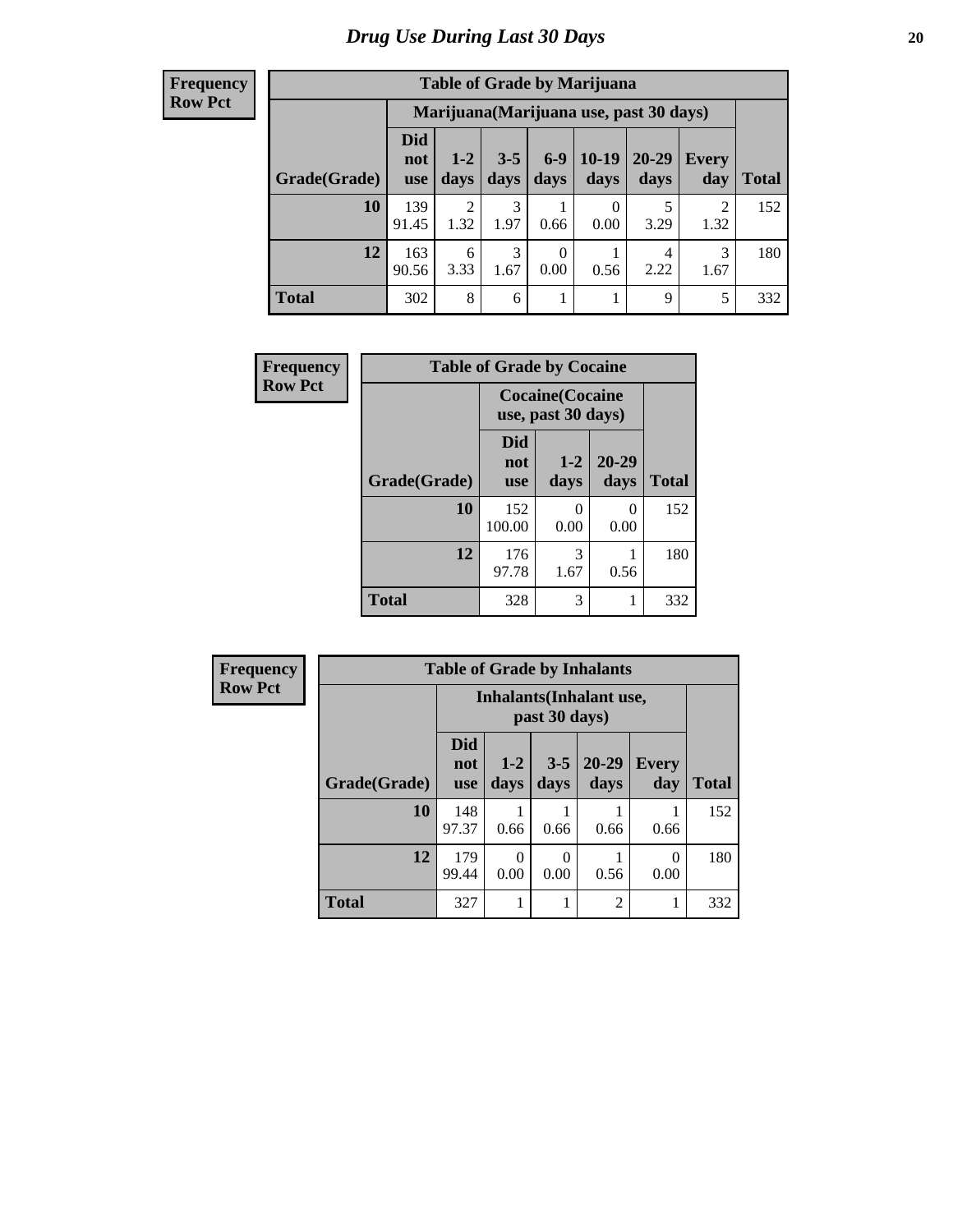# *Drug Use During Last 30 Days* **21**

| <b>Frequency</b> |              | <b>Table of Grade by Steroids</b>              |                   |                     |              |
|------------------|--------------|------------------------------------------------|-------------------|---------------------|--------------|
| <b>Row Pct</b>   |              | <b>Steroids</b> (Steroid<br>use, past 30 days) |                   |                     |              |
|                  | Grade(Grade) | Did<br>not<br><b>use</b>                       | $20 - 29$<br>days | <b>Every</b><br>day | <b>Total</b> |
|                  | 10           | 150<br>98.68                                   | 0.66              | 0.66                | 152          |
|                  | 12           | 179<br>99.44                                   | 0.56              | 0.00                | 180          |
|                  | <b>Total</b> | 329                                            | 2                 |                     | 332          |

| Frequency      | <b>Table of Grade by Ecstasy</b> |                          |                  |                  |                  |                                     |                   |              |
|----------------|----------------------------------|--------------------------|------------------|------------------|------------------|-------------------------------------|-------------------|--------------|
| <b>Row Pct</b> |                                  |                          |                  |                  |                  | Ecstasy (Ecstasy use, past 30 days) |                   |              |
|                | Grade(Grade)                     | Did<br>not<br><b>use</b> | $1-2$<br>days    | $3 - 5$<br>days  | $6-9$<br>days    | $10-19$<br>days                     | $20 - 29$<br>days | <b>Total</b> |
|                | 10                               | 150<br>98.68             | $\Omega$<br>0.00 | $\Omega$<br>0.00 | 0.66             | 0.00                                | 0.66              | 152          |
|                | 12                               | 177<br>98.33             | 0.56             | 0.56             | $\theta$<br>0.00 | 0.56                                | 0<br>0.00         | 180          |
|                | <b>Total</b>                     | 327                      |                  |                  |                  |                                     |                   | 332          |

| <b>Frequency</b> | <b>Table of Grade by Meth</b> |                                 |                      |                           |                   |              |
|------------------|-------------------------------|---------------------------------|----------------------|---------------------------|-------------------|--------------|
| <b>Row Pct</b>   |                               |                                 | past 30 days)        | Meth(Methamphetamine use, |                   |              |
|                  | Grade(Grade)                  | <b>Did</b><br>not<br><b>use</b> | $1-2$<br>days        | $3 - 5$<br>days           | $20 - 29$<br>days | <b>Total</b> |
|                  | 10                            | 151<br>99.34                    | $\mathbf{0}$<br>0.00 | 0.66                      | 0<br>0.00         | 152          |
|                  | 12                            | 178<br>98.89                    | 0.56                 | 0<br>0.00                 | 0.56              | 180          |
|                  | <b>Total</b>                  | 329                             |                      | 1                         |                   | 332          |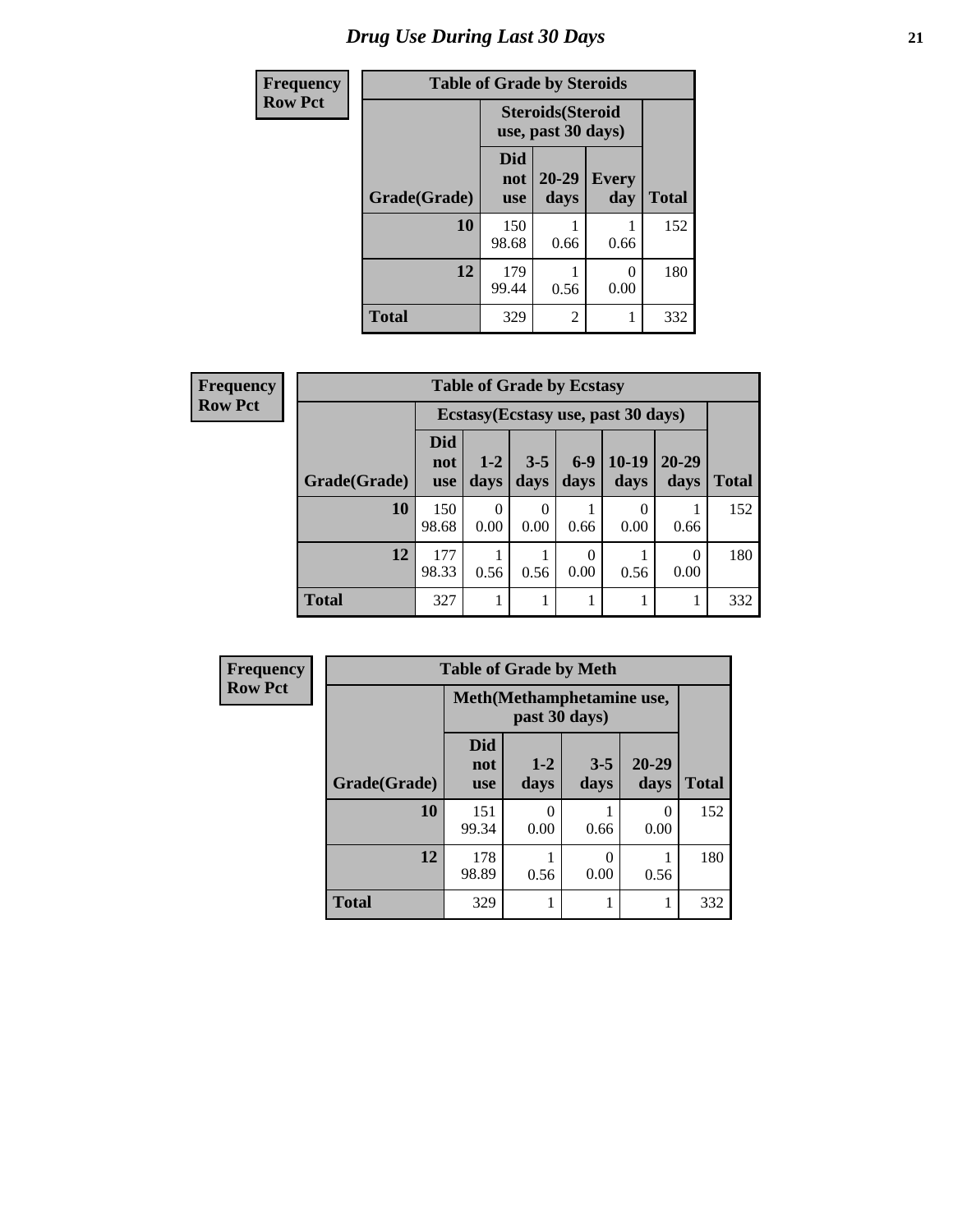# *Drug Use During Last 30 Days* **22**

| <b>Frequency</b> | <b>Table of Grade by Hallucinogens</b><br>Hallucinogens (Hallucinogen<br>use, past 30 days) |                       |            |               |              |  |
|------------------|---------------------------------------------------------------------------------------------|-----------------------|------------|---------------|--------------|--|
| <b>Row Pct</b>   |                                                                                             |                       |            |               |              |  |
|                  | Grade(Grade)                                                                                | Did not<br><b>use</b> | $3-5$ days | 10-19<br>days | <b>Total</b> |  |
|                  | 10                                                                                          | 151<br>99.34          | 0.66       | 0<br>0.00     | 152          |  |
|                  | 12                                                                                          | 179<br>99.44          | 0.00       | 0.56          | 180          |  |
|                  | <b>Total</b>                                                                                | 330                   |            |               | 332          |  |

| Frequency      |  |
|----------------|--|
| <b>Row Pct</b> |  |
|                |  |

| <b>Table of Grade by Prescription</b> |                                 |                                                                                |                 |                |                        |                |                     |       |  |
|---------------------------------------|---------------------------------|--------------------------------------------------------------------------------|-----------------|----------------|------------------------|----------------|---------------------|-------|--|
|                                       |                                 | <b>Prescription</b> (Prescription drugs not<br>prescribed to me, past 30 days) |                 |                |                        |                |                     |       |  |
| Grade(Grade)                          | <b>Did</b><br>not<br><b>use</b> | $1 - 2$<br>days                                                                | $3 - 5$<br>days | $6-9$<br>days  | $10-19$<br>days        | 20-29<br>days  | <b>Every</b><br>day | Total |  |
| 10                                    | 141<br>92.76                    | $\mathcal{R}$<br>1.97                                                          | 3<br>1.97       | 0.66           | $\mathfrak{D}$<br>1.32 | 0.66           | 0.66                | 152   |  |
| 12                                    | 171<br>95.00                    | 0.56                                                                           | 0.56            | 0.56           | 5<br>2.78              | 0.56           | $\theta$<br>0.00    | 180   |  |
| <b>Total</b>                          | 312                             | 4                                                                              | $\overline{4}$  | $\overline{c}$ | 7                      | $\mathfrak{D}$ |                     | 332   |  |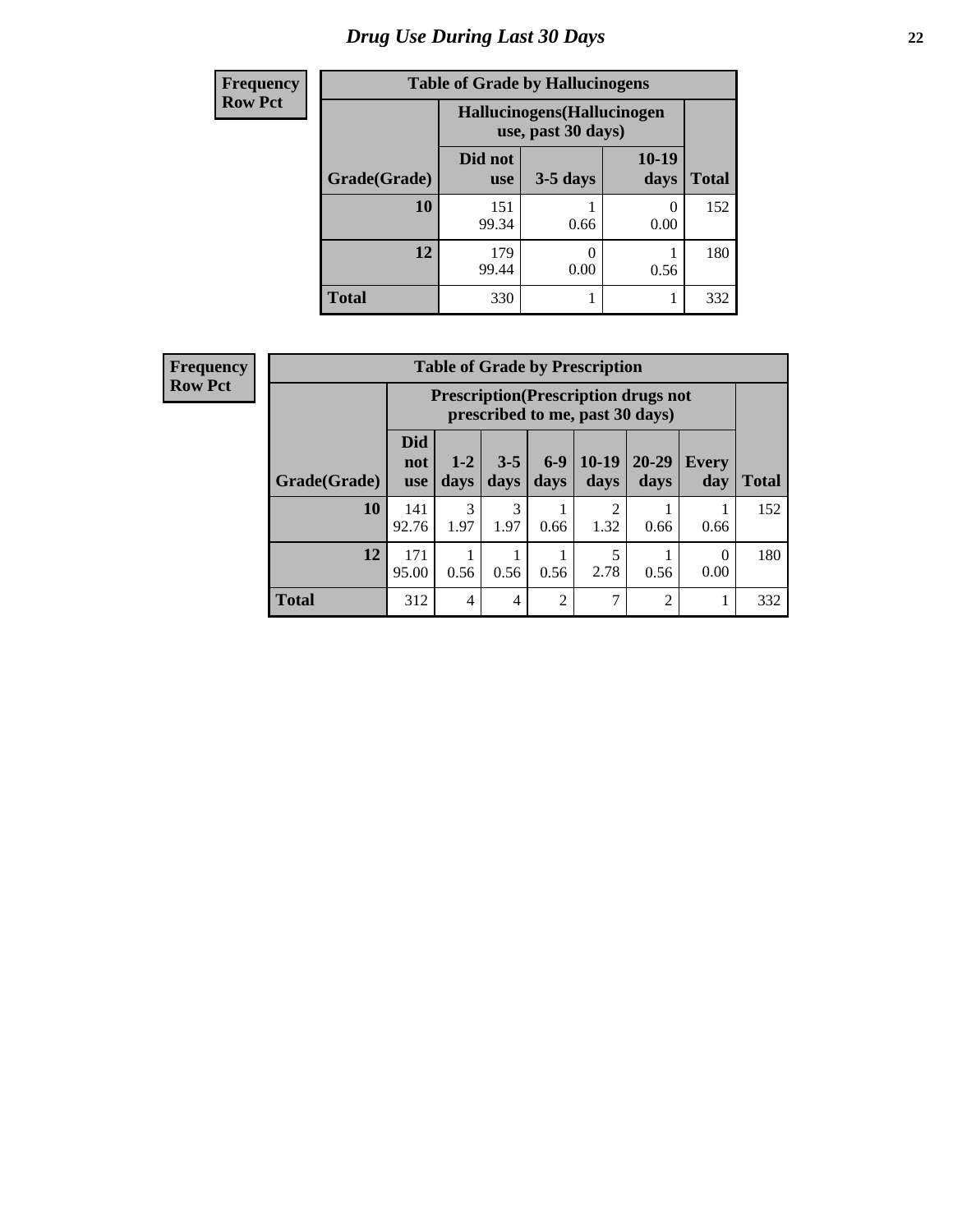| Frequency      | <b>Table of Alcoholease by Grade</b>              |                    |             |              |  |
|----------------|---------------------------------------------------|--------------------|-------------|--------------|--|
| <b>Col Pct</b> | <b>Alcoholease</b> (It is<br>easy to get alcohol) | Grade(Grade)<br>10 | 12          | <b>Total</b> |  |
|                | <b>Strongly Agree</b>                             | 43<br>28.29        | 81<br>45.00 | 124          |  |
|                | <b>Somewhat Agree</b>                             | 44<br>28.95        | 75<br>41.67 | 119          |  |
|                | <b>Somewhat Disagree</b>                          | 27<br>17.76        | 11<br>6.11  | 38           |  |
|                | <b>Strongly Disagree</b>                          | 38<br>25.00        | 13<br>7.22  | 51           |  |
|                | <b>Total</b>                                      | 152                | 180         | 332          |  |

| Frequency      | <b>Table of Cigarettesease by Grade</b>                  |                    |              |              |  |  |
|----------------|----------------------------------------------------------|--------------------|--------------|--------------|--|--|
| <b>Col Pct</b> | Cigarettesease (It is<br>easy to get smoking<br>tobacco) | Grade(Grade)<br>10 | 12           | <b>Total</b> |  |  |
|                | <b>Strongly Agree</b>                                    | 50<br>32.89        | 117<br>65.00 | 167          |  |  |
|                | <b>Somewhat Agree</b>                                    | 41<br>26.97        | 40<br>22.22  | 81           |  |  |
|                | <b>Somewhat Disagree</b>                                 | 23<br>15.13        | 5<br>2.78    | 28           |  |  |
|                | <b>Strongly Disagree</b>                                 | 38<br>25.00        | 18<br>10.00  | 56           |  |  |
|                | <b>Total</b>                                             | 152                | 180          | 332          |  |  |

| Frequency      | <b>Table of Smokelessease by Grade</b>             |              |              |              |  |  |  |  |
|----------------|----------------------------------------------------|--------------|--------------|--------------|--|--|--|--|
| <b>Col Pct</b> | <b>Smokelessease</b> (It is<br>easy to get chewing | Grade(Grade) |              |              |  |  |  |  |
|                | tobacco)                                           | 10           | 12           | <b>Total</b> |  |  |  |  |
|                | <b>Strongly Agree</b>                              | 50<br>32.89  | 123<br>68.33 | 173          |  |  |  |  |
|                | <b>Somewhat Agree</b>                              | 42<br>27.63  | 28<br>15.56  | 70           |  |  |  |  |
|                | <b>Somewhat Disagree</b>                           | 17<br>11.18  | 8<br>4.44    | 25           |  |  |  |  |
|                | <b>Strongly Disagree</b>                           | 43<br>28.29  | 21<br>11.67  | 64           |  |  |  |  |
|                | Total                                              | 152          | 180          | 332          |  |  |  |  |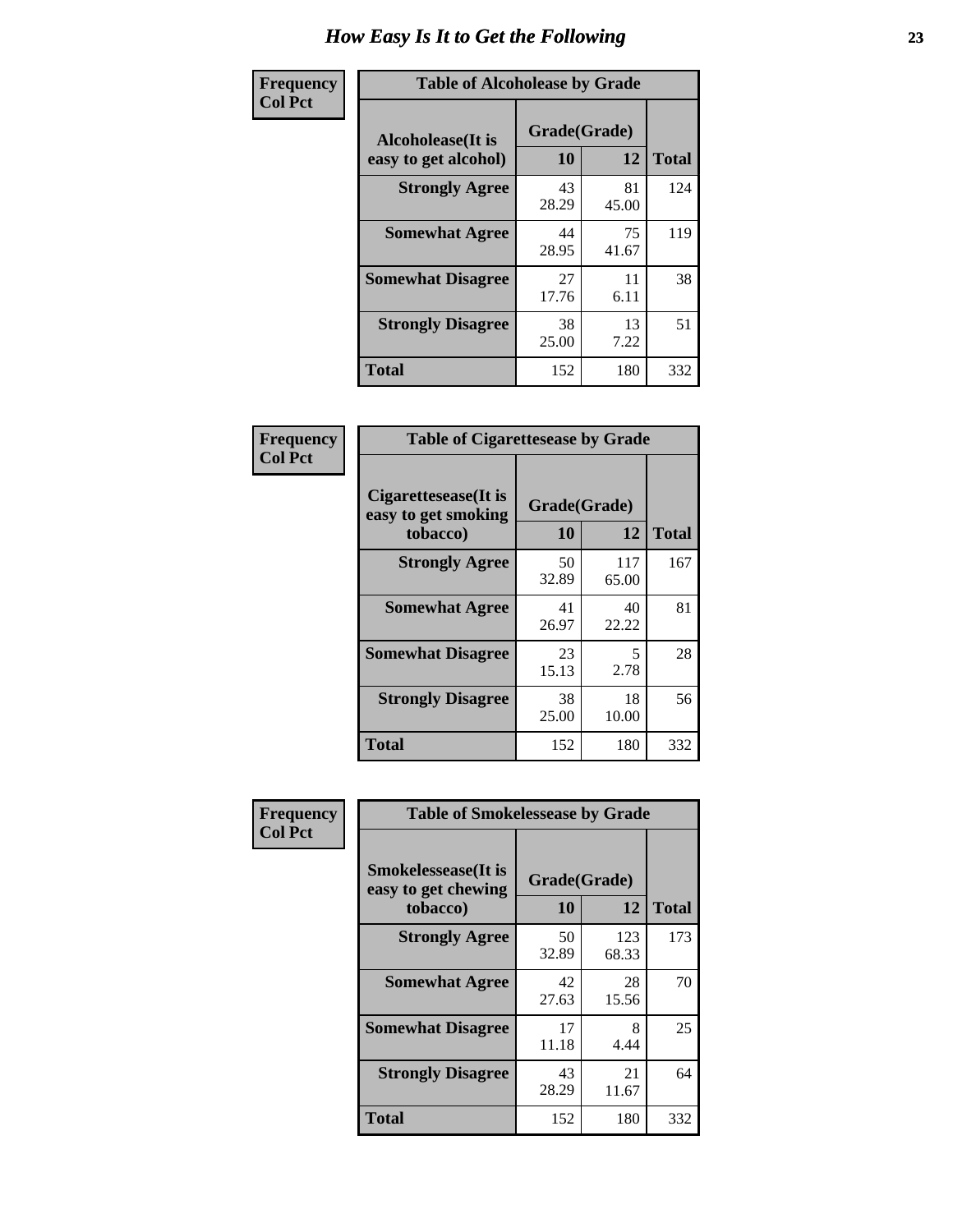| Frequency      | <b>Table of Marijuanaease by Grade</b>           |                    |             |              |  |  |
|----------------|--------------------------------------------------|--------------------|-------------|--------------|--|--|
| <b>Col Pct</b> | Marijuanaease(It is<br>easy to get<br>marijuana) | Grade(Grade)<br>10 | 12          | <b>Total</b> |  |  |
|                | <b>Strongly Agree</b>                            | 33<br>21.71        | 65<br>36.11 | 98           |  |  |
|                | <b>Somewhat Agree</b>                            | 44<br>28.95        | 74<br>41.11 | 118          |  |  |
|                | <b>Somewhat Disagree</b>                         | 27<br>17.76        | 15<br>8.33  | 42           |  |  |
|                | <b>Strongly Disagree</b>                         | 48<br>31.58        | 26<br>14.44 | 74           |  |  |
|                | <b>Total</b>                                     | 152                | 180         | 332          |  |  |

| <b>Table of Cocaineease by Grade</b>      |                    |             |              |  |  |  |  |  |
|-------------------------------------------|--------------------|-------------|--------------|--|--|--|--|--|
| Cocaineease(It is<br>easy to get cocaine) | Grade(Grade)<br>10 | 12          | <b>Total</b> |  |  |  |  |  |
| <b>Strongly Agree</b>                     | 12<br>7.89         | 24<br>13.33 | 36           |  |  |  |  |  |
| <b>Somewhat Agree</b>                     | 28<br>18.42        | 35<br>19.44 | 63           |  |  |  |  |  |
| <b>Somewhat Disagree</b>                  | 38<br>25.00        | 68<br>37.78 | 106          |  |  |  |  |  |
| <b>Strongly Disagree</b>                  | 74<br>48.68        | 53<br>29.44 | 127          |  |  |  |  |  |
| <b>Total</b>                              | 152                | 180         | 332          |  |  |  |  |  |

| Frequency      | <b>Table of Inhalantsease by Grade</b>     |              |             |              |
|----------------|--------------------------------------------|--------------|-------------|--------------|
| <b>Col Pct</b> | <b>Inhalantsease</b> (It is<br>easy to get | Grade(Grade) |             |              |
|                | inhalants)                                 | 10           | 12          | <b>Total</b> |
|                | <b>Strongly Agree</b>                      | 40<br>26.32  | 58<br>32.22 | 98           |
|                | <b>Somewhat Agree</b>                      | 28<br>18.42  | 55<br>30.56 | 83           |
|                | <b>Somewhat Disagree</b>                   | 24<br>15.79  | 29<br>16.11 | 53           |
|                | <b>Strongly Disagree</b>                   | 60<br>39.47  | 38<br>21.11 | 98           |
|                | <b>Total</b>                               | 152          | 180         | 332          |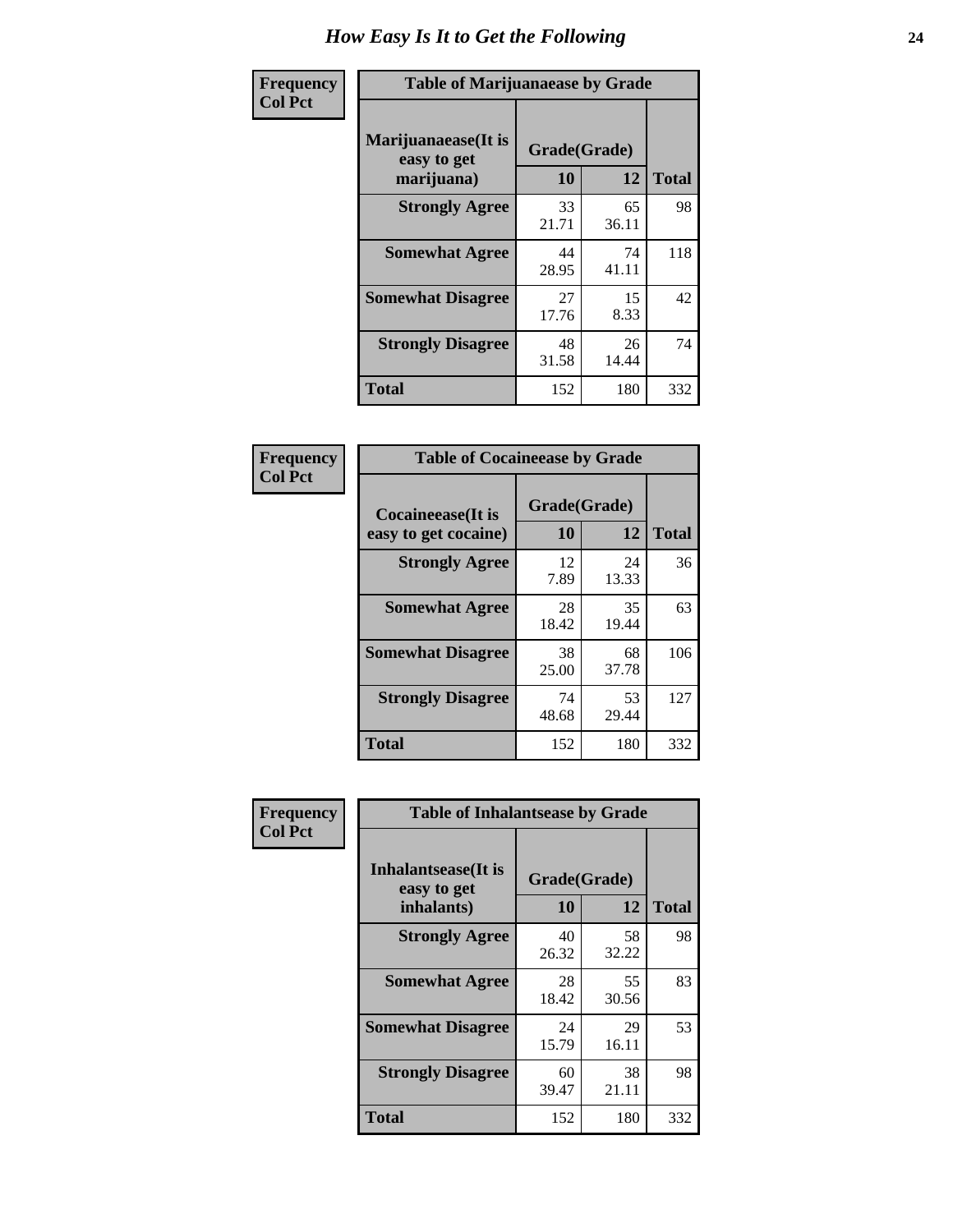| Frequency      | <b>Table of Steroidsease by Grade</b>               |                    |              |     |  |  |  |  |  |  |
|----------------|-----------------------------------------------------|--------------------|--------------|-----|--|--|--|--|--|--|
| <b>Col Pct</b> | <b>Steroidsease</b> (It is<br>easy to get steroids) | Grade(Grade)<br>10 | <b>Total</b> |     |  |  |  |  |  |  |
|                | <b>Strongly Agree</b>                               | 16<br>10.53        | 30<br>16.67  | 46  |  |  |  |  |  |  |
|                | <b>Somewhat Agree</b>                               | 21<br>13.82        | 55<br>30.56  | 76  |  |  |  |  |  |  |
|                | <b>Somewhat Disagree</b>                            | 39<br>25.66        | 37<br>20.56  | 76  |  |  |  |  |  |  |
|                | <b>Strongly Disagree</b>                            | 76<br>50.00        | 58<br>32.22  | 134 |  |  |  |  |  |  |
|                | <b>Total</b>                                        | 152                | 180          | 332 |  |  |  |  |  |  |

| Frequency      | <b>Table of Ecstasyease by Grade</b>              |                    |             |              |  |  |  |  |  |  |
|----------------|---------------------------------------------------|--------------------|-------------|--------------|--|--|--|--|--|--|
| <b>Col Pct</b> | <b>Ecstasyease</b> (It is<br>easy to get ecstasy) | Grade(Grade)<br>10 | 12          | <b>Total</b> |  |  |  |  |  |  |
|                | <b>Strongly Agree</b>                             | 14<br>9.21         | 30<br>16.67 | 44           |  |  |  |  |  |  |
|                | <b>Somewhat Agree</b>                             | 23<br>15.13        | 48<br>26.67 | 71           |  |  |  |  |  |  |
|                | <b>Somewhat Disagree</b>                          | 38<br>25.00        | 38<br>21.11 | 76           |  |  |  |  |  |  |
|                | <b>Strongly Disagree</b>                          | 77<br>50.66        | 64<br>35.56 | 141          |  |  |  |  |  |  |
|                | <b>Total</b>                                      | 152                | 180         | 332          |  |  |  |  |  |  |

| Frequency      | <b>Table of Methease by Grade</b>                          |                    |             |              |
|----------------|------------------------------------------------------------|--------------------|-------------|--------------|
| <b>Col Pct</b> | <b>Methease</b> (It is easy<br>to get<br>methamphetamines) | Grade(Grade)<br>10 | 12          | <b>Total</b> |
|                | <b>Strongly Agree</b>                                      | 12<br>7.89         | 33<br>18.33 | 45           |
|                | <b>Somewhat Agree</b>                                      | 29<br>19.08        | 35<br>19.44 | 64           |
|                | <b>Somewhat Disagree</b>                                   | 31<br>20.39        | 46<br>25.56 | 77           |
|                | <b>Strongly Disagree</b>                                   | 80<br>52.63        | 66<br>36.67 | 146          |
|                | Total                                                      | 152                | 180         | 332          |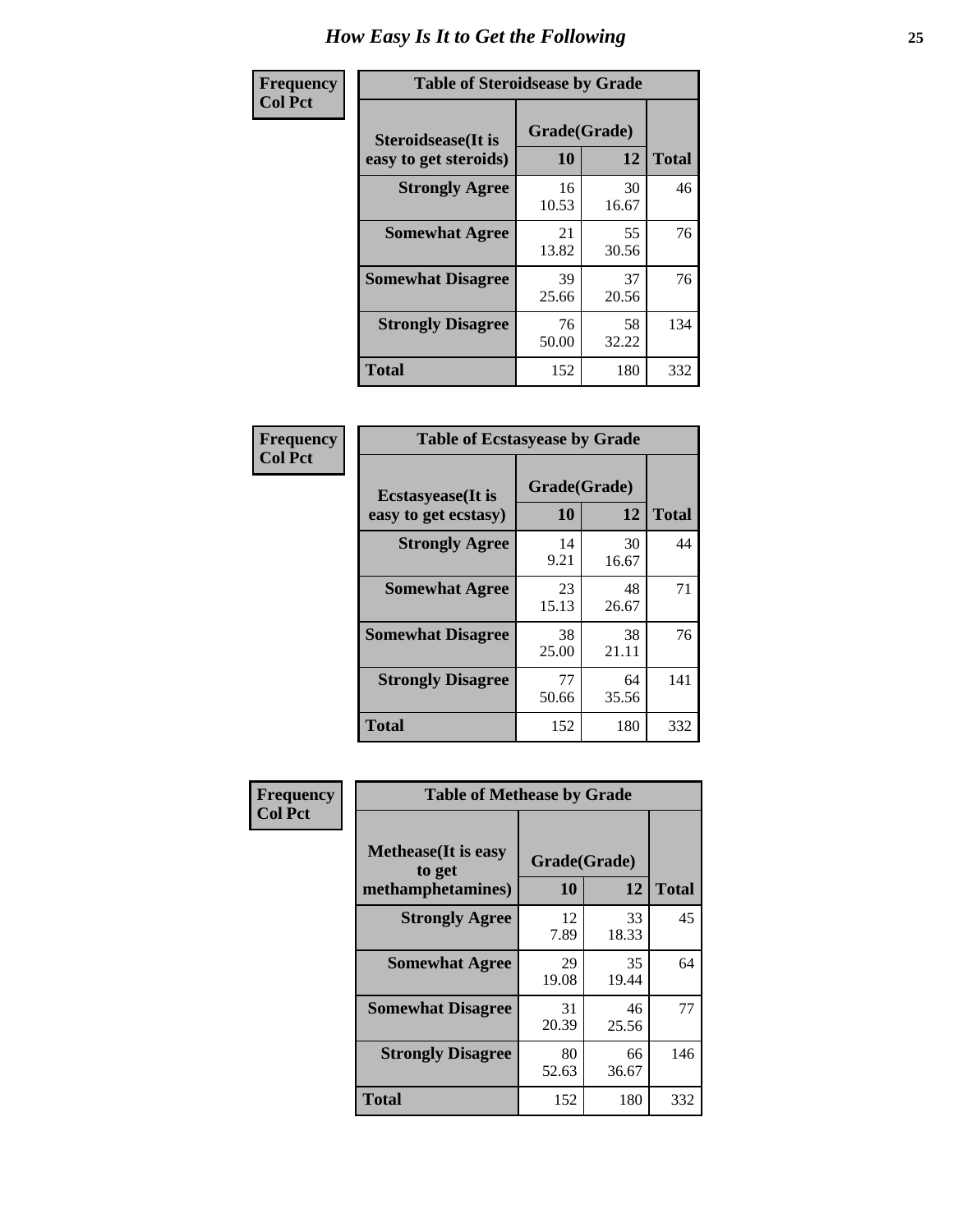| <b>Frequency</b> | <b>Table of Hallucinogensease by Grade</b>               |                    |             |              |  |  |  |  |  |  |
|------------------|----------------------------------------------------------|--------------------|-------------|--------------|--|--|--|--|--|--|
| <b>Col Pct</b>   | Hallucinogensease(It<br>is easy to get<br>hallucinogens) | Grade(Grade)<br>10 | 12          | <b>Total</b> |  |  |  |  |  |  |
|                  | <b>Strongly Agree</b>                                    | 18<br>11.84        | 28<br>15.56 | 46           |  |  |  |  |  |  |
|                  | <b>Somewhat Agree</b>                                    | 22<br>14.47        | 35<br>19.44 | 57           |  |  |  |  |  |  |
|                  | <b>Somewhat Disagree</b>                                 | 34<br>22.37        | 46<br>25.56 | 80           |  |  |  |  |  |  |
|                  | <b>Strongly Disagree</b>                                 | 78<br>51.32        | 71<br>39.44 | 149          |  |  |  |  |  |  |
|                  | <b>Total</b>                                             | 152                | 180         | 332          |  |  |  |  |  |  |

| Frequency<br>  Col Pct |
|------------------------|
|                        |

| <b>Table of Prescriptionease by Grade</b>                                                |             |              |              |  |  |  |  |
|------------------------------------------------------------------------------------------|-------------|--------------|--------------|--|--|--|--|
| <b>Prescriptionease</b> (It<br>is easy to get<br>prescription drugs<br>not prescribed to |             | Grade(Grade) |              |  |  |  |  |
| me)                                                                                      | 10          | 12           | <b>Total</b> |  |  |  |  |
| <b>Strongly Agree</b>                                                                    | 47<br>30.92 | 75<br>41.67  | 122          |  |  |  |  |
| <b>Somewhat Agree</b>                                                                    | 29<br>19.08 | 52<br>28.89  | 81           |  |  |  |  |
| <b>Somewhat Disagree</b>                                                                 | 21<br>13.82 | 18<br>10.00  | 39           |  |  |  |  |
| <b>Strongly Disagree</b>                                                                 | 55<br>36.18 | 35<br>19.44  | 90           |  |  |  |  |
| <b>Total</b>                                                                             | 152         | 180          | 332          |  |  |  |  |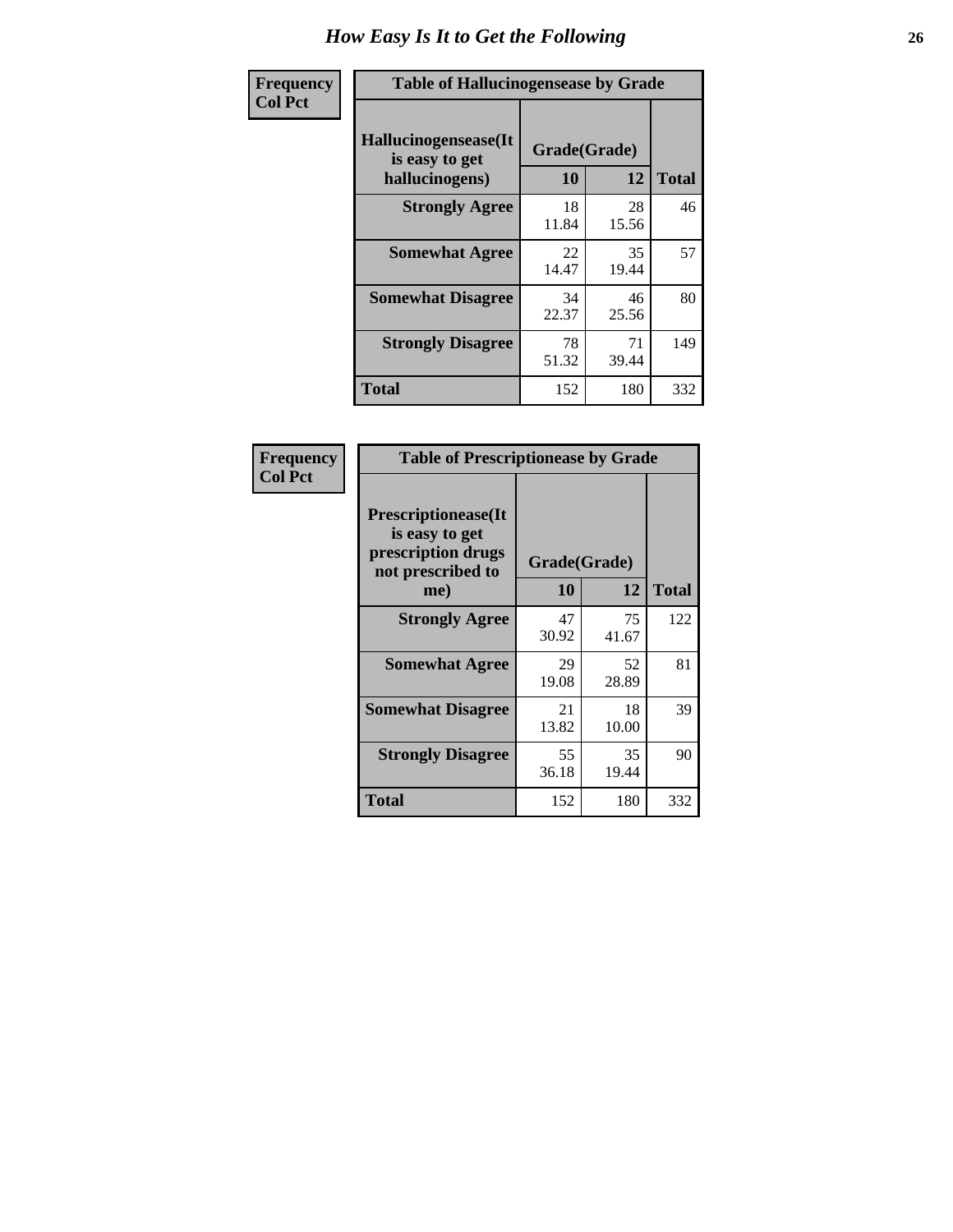### *Age at Onset of Use* **27** *Results for "Age at Onset of Use" questions exclude students who said they did not use that substance*

| <b>Frequency</b> | <b>Table of Grade by Alcoholinit</b> |                        |           |      |               |                                                  |            |             |             |             |                       |              |
|------------------|--------------------------------------|------------------------|-----------|------|---------------|--------------------------------------------------|------------|-------------|-------------|-------------|-----------------------|--------------|
| <b>Row Pct</b>   |                                      |                        |           |      |               | Alcoholinit (I started using alcohol when I was) |            |             |             |             |                       |              |
|                  | Grade(Grade)                         | <b>8 or</b><br>younger | <b>10</b> | 11   | 12            | 13                                               | 14         | 15          | <b>16</b>   | 17          | <b>18 or</b><br>older | <b>Total</b> |
|                  | 10                                   | 4.55                   | 6.82      |      | $9.09$   2.27 | 9<br>20.45                                       | 6<br>13.64 | 10<br>22.73 | 4<br>9.09   | 3<br>6.82   | 2<br>4.55             | 44           |
|                  | 12                                   | 6<br>5.83              | 0.97      | 2.91 | 5<br>4.85     | 8<br>7.77                                        | 9<br>8.74  | 13<br>12.62 | 38<br>36.89 | 17<br>16.50 | 3<br>2.91             | 103          |
|                  | <b>Total</b>                         | 8                      | 4         | ⇁    | 6             | 17                                               | 15         | 23          | 42          | 20          | 5                     | 147          |
|                  |                                      |                        |           |      |               | Frequency Missing $= 185$                        |            |             |             |             |                       |              |

| Frequency      | <b>Table of Grade by Cigarettesinit</b> |                                                      |           |           |                      |           |                           |           |             |           |                       |              |
|----------------|-----------------------------------------|------------------------------------------------------|-----------|-----------|----------------------|-----------|---------------------------|-----------|-------------|-----------|-----------------------|--------------|
| <b>Row Pct</b> |                                         | Cigarettesinit(I started smoking tobacco when I was) |           |           |                      |           |                           |           |             |           |                       |              |
|                | Grade(Grade)                            | <b>8 or</b><br>younger                               | 9         | 11        | 12                   | 13        | 14                        | 15        | 16          | 17        | <b>18 or</b><br>older | <b>Total</b> |
|                | 10                                      | 6<br>18.75                                           | 3<br>9.38 | 3<br>9.38 | $\theta$<br>$0.00\,$ | 2<br>6.25 | 9<br>28.13                | 3<br>9.38 | 4<br>12.50  | 6.25      | 0.00                  | 32           |
|                | 12                                      | 3<br>6.25                                            | ◠<br>4.17 | 2<br>4.17 | 3<br>6.25            | 10.42     | 12<br>25.00               | 4<br>8.33 | 11<br>22.92 | 4<br>8.33 | 4.17                  | 48           |
|                | <b>Total</b>                            | 9                                                    | 5         | 5         | 3                    | 7         | 21                        | 7         | 15          | 6         | 2                     | 80           |
|                |                                         |                                                      |           |           |                      |           | Frequency Missing $= 252$ |           |             |           |                       |              |

**Frequency Row Pct Table of Grade by Smokelessinit Grade(Grade) Smokelessinit(I started chewing tobacco when I was) Total older 8 or younger 9 10 11 12 13 14 15 16 17 18 or 10** 3 13.64 1 4.55 1 4.55 0 0.00 2 9.09 3 13.64 4 18.18 6 27.27 1 4.55 1 4.55 0 0.00 22 **12** 2 6.67 1 3.33 0 0.00 1 3.33 3 10.00 2 6.67 20.00 6 6 20.00 3 10.00 2 6.67 4 13.33 30 **Total** 5 5 2 1 1 5 5 10 12 4 3 4 52 **Frequency Missing = 280**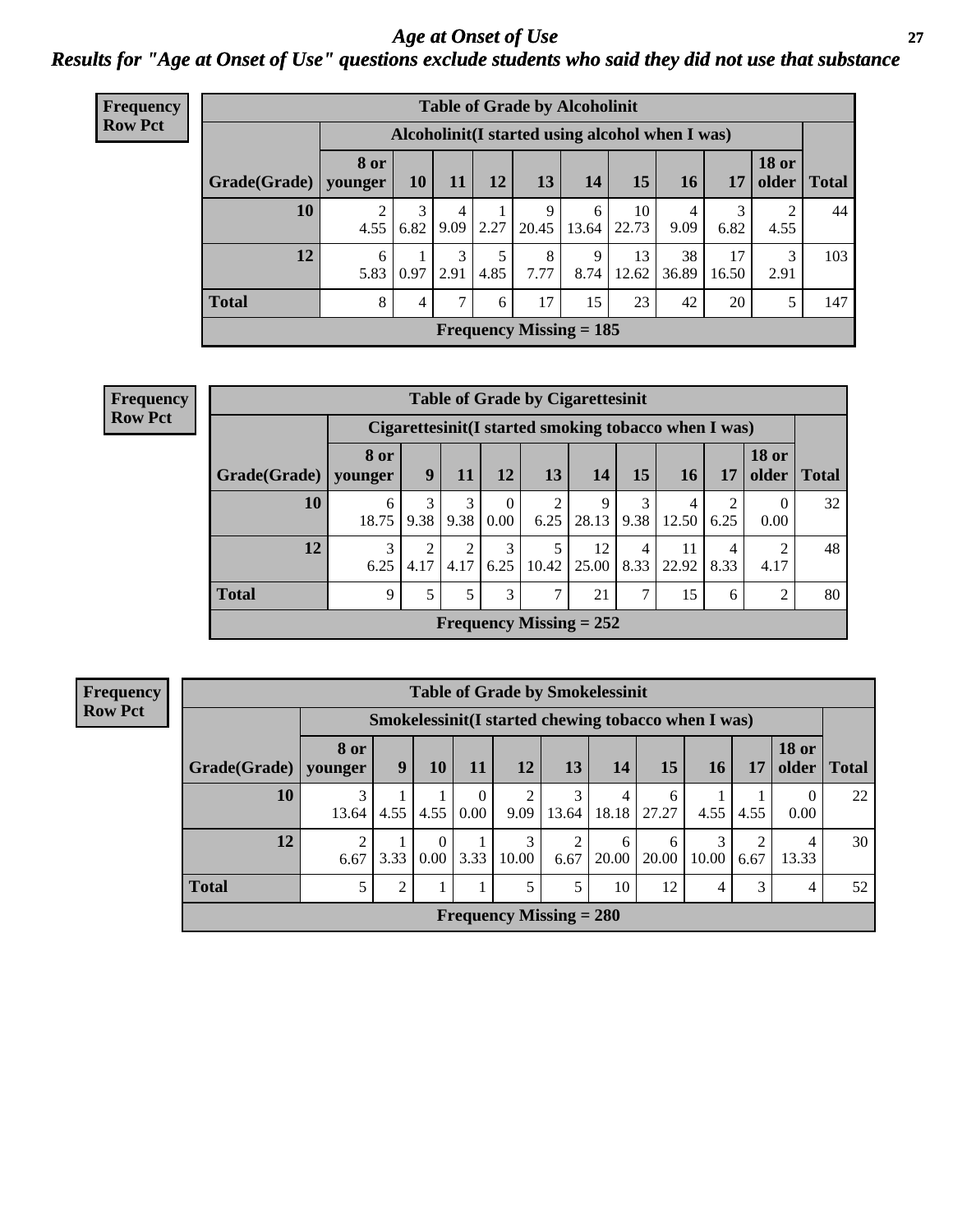#### *Age at Onset of Use* **28**

*Results for "Age at Onset of Use" questions exclude students who said they did not use that substance*

| <b>Frequency</b>                                                       |              |                        | <b>Table of Grade by Marijuanainit</b> |                           |           |           |       |            |            |            |            |              |  |  |  |
|------------------------------------------------------------------------|--------------|------------------------|----------------------------------------|---------------------------|-----------|-----------|-------|------------|------------|------------|------------|--------------|--|--|--|
| <b>Row Pct</b><br>Marijuanainit (I started using marijuana when I was) |              |                        |                                        |                           |           |           |       |            |            |            |            |              |  |  |  |
|                                                                        | Grade(Grade) | <b>8 or</b><br>younger | 9                                      | 10                        | 11        | 12        | 13    | 14         | <b>15</b>  | <b>16</b>  | 17         | <b>Total</b> |  |  |  |
|                                                                        | 10           | 4.76                   | $\theta$<br>0.00                       | $\theta$<br>$0.00\,$      | 2<br>9.52 | 4.76      | 33.33 | 4<br>19.05 | 9.52       | 14.29      | 4.76       | 21           |  |  |  |
|                                                                        | 12           | 3<br>10.34             | 3.45                                   | 3.45                      | 2<br>6.90 | 2<br>6.90 | 3.45  | 6<br>20.69 | 6<br>20.69 | 3<br>10.34 | 4<br>13.79 | 29           |  |  |  |
|                                                                        | <b>Total</b> | 4                      |                                        |                           | 4         | 3         | 8     | 10         | 8          | 6          | 5          | 50           |  |  |  |
|                                                                        |              |                        |                                        | Frequency Missing $= 282$ |           |           |       |            |            |            |            |              |  |  |  |

| Frequency      |                        | <b>Table of Grade by Cocaineinit</b> |                                                       |           |                                      |           |              |  |  |  |  |  |
|----------------|------------------------|--------------------------------------|-------------------------------------------------------|-----------|--------------------------------------|-----------|--------------|--|--|--|--|--|
| <b>Row Pct</b> |                        |                                      | Cocaine in it (I started using cocaine<br>when I was) |           |                                      |           |              |  |  |  |  |  |
|                | Grade(Grade)   younger | 8 or                                 | <b>14</b>                                             | 15        | <b>16</b>                            | <b>17</b> | <b>Total</b> |  |  |  |  |  |
|                | 10                     | 0<br>0.00                            | 0.00                                                  | 0<br>0.00 | 0.00                                 | 100.00    |              |  |  |  |  |  |
|                | 12                     | 16.67                                | $\mathfrak{D}$<br>33.33                               | 16.67     | $\mathcal{D}_{\mathcal{A}}$<br>33.33 | 0.00      | 6            |  |  |  |  |  |
|                | <b>Total</b>           |                                      | 2                                                     |           | $\overline{c}$                       |           |              |  |  |  |  |  |
|                |                        | Frequency Missing $=$ 325            |                                                       |           |                                      |           |              |  |  |  |  |  |

| <b>Frequency</b> | <b>Table of Grade by Inhalantsinit</b> |                                                                |           |                |                |                  |              |  |
|------------------|----------------------------------------|----------------------------------------------------------------|-----------|----------------|----------------|------------------|--------------|--|
| <b>Row Pct</b>   |                                        | <b>Inhalantsinit</b> (I started using<br>inhalants when I was) |           |                |                |                  |              |  |
|                  | <b>Grade</b> (Grade)                   | 8 or<br>younger                                                | <b>11</b> | 12             | 13             | <b>15</b>        | <b>Total</b> |  |
|                  | 10                                     | 16.67                                                          | 16.67     | 16.67          | っ<br>33.33     | 16.67            | 6            |  |
|                  | 12                                     | $\Omega$<br>0.00                                               | 0.00      | 100.00         | 0.00           | $\Omega$<br>0.00 |              |  |
|                  | <b>Total</b>                           |                                                                |           | $\overline{2}$ | $\mathfrak{D}$ |                  |              |  |
|                  |                                        | Frequency Missing $=$ 325                                      |           |                |                |                  |              |  |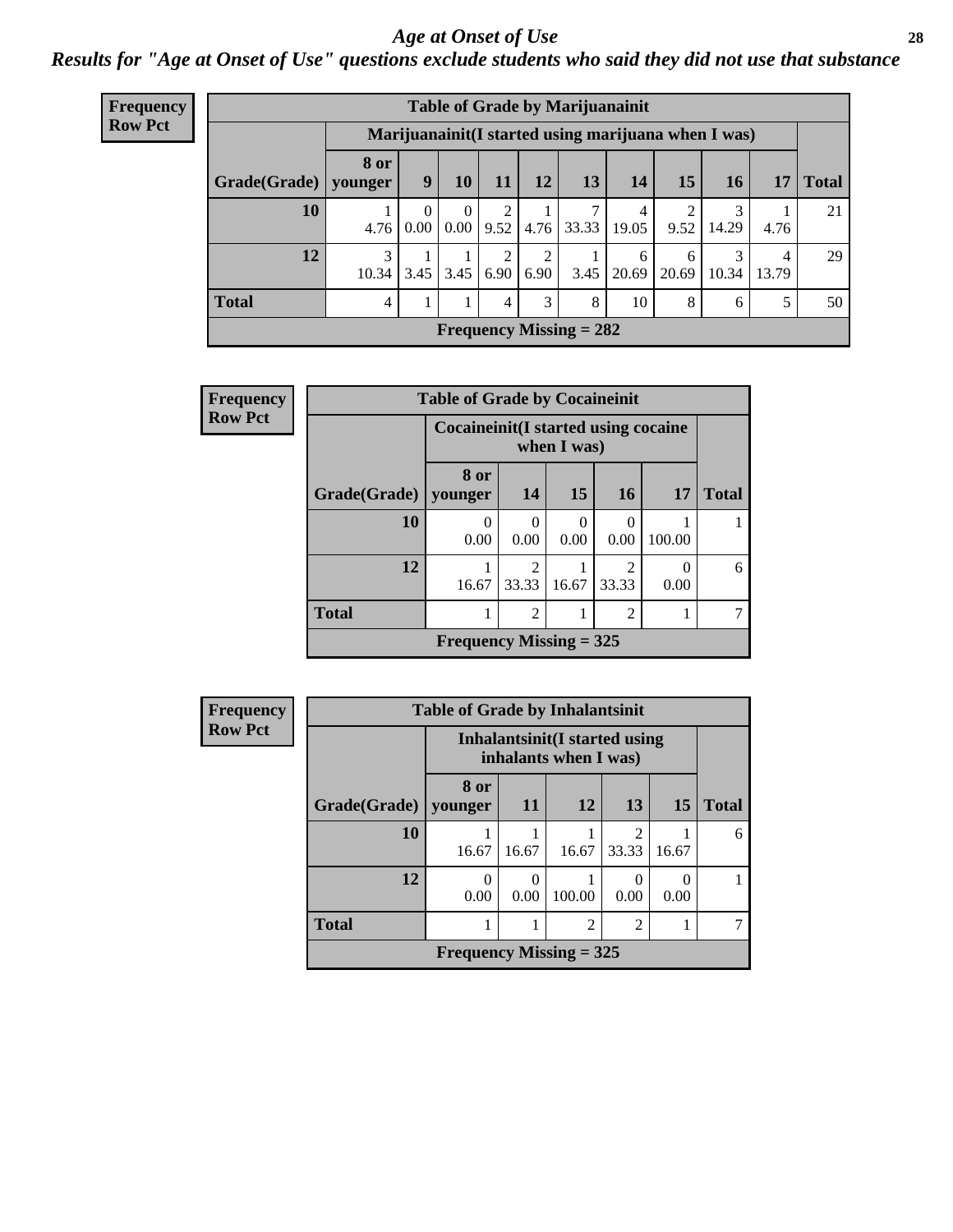#### *Age at Onset of Use* **29**

*Results for "Age at Onset of Use" questions exclude students who said they did not use that substance*

| Frequency      |              | <b>Table of Grade by Steroidsinit</b>                      |                  |                           |              |  |
|----------------|--------------|------------------------------------------------------------|------------------|---------------------------|--------------|--|
| <b>Row Pct</b> |              | Steroidsinit(I<br>started using<br>steroids when I<br>was) |                  |                           |              |  |
|                | Grade(Grade) | 12                                                         | 14               | <b>18 or</b><br>older     | <b>Total</b> |  |
|                | 10           | 100.00                                                     | $\Omega$<br>0.00 | $\mathbf{\Omega}$<br>0.00 |              |  |
|                | 12           | 0<br>0.00                                                  | 50.00            | 50.00                     | 2            |  |
|                | <b>Total</b> | 1                                                          | 1                |                           | 3            |  |
|                |              | <b>Frequency Missing = 329</b>                             |                  |                           |              |  |

| Frequency      |              | <b>Table of Grade by Ecstasyinit</b>                       |                  |                           |                |                         |                       |              |  |
|----------------|--------------|------------------------------------------------------------|------------------|---------------------------|----------------|-------------------------|-----------------------|--------------|--|
| <b>Row Pct</b> |              | <b>Ecstasyinit</b> (I started using ecstasy<br>when I was) |                  |                           |                |                         |                       |              |  |
|                | Grade(Grade) | <b>10</b>                                                  | 13               | 14                        | 15             | <b>16</b>               | <b>18 or</b><br>older | <b>Total</b> |  |
|                | 10           | 0<br>0.00                                                  | $\Omega$<br>0.00 | 0<br>0.00                 | 33.33          | $\mathfrak{D}$<br>66.67 | 0.00                  | 3            |  |
|                | 12           | 16.67                                                      | 16.67            | 16.67                     | 16.67          | 16.67                   | 16.67                 | 6            |  |
|                | <b>Total</b> |                                                            |                  | 1                         | $\overline{2}$ | 3                       |                       | 9            |  |
|                |              |                                                            |                  | Frequency Missing $= 323$ |                |                         |                       |              |  |

| <b>Frequency</b> |              | <b>Table of Grade by Methinit</b> |                                                           |        |                |                |
|------------------|--------------|-----------------------------------|-----------------------------------------------------------|--------|----------------|----------------|
| <b>Row Pct</b>   |              |                                   | <b>Methinit</b> (I started using<br>methamphetamines when | I was) |                |                |
|                  | Grade(Grade) | <b>10</b>                         | 13                                                        | 14     | 16             | <b>Total</b>   |
|                  | 10           | 0<br>0.00                         | 0.00                                                      | 0.00   | 100.00         |                |
|                  | 12           | 25.00                             | 25.00                                                     | 25.00  | 25.00          | $\overline{4}$ |
|                  | <b>Total</b> |                                   |                                                           |        | $\overline{2}$ | 5              |
|                  |              | Frequency Missing $= 327$         |                                                           |        |                |                |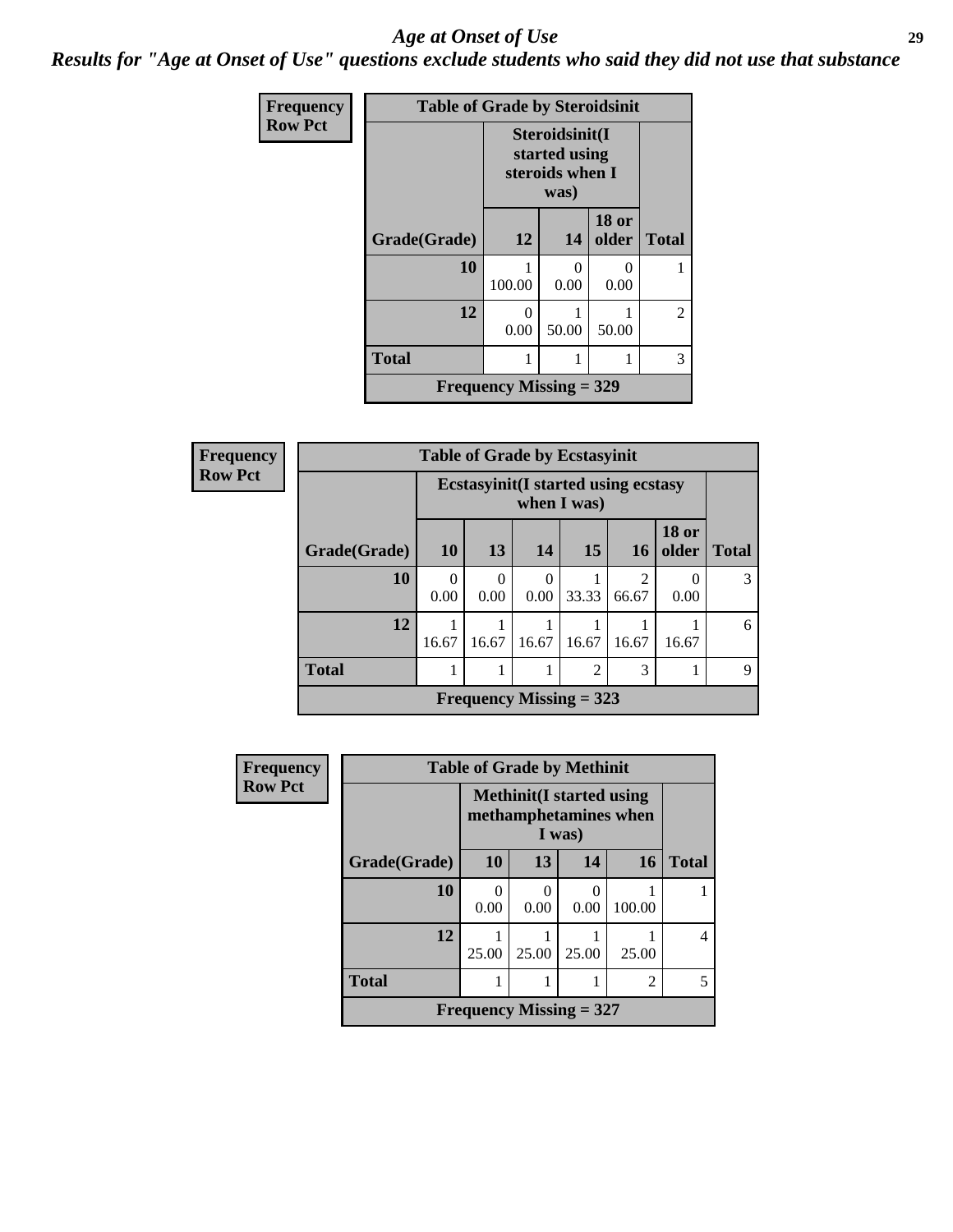#### Age at Onset of Use **30**

*Results for "Age at Onset of Use" questions exclude students who said they did not use that substance*

| Frequency      | <b>Table of Grade by Hallucinogensinit</b> |       |                                                                      |                |           |              |  |  |
|----------------|--------------------------------------------|-------|----------------------------------------------------------------------|----------------|-----------|--------------|--|--|
| <b>Row Pct</b> |                                            |       | Hallucinogensinit(I<br>started using<br>hallucinogens when I<br>was) |                |           |              |  |  |
|                | Grade(Grade)                               | 12    | 13                                                                   | 14             | <b>16</b> | <b>Total</b> |  |  |
|                | 10                                         | 0.00  | 50.00                                                                | 0<br>0.00      | 50.00     | 2            |  |  |
|                | 12                                         | 33.33 | $\Omega$<br>0.00                                                     | 2<br>66.67     | 0<br>0.00 | 3            |  |  |
|                | <b>Total</b>                               |       |                                                                      | $\overline{2}$ |           | 5            |  |  |
|                | Frequency Missing $= 327$                  |       |                                                                      |                |           |              |  |  |

| <b>Frequency</b>                                                                                          |                        | <b>Table of Grade by Prescriptioninit</b> |           |      |            |            |                           |            |            |             |                       |              |
|-----------------------------------------------------------------------------------------------------------|------------------------|-------------------------------------------|-----------|------|------------|------------|---------------------------|------------|------------|-------------|-----------------------|--------------|
| <b>Row Pct</b><br>Prescriptioninit(I started using prescription drugs not prescribed<br>to me when I was) |                        |                                           |           |      |            |            |                           |            |            |             |                       |              |
|                                                                                                           | Grade(Grade)   younger | <b>8 or</b>                               | <b>10</b> | 11   | 12         | 13         | 14                        | 15         | <b>16</b>  | 17          | <b>18 or</b><br>older | <b>Total</b> |
|                                                                                                           | 10                     | 5.88                                      | 5.88      | 5.88 | 2<br>11.76 | 3<br>17.65 | 4<br>23.53                | 2<br>11.76 | 3<br>17.65 | 0.00        | $\Omega$<br>0.00      | 17           |
|                                                                                                           | 12                     | 3.23                                      | 3.23      | 3.23 | 3.23       | 3.23       | 0.00                      | 3<br>9.68  | 16.13      | 17<br>54.84 | 3.23                  | 31           |
|                                                                                                           | <b>Total</b>           | $\overline{c}$                            | ↑         | ◠    | 3          | 4          | 4                         | 5          | 8          | 17          |                       | 48           |
|                                                                                                           |                        |                                           |           |      |            |            | Frequency Missing $= 284$ |            |            |             |                       |              |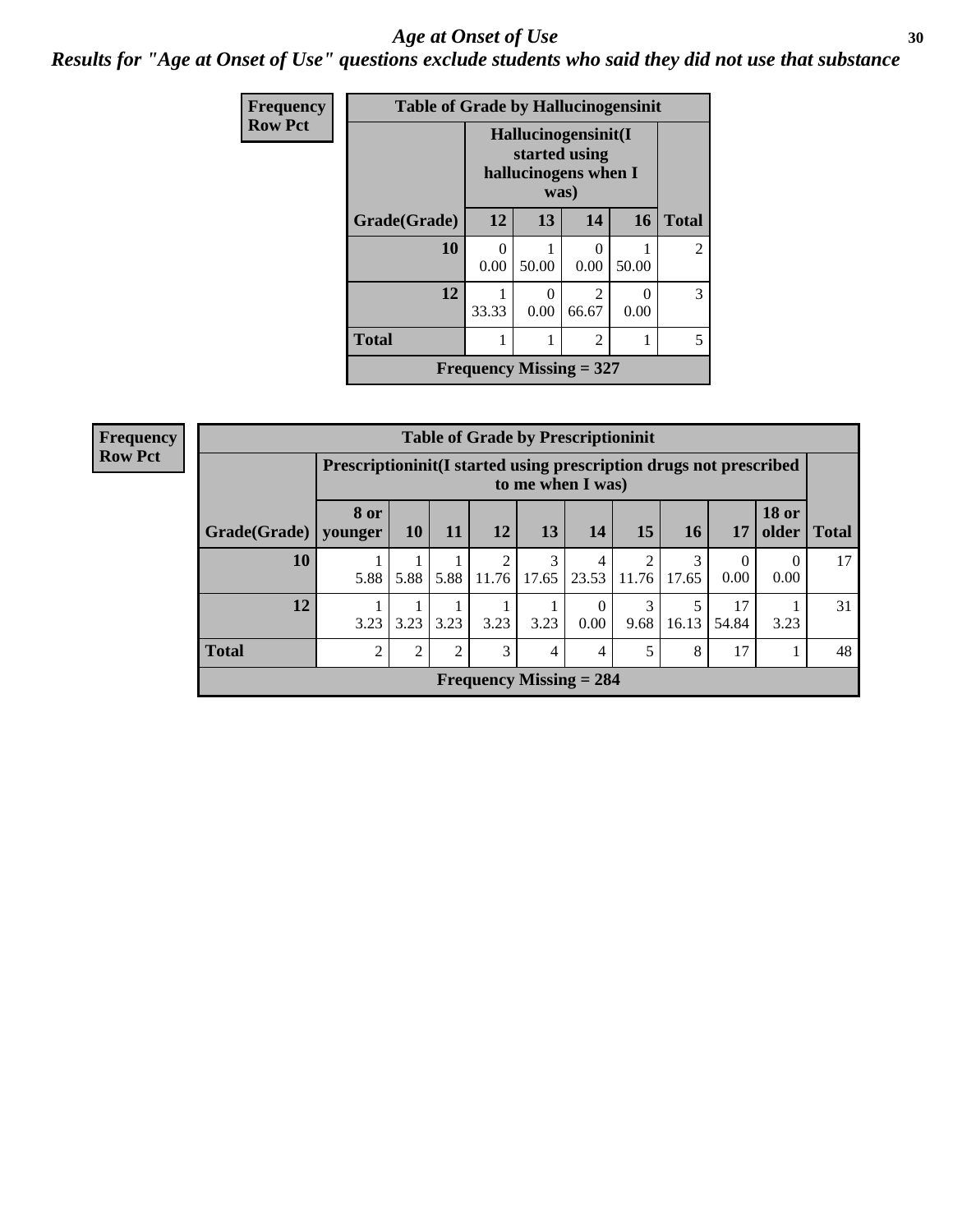| Frequency      | <b>Table of Alcoholharm by Grade</b>          |                    |             |              |  |  |
|----------------|-----------------------------------------------|--------------------|-------------|--------------|--|--|
| <b>Col Pct</b> | Alcoholharm(I<br>think alcohol is<br>harmful) | Grade(Grade)<br>10 | 12          | <b>Total</b> |  |  |
|                | <b>Strongly Agree</b>                         | 89<br>58.55        | 73<br>40.56 | 162          |  |  |
|                | <b>Somewhat Agree</b>                         | 37<br>24.34        | 60<br>33.33 | 97           |  |  |
|                | <b>Somewhat Disagree</b>                      | 11<br>7.24         | 32<br>17.78 | 43           |  |  |
|                | <b>Strongly Disagree</b>                      | 15<br>9.87         | 15<br>8.33  | 30           |  |  |
|                | Total                                         | 152                | 180         | 332          |  |  |

|                                                          | <b>Table of Cigarettesharm by Grade</b> |              |              |  |  |  |  |
|----------------------------------------------------------|-----------------------------------------|--------------|--------------|--|--|--|--|
| Cigarettesharm(I<br>think smoking<br>tobacco is harmful) | Grade(Grade)<br>10                      | 12           | <b>Total</b> |  |  |  |  |
| <b>Strongly Agree</b>                                    | 116<br>76.32                            | 140<br>77.78 | 256          |  |  |  |  |
| <b>Somewhat Agree</b>                                    | 19<br>12.50                             | 25<br>13.89  | 44           |  |  |  |  |
| <b>Somewhat Disagree</b>                                 | $\mathfrak{D}$<br>1.32                  | 3<br>1.67    | 5            |  |  |  |  |
| <b>Strongly Disagree</b>                                 | 15<br>9.87                              | 12<br>6.67   | 27           |  |  |  |  |
| <b>Total</b>                                             | 152                                     | 180          | 332          |  |  |  |  |

| Frequency      | <b>Table of Smokelessharm by Grade</b>                  |                    |              |              |  |  |
|----------------|---------------------------------------------------------|--------------------|--------------|--------------|--|--|
| <b>Col Pct</b> | Smokelessharm(I<br>think chewing<br>tobacco is harmful) | Grade(Grade)<br>10 | 12           | <b>Total</b> |  |  |
|                | <b>Strongly Agree</b>                                   | 111<br>73.03       | 129<br>71.67 | 240          |  |  |
|                | <b>Somewhat Agree</b>                                   | 20<br>13.16        | 31<br>17.22  | 51           |  |  |
|                | <b>Somewhat Disagree</b>                                | 6<br>3.95          | 9<br>5.00    | 15           |  |  |
|                | <b>Strongly Disagree</b>                                | 15<br>9.87         | 11<br>6.11   | 26           |  |  |
|                | <b>Total</b>                                            | 152                | 180          | 332          |  |  |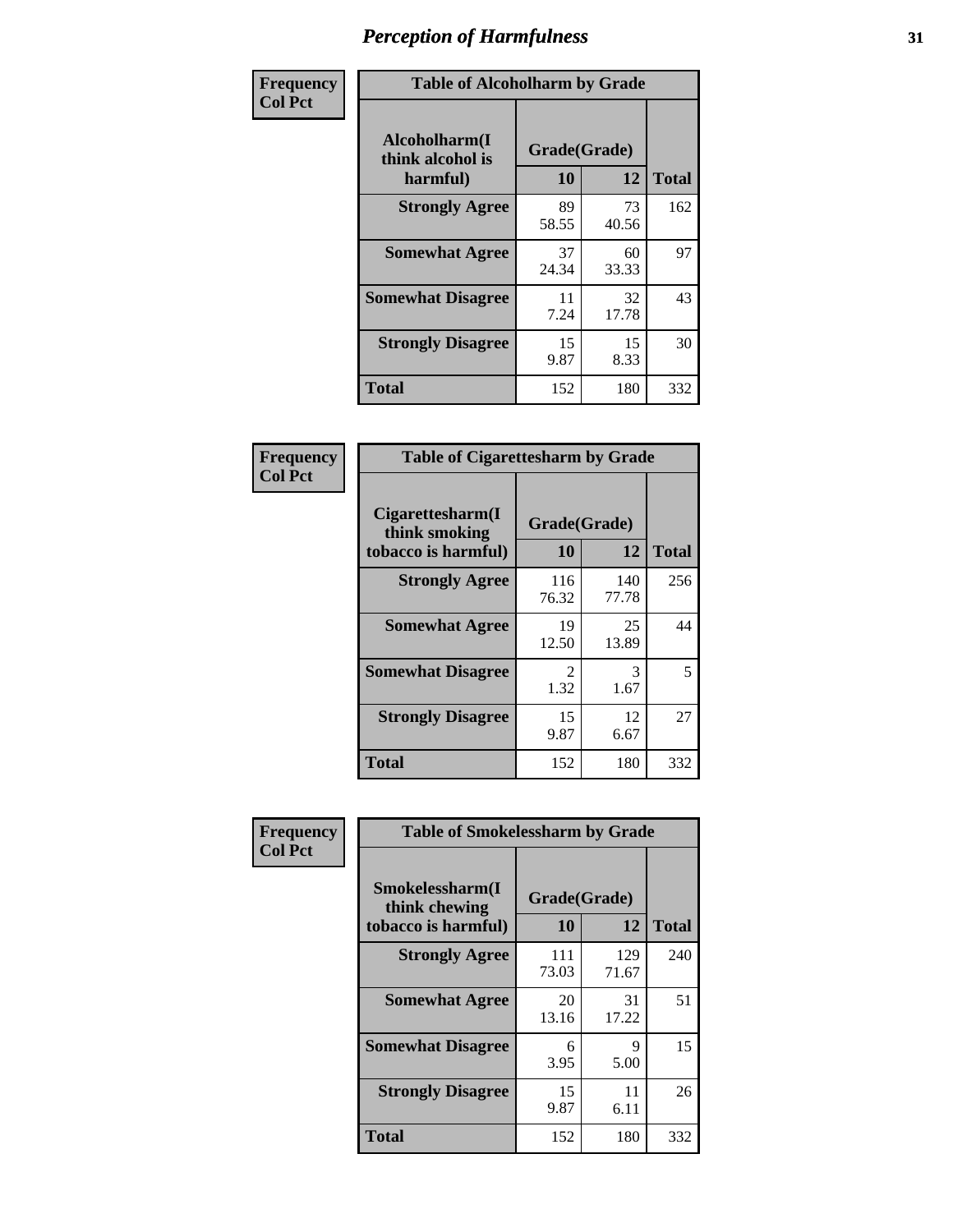| Frequency      |                                                   | <b>Table of Marijuanaharm by Grade</b> |              |              |  |  |  |
|----------------|---------------------------------------------------|----------------------------------------|--------------|--------------|--|--|--|
| <b>Col Pct</b> | Marijuanaharm(I<br>think marijuana is<br>harmful) | Grade(Grade)<br>10                     | 12           | <b>Total</b> |  |  |  |
|                | <b>Strongly Agree</b>                             | 103<br>67.76                           | 111<br>61.67 | 214          |  |  |  |
|                | <b>Somewhat Agree</b>                             | 17<br>11.18                            | 21<br>11.67  | 38           |  |  |  |
|                | <b>Somewhat Disagree</b>                          | 9<br>5.92                              | 16<br>8.89   | 25           |  |  |  |
|                | <b>Strongly Disagree</b>                          | 23<br>15.13                            | 32<br>17.78  | 55           |  |  |  |
|                | <b>Total</b>                                      | 152                                    | 180          | 332          |  |  |  |

| <b>Table of Cocaineharm by Grade</b>          |                    |              |              |  |  |  |  |
|-----------------------------------------------|--------------------|--------------|--------------|--|--|--|--|
| Cocaineharm(I<br>think cocaine is<br>harmful) | Grade(Grade)<br>10 | 12           | <b>Total</b> |  |  |  |  |
| <b>Strongly Agree</b>                         | 132<br>86.84       | 163<br>90.56 | 295          |  |  |  |  |
| <b>Somewhat Agree</b>                         | 7<br>4.61          | 6<br>3.33    | 13           |  |  |  |  |
| <b>Somewhat Disagree</b>                      | 1<br>0.66          | 0<br>0.00    | 1            |  |  |  |  |
| <b>Strongly Disagree</b>                      | 12<br>7.89         | 11<br>6.11   | 23           |  |  |  |  |
| <b>Total</b>                                  | 152                | 180          | 332          |  |  |  |  |

| Frequency      | <b>Table of Inhalantsharm by Grade</b>             |                           |              |              |
|----------------|----------------------------------------------------|---------------------------|--------------|--------------|
| <b>Col Pct</b> | Inhalantsharm(I<br>think inhalants are<br>harmful) | Grade(Grade)<br><b>10</b> | 12           | <b>Total</b> |
|                | <b>Strongly Agree</b>                              | 121<br>79.61              | 157<br>87.22 | 278          |
|                | <b>Somewhat Agree</b>                              | 13<br>8.55                | 13<br>7.22   | 26           |
|                | <b>Somewhat Disagree</b>                           | 6<br>3.95                 | 0<br>0.00    | 6            |
|                | <b>Strongly Disagree</b>                           | 12<br>7.89                | 10<br>5.56   | 22           |
|                | <b>Total</b>                                       | 152                       | 180          | 332          |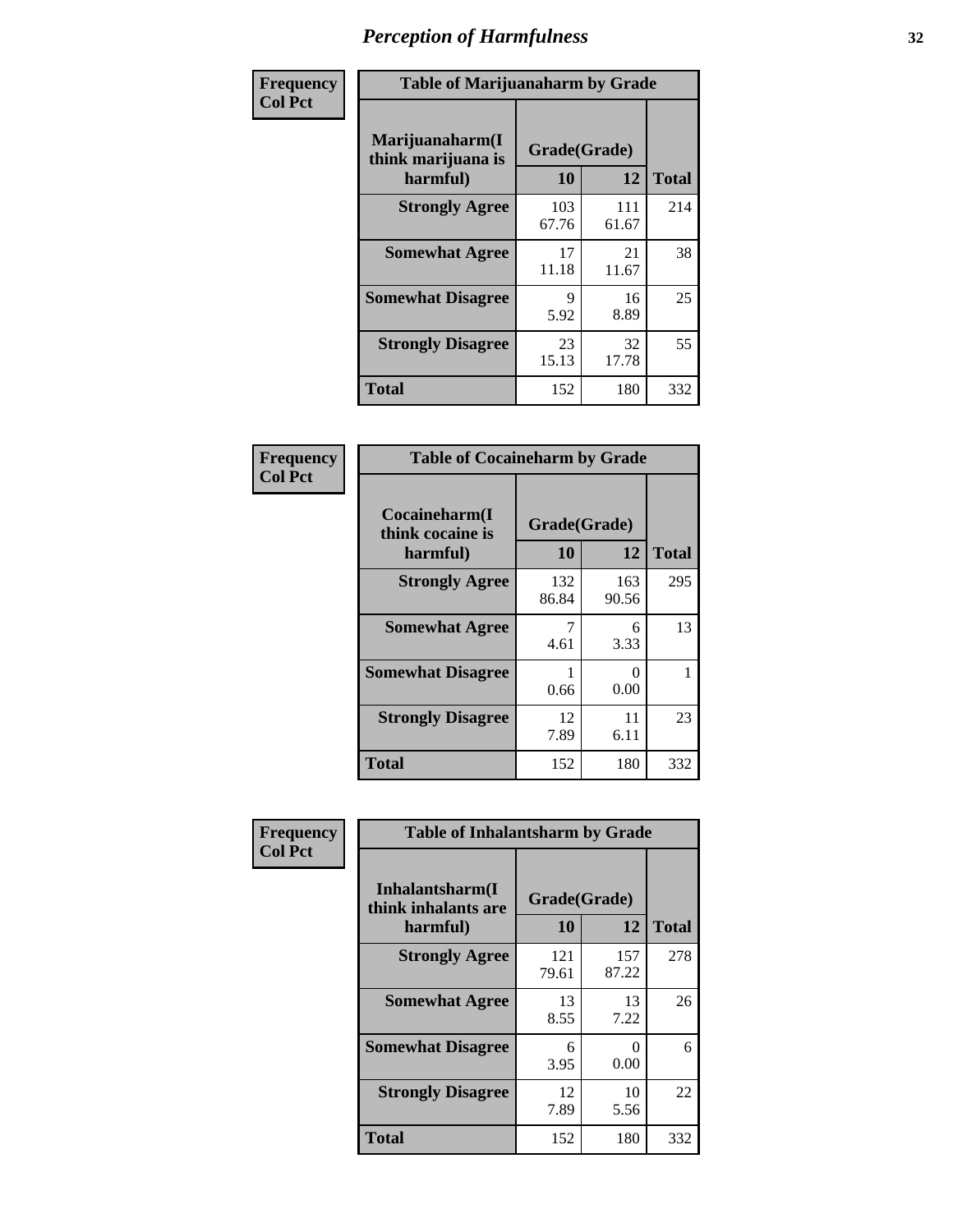| Frequency      | <b>Table of Steroidsharm by Grade</b>            |                    |              |              |
|----------------|--------------------------------------------------|--------------------|--------------|--------------|
| <b>Col Pct</b> | Steroidsharm(I<br>think steroids are<br>harmful) | Grade(Grade)<br>10 | 12           | <b>Total</b> |
|                | <b>Strongly Agree</b>                            | 122<br>80.26       | 147<br>81.67 | 269          |
|                | <b>Somewhat Agree</b>                            | 13<br>8.55         | 18<br>10.00  | 31           |
|                | <b>Somewhat Disagree</b>                         | 5<br>3.29          | 4<br>2.22    | 9            |
|                | <b>Strongly Disagree</b>                         | 12<br>7.89         | 11<br>6.11   | 23           |
|                | <b>Total</b>                                     | 152                | 180          | 332          |

| <b>Table of Ecstasyharm by Grade</b>          |                    |                           |     |  |  |
|-----------------------------------------------|--------------------|---------------------------|-----|--|--|
| Ecstasyharm(I<br>think ecstasy is<br>harmful) | Grade(Grade)<br>10 | <b>Total</b>              |     |  |  |
| <b>Strongly Agree</b>                         | 124<br>81.58       | 156<br>86.67              | 280 |  |  |
| <b>Somewhat Agree</b>                         | 10<br>6.58         | 12<br>6.67                | 22  |  |  |
| <b>Somewhat Disagree</b>                      | 6<br>3.95          | $\mathbf{\Omega}$<br>0.00 | 6   |  |  |
| <b>Strongly Disagree</b>                      | 12<br>7.89         | 12<br>6.67                | 24  |  |  |
| Total                                         | 152                | 180                       | 332 |  |  |

| Frequency      | <b>Table of Methharm by Grade</b>                            |                    |              |              |
|----------------|--------------------------------------------------------------|--------------------|--------------|--------------|
| <b>Col Pct</b> | <b>Methharm</b> (I think<br>methamphetamines<br>are harmful) | Grade(Grade)<br>10 | 12           | <b>Total</b> |
|                | <b>Strongly Agree</b>                                        | 131<br>86.18       | 165<br>91.67 | 296          |
|                | <b>Somewhat Agree</b>                                        | 5<br>3.29          | 3<br>1.67    | 8            |
|                | <b>Somewhat Disagree</b>                                     | 2<br>1.32          | 0.56         | 3            |
|                | <b>Strongly Disagree</b>                                     | 14<br>9.21         | 11<br>6.11   | 25           |
|                | <b>Total</b>                                                 | 152                | 180          | 332          |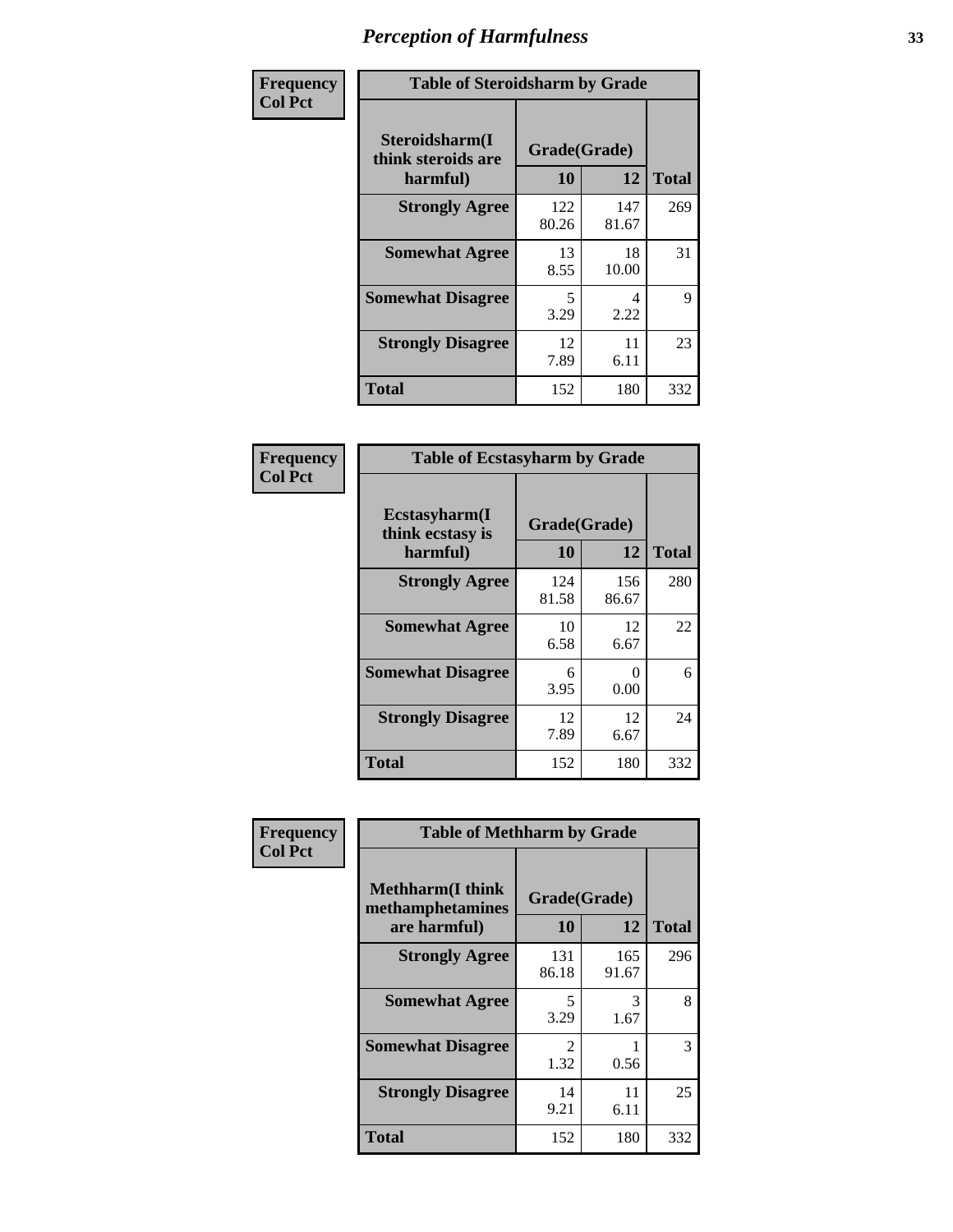| Frequency      | <b>Table of Hallucinogensharm by Grade</b>                 |                    |              |                |
|----------------|------------------------------------------------------------|--------------------|--------------|----------------|
| <b>Col Pct</b> | Hallucinogensharm(I<br>think hallucinogens<br>are harmful) | Grade(Grade)<br>10 | 12           | <b>Total</b>   |
|                | <b>Strongly Agree</b>                                      | 128<br>84.21       | 159<br>88.33 | 287            |
|                | <b>Somewhat Agree</b>                                      | 8<br>5.26          | 9<br>5.00    | 17             |
|                | <b>Somewhat Disagree</b>                                   | 3<br>1.97          | 0.56         | $\overline{4}$ |
|                | <b>Strongly Disagree</b>                                   | 13<br>8.55         | 11<br>6.11   | 24             |
|                | <b>Total</b>                                               | 152                | 180          | 332            |

| <b>Table of Prescriptionharm by Grade</b>                                         |              |              |              |  |
|-----------------------------------------------------------------------------------|--------------|--------------|--------------|--|
| <b>Prescriptionharm</b> (I<br>think prescription<br>drugs not<br>prescribed to me | Grade(Grade) |              |              |  |
| are harmful)                                                                      | 10           | 12           | <b>Total</b> |  |
| <b>Strongly Agree</b>                                                             | 109<br>71.71 | 137<br>76.11 | 246          |  |
| <b>Somewhat Agree</b>                                                             | 21<br>13.82  | 25<br>13.89  | 46           |  |
| <b>Somewhat Disagree</b>                                                          | 6<br>3.95    | 11<br>6.11   | 17           |  |
| <b>Strongly Disagree</b>                                                          | 16<br>10.53  | 7<br>3.89    | 23           |  |
| <b>Total</b>                                                                      | 152          | 180          | 332          |  |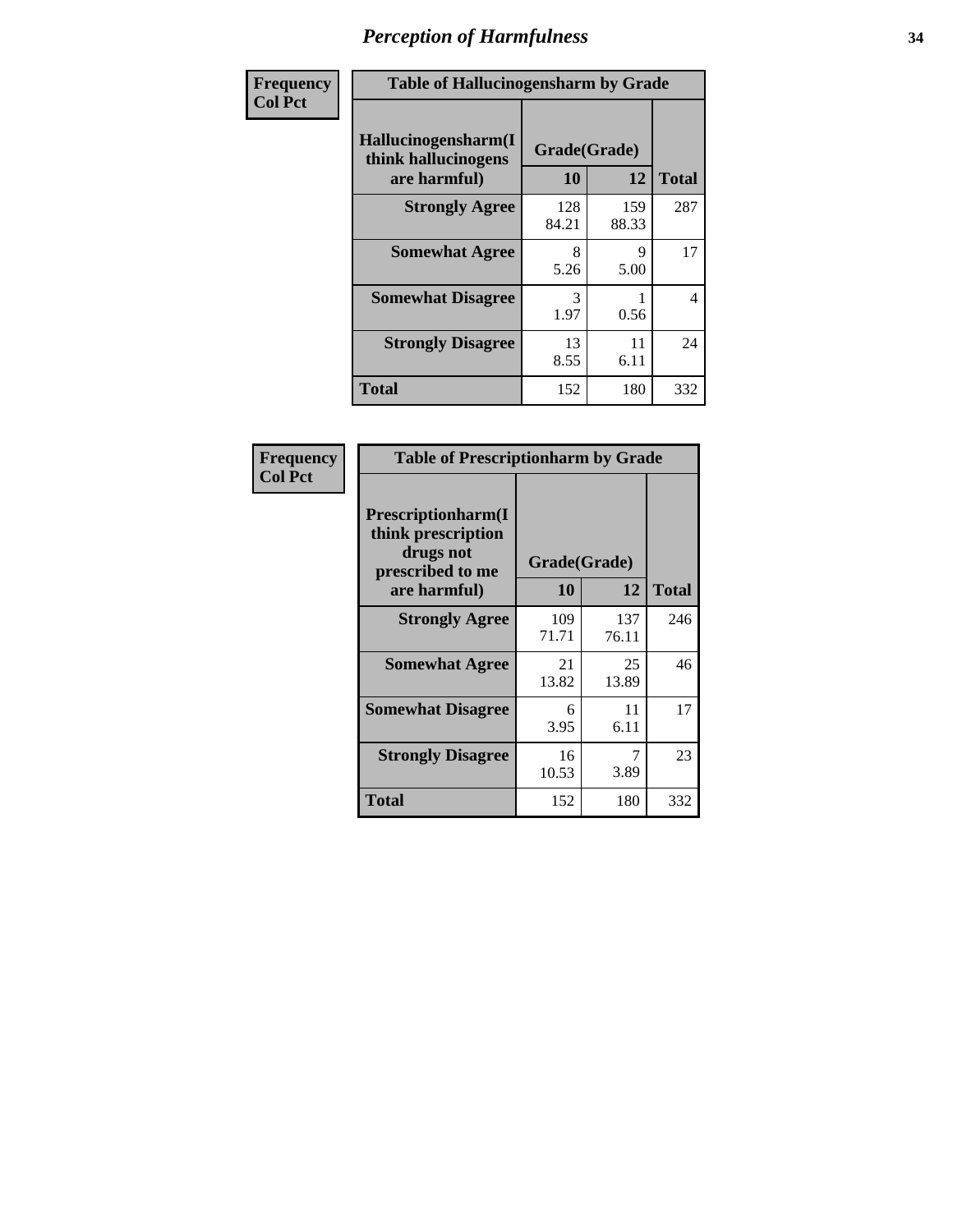# *Disapproval by Adults* **35**

| Frequency      | <b>Table of Alcoholadult by Grade</b>                                 |                    |             |              |
|----------------|-----------------------------------------------------------------------|--------------------|-------------|--------------|
| <b>Col Pct</b> | <b>Alcoholadult</b> (Adults<br>would disapprove if<br>I used alcohol) | Grade(Grade)<br>10 | 12          | <b>Total</b> |
|                | <b>Strongly Agree</b>                                                 | 107<br>70.39       | 95<br>52.78 | 202          |
|                | <b>Somewhat Agree</b>                                                 | 21<br>13.82        | 42<br>23.33 | 63           |
|                | <b>Somewhat Disagree</b>                                              | 16<br>10.53        | 27<br>15.00 | 43           |
|                | <b>Strongly Disagree</b>                                              | 8<br>5.26          | 16<br>8.89  | 24           |
|                | <b>Total</b>                                                          | 152                | 180         | 332          |

| <b>Table of Tobaccoadult by Grade</b>                                 |              |              |     |  |  |
|-----------------------------------------------------------------------|--------------|--------------|-----|--|--|
| <b>Tobaccoadult</b> (Adults<br>would disapprove if<br>I used tobacco) | <b>Total</b> |              |     |  |  |
| <b>Strongly Agree</b>                                                 | 111<br>73.03 | 106<br>58.89 | 217 |  |  |
| <b>Somewhat Agree</b>                                                 | 18<br>11.84  | 41<br>22.78  | 59  |  |  |
| <b>Somewhat Disagree</b>                                              | 12<br>7.89   | 18<br>10.00  | 30  |  |  |
| <b>Strongly Disagree</b>                                              | 11<br>7.24   | 15<br>8.33   | 26  |  |  |
| Total                                                                 | 152          | 180          | 332 |  |  |

| Frequency      | <b>Table of Marijuanaadult by Grade</b>                           |                    |              |              |
|----------------|-------------------------------------------------------------------|--------------------|--------------|--------------|
| <b>Col Pct</b> | Marijuanaadult(Adults<br>would disapprove if I<br>used marijuana) | Grade(Grade)<br>10 | 12           | <b>Total</b> |
|                | <b>Strongly Agree</b>                                             | 127<br>83.55       | 141<br>78.33 | 268          |
|                | <b>Somewhat Agree</b>                                             | 8<br>5.26          | 16<br>8.89   | 24           |
|                | <b>Somewhat Disagree</b>                                          | 4<br>2.63          | 6<br>3.33    | 10           |
|                | <b>Strongly Disagree</b>                                          | 13<br>8.55         | 17<br>9.44   | 30           |
|                | <b>Total</b>                                                      | 152                | 180          | 332          |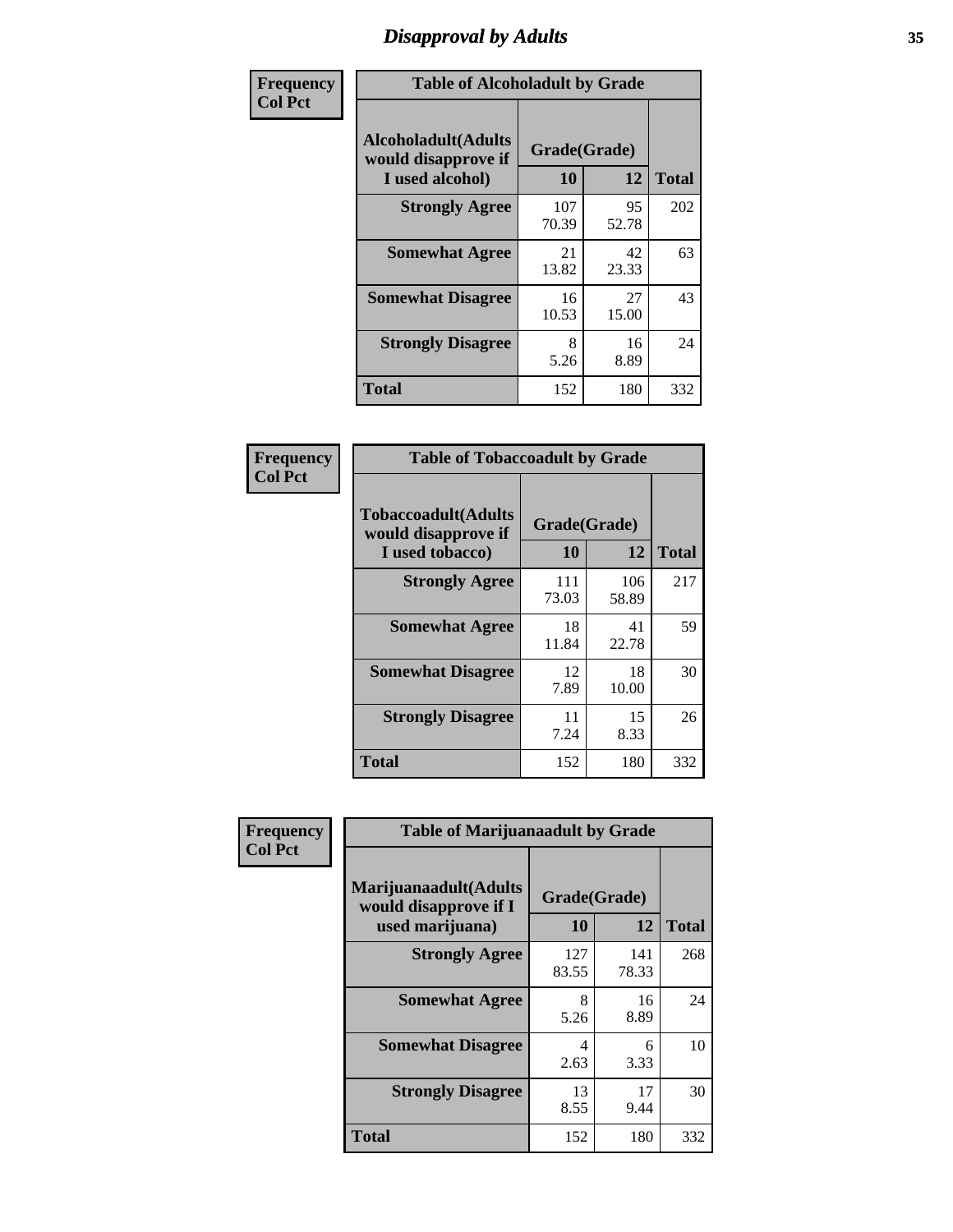### *Disapproval by Adults* **36**

| <b>Frequency</b> | <b>Table of Otherdrugadult by Grade</b>                                     |                                     |              |              |
|------------------|-----------------------------------------------------------------------------|-------------------------------------|--------------|--------------|
| <b>Col Pct</b>   | <b>Otherdrugadult</b> (Adults<br>would disapprove if I<br>used other drugs) | Grade(Grade)<br>10                  | 12           | <b>Total</b> |
|                  | <b>Strongly Agree</b>                                                       | 135<br>88.82                        | 160<br>88.89 | 295          |
|                  | <b>Somewhat Agree</b>                                                       | $\mathcal{D}_{\mathcal{L}}$<br>1.32 | 5<br>2.78    | 7            |
|                  | <b>Somewhat Disagree</b>                                                    | 4<br>2.63                           | 3<br>1.67    | 7            |
|                  | <b>Strongly Disagree</b>                                                    | 11<br>7.24                          | 12<br>6.67   | 23           |
|                  | <b>Total</b>                                                                | 152                                 | 180          | 332          |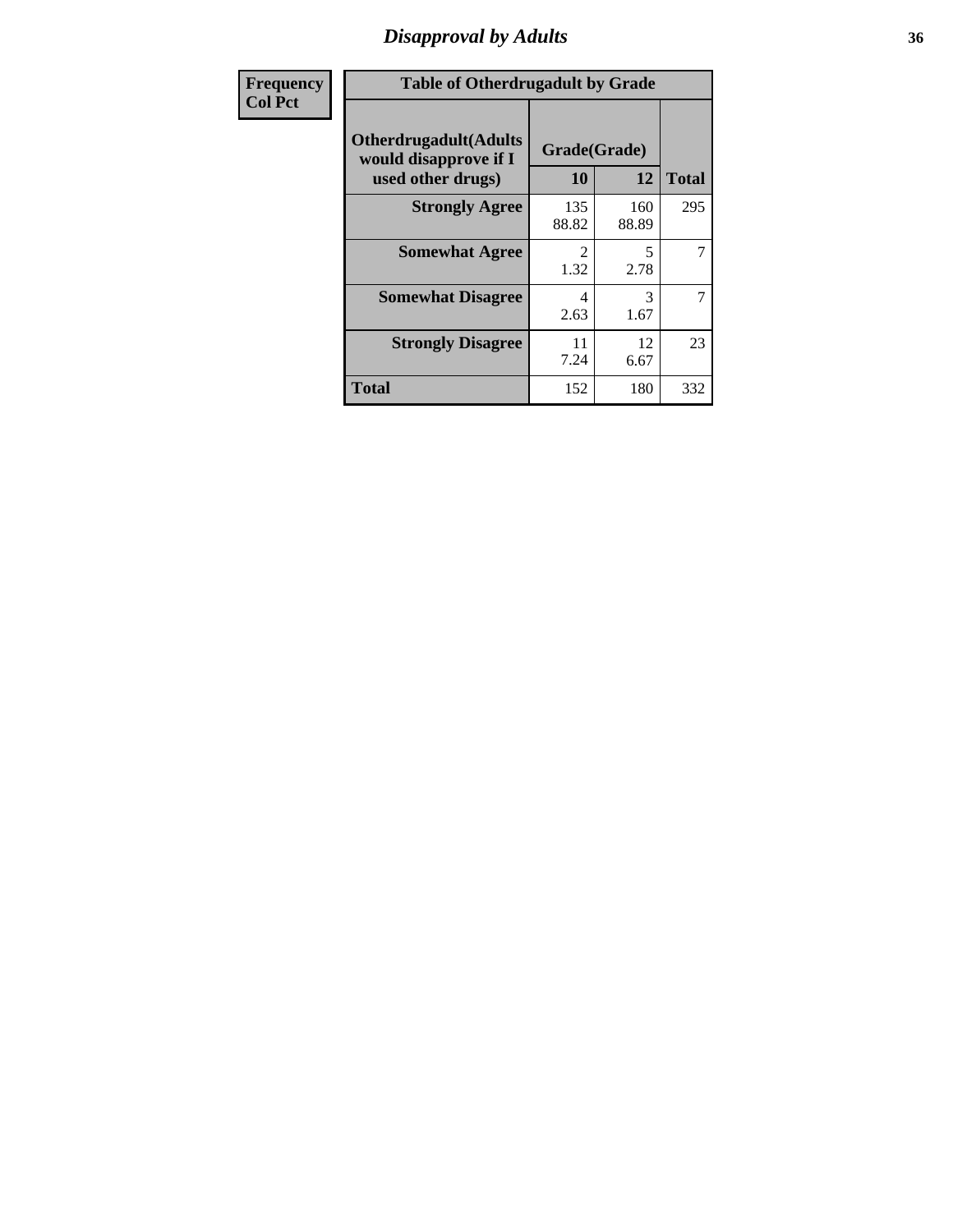# *Disapproval by Peers* **37**

| Frequency      | <b>Table of Alcoholpeer by Grade</b>                    |              |             |              |  |
|----------------|---------------------------------------------------------|--------------|-------------|--------------|--|
| <b>Col Pct</b> | Alcoholpeer(My<br>friends would<br>disapprove if I used | Grade(Grade) |             |              |  |
|                | alcohol)                                                | 10           | 12          | <b>Total</b> |  |
|                | <b>Strongly Agree</b>                                   | 42<br>27.63  | 25<br>13.89 | 67           |  |
|                | <b>Somewhat Agree</b>                                   | 32<br>21.05  | 27<br>15.00 | 59           |  |
|                | <b>Somewhat Disagree</b>                                | 41<br>26.97  | 43<br>23.89 | 84           |  |
|                | <b>Strongly Disagree</b>                                | 37<br>24.34  | 85<br>47.22 | 122          |  |
|                | Total                                                   | 152          | 180         | 332          |  |

| Frequency      | <b>Table of Tobaccopeer by Grade</b>                    |                    |             |              |  |
|----------------|---------------------------------------------------------|--------------------|-------------|--------------|--|
| <b>Col Pct</b> | Tobaccopeer(My<br>friends would<br>disapprove if I used | Grade(Grade)<br>10 | 12          | <b>Total</b> |  |
|                | tobacco)                                                |                    |             |              |  |
|                | <b>Strongly Agree</b>                                   | 58<br>38.16        | 49<br>27.22 | 107          |  |
|                | <b>Somewhat Agree</b>                                   | 32<br>21.05        | 31<br>17.22 | 63           |  |
|                | <b>Somewhat Disagree</b>                                | 31<br>20.39        | 36<br>20.00 | 67           |  |
|                | <b>Strongly Disagree</b>                                | 31<br>20.39        | 64<br>35.56 | 95           |  |
|                | <b>Total</b>                                            | 152                | 180         | 332          |  |

| Frequency      | <b>Table of Marijuanapeer by Grade</b>                                  |                    |             |              |
|----------------|-------------------------------------------------------------------------|--------------------|-------------|--------------|
| <b>Col Pct</b> | Marijuanapeer(My<br>friends would<br>disapprove if I used<br>marijuana) | Grade(Grade)<br>10 | 12          | <b>Total</b> |
|                | <b>Strongly Agree</b>                                                   | 74<br>48.68        | 69<br>38.33 | 143          |
|                | <b>Somewhat Agree</b>                                                   | 28<br>18.42        | 26<br>14.44 | 54           |
|                | <b>Somewhat Disagree</b>                                                | 16<br>10.53        | 29<br>16.11 | 45           |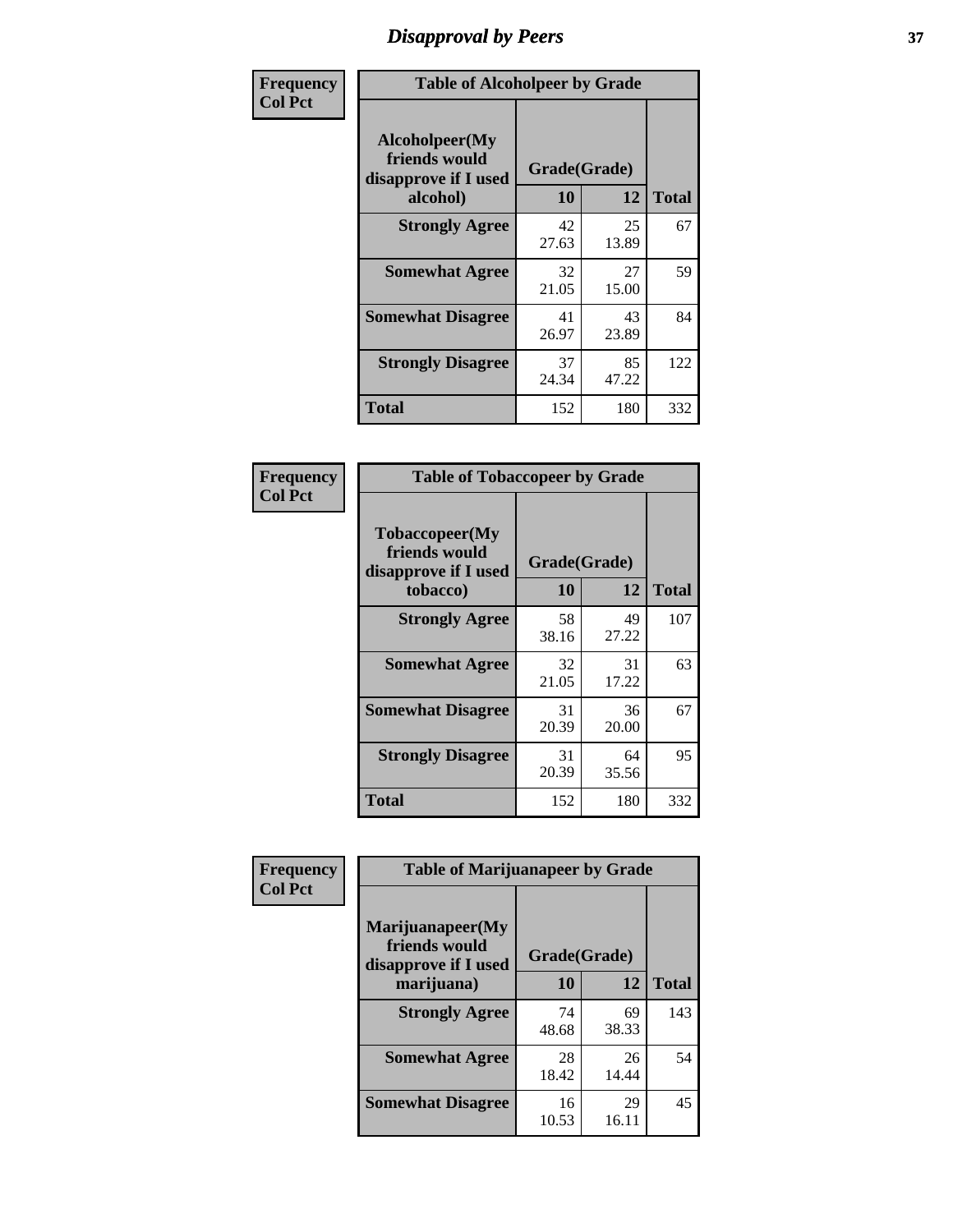# *Disapproval by Peers* **38**

| <b>Frequency</b> | <b>Table of Marijuanapeer by Grade</b>                                  |                    |             |              |  |
|------------------|-------------------------------------------------------------------------|--------------------|-------------|--------------|--|
| <b>Col Pct</b>   | Marijuanapeer(My<br>friends would<br>disapprove if I used<br>marijuana) | Grade(Grade)<br>10 | 12          | <b>Total</b> |  |
|                  | <b>Strongly Disagree</b>                                                | 34<br>22.37        | 56<br>31.11 | 90           |  |
|                  | <b>Total</b>                                                            | 152                | 180         | 332          |  |

| <b>Frequency</b> | <b>Table of Otherdrugpeer by Grade</b>                                    |                    |              |              |
|------------------|---------------------------------------------------------------------------|--------------------|--------------|--------------|
| <b>Col Pct</b>   | Otherdrugpeer(My<br>friends would<br>disapprove if I used<br>other drugs) | Grade(Grade)<br>10 | 12           | <b>Total</b> |
|                  | <b>Strongly Agree</b>                                                     | 93<br>61.18        | 108<br>60.00 | 201          |
|                  | <b>Somewhat Agree</b>                                                     | 24<br>15.79        | 23<br>12.78  | 47           |
|                  | <b>Somewhat Disagree</b>                                                  | 11<br>7.24         | 15<br>8.33   | 26           |
|                  | <b>Strongly Disagree</b>                                                  | 24<br>15.79        | 34<br>18.89  | 58           |
|                  | Total                                                                     | 152                | 180          | 332          |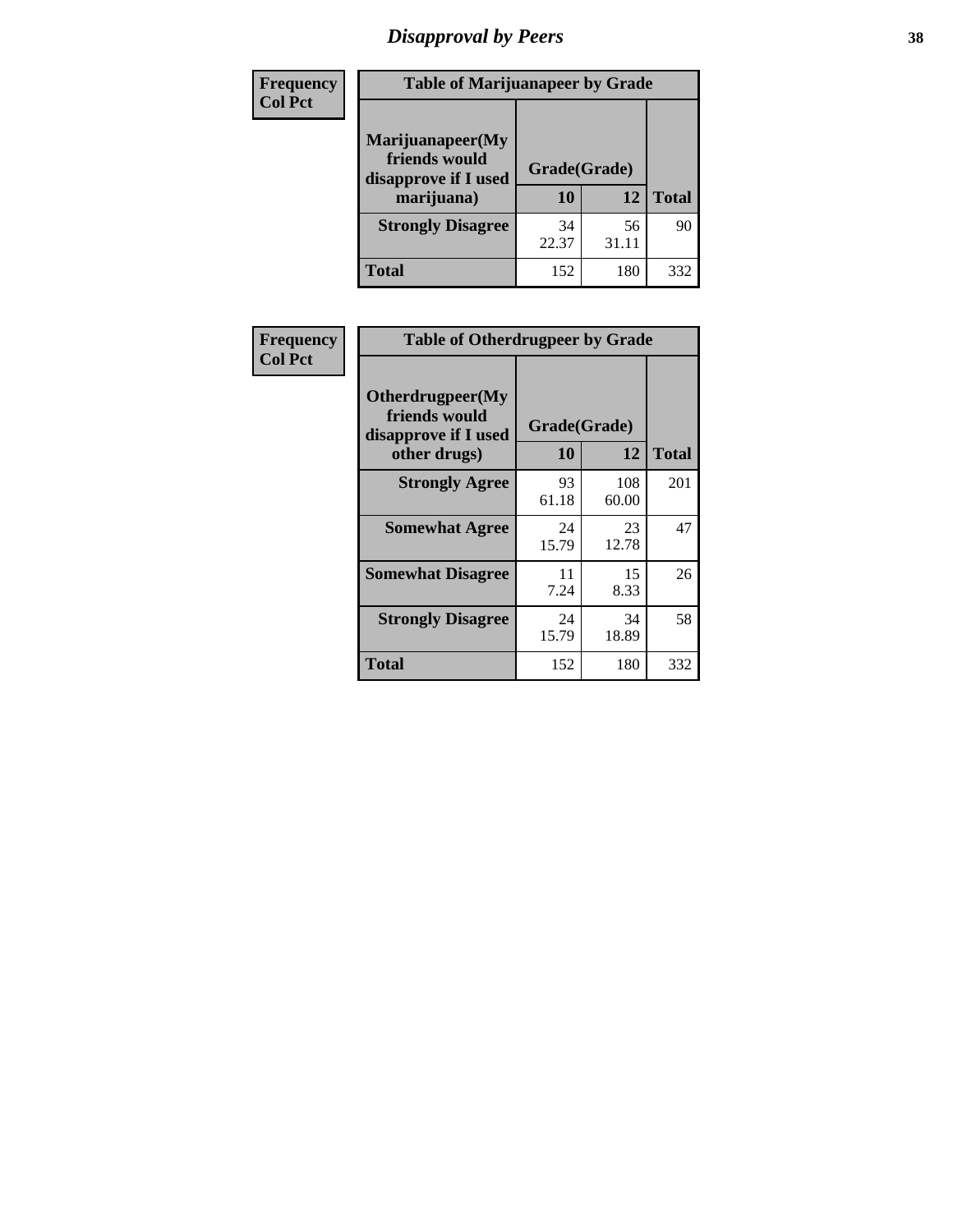| Frequency      | <b>Table of Alcohollocation1 by Grade</b> |              |              |              |  |
|----------------|-------------------------------------------|--------------|--------------|--------------|--|
| <b>Col Pct</b> | <b>Alcohollocation1(Places</b>            | Grade(Grade) |              |              |  |
|                | <b>Friends Use Alcohol)</b>               | 10           | 12           | <b>Total</b> |  |
|                |                                           | 92<br>60.53  | 141<br>78.33 | 233          |  |
|                | Do Not Use                                | 60<br>39.47  | 39<br>21.67  | 99           |  |
|                | <b>Total</b>                              | 152          | 180          | 332          |  |

| Frequency      | <b>Table of Alcohollocation2 by Grade</b>                     |                    |              |              |
|----------------|---------------------------------------------------------------|--------------------|--------------|--------------|
| <b>Col Pct</b> | <b>Alcohollocation2(Places</b><br><b>Friends Use Alcohol)</b> | Grade(Grade)<br>10 | <b>12</b>    | <b>Total</b> |
|                |                                                               | 87<br>57.24        | 79<br>43.89  | 166          |
|                | Home                                                          | 65<br>42.76        | 101<br>56.11 | 166          |
|                | <b>Total</b>                                                  | 152                | 180          | 332          |

| Frequency<br><b>Col Pct</b> | <b>Table of Alcohollocation 3 by Grade</b>                    |                    |              |              |  |
|-----------------------------|---------------------------------------------------------------|--------------------|--------------|--------------|--|
|                             | <b>Alcohollocation3(Places</b><br><b>Friends Use Alcohol)</b> | Grade(Grade)<br>10 | 12           | <b>Total</b> |  |
|                             |                                                               | 138<br>90.79       | 166<br>92.22 | 304          |  |
|                             | <b>School</b>                                                 | 14<br>9.21         | 14<br>7.78   | 28           |  |
|                             | <b>Total</b>                                                  | 152                | 180          | 332          |  |

| Frequency      | <b>Table of Alcohollocation4 by Grade</b> |              |              |              |  |
|----------------|-------------------------------------------|--------------|--------------|--------------|--|
| <b>Col Pct</b> | <b>Alcohollocation4(Places</b>            | Grade(Grade) |              |              |  |
|                | <b>Friends Use Alcohol)</b>               | 10           | 12           | <b>Total</b> |  |
|                |                                           | 133<br>87.50 | 153<br>85.00 | 286          |  |
|                | Car                                       | 19<br>12.50  | 27<br>15.00  | 46           |  |
|                | <b>Total</b>                              | 152          | 180          | 332          |  |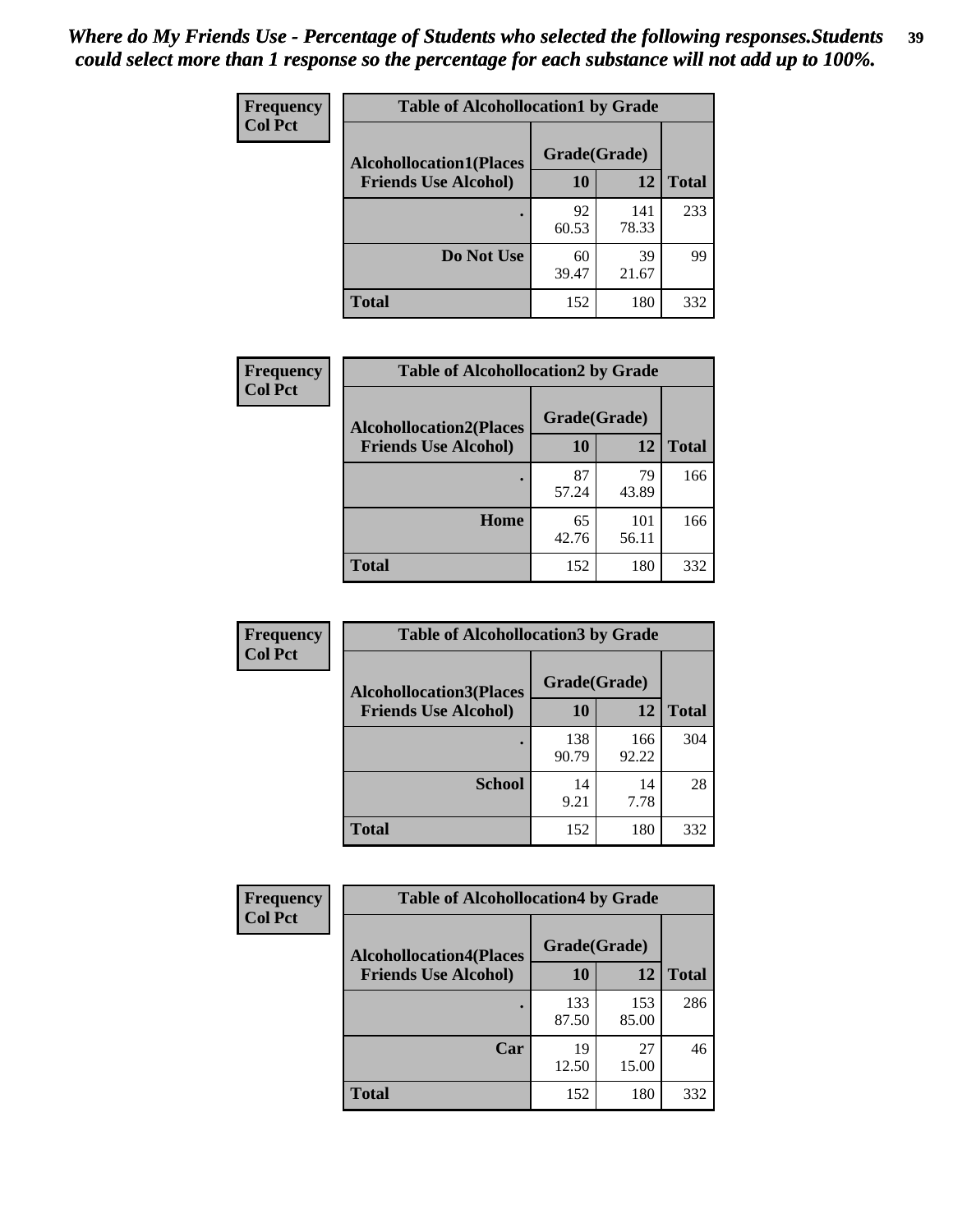| Frequency      | <b>Table of Alcohollocation5 by Grade</b>      |             |              |              |  |
|----------------|------------------------------------------------|-------------|--------------|--------------|--|
| <b>Col Pct</b> | Grade(Grade)<br><b>Alcohollocation5(Places</b> |             |              |              |  |
|                | <b>Friends Use Alcohol)</b>                    | 10          | 12           | <b>Total</b> |  |
|                |                                                | 82<br>53.95 | 65<br>36.11  | 147          |  |
|                | <b>Friend's House</b>                          | 70<br>46.05 | 115<br>63.89 | 185          |  |
|                | <b>Total</b>                                   | 152         | 180          | 332          |  |

| <b>Frequency</b> | <b>Table of Alcohollocation6 by Grade</b> |              |              |              |
|------------------|-------------------------------------------|--------------|--------------|--------------|
| <b>Col Pct</b>   | <b>Alcohollocation6(Places</b>            | Grade(Grade) |              |              |
|                  | <b>Friends Use Alcohol)</b>               | <b>10</b>    | 12           | <b>Total</b> |
|                  |                                           | 119<br>78.29 | 127<br>70.56 | 246          |
|                  | <b>Other</b>                              | 33<br>21.71  | 53<br>29.44  | 86           |
|                  | <b>Total</b>                              | 152          | 180          | 332          |

| Frequency      | <b>Table of Tobaccolocation1 by Grade</b> |              |              |              |  |  |
|----------------|-------------------------------------------|--------------|--------------|--------------|--|--|
| <b>Col Pct</b> | <b>Tobaccolocation1(Places</b>            | Grade(Grade) |              |              |  |  |
|                | <b>Friends Use Tobacco)</b>               | 10           | 12           | <b>Total</b> |  |  |
|                |                                           | 87<br>57.24  | 116<br>64.44 | 203          |  |  |
|                | Do Not Use                                | 65<br>42.76  | 64<br>35.56  | 129          |  |  |
|                | <b>Total</b>                              | 152          | 180          | 332          |  |  |

| <b>Frequency</b> | <b>Table of Tobaccolocation2 by Grade</b> |              |             |              |  |
|------------------|-------------------------------------------|--------------|-------------|--------------|--|
| <b>Col Pct</b>   | <b>Tobaccolocation2(Places</b>            | Grade(Grade) |             |              |  |
|                  | <b>Friends Use Tobacco)</b>               | 10           | 12          | <b>Total</b> |  |
|                  |                                           | 88<br>57.89  | 82<br>45.56 | 170          |  |
|                  | Home                                      | 64<br>42.11  | 98<br>54.44 | 162          |  |
|                  | <b>Total</b>                              | 152          | 180         | 332          |  |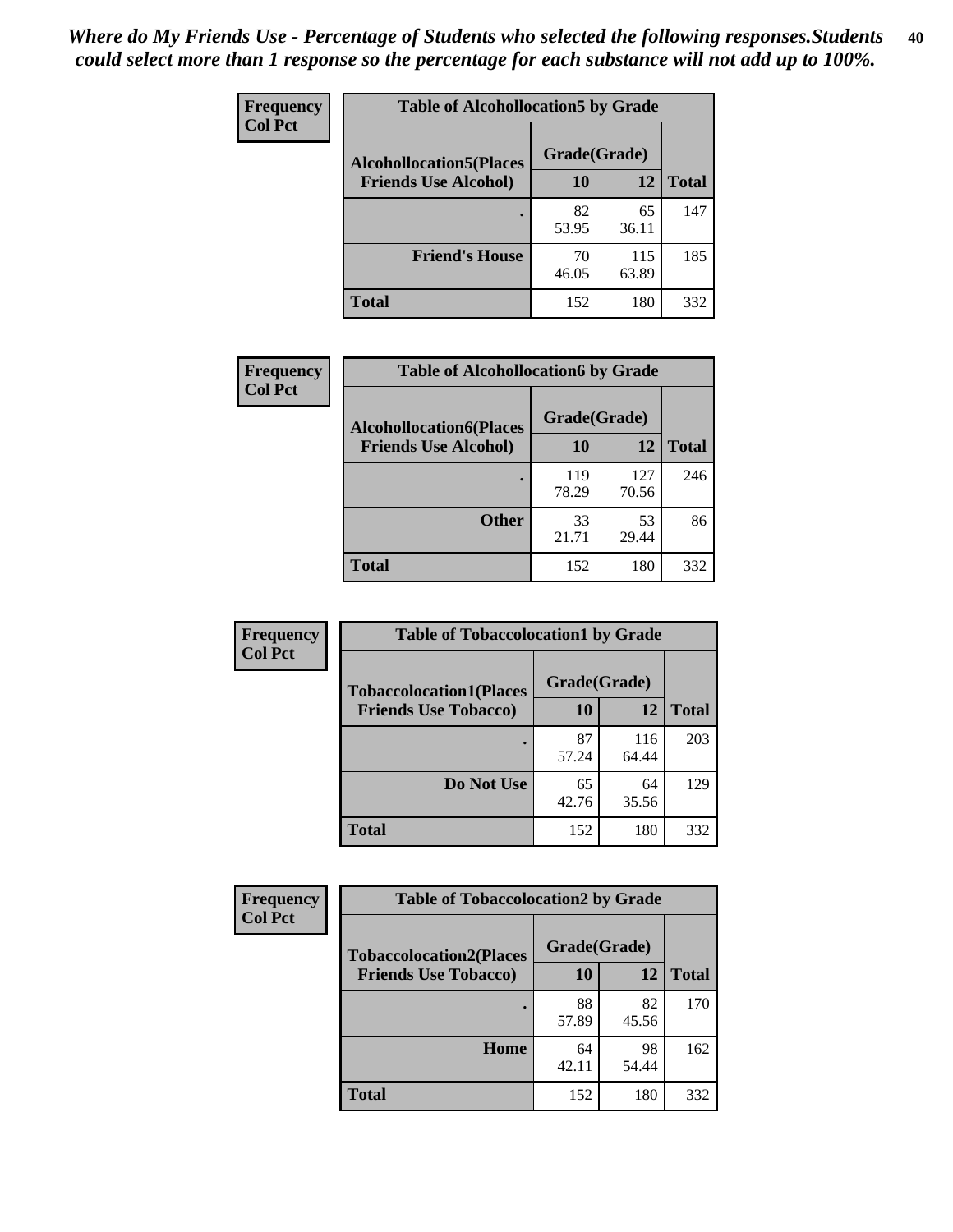| Frequency      | <b>Table of Tobaccolocation 3 by Grade</b> |              |              |              |  |
|----------------|--------------------------------------------|--------------|--------------|--------------|--|
| <b>Col Pct</b> | <b>Tobaccolocation3(Places</b>             | Grade(Grade) |              |              |  |
|                | <b>Friends Use Tobacco)</b>                | 10           | <b>12</b>    | <b>Total</b> |  |
|                |                                            | 118<br>77.63 | 136<br>75.56 | 254          |  |
|                | <b>School</b>                              | 34<br>22.37  | 44<br>24.44  | 78           |  |
|                | <b>Total</b>                               | 152          | 180          | 332          |  |

| <b>Frequency</b> | <b>Table of Tobaccolocation4 by Grade</b> |              |             |              |
|------------------|-------------------------------------------|--------------|-------------|--------------|
| <b>Col Pct</b>   | <b>Tobaccolocation4(Places</b>            | Grade(Grade) |             |              |
|                  | <b>Friends Use Tobacco)</b>               | 10           | 12          | <b>Total</b> |
|                  |                                           | 116<br>76.32 | 92<br>51.11 | 208          |
|                  | Car                                       | 36<br>23.68  | 88<br>48.89 | 124          |
|                  | <b>Total</b>                              | 152          | 180         | 332          |

| Frequency      | <b>Table of Tobaccolocation5 by Grade</b> |              |             |              |
|----------------|-------------------------------------------|--------------|-------------|--------------|
| <b>Col Pct</b> | <b>Tobaccolocation5(Places</b>            | Grade(Grade) |             |              |
|                | <b>Friends Use Tobacco)</b>               | 10           | <b>12</b>   | <b>Total</b> |
|                |                                           | 98<br>64.47  | 85<br>47.22 | 183          |
|                | <b>Friend's House</b>                     | 54<br>35.53  | 95<br>52.78 | 149          |
|                | <b>Total</b>                              | 152          | 180         | 332          |

| Frequency      | <b>Table of Tobaccolocation6 by Grade</b> |              |              |              |  |
|----------------|-------------------------------------------|--------------|--------------|--------------|--|
| <b>Col Pct</b> | <b>Tobaccolocation6(Places</b>            | Grade(Grade) |              |              |  |
|                | <b>Friends Use Tobacco)</b>               | 10           | 12           | <b>Total</b> |  |
|                |                                           | 114<br>75.00 | 123<br>68.33 | 237          |  |
|                | <b>Other</b>                              | 38<br>25.00  | 57<br>31.67  | 95           |  |
|                | <b>Total</b>                              | 152          | 180          | 332          |  |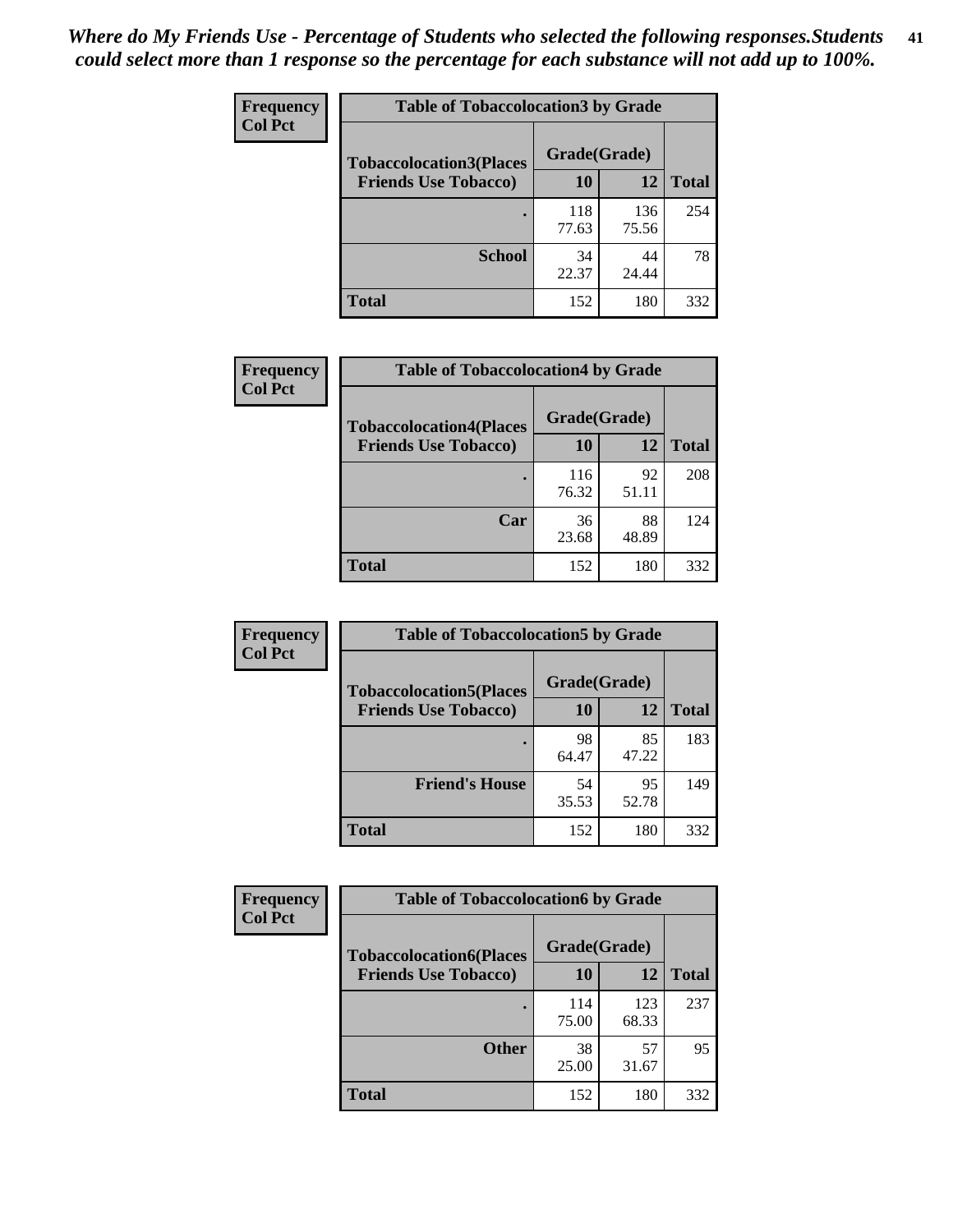| <b>Frequency</b> | <b>Table of Marijuanalocation1 by Grade</b> |              |              |              |
|------------------|---------------------------------------------|--------------|--------------|--------------|
| <b>Col Pct</b>   | <b>Marijuanalocation1(Places</b>            | Grade(Grade) |              |              |
|                  | <b>Friends Use Marijuana</b> )              | <b>10</b>    | 12           | <b>Total</b> |
|                  |                                             | 61<br>40.13  | 100<br>55.56 | 161          |
|                  | Do Not Use                                  | 91<br>59.87  | 80<br>44.44  | 171          |
|                  | <b>Total</b>                                | 152          | 180          | 332          |

| <b>Frequency</b> | <b>Table of Marijuanalocation2 by Grade</b>                        |                    |              |              |
|------------------|--------------------------------------------------------------------|--------------------|--------------|--------------|
| <b>Col Pct</b>   | <b>Marijuanalocation2(Places</b><br><b>Friends Use Marijuana</b> ) | Grade(Grade)<br>10 | 12           | <b>Total</b> |
|                  |                                                                    | 116<br>76.32       | 111<br>61.67 | 227          |
|                  | <b>Home</b>                                                        | 36<br>23.68        | 69<br>38.33  | 105          |
|                  | <b>Total</b>                                                       | 152                | 180          | 332          |

| <b>Frequency</b><br><b>Col Pct</b> | <b>Table of Marijuanalocation3 by Grade</b> |              |              |              |
|------------------------------------|---------------------------------------------|--------------|--------------|--------------|
|                                    | <b>Marijuanalocation3</b> (Places           | Grade(Grade) |              |              |
|                                    | <b>Friends Use Marijuana</b> )              | <b>10</b>    | 12           | <b>Total</b> |
|                                    |                                             | 136<br>89.47 | 166<br>92.22 | 302          |
|                                    | <b>School</b>                               | 16<br>10.53  | 14<br>7.78   | 30           |
|                                    | <b>Total</b>                                | 152          | 180          | 332          |

| <b>Frequency</b> | <b>Table of Marijuanalocation4 by Grade</b> |              |              |              |  |
|------------------|---------------------------------------------|--------------|--------------|--------------|--|
| <b>Col Pct</b>   | <b>Marijuanalocation4(Places</b>            | Grade(Grade) |              |              |  |
|                  | <b>Friends Use Marijuana</b> )              | <b>10</b>    | 12           | <b>Total</b> |  |
|                  |                                             | 129<br>84.87 | 134<br>74.44 | 263          |  |
|                  | Car                                         | 23<br>15.13  | 46<br>25.56  | 69           |  |
|                  | <b>Total</b>                                | 152          | 180          | 332          |  |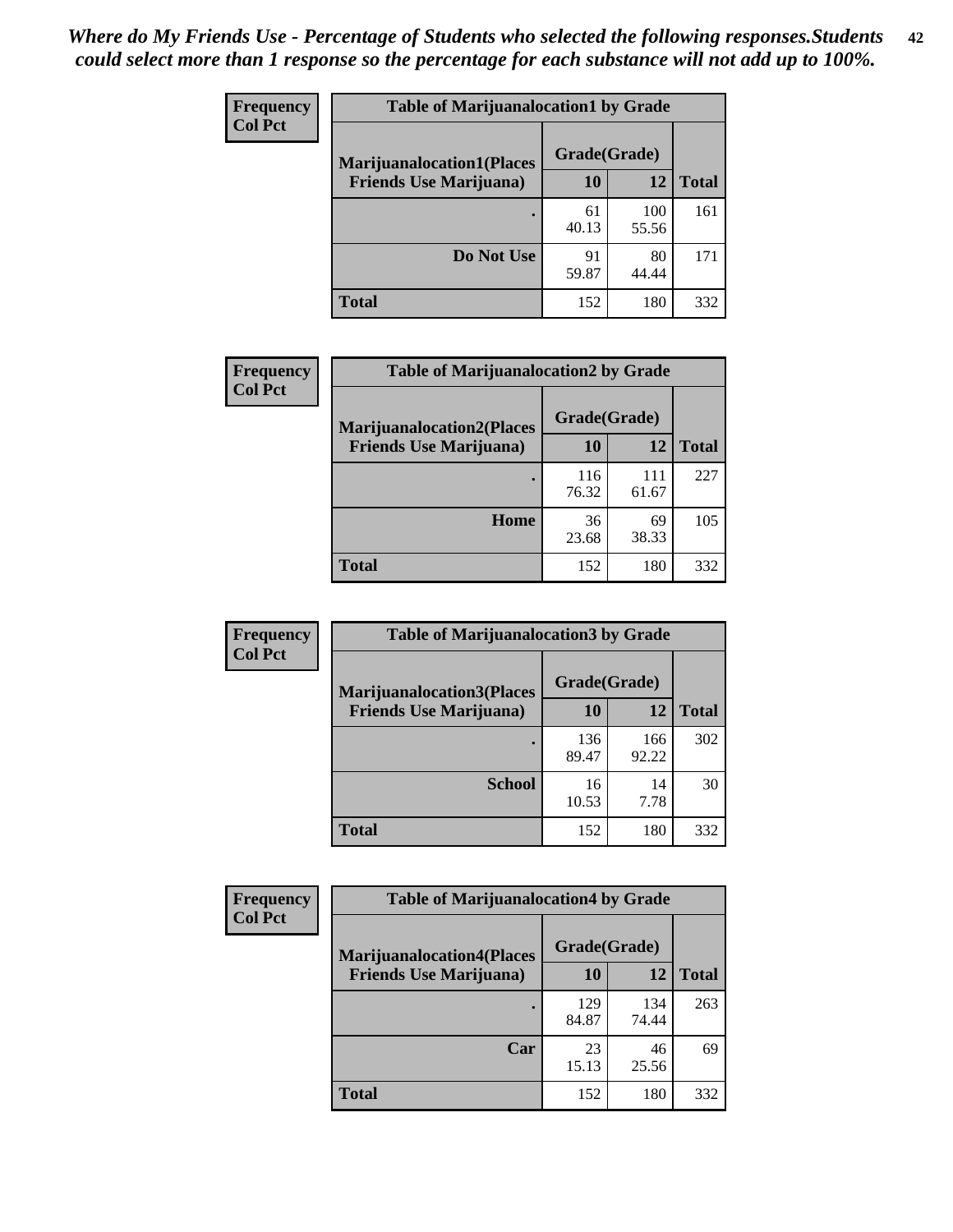| <b>Frequency</b> | <b>Table of Marijuanalocation5 by Grade</b> |              |             |              |  |
|------------------|---------------------------------------------|--------------|-------------|--------------|--|
| <b>Col Pct</b>   | <b>Marijuanalocation5</b> (Places           | Grade(Grade) |             |              |  |
|                  | <b>Friends Use Marijuana</b> )              | 10           | 12          | <b>Total</b> |  |
|                  |                                             | 109<br>71.71 | 98<br>54.44 | 207          |  |
|                  | <b>Friend's House</b>                       | 43<br>28.29  | 82<br>45.56 | 125          |  |
|                  | Total                                       | 152          | 180         | 332          |  |

| <b>Frequency</b> | <b>Table of Marijuanalocation6 by Grade</b>                        |                    |              |              |
|------------------|--------------------------------------------------------------------|--------------------|--------------|--------------|
| <b>Col Pct</b>   | <b>Marijuanalocation6(Places</b><br><b>Friends Use Marijuana</b> ) | Grade(Grade)<br>10 | 12           | <b>Total</b> |
|                  |                                                                    | 121<br>79.61       | 137<br>76.11 | 258          |
|                  | <b>Other</b>                                                       | 31<br>20.39        | 43<br>23.89  | 74           |
|                  | <b>Total</b>                                                       | 152                | 180          | 332          |

| <b>Frequency</b> | <b>Table of Otherdruglocation1 by Grade</b>                          |              |              |              |
|------------------|----------------------------------------------------------------------|--------------|--------------|--------------|
| <b>Col Pct</b>   | <b>Otherdruglocation1(Places</b><br><b>Friends Use Other Illegal</b> | Grade(Grade) |              |              |
|                  | Drugs)                                                               | 10           | 12           | <b>Total</b> |
|                  |                                                                      | 37<br>24.34  | 46<br>25.56  | 83           |
|                  | Do Not Use                                                           | 115<br>75.66 | 134<br>74.44 | 249          |
|                  | <b>Total</b>                                                         | 152          | 180          | 332          |

| <b>Frequency</b> | <b>Table of Otherdruglocation2 by Grade</b>                          |              |              |              |
|------------------|----------------------------------------------------------------------|--------------|--------------|--------------|
| <b>Col Pct</b>   | <b>Otherdruglocation2(Places</b><br><b>Friends Use Other Illegal</b> | Grade(Grade) |              |              |
|                  | Drugs)                                                               | 10           | 12           | <b>Total</b> |
|                  |                                                                      | 127<br>83.55 | 148<br>82.22 | 275          |
|                  | <b>Home</b>                                                          | 25<br>16.45  | 32<br>17.78  | 57           |
|                  | <b>Total</b>                                                         | 152          | 180          | 332          |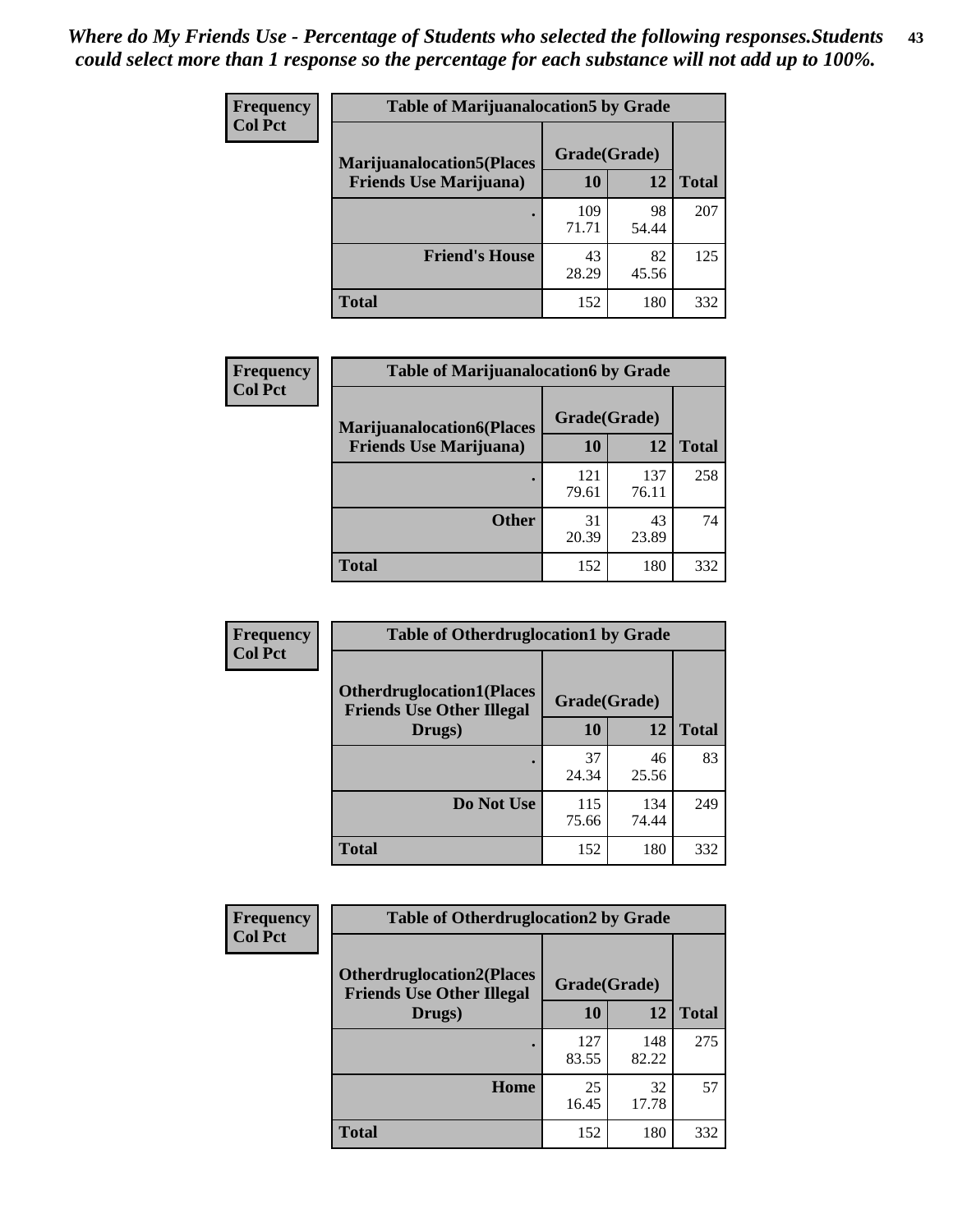| <b>Frequency</b> | <b>Table of Otherdruglocation 3 by Grade</b>                         |              |              |              |  |
|------------------|----------------------------------------------------------------------|--------------|--------------|--------------|--|
| <b>Col Pct</b>   | <b>Otherdruglocation3(Places</b><br><b>Friends Use Other Illegal</b> | Grade(Grade) |              |              |  |
|                  | Drugs)                                                               | <b>10</b>    | 12           | <b>Total</b> |  |
|                  |                                                                      | 141<br>92.76 | 163<br>90.56 | 304          |  |
|                  | <b>School</b>                                                        | 11<br>7.24   | 17<br>9.44   | 28           |  |
|                  | <b>Total</b>                                                         | 152          | 180          | 332          |  |

| <b>Frequency</b> | <b>Table of Otherdruglocation4 by Grade</b>                          |              |              |              |
|------------------|----------------------------------------------------------------------|--------------|--------------|--------------|
| <b>Col Pct</b>   | <b>Otherdruglocation4(Places</b><br><b>Friends Use Other Illegal</b> | Grade(Grade) |              |              |
|                  | Drugs)                                                               | 10           | 12           | <b>Total</b> |
|                  |                                                                      | 134<br>88.16 | 159<br>88.33 | 293          |
|                  | Car                                                                  | 18<br>11.84  | 21<br>11.67  | 39           |
|                  | <b>Total</b>                                                         | 152          | 180          | 332          |

| Frequency      | <b>Table of Otherdruglocation5 by Grade</b>                          |              |              |              |
|----------------|----------------------------------------------------------------------|--------------|--------------|--------------|
| <b>Col Pct</b> | <b>Otherdruglocation5(Places</b><br><b>Friends Use Other Illegal</b> | Grade(Grade) |              |              |
|                | Drugs)                                                               | 10           | 12           | <b>Total</b> |
|                |                                                                      | 129<br>84.87 | 147<br>81.67 | 276          |
|                | <b>Friend's House</b>                                                | 23<br>15.13  | 33<br>18.33  | 56           |
|                | <b>Total</b>                                                         | 152          | 180          | 332          |

| <b>Frequency</b> | <b>Table of Otherdruglocation6 by Grade</b>                          |              |              |              |
|------------------|----------------------------------------------------------------------|--------------|--------------|--------------|
| <b>Col Pct</b>   | <b>Otherdruglocation6(Places</b><br><b>Friends Use Other Illegal</b> | Grade(Grade) |              |              |
|                  | Drugs)                                                               | <b>10</b>    | 12           | <b>Total</b> |
|                  |                                                                      | 133<br>87.50 | 156<br>86.67 | 289          |
|                  | <b>Other</b>                                                         | 19<br>12.50  | 24<br>13.33  | 43           |
|                  | Total                                                                | 152          | 180          | 332          |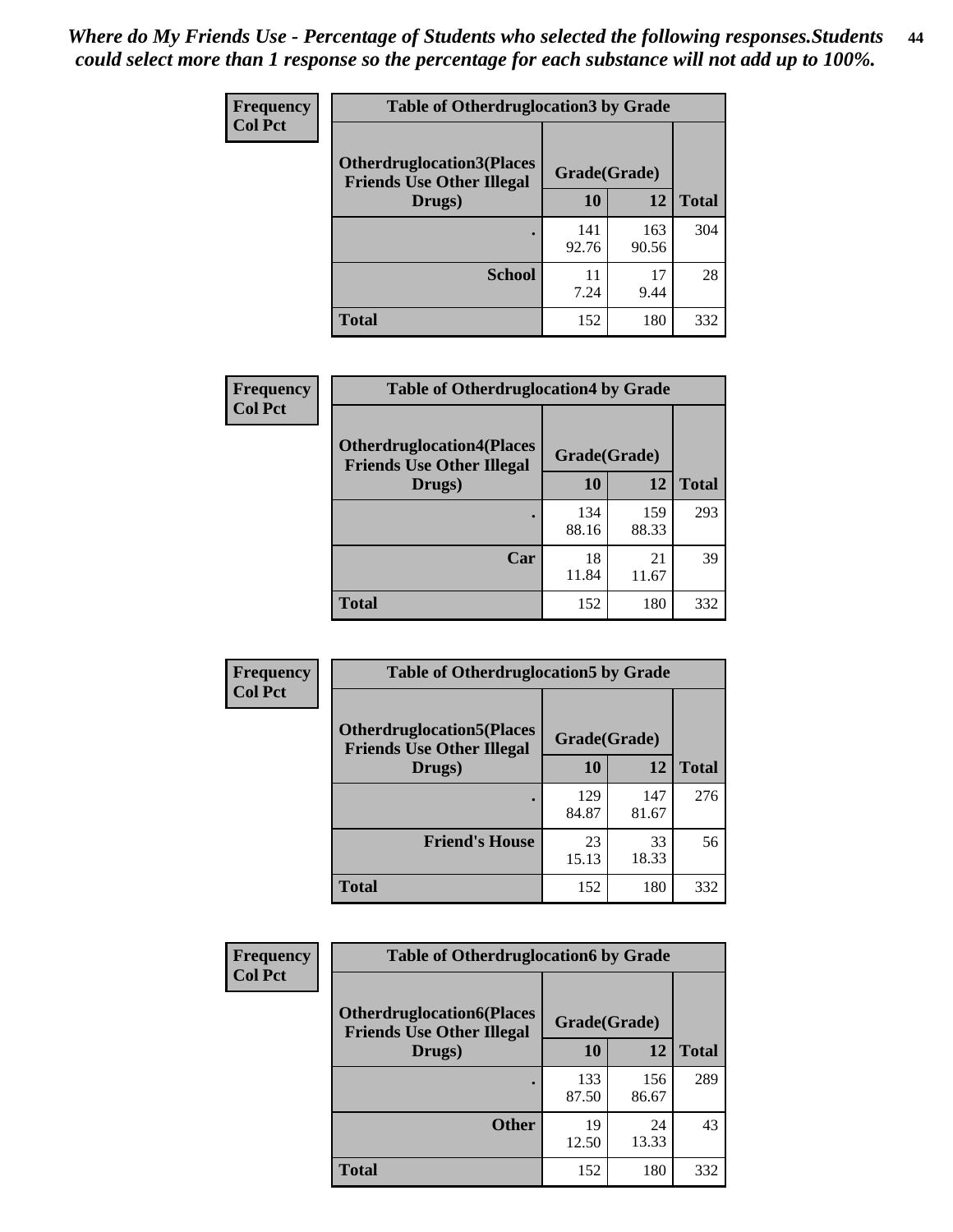| Frequency      | <b>Table of Alcoholtime1 by Grade</b>                           |             |              |              |
|----------------|-----------------------------------------------------------------|-------------|--------------|--------------|
| <b>Col Pct</b> | <b>Alcoholtime1(Times</b><br>Grade(Grade)<br><b>Friends Use</b> |             |              |              |
|                | Alcohol)                                                        | 10          | 12           | <b>Total</b> |
|                |                                                                 | 91<br>59.87 | 143<br>79.44 | 234          |
|                | Do Not Use                                                      | 61<br>40.13 | 37<br>20.56  | 98           |
|                | <b>Total</b>                                                    | 152         | 180          | 332          |

| Frequency      | <b>Table of Alcoholtime2 by Grade</b>           |              |              |              |
|----------------|-------------------------------------------------|--------------|--------------|--------------|
| <b>Col Pct</b> | <b>Alcoholtime2(Times</b><br><b>Friends Use</b> | Grade(Grade) |              |              |
|                | Alcohol)                                        | 10           | 12           | <b>Total</b> |
|                |                                                 | 139<br>91.45 | 175<br>97.22 | 314          |
|                | <b>On Way to School</b>                         | 13<br>8.55   | 5<br>2.78    | 18           |
|                | <b>Total</b>                                    | 152          | 180          | 332          |

| Frequency      | <b>Table of Alcoholtime3 by Grade</b>           |              |              |              |
|----------------|-------------------------------------------------|--------------|--------------|--------------|
| <b>Col Pct</b> | <b>Alcoholtime3(Times</b><br><b>Friends Use</b> | Grade(Grade) |              |              |
|                | Alcohol)                                        | 10           | 12           | <b>Total</b> |
|                |                                                 | 141<br>92.76 | 177<br>98.33 | 318          |
|                | <b>During School</b>                            | 11<br>7.24   | 3<br>1.67    | 14           |
|                | <b>Total</b>                                    | 152          | 180          | 332          |

| Frequency<br><b>Col Pct</b> | <b>Table of Alcoholtime4 by Grade</b> |              |              |              |  |
|-----------------------------|---------------------------------------|--------------|--------------|--------------|--|
|                             | <b>Alcoholtime4(Times</b>             | Grade(Grade) |              |              |  |
|                             | <b>Friends Use Alcohol)</b>           | <b>10</b>    | 12           | <b>Total</b> |  |
|                             |                                       | 136<br>89.47 | 172<br>95.56 | 308          |  |
|                             | <b>On Way Home From School</b>        | 16<br>10.53  | 8<br>4.44    | 24           |  |
|                             | <b>Total</b>                          | 152          | 180          | 332          |  |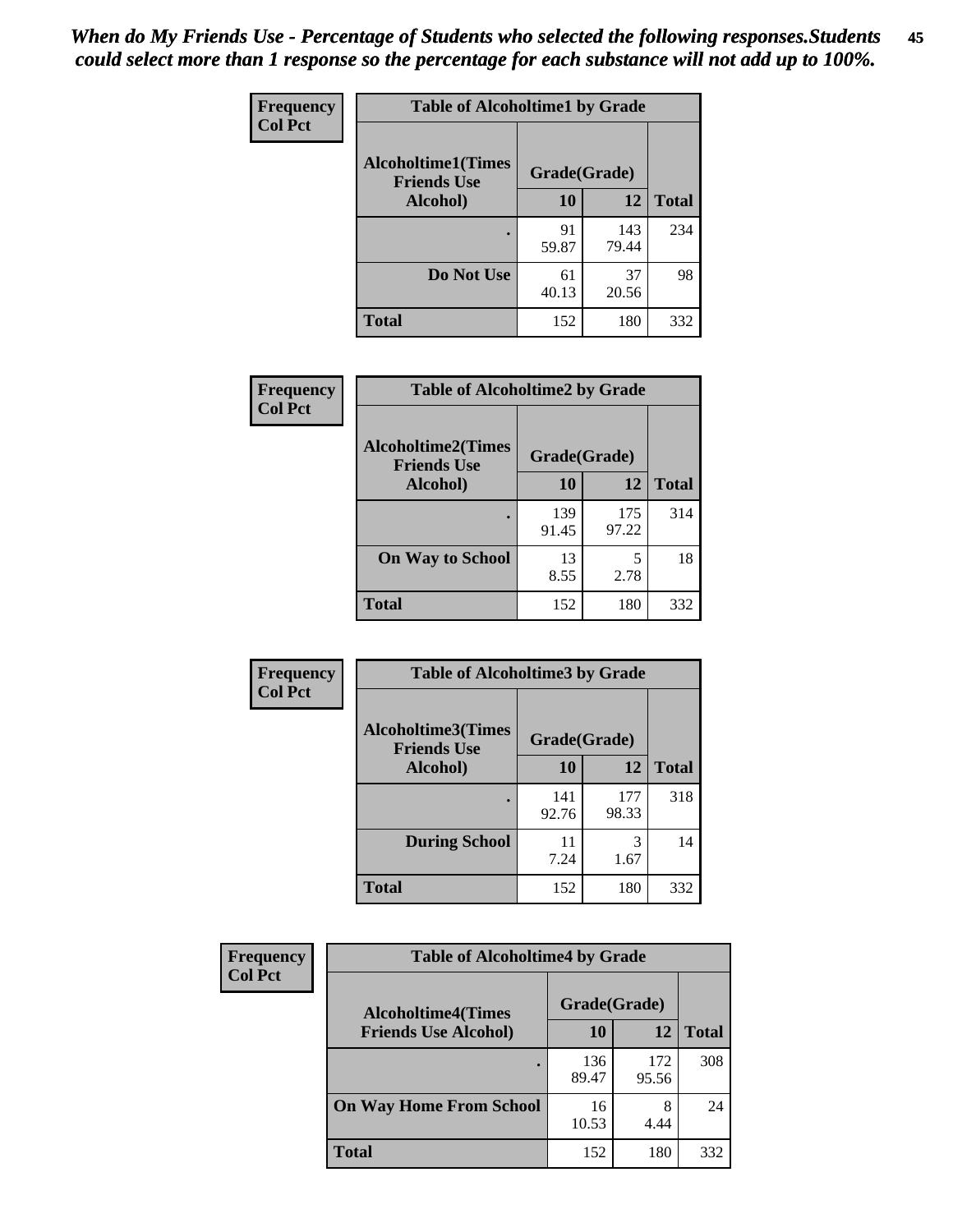*When do My Friends Use - Percentage of Students who selected the following responses.Students could select more than 1 response so the percentage for each substance will not add up to 100%.* **46**

| Frequency      | <b>Table of Alcoholtime5 by Grade</b>                           |              |              |              |
|----------------|-----------------------------------------------------------------|--------------|--------------|--------------|
| <b>Col Pct</b> | <b>Alcoholtime5(Times</b><br>Grade(Grade)<br><b>Friends Use</b> |              |              |              |
|                | Alcohol)                                                        | 10           | 12           | <b>Total</b> |
|                |                                                                 | 116<br>76.32 | 116<br>64.44 | 232          |
|                | Weeknights                                                      | 36<br>23.68  | 64<br>35.56  | 100          |
|                | <b>Total</b>                                                    | 152          | 180          | 332          |

| Frequency      | <b>Table of Alcoholtime6 by Grade</b>           |              |              |              |
|----------------|-------------------------------------------------|--------------|--------------|--------------|
| <b>Col Pct</b> | <b>Alcoholtime6(Times</b><br><b>Friends Use</b> | Grade(Grade) |              |              |
|                | Alcohol)                                        | 10           | 12           | <b>Total</b> |
|                |                                                 | 62<br>40.79  | 38<br>21.11  | 100          |
|                | Weekends                                        | 90<br>59.21  | 142<br>78.89 | 232          |
|                | <b>Total</b>                                    | 152          | 180          | 332          |

| Frequency      | <b>Table of Tobaccotime1 by Grade</b>           |              |              |              |
|----------------|-------------------------------------------------|--------------|--------------|--------------|
| <b>Col Pct</b> | <b>Tobaccotime1(Times</b><br><b>Friends Use</b> | Grade(Grade) |              |              |
|                | <b>Tobacco</b> )                                | 10           | 12           | <b>Total</b> |
|                | ٠                                               | 85<br>55.92  | 104<br>57.78 | 189          |
|                | Do Not Use                                      | 67<br>44.08  | 76<br>42.22  | 143          |
|                | <b>Total</b>                                    | 152          | 180          | 332          |

| <b>Frequency</b> | <b>Table of Tobaccotime2 by Grade</b>           |              |              |              |
|------------------|-------------------------------------------------|--------------|--------------|--------------|
| <b>Col Pct</b>   | <b>Tobaccotime2(Times</b><br><b>Friends Use</b> | Grade(Grade) |              |              |
|                  | <b>Tobacco</b> )                                | 10           | 12           | <b>Total</b> |
|                  |                                                 | 111<br>73.03 | 111<br>61.67 | 222          |
|                  | <b>On Way to School</b>                         | 41<br>26.97  | 69<br>38.33  | 110          |
|                  | <b>Total</b>                                    | 152          | 180          | 332          |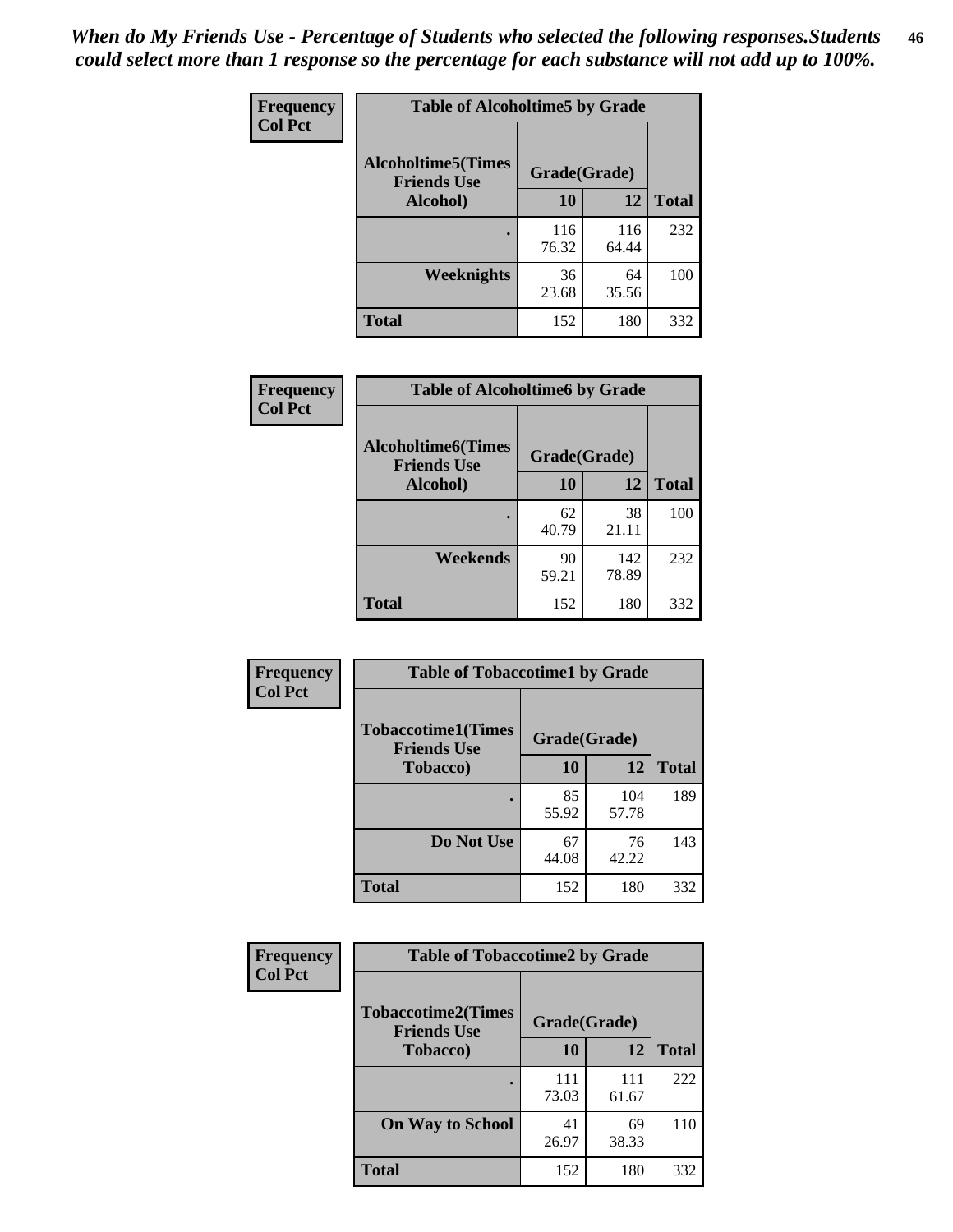*When do My Friends Use - Percentage of Students who selected the following responses.Students could select more than 1 response so the percentage for each substance will not add up to 100%.* **47**

| <b>Frequency</b> | <b>Table of Tobaccotime3 by Grade</b>           |              |              |              |  |
|------------------|-------------------------------------------------|--------------|--------------|--------------|--|
| <b>Col Pct</b>   | <b>Tobaccotime3(Times</b><br><b>Friends Use</b> | Grade(Grade) |              |              |  |
|                  | <b>Tobacco</b> )                                | 10           | 12           | <b>Total</b> |  |
|                  |                                                 | 111<br>73.03 | 144<br>80.00 | 255          |  |
|                  | <b>During School</b>                            | 41<br>26.97  | 36<br>20.00  | 77           |  |
|                  | <b>Total</b>                                    | 152          | 180          | 332          |  |

| <b>Frequency</b><br><b>Col Pct</b> | <b>Table of Tobaccotime4 by Grade</b> |              |              |              |
|------------------------------------|---------------------------------------|--------------|--------------|--------------|
|                                    | <b>Tobaccotime4(Times</b>             | Grade(Grade) |              |              |
|                                    | <b>Friends Use Tobacco)</b>           | 10           | 12           | <b>Total</b> |
|                                    |                                       | 136<br>89.47 | 172<br>95.56 | 308          |
|                                    | <b>On Way Home From School</b>        | 16<br>10.53  | 8<br>4.44    | 24           |
|                                    | <b>Total</b>                          | 152          | 180          | 332          |

| Frequency      | <b>Table of Tobaccotime5 by Grade</b>           |              |             |              |
|----------------|-------------------------------------------------|--------------|-------------|--------------|
| <b>Col Pct</b> | <b>Tobaccotime5(Times</b><br><b>Friends Use</b> | Grade(Grade) |             |              |
|                | <b>Tobacco</b> )                                | 10           | 12          | <b>Total</b> |
|                |                                                 | 88<br>57.89  | 93<br>51.67 | 181          |
|                | Weeknights                                      | 64<br>42.11  | 87<br>48.33 | 151          |
|                | <b>Total</b>                                    | 152          | 180         | 332          |

| <b>Frequency</b> | <b>Table of Tobaccotime6 by Grade</b>           |              |             |              |
|------------------|-------------------------------------------------|--------------|-------------|--------------|
| <b>Col Pct</b>   | <b>Tobaccotime6(Times</b><br><b>Friends Use</b> | Grade(Grade) |             |              |
|                  | <b>Tobacco</b> )                                | 10           | 12          | <b>Total</b> |
|                  | ٠                                               | 78<br>51.32  | 94<br>52.22 | 172          |
|                  | Weekends                                        | 74<br>48.68  | 86<br>47.78 | 160          |
|                  | <b>Total</b>                                    | 152          | 180         | 332          |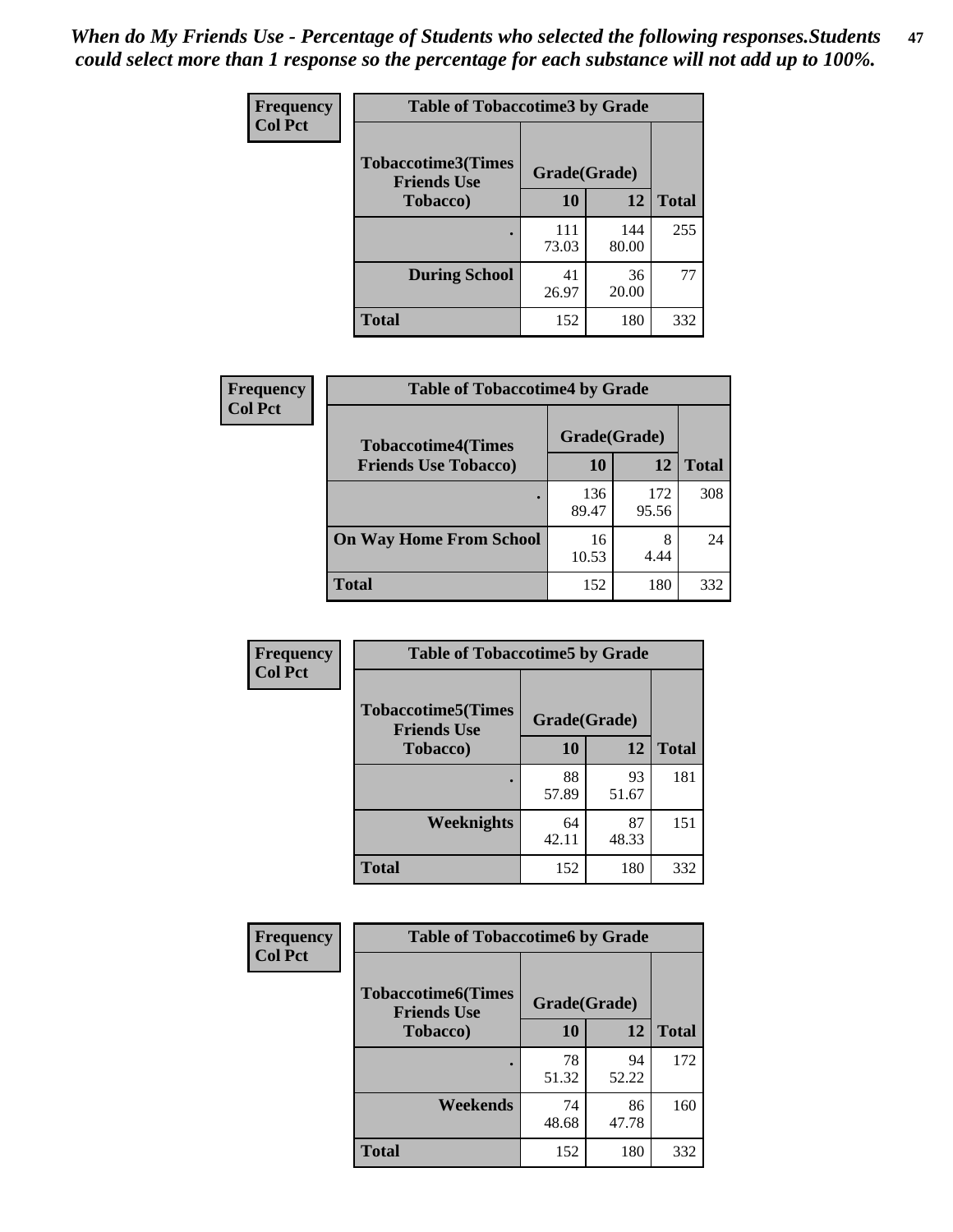| Frequency      | <b>Table of Marijuanatime1 by Grade</b>           |              |             |              |
|----------------|---------------------------------------------------|--------------|-------------|--------------|
| <b>Col Pct</b> | <b>Marijuanatime1(Times</b><br><b>Friends Use</b> | Grade(Grade) |             |              |
|                | Marijuana)                                        | 10           | 12          | <b>Total</b> |
|                |                                                   | 62<br>40.79  | 94<br>52.22 | 156          |
|                | Do Not Use                                        | 90<br>59.21  | 86<br>47.78 | 176          |
|                | <b>Total</b>                                      | 152          | 180         | 332          |

| <b>Frequency</b> | <b>Table of Marijuanatime2 by Grade</b>           |              |              |              |
|------------------|---------------------------------------------------|--------------|--------------|--------------|
| <b>Col Pct</b>   | <b>Marijuanatime2(Times</b><br><b>Friends Use</b> | Grade(Grade) |              |              |
|                  | Marijuana)                                        | 10           | 12           | <b>Total</b> |
|                  |                                                   | 131<br>86.18 | 150<br>83.33 | 281          |
|                  | <b>On Way to School</b>                           | 21<br>13.82  | 30<br>16.67  | 51           |
|                  | <b>Total</b>                                      | 152          | 180          | 332          |

| Frequency<br><b>Col Pct</b> | <b>Table of Marijuanatime3 by Grade</b>    |              |              |              |
|-----------------------------|--------------------------------------------|--------------|--------------|--------------|
|                             | Marijuanatime3(Times<br><b>Friends Use</b> | Grade(Grade) |              |              |
|                             | Marijuana)                                 | 10           | 12           | <b>Total</b> |
|                             |                                            | 143<br>94.08 | 172<br>95.56 | 315          |
|                             | <b>During School</b>                       | q<br>5.92    | 8<br>4.44    | 17           |
|                             | Total                                      | 152          | 180          | 332          |

| <b>Frequency</b><br><b>Col Pct</b> | <b>Table of Marijuanatime4 by Grade</b> |              |              |              |
|------------------------------------|-----------------------------------------|--------------|--------------|--------------|
|                                    | <b>Marijuanatime4(Times</b>             | Grade(Grade) |              |              |
|                                    | <b>Friends Use Marijuana</b> )          | 10           | 12           | <b>Total</b> |
|                                    |                                         | 129<br>84.87 | 150<br>83.33 | 279          |
|                                    | <b>On Way Home From School</b>          | 23<br>15.13  | 30<br>16.67  | 53           |
|                                    | <b>Total</b>                            | 152          | 180          | 332          |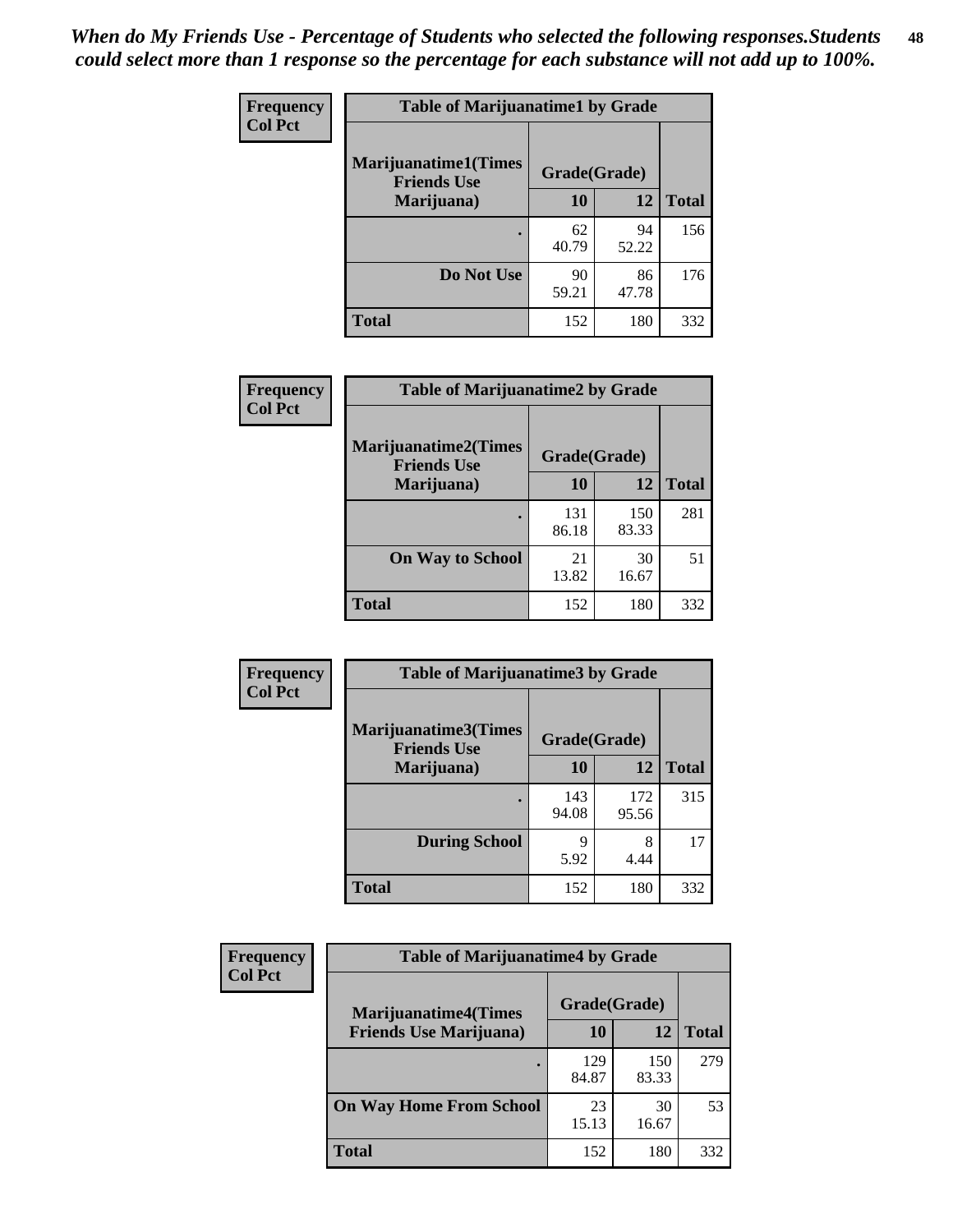| Frequency      | <b>Table of Marijuanatime5 by Grade</b>            |              |              |              |
|----------------|----------------------------------------------------|--------------|--------------|--------------|
| <b>Col Pct</b> | <b>Marijuanatime5</b> (Times<br><b>Friends Use</b> | Grade(Grade) |              |              |
|                | Marijuana)                                         | 10           | 12           | <b>Total</b> |
|                |                                                    | 113<br>74.34 | 110<br>61.11 | 223          |
|                | Weeknights                                         | 39<br>25.66  | 70<br>38.89  | 109          |
|                | <b>Total</b>                                       | 152          | 180          | 332          |

| <b>Frequency</b> | <b>Table of Marijuanatime6 by Grade</b>            |              |             |              |
|------------------|----------------------------------------------------|--------------|-------------|--------------|
| <b>Col Pct</b>   | <b>Marijuanatime6</b> (Times<br><b>Friends Use</b> | Grade(Grade) |             |              |
|                  | Marijuana)                                         | 10           | 12          | <b>Total</b> |
|                  |                                                    | 91<br>59.87  | 88<br>48.89 | 179          |
|                  | Weekends                                           | 61<br>40.13  | 92<br>51.11 | 153          |
|                  | <b>Total</b>                                       | 152          | 180         | 332          |

| <b>Frequency</b> | <b>Table of Otherdrugtime1 by Grade</b>                 |              |              |              |  |
|------------------|---------------------------------------------------------|--------------|--------------|--------------|--|
| <b>Col Pct</b>   | <b>Otherdrugtime1(Times</b><br><b>Friends Use Other</b> | Grade(Grade) |              |              |  |
|                  | <b>Illegal Drugs</b> )                                  | 10           | 12           | <b>Total</b> |  |
|                  |                                                         | 35<br>23.03  | 36<br>20.00  | 71           |  |
|                  | Do Not Use                                              | 117<br>76.97 | 144<br>80.00 | 261          |  |
|                  | <b>Total</b>                                            | 152          | 180          | 332          |  |

| Frequency      | <b>Table of Otherdrugtime2 by Grade</b>                 |              |              |              |  |  |  |
|----------------|---------------------------------------------------------|--------------|--------------|--------------|--|--|--|
| <b>Col Pct</b> | <b>Otherdrugtime2(Times</b><br><b>Friends Use Other</b> | Grade(Grade) |              |              |  |  |  |
|                | <b>Illegal Drugs</b> )                                  | 10           | 12           | <b>Total</b> |  |  |  |
|                |                                                         | 140<br>92.11 | 166<br>92.22 | 306          |  |  |  |
|                | <b>On Way to School</b>                                 | 12<br>7.89   | 14<br>7.78   | 26           |  |  |  |
|                | Total                                                   | 152          | 180          | 332          |  |  |  |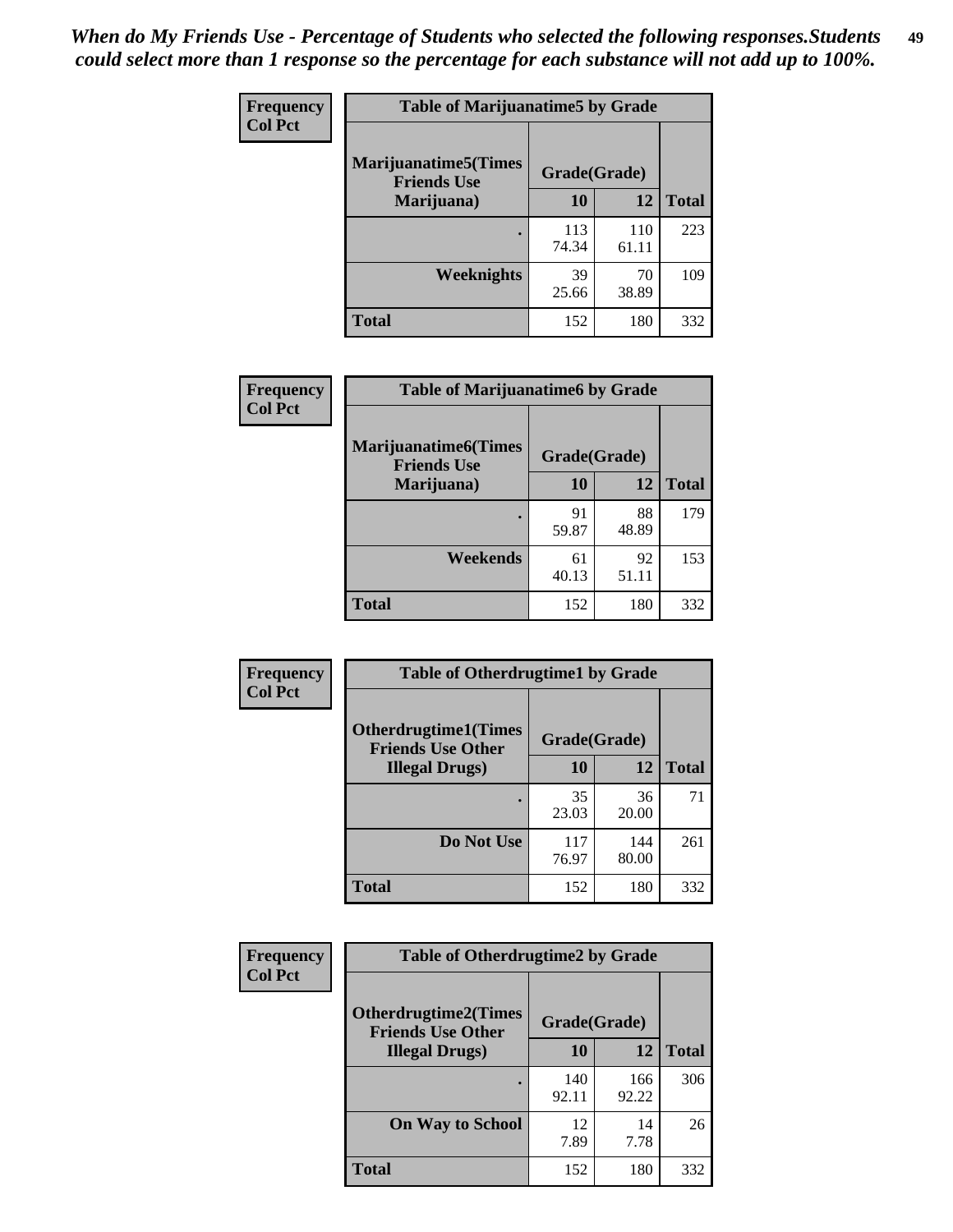| <b>Frequency</b> | <b>Table of Otherdrugtime3 by Grade</b>                                 |              |              |              |  |  |  |
|------------------|-------------------------------------------------------------------------|--------------|--------------|--------------|--|--|--|
| <b>Col Pct</b>   | <b>Otherdrugtime3(Times</b><br>Grade(Grade)<br><b>Friends Use Other</b> |              |              |              |  |  |  |
|                  | <b>Illegal Drugs</b> )                                                  | 10           | 12           | <b>Total</b> |  |  |  |
|                  |                                                                         | 141<br>92.76 | 169<br>93.89 | 310          |  |  |  |
|                  | <b>During School</b>                                                    | 11<br>7.24   | 11<br>6.11   | 22           |  |  |  |
|                  | Total                                                                   | 152          | 180          | 332          |  |  |  |

| Frequency      | <b>Table of Otherdrugtime4 by Grade</b>                         |              |              |              |  |  |  |
|----------------|-----------------------------------------------------------------|--------------|--------------|--------------|--|--|--|
| <b>Col Pct</b> | <b>Otherdrugtime4(Times</b><br><b>Friends Use Other Illegal</b> | Grade(Grade) |              |              |  |  |  |
|                | Drugs)                                                          | 10           | 12           | <b>Total</b> |  |  |  |
|                |                                                                 | 140<br>92.11 | 168<br>93.33 | 308          |  |  |  |
|                | <b>On Way Home From School</b>                                  | 12<br>7.89   | 12<br>6.67   | 24           |  |  |  |
|                | <b>Total</b>                                                    | 152          | 180          | 332          |  |  |  |

| Frequency      | <b>Table of Otherdrugtime5 by Grade</b>                  |              |              |              |  |  |  |
|----------------|----------------------------------------------------------|--------------|--------------|--------------|--|--|--|
| <b>Col Pct</b> | <b>Otherdrugtime5</b> (Times<br><b>Friends Use Other</b> | Grade(Grade) |              |              |  |  |  |
|                | <b>Illegal Drugs</b> )                                   | 10           | 12           | <b>Total</b> |  |  |  |
|                |                                                          | 129<br>84.87 | 156<br>86.67 | 285          |  |  |  |
|                | Weeknights                                               | 23<br>15.13  | 24<br>13.33  | 47           |  |  |  |
|                | Total                                                    | 152          | 180          | 332          |  |  |  |

| <b>Frequency</b> | <b>Table of Otherdrugtime6 by Grade</b>                                 |              |              |              |  |  |
|------------------|-------------------------------------------------------------------------|--------------|--------------|--------------|--|--|
| <b>Col Pct</b>   | <b>Otherdrugtime6(Times</b><br>Grade(Grade)<br><b>Friends Use Other</b> |              |              |              |  |  |
|                  | <b>Illegal Drugs</b> )                                                  | 10           | 12           | <b>Total</b> |  |  |
|                  |                                                                         | 119<br>78.29 | 146<br>81.11 | 265          |  |  |
|                  | Weekends                                                                | 33<br>21.71  | 34<br>18.89  | 67           |  |  |
|                  | Total                                                                   | 152          | 180          | 332          |  |  |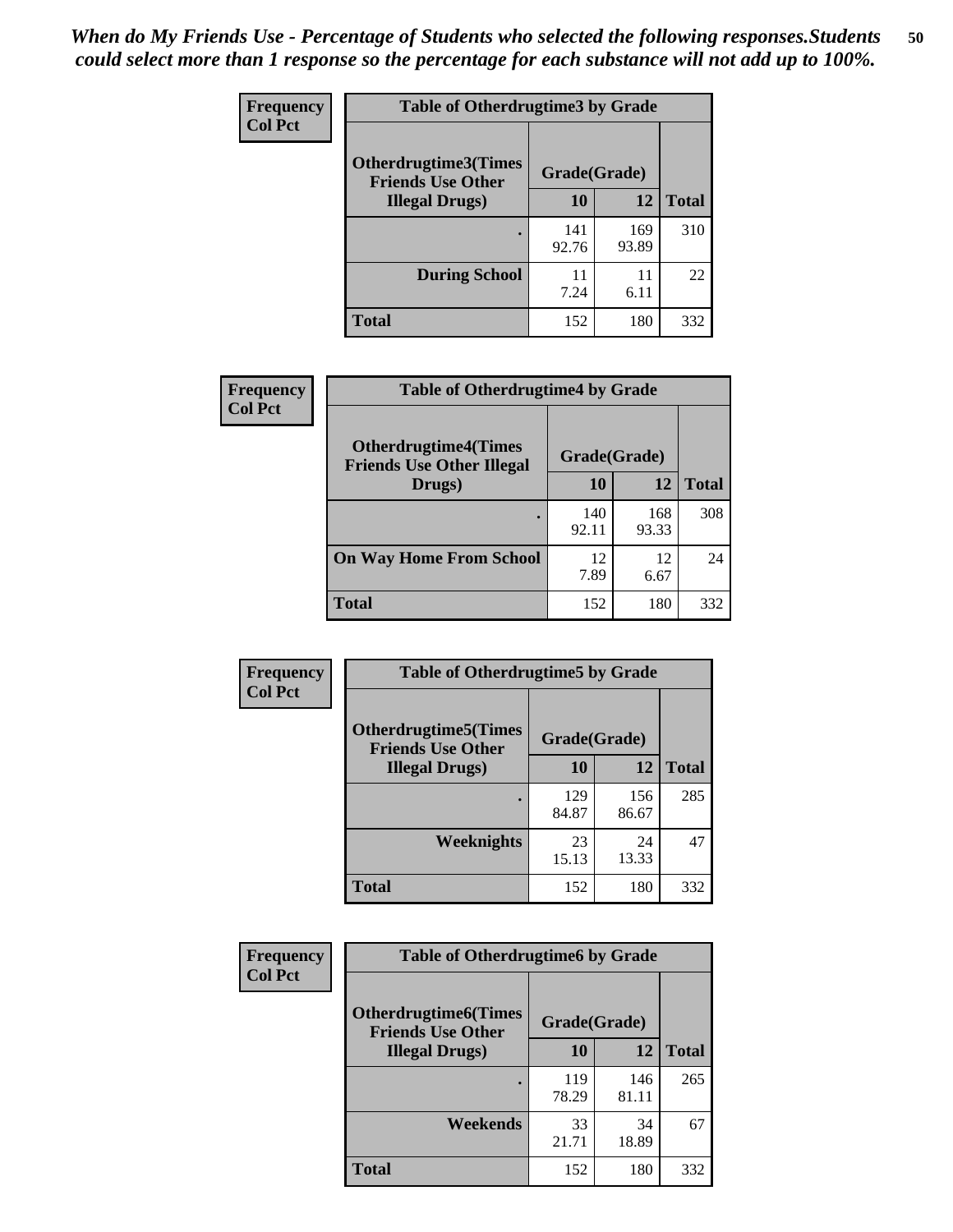| Frequency      | <b>Table of Educationalcohol by Grade</b>                                                                  |              |              |              |  |  |
|----------------|------------------------------------------------------------------------------------------------------------|--------------|--------------|--------------|--|--|
| <b>Col Pct</b> | Educationalcohol(I<br>have been taught<br>about alcohol,<br>tobacco,<br>and other drugs<br>within the last | Grade(Grade) |              |              |  |  |
|                | year at school)                                                                                            | 10           | 12           | <b>Total</b> |  |  |
|                | Yes                                                                                                        | 140<br>92.11 | 134<br>74.44 | 274          |  |  |
|                | N <sub>0</sub>                                                                                             | 12<br>7.89   | 46<br>25.56  | 58           |  |  |
|                | <b>Total</b>                                                                                               | 152          | 180          | 332          |  |  |

| Frequency      | <b>Table of Eversmoked by Grade</b> |              |             |              |  |  |  |
|----------------|-------------------------------------|--------------|-------------|--------------|--|--|--|
| <b>Col Pct</b> | Eversmoked(I<br>have smoked         | Grade(Grade) |             |              |  |  |  |
|                | a cigarette)                        | 10           | 12          | <b>Total</b> |  |  |  |
|                | <b>Yes</b>                          | 57<br>37.50  | 95<br>52.78 | 152          |  |  |  |
|                | N <sub>0</sub>                      | 95<br>62.50  | 85<br>47.22 | 180          |  |  |  |
|                | <b>Total</b>                        | 152          | 180         | 332          |  |  |  |

| Frequency      | <b>Table of Drovedrinking by Grade</b>                                                                              |                    |              |              |  |  |
|----------------|---------------------------------------------------------------------------------------------------------------------|--------------------|--------------|--------------|--|--|
| <b>Col Pct</b> | Drovedrinking(In<br>the past 30 days I<br>have driven a car<br>or other vehicle<br>while I was<br>drinking alcohol) | Grade(Grade)<br>10 | 12           | <b>Total</b> |  |  |
|                | <b>Yes</b>                                                                                                          | 5<br>3.29          | 18<br>10.00  | 23           |  |  |
|                | N <sub>0</sub>                                                                                                      | 147<br>96.71       | 162<br>90.00 | 309          |  |  |
|                | <b>Total</b>                                                                                                        | 152                | 180          | 332          |  |  |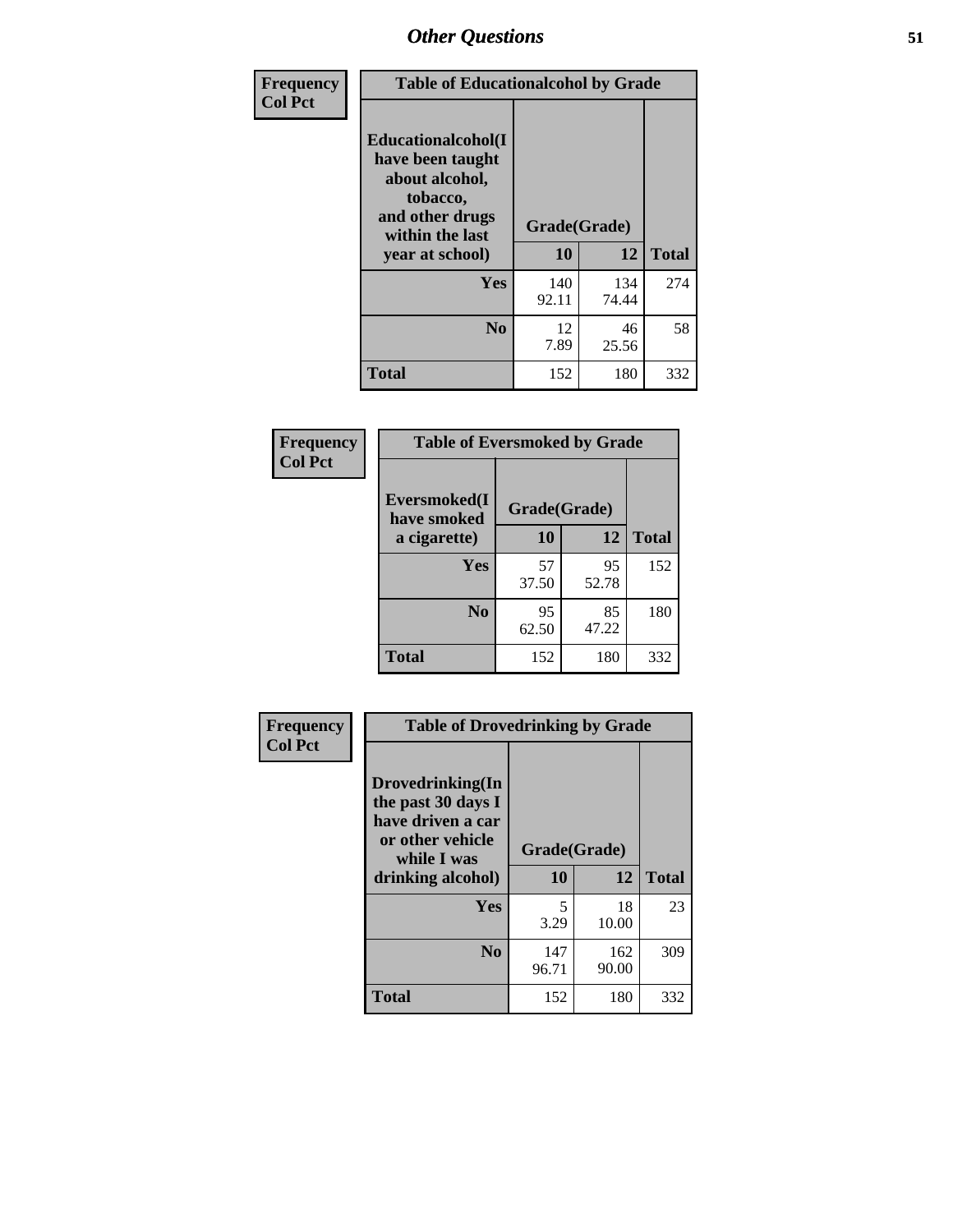| Frequency<br><b>Col Pct</b> | <b>Table of Rodedrinking by Grade</b>                                                                                  |                          |              |              |  |  |
|-----------------------------|------------------------------------------------------------------------------------------------------------------------|--------------------------|--------------|--------------|--|--|
|                             | Rodedrinking(In<br>the past 30 days<br>I have ridden in<br>a car with a<br>driver who had<br>been drinking<br>alcohol) | Grade(Grade)<br>10<br>12 |              | <b>Total</b> |  |  |
|                             |                                                                                                                        |                          |              |              |  |  |
|                             | <b>Yes</b>                                                                                                             | 18<br>11.84              | 39<br>21.67  | 57           |  |  |
|                             | N <sub>0</sub>                                                                                                         | 134<br>88.16             | 141<br>78.33 | 275          |  |  |
|                             | <b>Total</b>                                                                                                           | 152                      | 180          | 332          |  |  |

#### **Frequency Col Pct**

| <b>Table of Drugsschool by Grade</b>                                                                                      |              |              |              |  |  |  |  |
|---------------------------------------------------------------------------------------------------------------------------|--------------|--------------|--------------|--|--|--|--|
| <b>Drugsschool</b> (During<br>the past 12 months,<br>I have been offered,<br>sold,<br>or given illegal<br>drugs on school | Grade(Grade) |              |              |  |  |  |  |
| property)                                                                                                                 | 10           | 12           | <b>Total</b> |  |  |  |  |
| Yes                                                                                                                       | 27<br>17.76  | 35<br>19.44  | 62           |  |  |  |  |
| $\bf No$                                                                                                                  | 125<br>82.24 | 145<br>80.56 | 270          |  |  |  |  |
| Total                                                                                                                     |              |              |              |  |  |  |  |

| <b>Table of Helpbullied by Grade</b>            |                |              |              |  |  |  |  |
|-------------------------------------------------|----------------|--------------|--------------|--|--|--|--|
| Helpbullied(I)<br>would help<br>someone who was |                |              |              |  |  |  |  |
|                                                 | 10             | 12           | <b>Total</b> |  |  |  |  |
| <b>Strongly Agree</b>                           | 78<br>51.32    | 110<br>61.11 | 188          |  |  |  |  |
| <b>Somewhat Agree</b>                           | 54<br>35.53    | 57<br>31.67  | 111          |  |  |  |  |
| <b>Somewhat Disagree</b>                        | 9<br>5.92      | 7<br>3.89    | 16           |  |  |  |  |
| <b>Strongly Disagree</b>                        | 11<br>7.24     | 6<br>3.33    | 17           |  |  |  |  |
| Total                                           | 152            | 180          | 332          |  |  |  |  |
|                                                 | being bullied) |              | Grade(Grade) |  |  |  |  |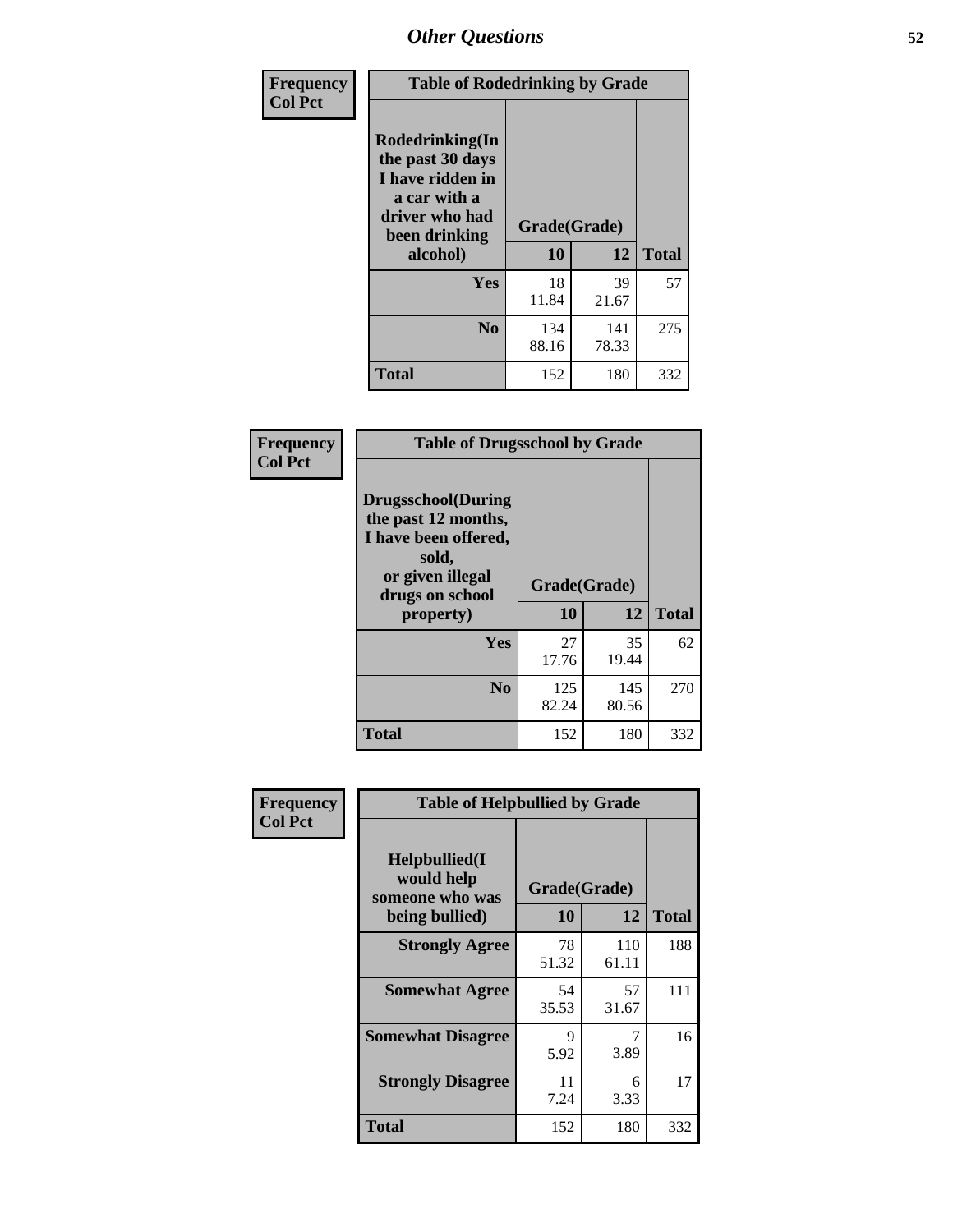| <b>Frequency</b> | <b>Table of Grade by Bingedrinking</b> |                             |                                                                                                         |                              |                   |                        |                        |                        |              |
|------------------|----------------------------------------|-----------------------------|---------------------------------------------------------------------------------------------------------|------------------------------|-------------------|------------------------|------------------------|------------------------|--------------|
| <b>Row Pct</b>   |                                        |                             | Bingedrinking(I have drunk five or more<br>drinks of alcohol at one sitting during the<br>last 30 days) |                              |                   |                        |                        |                        |              |
|                  | Grade(Grade)                           | $\mathbf{0}$<br><b>Days</b> | 1 or<br>$\mathbf{2}$<br>days                                                                            | 3 <sub>to</sub><br>5<br>days | 6 to<br>9<br>days | 10<br>to<br>19<br>days | 20<br>to<br>29<br>days | All<br>30<br>days      | <b>Total</b> |
|                  | 10                                     | 132<br>86.84                | $\overline{2}$<br>1.32                                                                                  | 4<br>2.63                    | 3<br>1.97         | 3.29                   | $\mathfrak{D}$<br>1.32 | $\overline{4}$<br>2.63 | 152          |
|                  | 12                                     | 136<br>75.56                | 16<br>8.89                                                                                              | 12<br>6.67                   | 5<br>2.78         | 8<br>4.44              | 0.56                   | $\overline{2}$<br>1.11 | 180          |
|                  | <b>Total</b>                           | 268                         | 18                                                                                                      | 16                           | 8                 | 13                     | 3                      | 6                      | 332          |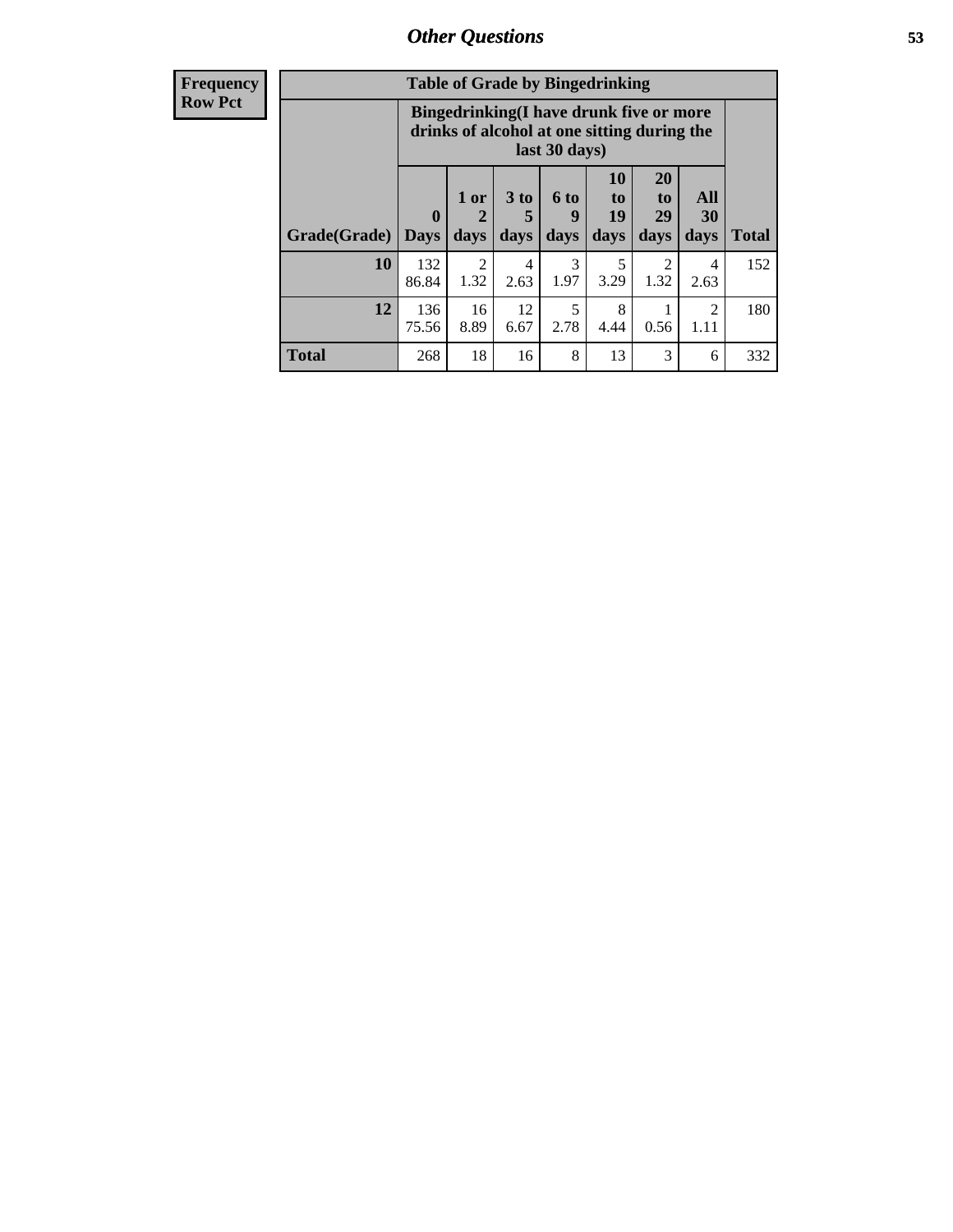### *Nutrition* **54**

| <b>Frequency</b> |
|------------------|
| Row Pct          |

| <b>Table of Grade by Dairy</b> |                                                                                                                                           |                                                                 |             |             |     |  |  |  |
|--------------------------------|-------------------------------------------------------------------------------------------------------------------------------------------|-----------------------------------------------------------------|-------------|-------------|-----|--|--|--|
|                                |                                                                                                                                           | Dairy (I eat at least 3 servings of dairy<br>products each day) |             |             |     |  |  |  |
| Grade(Grade)                   | <b>Somewhat</b><br><b>Somewhat</b><br><b>Strongly</b><br><b>Strongly</b><br><b>Disagree</b><br>Disagree<br><b>Total</b><br>Agree<br>Agree |                                                                 |             |             |     |  |  |  |
| 10                             | 36<br>23.68                                                                                                                               | 78<br>51.32                                                     | 25<br>16.45 | 13<br>8.55  | 152 |  |  |  |
| 12                             | 53<br>29.44                                                                                                                               | 65<br>36.11                                                     | 41<br>22.78 | 21<br>11.67 | 180 |  |  |  |
| <b>Total</b>                   | 89                                                                                                                                        | 143                                                             | 66          | 34          | 332 |  |  |  |

| <b>Frequency</b> |
|------------------|
| <b>Row Pct</b>   |

| $\mathbf{y}$ | <b>Table of Grade by Fruitveg</b> |                          |                                                                          |                             |                                    |              |  |  |
|--------------|-----------------------------------|--------------------------|--------------------------------------------------------------------------|-----------------------------|------------------------------------|--------------|--|--|
|              |                                   |                          | Fruitveg(I eat at least 5 servings of fruits<br>and vegetables each day) |                             |                                    |              |  |  |
|              | Grade(Grade)                      | <b>Strongly</b><br>Agree | Somewhat  <br>Agree                                                      | <b>Somewhat</b><br>Disagree | <b>Strongly</b><br><b>Disagree</b> | <b>Total</b> |  |  |
|              | <b>10</b>                         | 11<br>7.24               | 65<br>42.76                                                              | 56<br>36.84                 | 20<br>13.16                        | 152          |  |  |
|              | 12                                | 11<br>6.11               | 54<br>30.00                                                              | 73<br>40.56                 | 42<br>23.33                        | 180          |  |  |
|              | <b>Total</b>                      | 22                       | 119                                                                      | 129                         | 62                                 | 332          |  |  |

| <b>Frequency</b> | <b>Table of Grade by Cafeteriahealthy</b> |                                                                       |             |                                          |                                    |              |
|------------------|-------------------------------------------|-----------------------------------------------------------------------|-------------|------------------------------------------|------------------------------------|--------------|
| <b>Row Pct</b>   |                                           | Cafeteriahealthy (School meals in my<br>school cafeteria are healthy) |             |                                          |                                    |              |
|                  | Grade(Grade)                              | <b>Strongly</b><br>Agree                                              | Agree       | Somewhat   Somewhat  <br><b>Disagree</b> | <b>Strongly</b><br><b>Disagree</b> | <b>Total</b> |
|                  | 10                                        | 3.29                                                                  | 52<br>34.21 | 38<br>25.00                              | 57<br>37.50                        | 152          |
|                  | 12                                        | 11<br>6.11                                                            | 61<br>33.89 | 39<br>21.67                              | 69<br>38.33                        | 180          |
|                  | <b>Total</b>                              | 16                                                                    | 113         | 77                                       | 126                                | 332          |

| <b>Frequency</b> |
|------------------|
| <b>Row Pct</b>   |

| <b>Table of Grade by Cafeterianutrition</b>                                               |                          |                     |                                    |                                    |              |  |  |
|-------------------------------------------------------------------------------------------|--------------------------|---------------------|------------------------------------|------------------------------------|--------------|--|--|
| <b>Cafeterianutrition</b> (Facts about nutrition<br>are available in my school cafeteria) |                          |                     |                                    |                                    |              |  |  |
| Grade(Grade)                                                                              | <b>Strongly</b><br>Agree | Somewhat  <br>Agree | <b>Somewhat</b><br><b>Disagree</b> | <b>Strongly</b><br><b>Disagree</b> | <b>Total</b> |  |  |
| 10                                                                                        | 17<br>11.18              | 47<br>30.92         | 49<br>32.24                        | 39<br>25.66                        | 152          |  |  |
| 12                                                                                        | 14<br>7.78               | 48<br>26.67         | 64<br>35.56                        | 54<br>30.00                        | 180          |  |  |
| <b>Total</b>                                                                              | 31                       | 95                  | 113                                | 93                                 | 332          |  |  |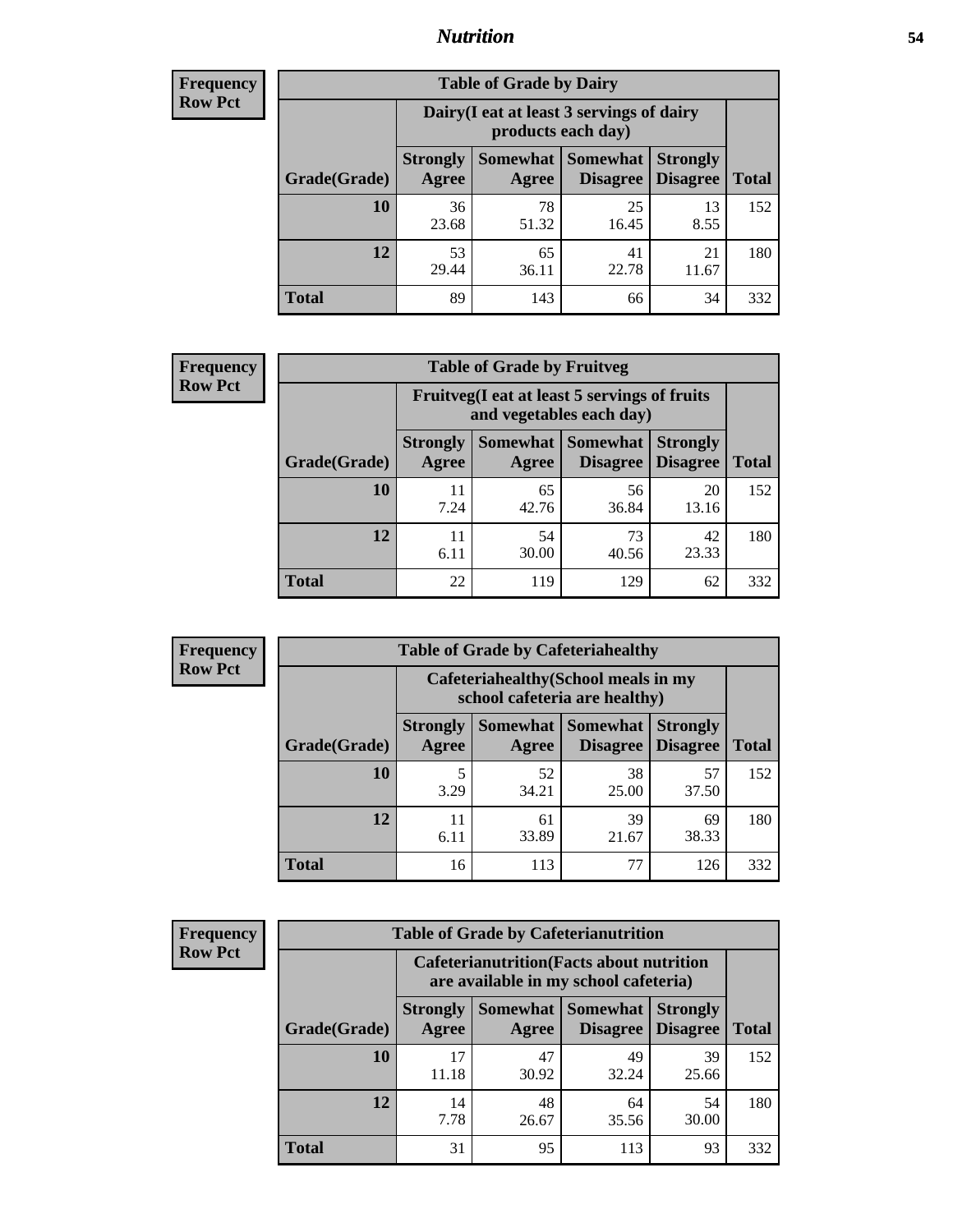### *Nutrition* **55**

| Frequency |
|-----------|
| Row Pct   |

| <b>Table of Grade by Schoollunch</b> |                                                                                                                            |                                                                 |             |             |     |  |  |  |
|--------------------------------------|----------------------------------------------------------------------------------------------------------------------------|-----------------------------------------------------------------|-------------|-------------|-----|--|--|--|
|                                      |                                                                                                                            | Schoollunch(I eat school lunch three or<br>more times per week) |             |             |     |  |  |  |
| Grade(Grade)                         | Somewhat   Somewhat<br><b>Strongly</b><br><b>Strongly</b><br><b>Disagree</b><br>Disagree<br><b>Total</b><br>Agree<br>Agree |                                                                 |             |             |     |  |  |  |
| 10                                   | 58<br>38.16                                                                                                                | 31<br>20.39                                                     | 20<br>13.16 | 43<br>28.29 | 152 |  |  |  |
| 12                                   | 91<br>50.56                                                                                                                | 25<br>13.89                                                     | 21<br>11.67 | 43<br>23.89 | 180 |  |  |  |
| <b>Total</b>                         | 149                                                                                                                        | 56                                                              | 41          | 86          | 332 |  |  |  |

| <b>Frequency</b> |  |
|------------------|--|
| <b>Row Pct</b>   |  |

| <b>Table of Grade by Foodchoices</b>                                |                          |             |                                        |                                    |              |  |  |
|---------------------------------------------------------------------|--------------------------|-------------|----------------------------------------|------------------------------------|--------------|--|--|
| Foodchoices (I make healthy food choices in<br>my school cafeteria) |                          |             |                                        |                                    |              |  |  |
| Grade(Grade)                                                        | <b>Strongly</b><br>Agree | Agree       | <b>Somewhat   Somewhat</b><br>Disagree | <b>Strongly</b><br><b>Disagree</b> | <b>Total</b> |  |  |
| 10                                                                  | 14<br>9.21               | 53<br>34.87 | 40<br>26.32                            | 45<br>29.61                        | 152          |  |  |
| 12                                                                  | 18<br>10.00              | 56<br>31.11 | 61<br>33.89                            | 45<br>25.00                        | 180          |  |  |
| <b>Total</b>                                                        | 32                       | 109         | 101                                    | 90                                 | 332          |  |  |

| <b>Frequency</b> | <b>Table of Grade by Wholewheat</b> |                                                                                                             |             |                                        |                                    |              |  |  |
|------------------|-------------------------------------|-------------------------------------------------------------------------------------------------------------|-------------|----------------------------------------|------------------------------------|--------------|--|--|
| <b>Row Pct</b>   |                                     | Wholewheat (There are whole wheat and<br>multigrain breads and cereals available in<br>my school cafeteria) |             |                                        |                                    |              |  |  |
|                  | Grade(Grade)                        | <b>Strongly</b><br>Agree                                                                                    | Agree       | Somewhat   Somewhat<br><b>Disagree</b> | <b>Strongly</b><br><b>Disagree</b> | <b>Total</b> |  |  |
|                  | 10                                  | 26<br>17.11                                                                                                 | 56<br>36.84 | 30<br>19.74                            | 40<br>26.32                        | 152          |  |  |
|                  | 12                                  | 27<br>15.00                                                                                                 | 65<br>36.11 | 32<br>17.78                            | 56<br>31.11                        | 180          |  |  |
|                  | <b>Total</b>                        | 53                                                                                                          | 121         | 62                                     | 96                                 | 332          |  |  |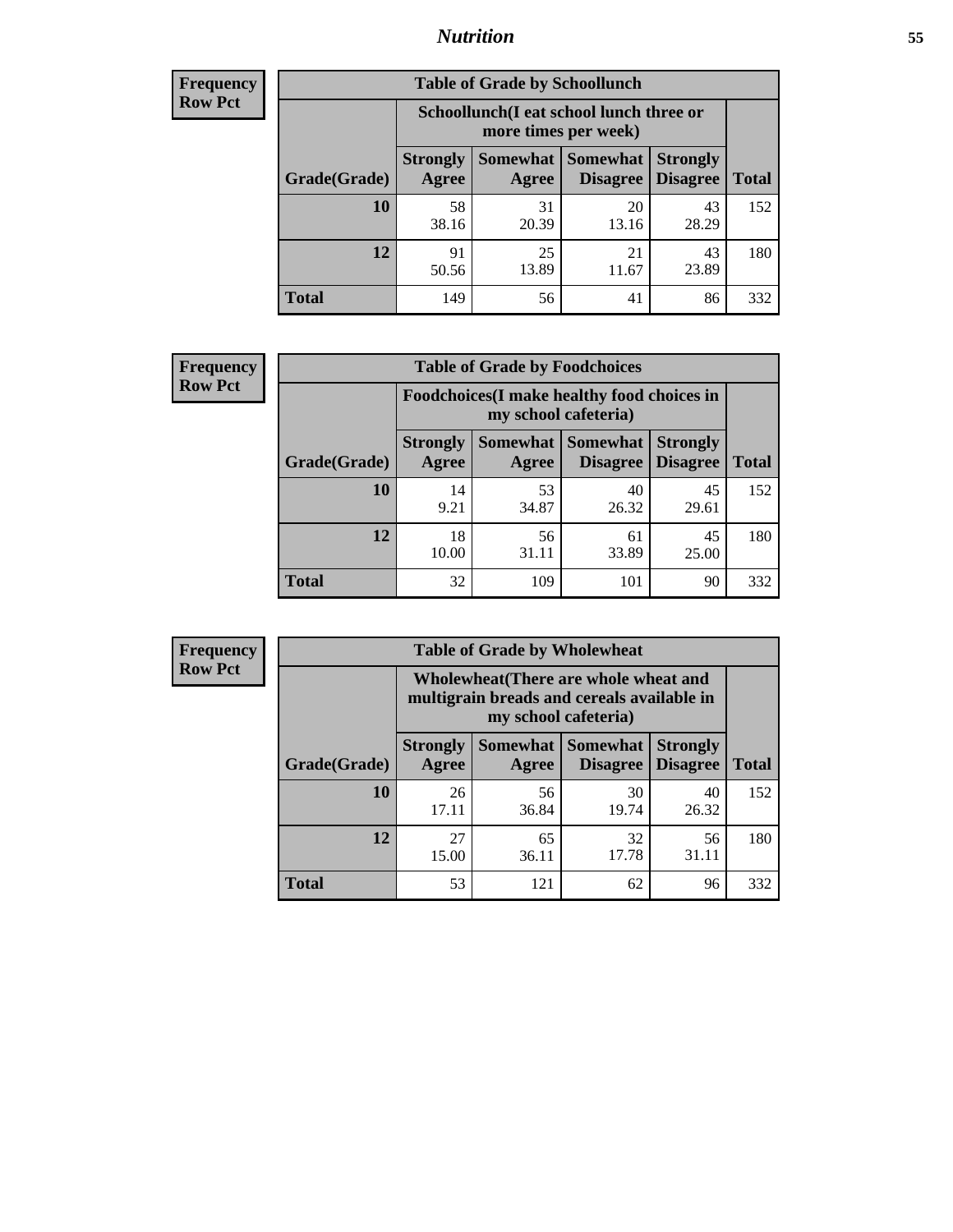### *Nutrition* **56**

**Frequency Row Pct**

| <b>Table of Grade by Healthyvending</b> |                                                                                                                                               |                          |                                    |                                    |              |  |
|-----------------------------------------|-----------------------------------------------------------------------------------------------------------------------------------------------|--------------------------|------------------------------------|------------------------------------|--------------|--|
|                                         | Healthyvending (If only healthy snacks and<br>beverages were available in the vending<br>machines during the school day,<br>I would buy them) |                          |                                    |                                    |              |  |
| Grade(Grade)                            | <b>Strongly</b><br>Agree                                                                                                                      | <b>Somewhat</b><br>Agree | <b>Somewhat</b><br><b>Disagree</b> | <b>Strongly</b><br><b>Disagree</b> | <b>Total</b> |  |
| 10                                      | 39<br>25.66                                                                                                                                   | 50<br>32.89              | 23<br>15.13                        | 40<br>26.32                        | 152          |  |
| 12                                      | 58<br>32.22                                                                                                                                   | 42<br>23.33              | 29<br>16.11                        | 51<br>28.33                        | 180          |  |
| Total                                   | 97                                                                                                                                            | 92                       | 52                                 | 91                                 | 332          |  |

**Frequency Row Pct**

| <b>Table of Grade by Schoolbreakfast</b> |                                                                                                                                         |             |                                        |                                    |              |  |
|------------------------------------------|-----------------------------------------------------------------------------------------------------------------------------------------|-------------|----------------------------------------|------------------------------------|--------------|--|
|                                          | Schoolbreakfast (If breakfast were<br>available at school,<br>but outside the cafeteria,<br>I would eat breakfast at school more often) |             |                                        |                                    |              |  |
| Grade(Grade)                             | <b>Strongly</b><br>Agree                                                                                                                | Agree       | Somewhat   Somewhat<br><b>Disagree</b> | <b>Strongly</b><br><b>Disagree</b> | <b>Total</b> |  |
| 10                                       | 46<br>30.26                                                                                                                             | 49<br>32.24 | 17<br>11.18                            | 40<br>26.32                        | 152          |  |
| 12                                       | 49<br>27.22                                                                                                                             | 41<br>22.78 | 25<br>13.89                            | 65<br>36.11                        | 180          |  |
| <b>Total</b>                             | 95                                                                                                                                      | 90          | 42                                     | 105                                | 332          |  |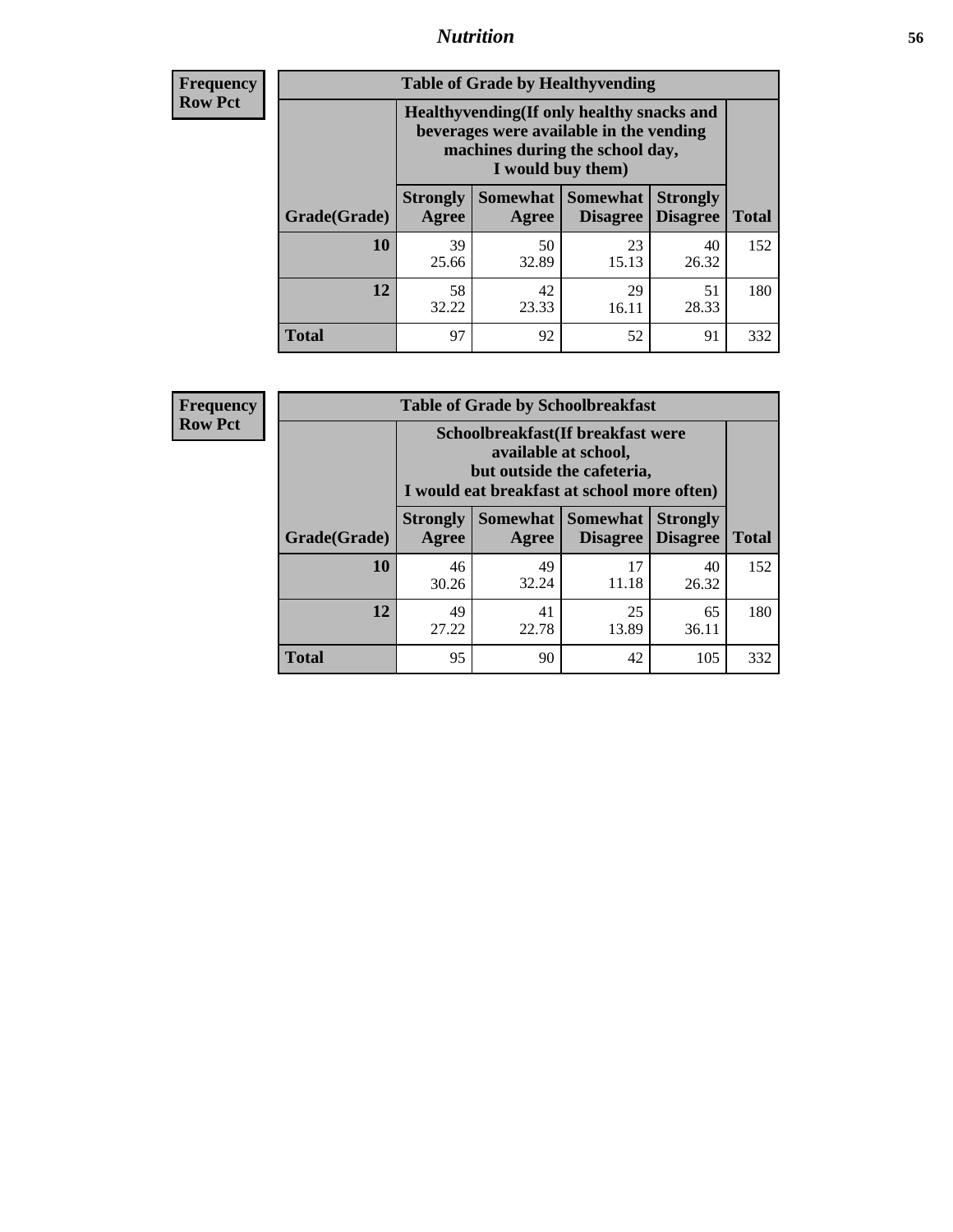| Frequency<br><b>Col Pct</b> | <b>Table of Educationaids by Grade</b>                                                                    |                    |             |              |
|-----------------------------|-----------------------------------------------------------------------------------------------------------|--------------------|-------------|--------------|
|                             | <b>Educationaids</b> (I<br>have been<br>taught about<br><b>HIV/AIDS</b> at<br>school in the<br>past year) | Grade(Grade)<br>10 | 12          | <b>Total</b> |
|                             | Yes                                                                                                       | 140<br>92.11       | 93<br>51.67 | 233          |
|                             | N <sub>0</sub>                                                                                            | 12<br>7.89         | 87<br>48.33 | 99           |
|                             | <b>Total</b>                                                                                              | 152                | 180         | 332          |

| Frequency      | <b>Table of Educationcharacter by Grade</b>      |              |              |              |
|----------------|--------------------------------------------------|--------------|--------------|--------------|
| <b>Col Pct</b> | <b>Educationcharacter(I)</b><br>have been taught |              |              |              |
|                | about character<br>education in the past         | Grade(Grade) |              |              |
|                | year at school)                                  | 10           | 12           | <b>Total</b> |
|                | Yes                                              | 126<br>82.89 | 143<br>79.44 | 269          |
|                | N <sub>0</sub>                                   | 26<br>17.11  | 37<br>20.56  | 63           |
|                | <b>Total</b>                                     | 152          | 180          | 332          |

| Frequency      | <b>Table of Gradcoach1 by Grade</b>              |              |              |              |
|----------------|--------------------------------------------------|--------------|--------------|--------------|
| <b>Col Pct</b> | Gradcoach1(I<br>know who my<br><b>Graduation</b> | Grade(Grade) |              |              |
|                | Coach is)                                        | 10           | 12           | <b>Total</b> |
|                | Yes                                              | 70<br>46.05  | 155<br>86.11 | 225          |
|                | N <sub>0</sub>                                   | 82<br>53.95  | 25<br>13.89  | 107          |
|                | <b>Total</b>                                     | 152          | 180          | 332          |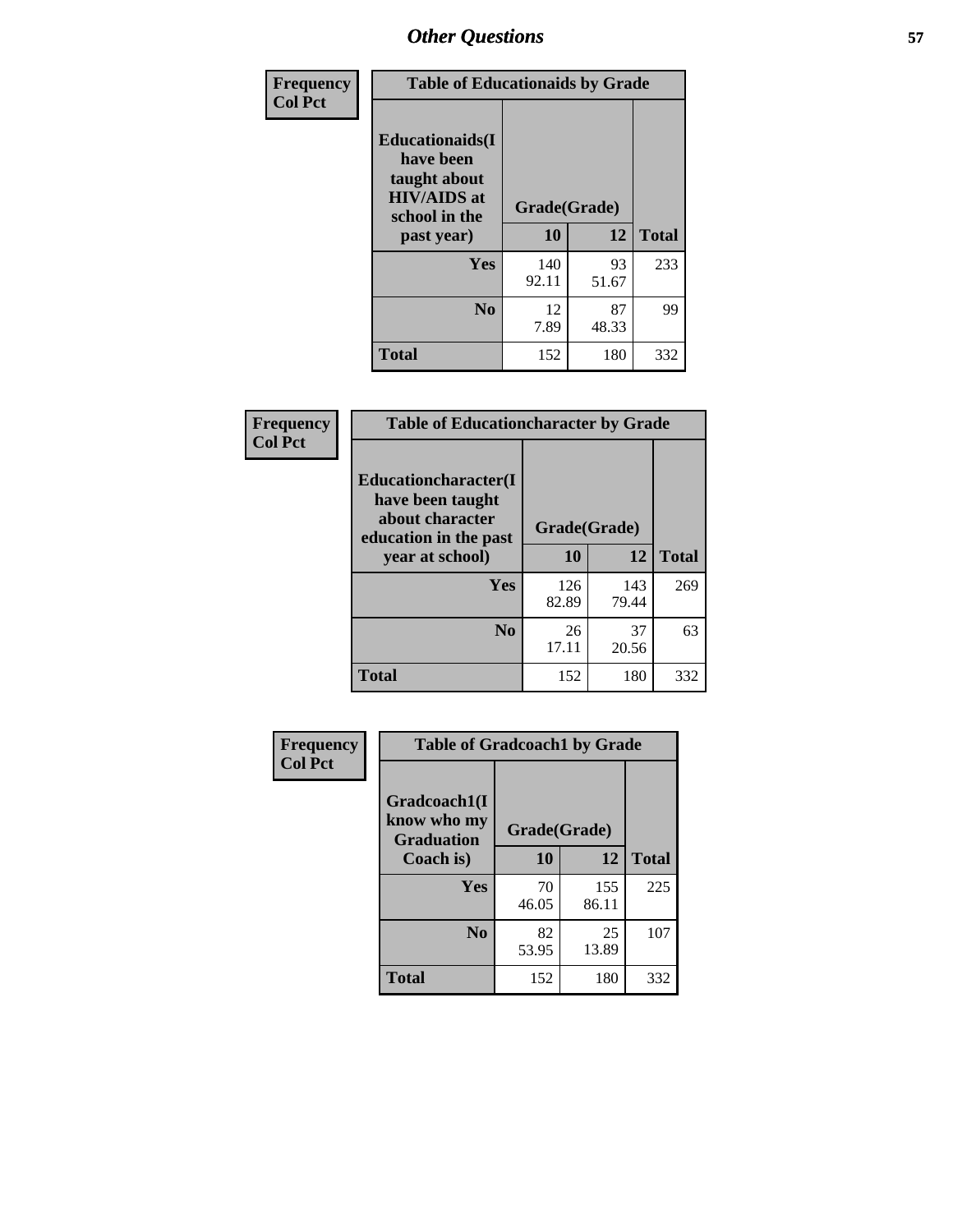| Frequency      | <b>Table of Gradcoach2 by Grade</b>       |              |              |              |
|----------------|-------------------------------------------|--------------|--------------|--------------|
| <b>Col Pct</b> |                                           |              |              |              |
|                | Gradcoach2(I                              |              |              |              |
|                | have<br>contacted my<br><b>Graduation</b> | Grade(Grade) |              |              |
|                | Coach)                                    | 10           | 12           | <b>Total</b> |
|                | Yes                                       | 15<br>9.87   | 106<br>58.89 | 121          |
|                | N <sub>0</sub>                            | 137<br>90.13 | 74<br>41.11  | 211          |
|                | <b>Total</b>                              | 152          | 180          | 332          |

| <b>Frequency</b><br><b>Col Pct</b> | <b>Table of Gradcoach3 by Grade</b>                                         |              |             |              |
|------------------------------------|-----------------------------------------------------------------------------|--------------|-------------|--------------|
|                                    | Gradcoach3(I<br>have received<br>assistance<br>from my<br><b>Graduation</b> | Grade(Grade) |             |              |
|                                    | Coach)                                                                      | 10           | 12          | <b>Total</b> |
|                                    | Yes                                                                         | 11<br>7.24   | 91<br>50.56 | 102          |
|                                    | N <sub>0</sub>                                                              | 45<br>29.61  | 28<br>15.56 | 73           |
|                                    | Don't know                                                                  | 96<br>63.16  | 61<br>33.89 | 157          |
|                                    | <b>Total</b>                                                                | 152          | 180         | 332          |

| Frequency<br><b>Col Pct</b> | <b>Table of Selfharm by Grade</b>                                                                                                                                                      |                    |              |              |  |
|-----------------------------|----------------------------------------------------------------------------------------------------------------------------------------------------------------------------------------|--------------------|--------------|--------------|--|
|                             | <b>Selfharm</b> (During<br>the past 12<br>months,<br>I harmed myself<br>on purpose<br><b>Suicideconsider</b><br>During the past<br>12 months,<br>I seriously<br>considered<br>suicide) | Grade(Grade)<br>10 | 12           | <b>Total</b> |  |
|                             |                                                                                                                                                                                        |                    |              |              |  |
|                             | Yes                                                                                                                                                                                    | 15<br>9.87         | 11<br>6.11   | 26           |  |
|                             | N <sub>0</sub>                                                                                                                                                                         | 137<br>90.13       | 169<br>93.89 | 306          |  |
|                             | <b>Total</b>                                                                                                                                                                           | 152                | 180          | 332          |  |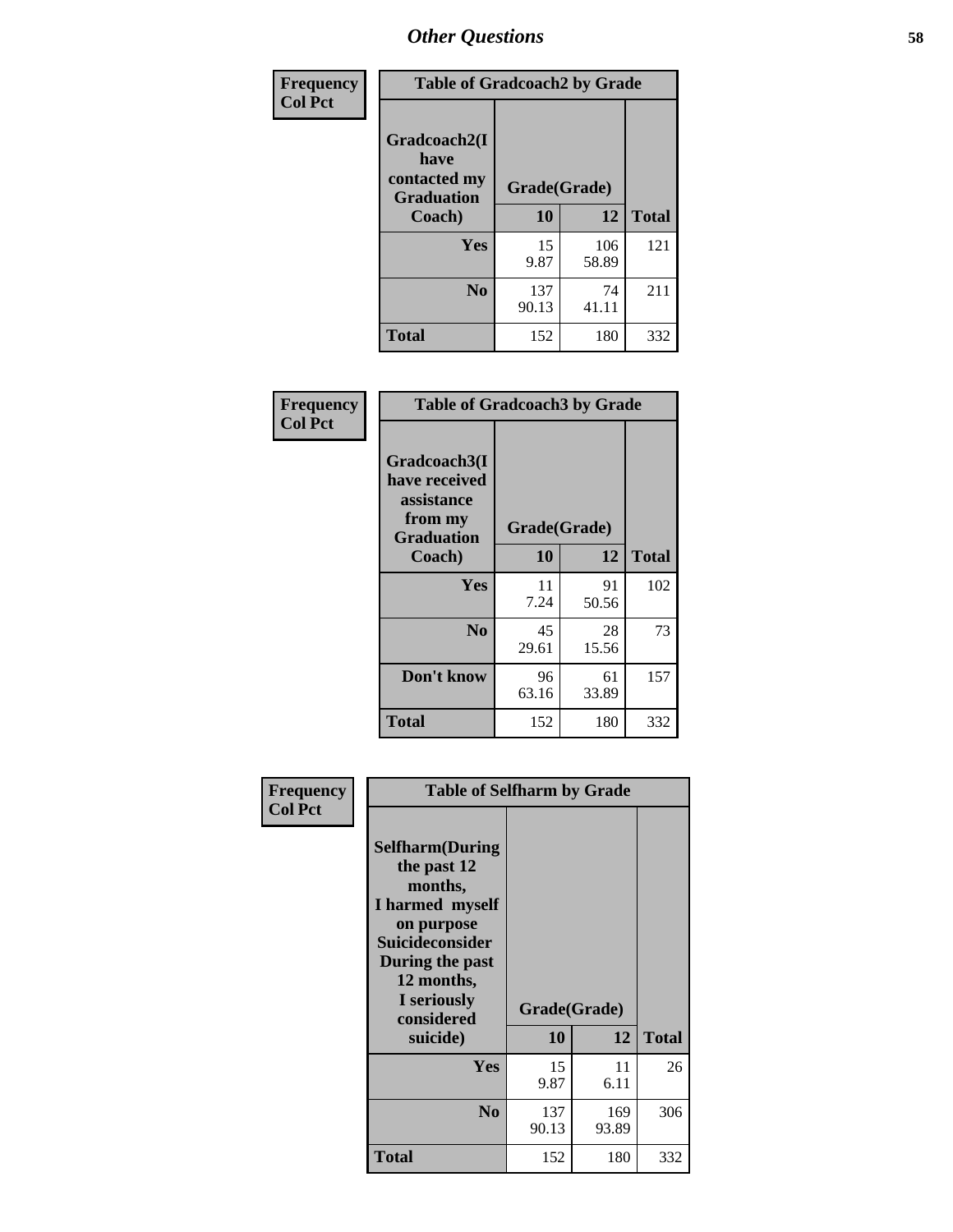| <b>Frequency</b> | <b>Table of Suicideconsider by Grade</b> |              |              |              |  |
|------------------|------------------------------------------|--------------|--------------|--------------|--|
| <b>Col Pct</b>   |                                          | Grade(Grade) |              |              |  |
|                  | Suicideconsider                          | <b>10</b>    | 12           | <b>Total</b> |  |
|                  | Yes                                      | 20<br>13.16  | 18<br>10.00  | 38           |  |
|                  | N <sub>0</sub>                           | 132<br>86.84 | 162<br>90.00 | 294          |  |
|                  | <b>Total</b>                             | 152          | 180          | 332          |  |

| Frequency<br><b>Col Pct</b> | <b>Table of Suicideattempt by Grade</b>              |              |              |              |
|-----------------------------|------------------------------------------------------|--------------|--------------|--------------|
|                             | Suicideattempt(I<br>have attempted<br>suicide in the | Grade(Grade) |              |              |
|                             | last year)                                           | 10           | 12           | <b>Total</b> |
|                             | Yes                                                  | 11<br>7.24   | 8<br>4.44    | 19           |
|                             | N <sub>0</sub>                                       | 141<br>92.76 | 172<br>95.56 | 313          |
|                             | <b>Total</b>                                         | 152          | 180          | 332          |

| Frequency      | <b>Table of Instantmessaged by Grade</b>                       |              |              |              |
|----------------|----------------------------------------------------------------|--------------|--------------|--------------|
| <b>Col Pct</b> | <b>Instantmessaged</b> (I<br>have instant<br>messaged people I | Grade(Grade) |              |              |
|                | do not even know)                                              | 10           | 12           | <b>Total</b> |
|                | Yes                                                            | 44<br>28.95  | 57<br>31.67  | 101          |
|                | N <sub>0</sub>                                                 | 108<br>71.05 | 123<br>68.33 | 231          |
|                | <b>Total</b>                                                   | 152          | 180          | 332          |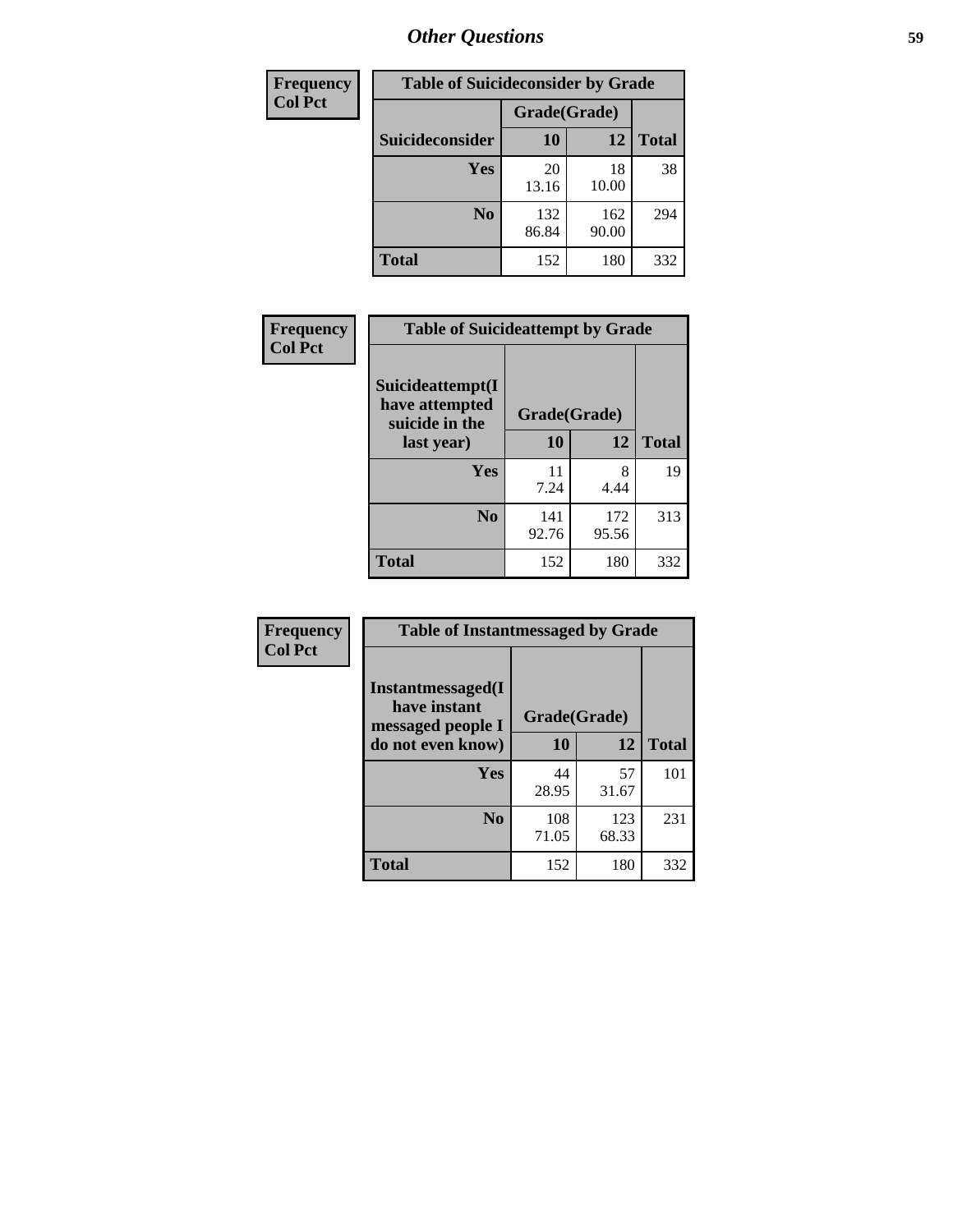| Frequency      | <b>Table of Getsalong by Grade</b>                          |              |             |              |
|----------------|-------------------------------------------------------------|--------------|-------------|--------------|
| <b>Col Pct</b> | <b>Getsalong</b> (I get<br>along with other<br>students and | Grade(Grade) |             |              |
|                | adults)                                                     | 10           | 12          | <b>Total</b> |
|                | <b>Strongly Agree</b>                                       | 74<br>48.68  | 97<br>53.89 | 171          |
|                | <b>Somewhat Agree</b>                                       | 57<br>37.50  | 64<br>35.56 | 121          |
|                | <b>Somewhat Disagree</b>                                    | 12<br>7.89   | 6<br>3.33   | 18           |
|                | <b>Strongly Disagree</b>                                    | 9<br>5.92    | 13<br>7.22  | 22           |
|                | <b>Total</b>                                                | 152          | 180         | 332          |

| Frequency      | <b>Table of Safehome by Grade</b> |                    |              |              |  |  |  |
|----------------|-----------------------------------|--------------------|--------------|--------------|--|--|--|
| <b>Col Pct</b> | Safehome(I feel<br>safe at home)  | Grade(Grade)<br>10 | 12           | <b>Total</b> |  |  |  |
|                | <b>Strongly Agree</b>             | 112<br>73.68       | 137<br>76.11 | 249          |  |  |  |
|                | <b>Somewhat Agree</b>             | 27<br>17.76        | 29<br>16.11  | 56           |  |  |  |
|                | <b>Somewhat Disagree</b>          | 8<br>5.26          | 8<br>4.44    | 16           |  |  |  |
|                | <b>Strongly Disagree</b>          | 5<br>3.29          | 6<br>3.33    | 11           |  |  |  |
|                | <b>Total</b>                      | 152                | 180          | 332          |  |  |  |

| Frequency      |                                                                                     | <b>Table of Adulttalk by Grade</b> |              |              |
|----------------|-------------------------------------------------------------------------------------|------------------------------------|--------------|--------------|
| <b>Col Pct</b> | <b>Adulttalk(I</b><br>know an<br>adult at<br>school that<br>I can talk<br>with if I | Grade(Grade)                       |              |              |
|                | need help)                                                                          | 10                                 | 12           | <b>Total</b> |
|                | <b>Yes</b>                                                                          | 108<br>71.05                       | 148<br>82.22 | 256          |
|                | N <sub>0</sub>                                                                      | 44<br>28.95                        | 32<br>17.78  | 76           |
|                | <b>Total</b>                                                                        | 152                                | 180          | 332          |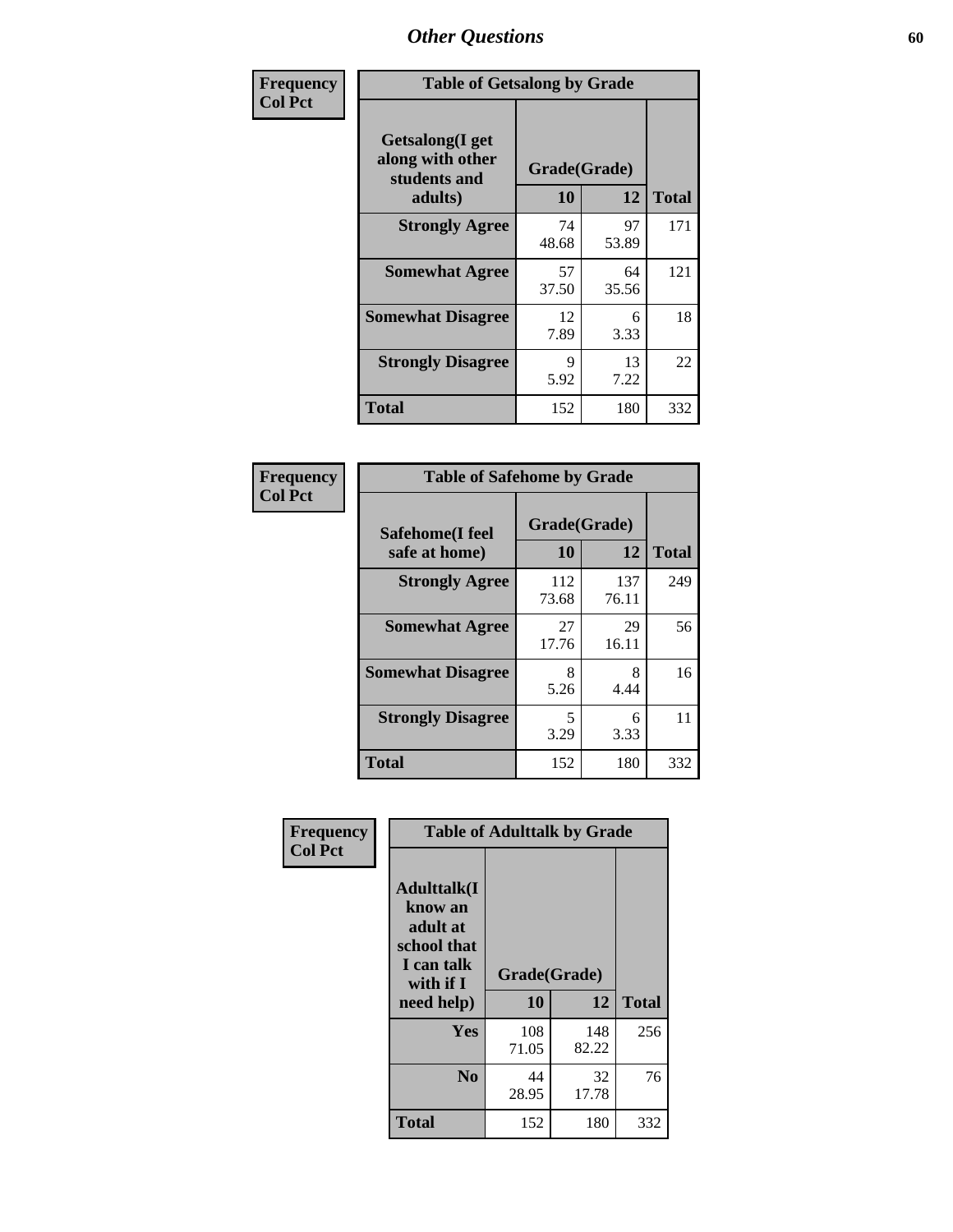**Frequency Row Pct**

| <b>Table of Grade by Tytime</b> |             |                                                                                         |             |             |             |             |              |  |  |
|---------------------------------|-------------|-----------------------------------------------------------------------------------------|-------------|-------------|-------------|-------------|--------------|--|--|
|                                 |             | Tytime (On an average school day,<br>how much unsupervised time do I spend watching TV) |             |             |             |             |              |  |  |
|                                 |             | <b>Less that</b>                                                                        |             | $2 - 3$     | $4 - 5$     | $6+$        |              |  |  |
| Grade(Grade)                    | None        | hour/day                                                                                | hour/day    | hours/day   | hours/day   | hours/day   | <b>Total</b> |  |  |
| 10                              | 26<br>17.11 | 29<br>19.08                                                                             | 31<br>20.39 | 38<br>25.00 | 14<br>9.21  | 14<br>9.21  | 152          |  |  |
| 12                              | 42<br>23.33 | 25<br>13.89                                                                             | 35<br>19.44 | 37<br>20.56 | 22<br>12.22 | 19<br>10.56 | 180          |  |  |
| <b>Total</b>                    | 68          | 54                                                                                      | 66          | 75          | 36          | 33          | 332          |  |  |

**Frequency Row Pct**

| <b>Table of Grade by Computertime</b> |             |                                                                                                   |                     |                      |                      |                   |              |  |  |
|---------------------------------------|-------------|---------------------------------------------------------------------------------------------------|---------------------|----------------------|----------------------|-------------------|--------------|--|--|
|                                       |             | Computertime (On an average school day,<br>how much unsupervised time do I spend on the computer) |                     |                      |                      |                   |              |  |  |
| Grade(Grade)                          | None $ $    | <b>Less that</b>                                                                                  | hour/day   hour/day | $2 - 3$<br>hours/day | $4 - 5$<br>hours/day | $6+$<br>hours/day | <b>Total</b> |  |  |
| 10                                    | 43<br>28.29 | 38<br>25.00                                                                                       | 22<br>14.47         | 29<br>19.08          | 10<br>6.58           | 10<br>6.58        | 152          |  |  |
| 12                                    | 34<br>18.89 | 32<br>35<br>48<br>17<br>14<br>17.78<br>9.44<br>7.78<br>19.44<br>26.67                             |                     |                      |                      |                   |              |  |  |
| <b>Total</b>                          | 77          | 86                                                                                                | 54                  | 64                   | 27                   | 24                | 332          |  |  |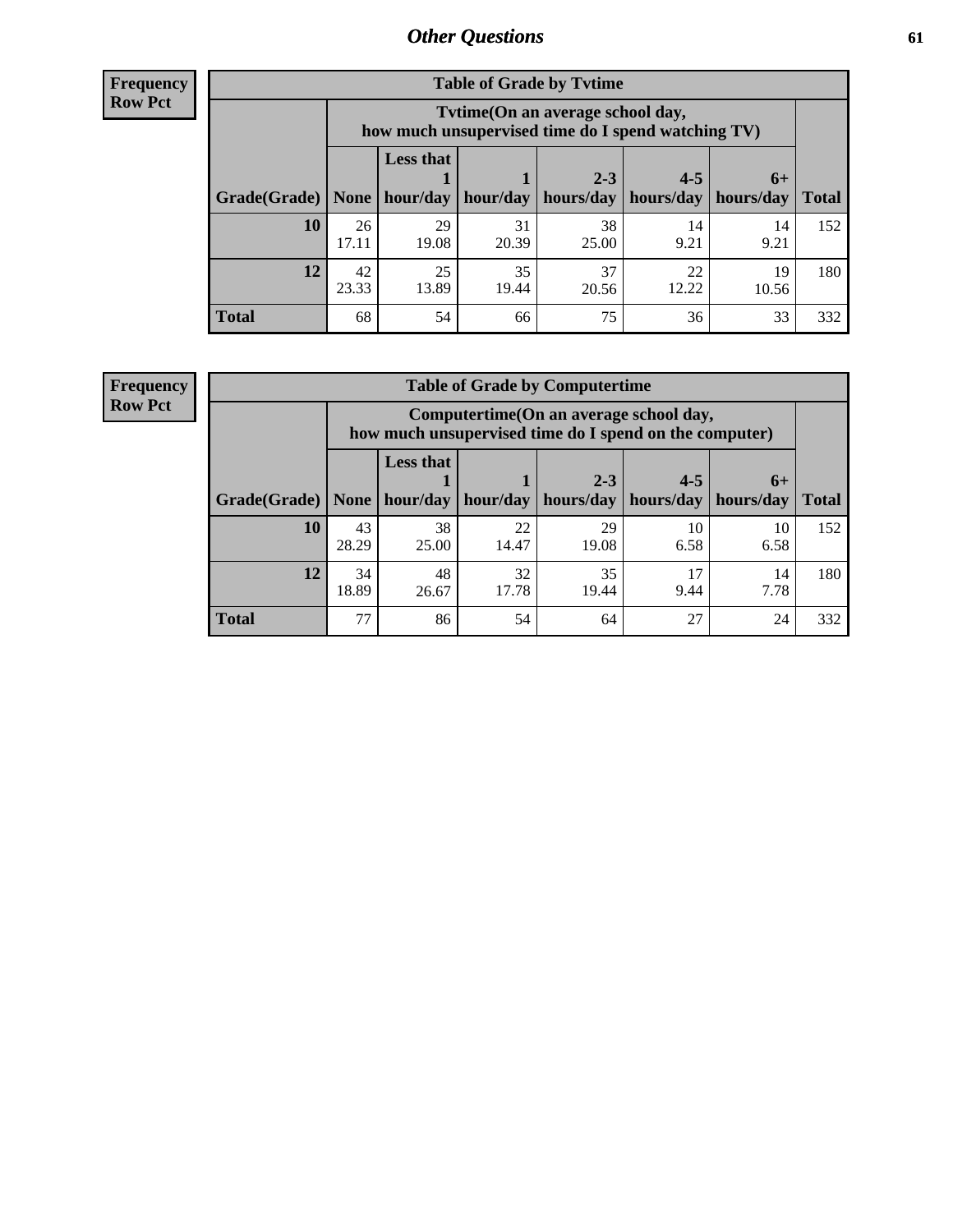#### *Questions about Driving Laws* **62** *Driving Questions were asked only of high school students.*

| <b>Frequency</b> |
|------------------|
| <b>Row Pct</b>   |

| <b>Table of Grade by License1</b> |                                                                     |                                                                                                                                           |                |           |               |              |  |  |  |
|-----------------------------------|---------------------------------------------------------------------|-------------------------------------------------------------------------------------------------------------------------------------------|----------------|-----------|---------------|--------------|--|--|--|
|                                   |                                                                     | License1(During the first 6 months of driving<br>with a provisional license,<br>the only passengers who can ride with the<br>driver are:) |                |           |               |              |  |  |  |
| Grade(Grade)                      | <b>Parent or</b><br>Guardian                                        | Family<br><b>Members</b>                                                                                                                  | <b>Friends</b> | Anyone    | Don't<br>Know | <b>Total</b> |  |  |  |
| 10                                | 48<br>31.58                                                         | 79<br>51.97                                                                                                                               | 0.66           | 5<br>3.29 | 19<br>12.50   | 152          |  |  |  |
| 12                                | 41<br>15<br>113<br>5<br>6<br>22.78<br>2.78<br>8.33<br>3.33<br>62.78 |                                                                                                                                           |                |           |               |              |  |  |  |
| <b>Total</b>                      | 89                                                                  | 192                                                                                                                                       | ┑              | 10        | 34            | 332          |  |  |  |

| <b>Frequency</b> | <b>Table of Grade by License2</b> |                                                                                                          |                              |                  |                                                      |               |              |  |
|------------------|-----------------------------------|----------------------------------------------------------------------------------------------------------|------------------------------|------------------|------------------------------------------------------|---------------|--------------|--|
| <b>Row Pct</b>   |                                   | License2(17 yr old drivers with a<br>provisional driver's license cannot<br>drive between the hours of:) |                              |                  |                                                      |               |              |  |
|                  | Grade(Grade)                      | <b>Midnight</b><br>to 6am                                                                                | 1am<br>t <sub>0</sub><br>5am | 1am<br>to<br>6am | N <sub>0</sub><br>curfew<br>for $17$<br>vear<br>olds | Don't<br>Know | <b>Total</b> |  |
|                  | 10                                | 78<br>51.32                                                                                              | 14<br>9.21                   | 14<br>9.21       | 14<br>9.21                                           | 32<br>21.05   | 152          |  |
|                  | 12                                | 135<br>75.00                                                                                             | 12<br>6.67                   | 13<br>7.22       | $\overline{2}$<br>1.11                               | 18<br>10.00   | 180          |  |
|                  | <b>Total</b>                      | 213                                                                                                      | 26                           | 27               | 16                                                   | 50            | 332          |  |

| <b>Frequency</b> | <b>Table of Grade by License3</b> |                                                                                        |             |             |             |             |               |              |
|------------------|-----------------------------------|----------------------------------------------------------------------------------------|-------------|-------------|-------------|-------------|---------------|--------------|
| <b>Row Pct</b>   |                                   | License3(For drivers under the age of 21,<br>what level of alcohol is considered DUI?) |             |             |             |             |               |              |
|                  | Grade(Grade)                      | Any<br><b>Amount</b>                                                                   | 0.02        | 0.04        | 0.06        | 0.08        | Don't<br>know | <b>Total</b> |
|                  | <b>10</b>                         | 26<br>17.11                                                                            | 35<br>23.03 | 16<br>10.53 | 17<br>11.18 | 21<br>13.82 | 37<br>24.34   | 152          |
|                  | 12                                | 44<br>24.44                                                                            | 60<br>33.33 | 14<br>7.78  | Q<br>5.00   | 18<br>10.00 | 35<br>19.44   | 180          |
|                  | Total                             | 70                                                                                     | 95          | 30          | 26          | 39          | 72            | 332          |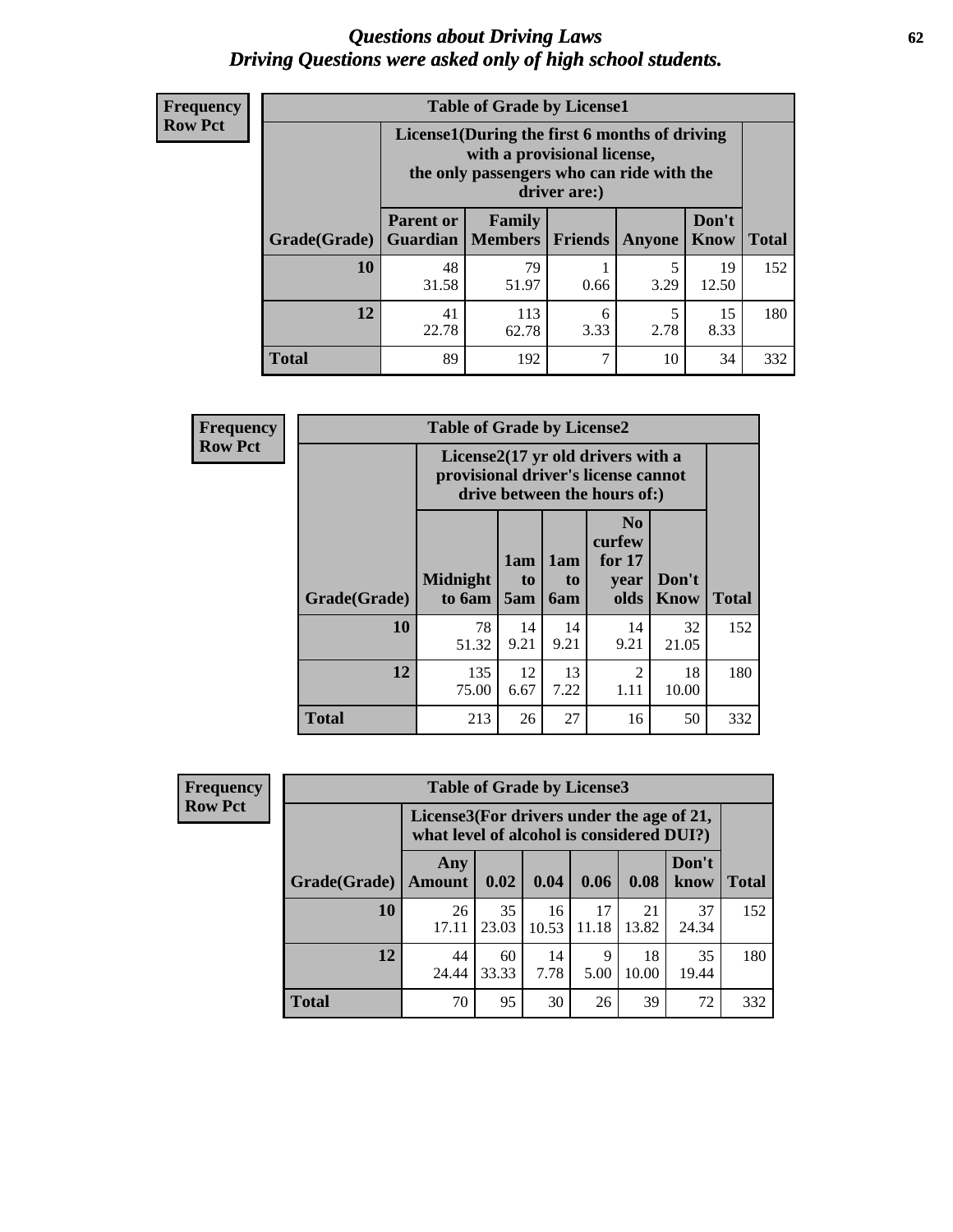#### *Questions about Driving Laws* **63** *Driving Questions were asked only of high school students.*

**Frequency Row Pct**

| <b>Table of Grade by License4</b> |             |                                                                                                                                                                                                                                                                                       |             |            |            |             |     |  |  |
|-----------------------------------|-------------|---------------------------------------------------------------------------------------------------------------------------------------------------------------------------------------------------------------------------------------------------------------------------------------|-------------|------------|------------|-------------|-----|--|--|
|                                   |             | License4(A driver under 21 automatically<br>loses his/her license if caught exceeding the<br>posted speet limit by:)<br>Can't<br>lose<br><b>Depends</b><br>license<br>$15+$<br>$25+$<br>$35+$<br>Don't<br>for<br><b>on</b><br>mph<br>speeding<br><b>Total</b><br>judge<br>know<br>mph |             |            |            |             |     |  |  |
| Grade(Grade)                      | mph         |                                                                                                                                                                                                                                                                                       |             |            |            |             |     |  |  |
| 10                                | 40<br>26.32 | 26<br>17.11                                                                                                                                                                                                                                                                           | 16<br>10.53 | 11<br>7.24 | 15<br>9.87 | 44<br>28.95 | 152 |  |  |
| 12                                | 32<br>17.78 | 42<br>48<br>12<br>5<br>41<br>2.78<br>23.33<br>22.78<br>6.67<br>26.67                                                                                                                                                                                                                  |             |            |            |             |     |  |  |
| <b>Total</b>                      | 72          | 68                                                                                                                                                                                                                                                                                    | 64          | 23         | 20         | 85          | 332 |  |  |

| Frequency<br><b>Row Pct</b> | <b>Table of Grade by License5</b> |             | License5(A<br>Georgia teenager<br>with family                                      |                     |       |  |  |  |
|-----------------------------|-----------------------------------|-------------|------------------------------------------------------------------------------------|---------------------|-------|--|--|--|
|                             |                                   |             | connections or a<br>good lawyer can<br>break a teen<br>driving law and<br>license) | keep their driver's |       |  |  |  |
|                             | Grade(Grade)                      | <b>Yes</b>  | N <sub>0</sub>                                                                     | Don't<br>know       | Total |  |  |  |
|                             | 10                                | 17<br>11.18 | 82<br>53.95                                                                        | 53<br>34.87         | 152   |  |  |  |
|                             | 12                                | 52<br>28.89 | 81<br>45.00                                                                        | 47<br>26.11         | 180   |  |  |  |
|                             | <b>Total</b>                      | 69          | 163                                                                                | 100                 | 332   |  |  |  |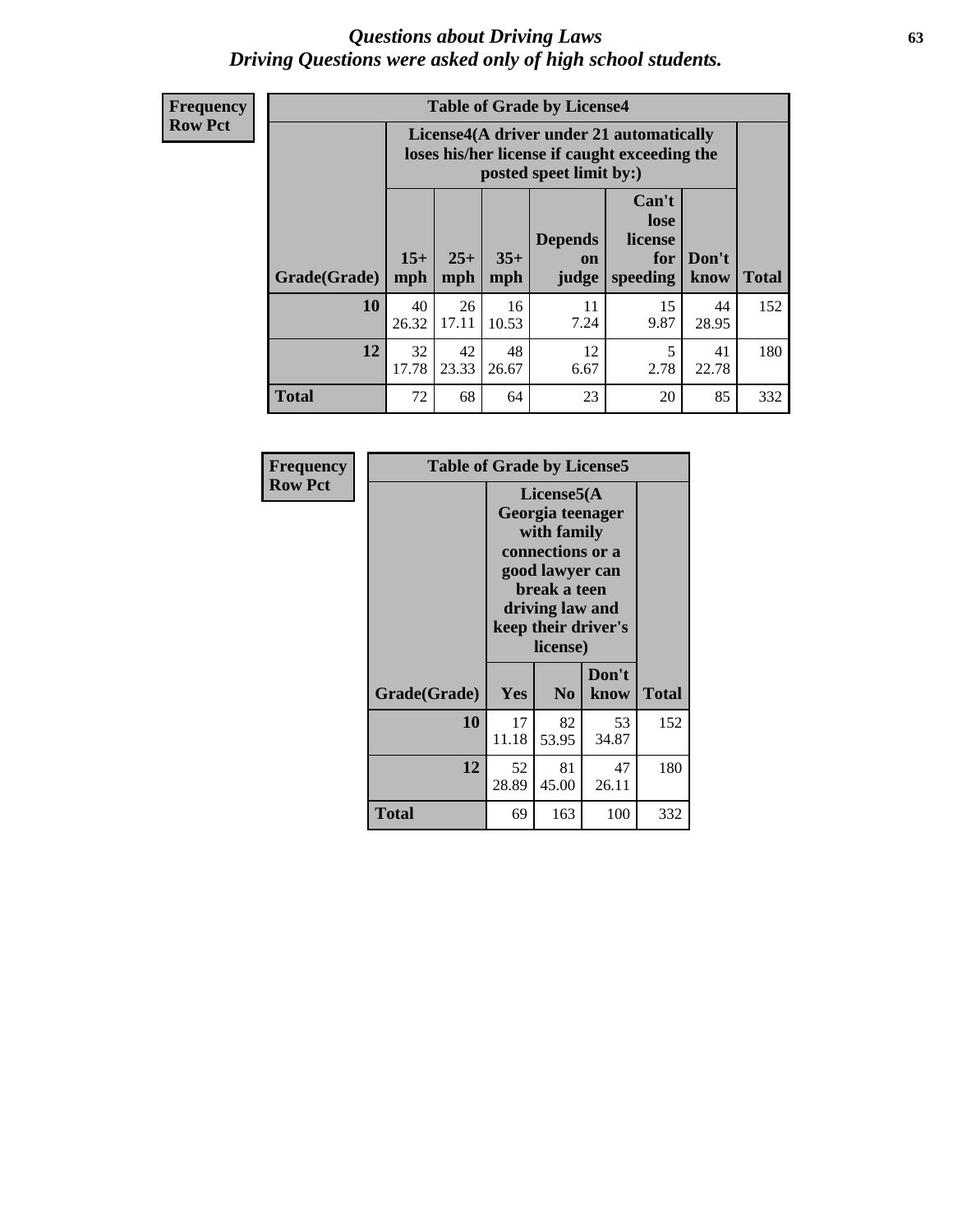#### *Questions about Driving Laws* **64** *Driving Questions were asked only of high school students.*

| <b>Frequency</b> |              | <b>Table of Grade by License6</b> |                                                                                                                           |                    |              |  |  |
|------------------|--------------|-----------------------------------|---------------------------------------------------------------------------------------------------------------------------|--------------------|--------------|--|--|
| <b>Row Pct</b>   |              |                                   | License <sub>6</sub> (I know a<br>friend or<br>classmate that<br>broke a teen<br>driving law,<br>keep his/her<br>license) | but was allowed to |              |  |  |
|                  | Grade(Grade) | <b>Yes</b>                        | N <sub>0</sub>                                                                                                            | Don't<br>know      | <b>Total</b> |  |  |
|                  | 10           | 31<br>20.39                       | 75<br>49.34                                                                                                               | 46<br>30.26        | 152          |  |  |
|                  | 12           | 74<br>41.11                       | 57<br>31.67                                                                                                               | 49<br>27.22        | 180          |  |  |
|                  | Total        | 105                               | 132                                                                                                                       | 95                 | 332          |  |  |

| <b>Frequency</b> | <b>Table of Grade by License7</b> |            |                                                                                               |                                                   |                        |              |  |  |  |
|------------------|-----------------------------------|------------|-----------------------------------------------------------------------------------------------|---------------------------------------------------|------------------------|--------------|--|--|--|
| <b>Row Pct</b>   |                                   |            | License7(A student under the age of 18 cam loser<br>his/her driving privileges if he or she:) |                                                   |                        |              |  |  |  |
|                  | Grade(Grade)                      |            | Drop out<br>without<br>graduating                                                             | <b>Bring</b><br>alcohol/drugs/weapon<br>to school | All of<br>the<br>above | <b>Total</b> |  |  |  |
|                  | 10                                | 13<br>8.55 | 23<br>15.13                                                                                   | 10<br>6.58                                        | 106<br>69.74           | 152          |  |  |  |
|                  | 12                                | 15<br>8.33 | 31<br>17.22                                                                                   | 12<br>6.67                                        | 122<br>67.78           | 180          |  |  |  |
|                  | <b>Total</b>                      | 28         | 54                                                                                            | 22                                                | 228                    | 332          |  |  |  |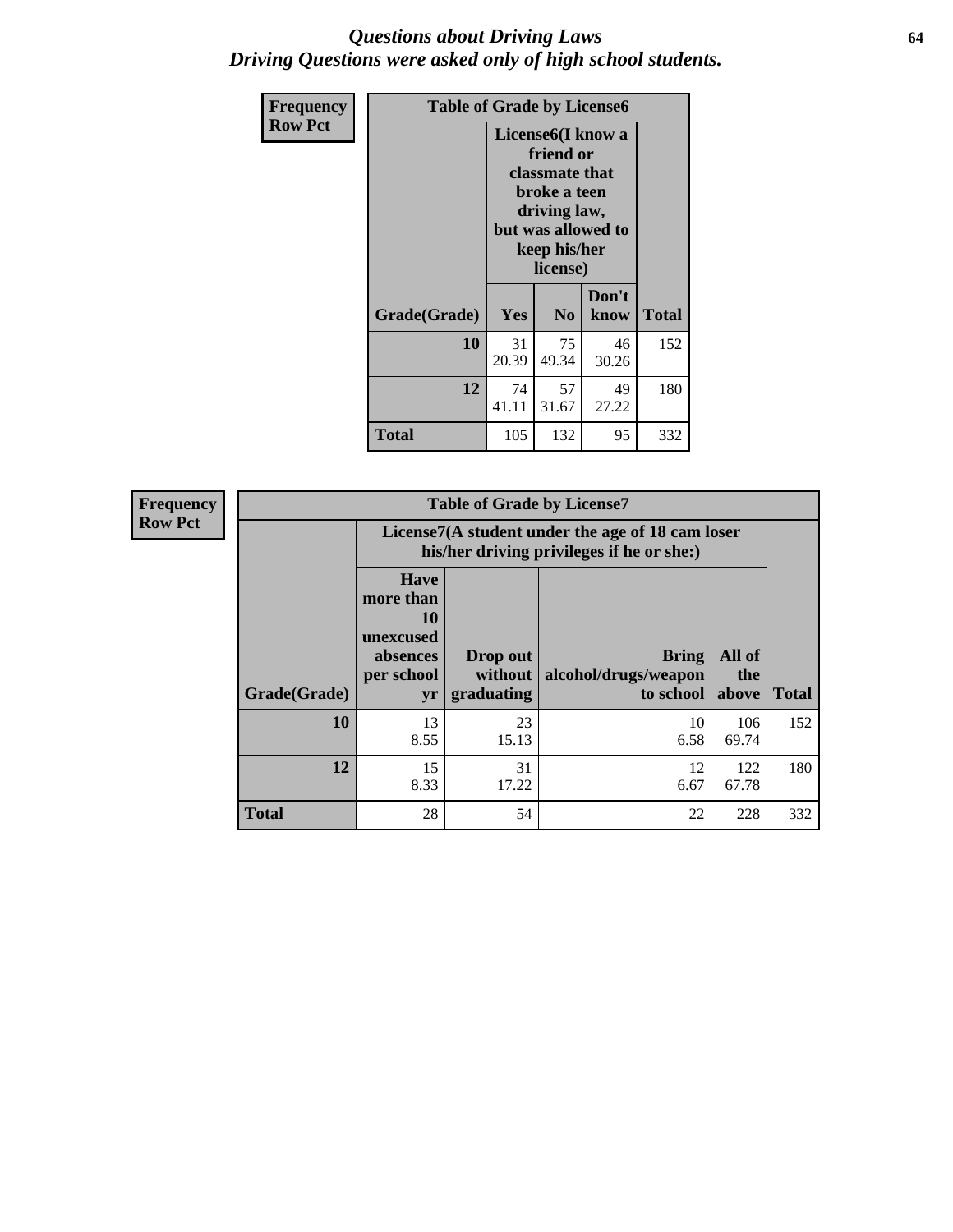## *Select Results by Gender* **65**

| Frequency      | <b>Table of SchoolClimate2 by Gender</b>          |                                 |             |              |  |
|----------------|---------------------------------------------------|---------------------------------|-------------|--------------|--|
| <b>Col Pct</b> | SchoolClimate2(I<br>feel successful at<br>school) | Gender(Gender)<br><b>Female</b> | <b>Male</b> | <b>Total</b> |  |
|                | <b>Strongly Agree</b>                             | 36<br>23.84                     | 65<br>35.91 | 101          |  |
|                | <b>Somewhat Agree</b>                             | 100<br>66.23                    | 98<br>54.14 | 198          |  |
|                | <b>Somewhat Disagree</b>                          | 11<br>7.28                      | 13<br>7.18  | 24           |  |
|                | <b>Strongly Disagree</b>                          | 4<br>2.65                       | 5<br>2.76   | 9            |  |
|                | <b>Total</b>                                      | 151                             | 181         | 332          |  |

| Frequency      | <b>Table of SchoolClimate6 by Gender</b>                 |                                 |             |              |  |
|----------------|----------------------------------------------------------|---------------------------------|-------------|--------------|--|
| <b>Col Pct</b> | <b>SchoolClimate6(Teachers</b><br>treat me with respect) | Gender(Gender)<br><b>Female</b> | <b>Male</b> | <b>Total</b> |  |
|                | <b>Strongly Agree</b>                                    | 35<br>23.18                     | 39<br>21.55 | 74           |  |
|                | <b>Somewhat Agree</b>                                    | 68<br>45.03                     | 87<br>48.07 | 155          |  |
|                | <b>Somewhat Disagree</b>                                 | 38<br>25.17                     | 46<br>25.41 | 84           |  |
|                | <b>Strongly Disagree</b>                                 | 10<br>6.62                      | 9<br>4.97   | 19           |  |
|                | Total                                                    | 151                             | 181         | 332          |  |

| Frequency      | <b>Table of SchoolClimate8 by Gender</b>                                             |                                 |             |              |
|----------------|--------------------------------------------------------------------------------------|---------------------------------|-------------|--------------|
| <b>Col Pct</b> | <b>SchoolClimate8(Students</b><br>are frequently<br>recognized for good<br>behavior) | Gender(Gender)<br><b>Female</b> | <b>Male</b> | <b>Total</b> |
|                | <b>Strongly Agree</b>                                                                | 23<br>15.23                     | 26<br>14.36 | 49           |
|                | <b>Somewhat Agree</b>                                                                | 68<br>45.03                     | 84<br>46.41 | 152          |
|                | <b>Somewhat Disagree</b>                                                             | 37<br>24.50                     | 36<br>19.89 | 73           |
|                | <b>Strongly Disagree</b>                                                             | 23<br>15.23                     | 35<br>19.34 | 58           |
|                | Total                                                                                | 151                             | 181         | 332          |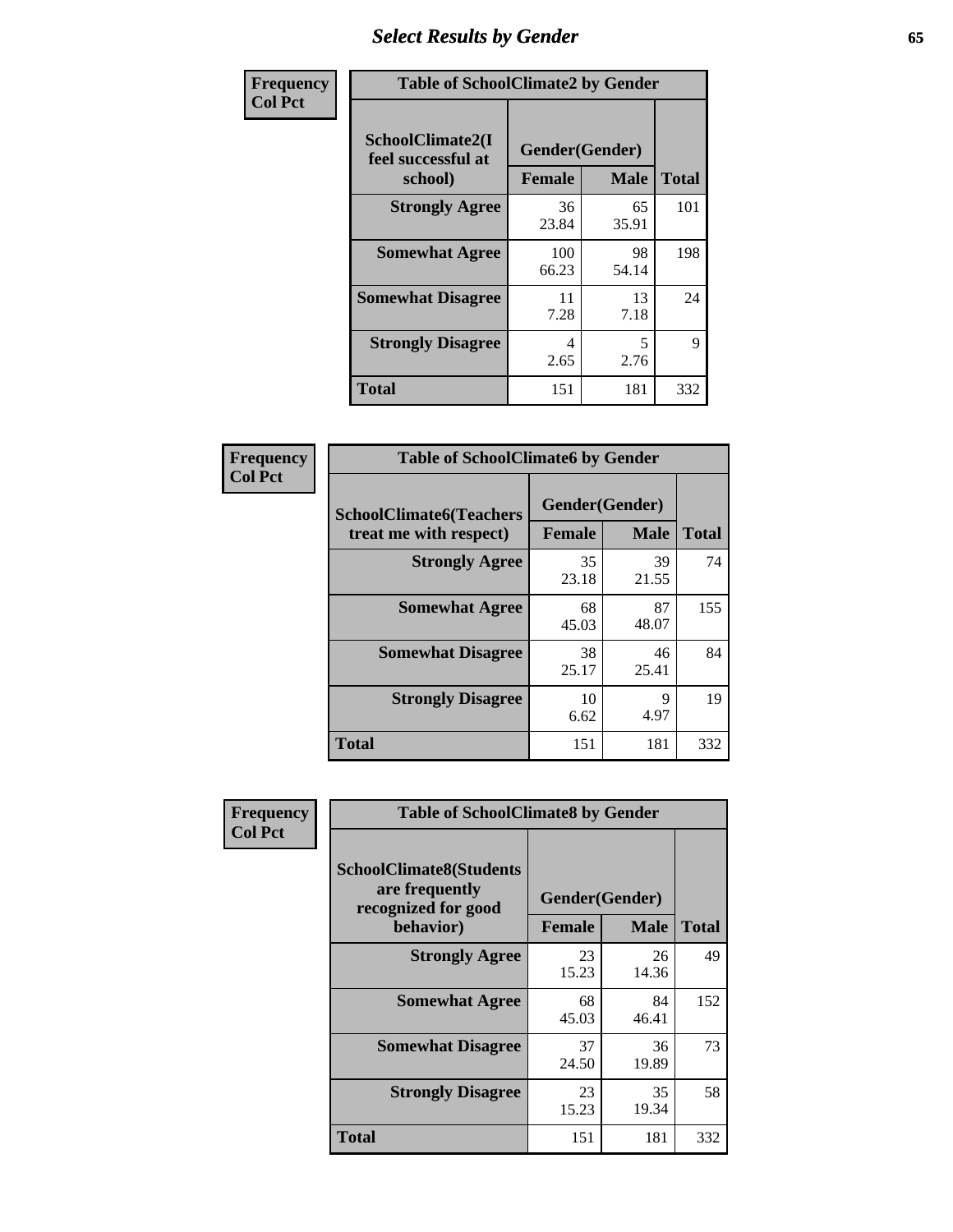## *Select Results by Gender* **66**

| <b>Frequency</b> | <b>Table of Gender by Dropout</b> |                                                                        |              |              |
|------------------|-----------------------------------|------------------------------------------------------------------------|--------------|--------------|
| <b>Row Pct</b>   |                                   | Dropout(I<br>have<br>thought<br>about<br>dropping<br>out of<br>school) |              |              |
|                  | Gender(Gender)                    | Yes                                                                    | No           | <b>Total</b> |
|                  | <b>Female</b>                     | 42<br>27.81                                                            | 109<br>72.19 | 151          |
|                  | <b>Male</b>                       | 42<br>23.20                                                            | 139<br>76.80 | 181          |
|                  | <b>Total</b>                      | 84                                                                     | 248          | 332          |

| <b>Frequency</b> |                | <b>Table of Gender by Dropoutreason</b>                             |              |                          |                                |              |              |
|------------------|----------------|---------------------------------------------------------------------|--------------|--------------------------|--------------------------------|--------------|--------------|
| <b>Row Pct</b>   |                | Dropoutreason (If I dropped out the<br>reason would most likely be) |              |                          |                                |              |              |
|                  | Gender(Gender) | Won't<br><b>Drop</b><br>out                                         | <b>Bored</b> | Family<br><b>Reasons</b> | <b>Being</b><br><b>Bullied</b> | <b>Other</b> | <b>Total</b> |
|                  | Female         | 91<br>60.26                                                         | 20<br>13.25  | 14<br>9.27               | ↑<br>1.32                      | 24<br>15.89  | 151          |
|                  | <b>Male</b>    | 103<br>56.91                                                        | 20<br>11.05  | 22<br>12.15              | 4<br>2.21                      | 32<br>17.68  | 181          |
|                  | <b>Total</b>   | 194                                                                 | 40           | 36                       | 6                              | 56           | 332          |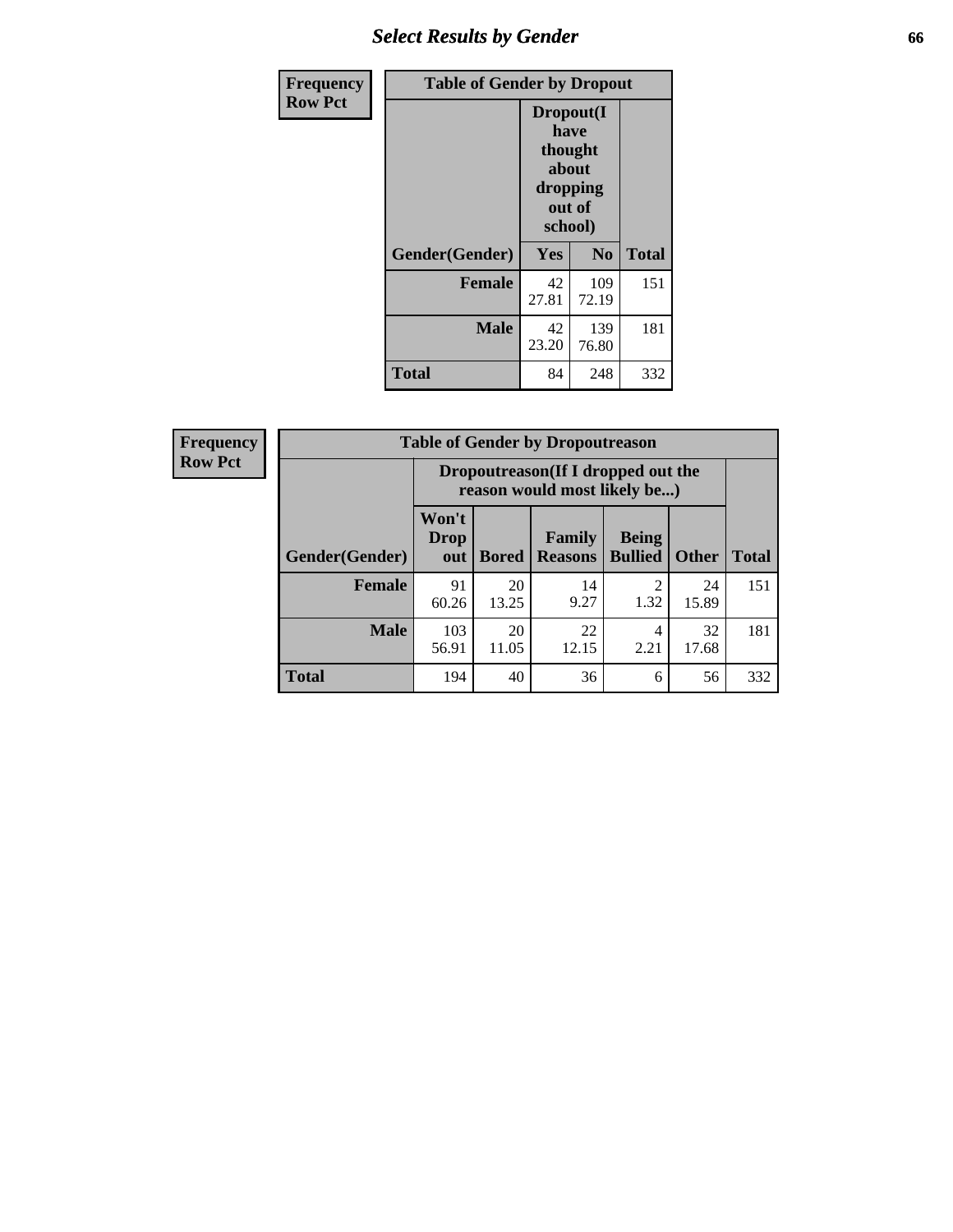*School Safety* **67**

| Frequency      | <b>Table of Gender by Bullied2</b> |                 |                |              |
|----------------|------------------------------------|-----------------|----------------|--------------|
| <b>Row Pct</b> |                                    | <b>Bullied2</b> |                |              |
|                | Gender(Gender)                     | Yes             | N <sub>0</sub> | <b>Total</b> |
|                | <b>Female</b>                      | 19<br>12.58     | 132<br>87.42   | 151          |
|                | <b>Male</b>                        | 17<br>9.39      | 164<br>90.61   | 181          |
|                | <b>Total</b>                       | 36              | 296            | 332          |

| Frequency      | <b>Table of Gender by Bulliedothers2</b> |                       |                |              |
|----------------|------------------------------------------|-----------------------|----------------|--------------|
| <b>Row Pct</b> |                                          | <b>Bulliedothers2</b> |                |              |
|                | Gender(Gender)                           | Yes                   | N <sub>0</sub> | <b>Total</b> |
|                | <b>Female</b>                            | 20<br>13.25           | 131<br>86.75   | 151          |
|                | <b>Male</b>                              | 14<br>7.73            | 167<br>92.27   | 181          |
|                | <b>Total</b>                             | 34                    | 298            | 332          |

| Frequency      | <b>Table of Gender by Weaponschool2</b> |                      |                |              |
|----------------|-----------------------------------------|----------------------|----------------|--------------|
| <b>Row Pct</b> |                                         | <b>Weaponschool2</b> |                |              |
|                | Gender(Gender)                          | Yes                  | N <sub>0</sub> | <b>Total</b> |
|                | <b>Female</b>                           | 3<br>1.99            | 148<br>98.01   | 151          |
|                | <b>Male</b>                             | 2.21                 | 177<br>97.79   | 181          |
|                | <b>Total</b>                            |                      | 325            | 332          |

| Frequency      | <b>Table of Gender by Absentunsafe2</b> |               |                |              |  |
|----------------|-----------------------------------------|---------------|----------------|--------------|--|
| <b>Row Pct</b> |                                         | Absentunsafe2 |                |              |  |
|                | Gender(Gender)                          | Yes           | N <sub>0</sub> | <b>Total</b> |  |
|                | <b>Female</b>                           | 3.31          | 146<br>96.69   | 151          |  |
|                | <b>Male</b>                             | 2.21          | 177<br>97.79   | 181          |  |
|                | <b>Total</b>                            | Q             | 323            | 332          |  |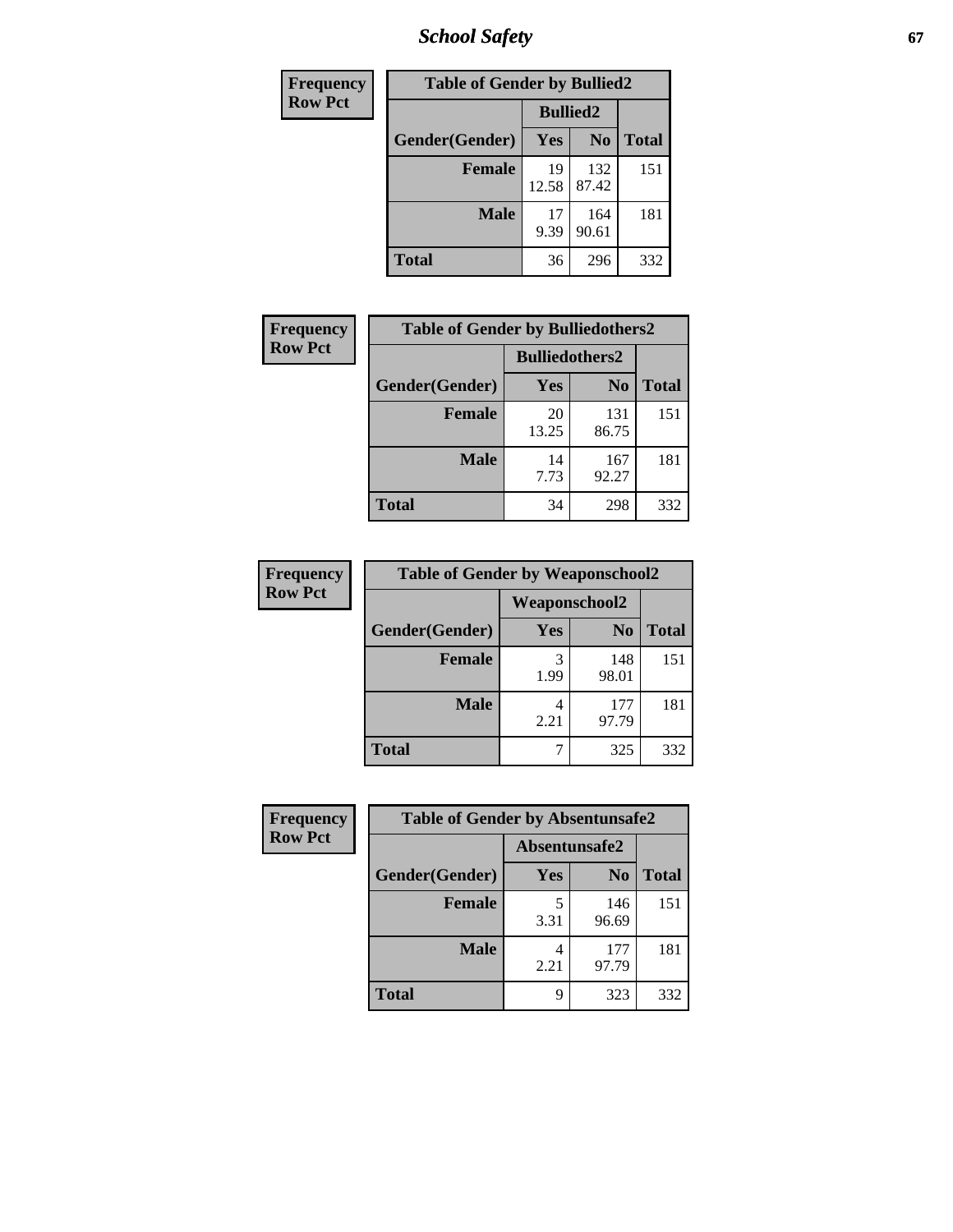*School Safety* **68**

| Frequency      | <b>Table of Gender by Gangself</b> |                                                                                                        |                |              |
|----------------|------------------------------------|--------------------------------------------------------------------------------------------------------|----------------|--------------|
| <b>Row Pct</b> |                                    | <b>Gangself</b> (I<br>have<br>participated<br>in illegal gang<br>activities in<br>the past 30<br>days) |                |              |
|                | Gender(Gender)                     | Yes                                                                                                    | N <sub>0</sub> | <b>Total</b> |
|                | <b>Female</b>                      | 4<br>2.65                                                                                              | 147<br>97.35   | 151          |
|                | <b>Male</b>                        | 5<br>2.76                                                                                              | 176<br>97.24   | 181          |
|                | <b>Total</b>                       | 9                                                                                                      | 323            | 332          |

| Frequency      |                | <b>Table of Gender by Gangpeers</b>                                                                                         |                |              |
|----------------|----------------|-----------------------------------------------------------------------------------------------------------------------------|----------------|--------------|
| <b>Row Pct</b> |                | <b>Gangpeers</b> (I<br>have friends<br>who have<br>participated<br>in illegal gang<br>activities in<br>the past 30<br>days) |                |              |
|                | Gender(Gender) | <b>Yes</b>                                                                                                                  | N <sub>0</sub> | <b>Total</b> |
|                | <b>Female</b>  | 27<br>17.88                                                                                                                 | 124<br>82.12   | 151          |
|                | <b>Male</b>    | 26<br>14.36                                                                                                                 | 155<br>85.64   | 181          |
|                | Total          | 53                                                                                                                          | 279            | 332          |

| Frequency      | <b>Table of Gender by Pickedon2</b> |             |                |              |
|----------------|-------------------------------------|-------------|----------------|--------------|
| <b>Row Pct</b> |                                     | Pickedon2   |                |              |
|                | Gender(Gender)                      | Yes         | N <sub>0</sub> | <b>Total</b> |
|                | <b>Female</b>                       | 44<br>29.14 | 107<br>70.86   | 151          |
|                | <b>Male</b>                         | 53<br>29.28 | 128<br>70.72   | 181          |
|                | <b>Total</b>                        | 97          | 235            | 332          |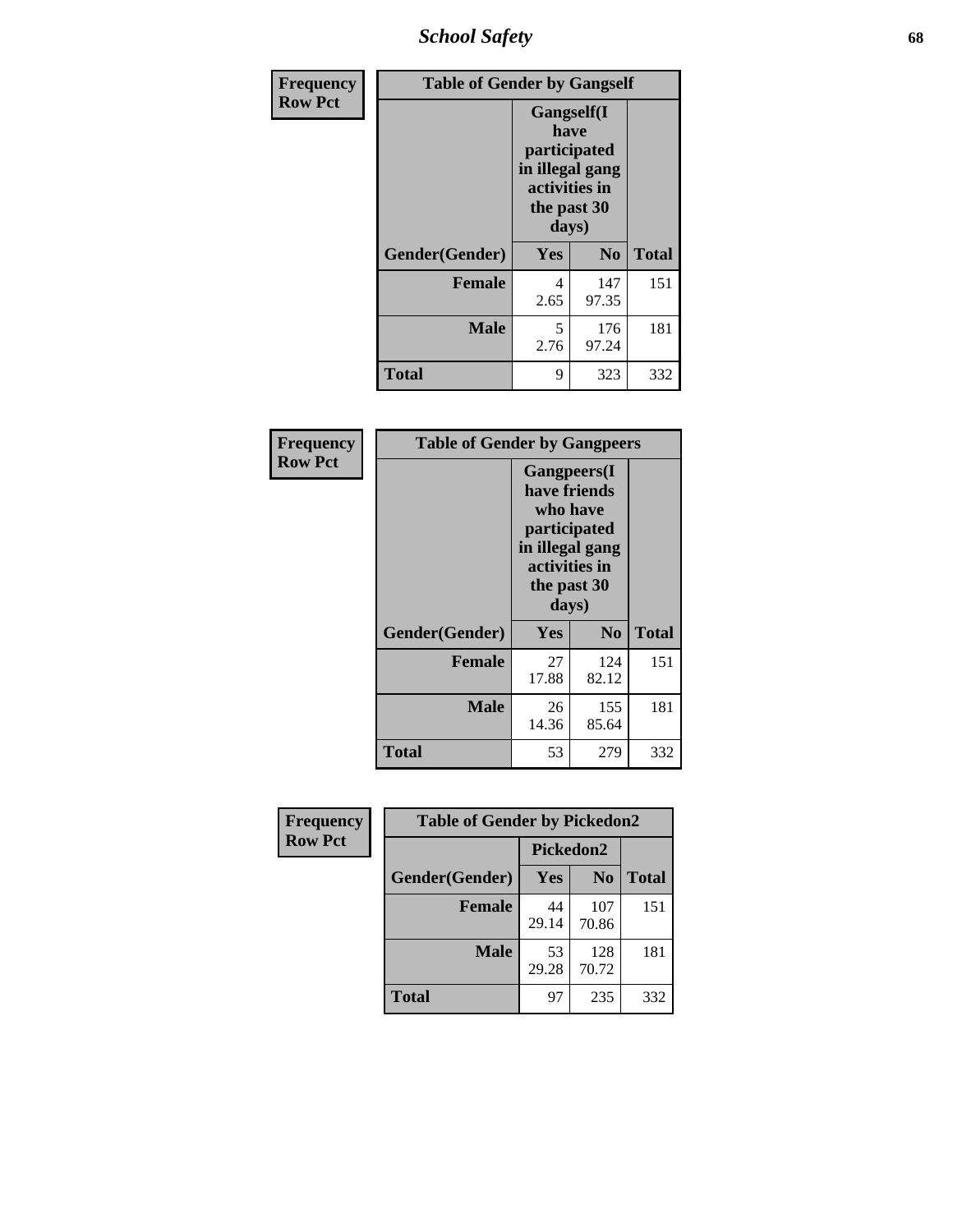*School Safety* **69**

| Frequency      | <b>Table of Gender by Safeschool2</b> |              |                |              |  |
|----------------|---------------------------------------|--------------|----------------|--------------|--|
| <b>Row Pct</b> |                                       | Safeschool2  |                |              |  |
|                | Gender(Gender)                        | <b>Yes</b>   | N <sub>0</sub> | <b>Total</b> |  |
|                | <b>Female</b>                         | 95<br>62.91  | 56<br>37.09    | 151          |  |
|                | <b>Male</b>                           | 118<br>65.19 | 63<br>34.81    | 181          |  |
|                | <b>Total</b>                          | 213          | 119            | 332          |  |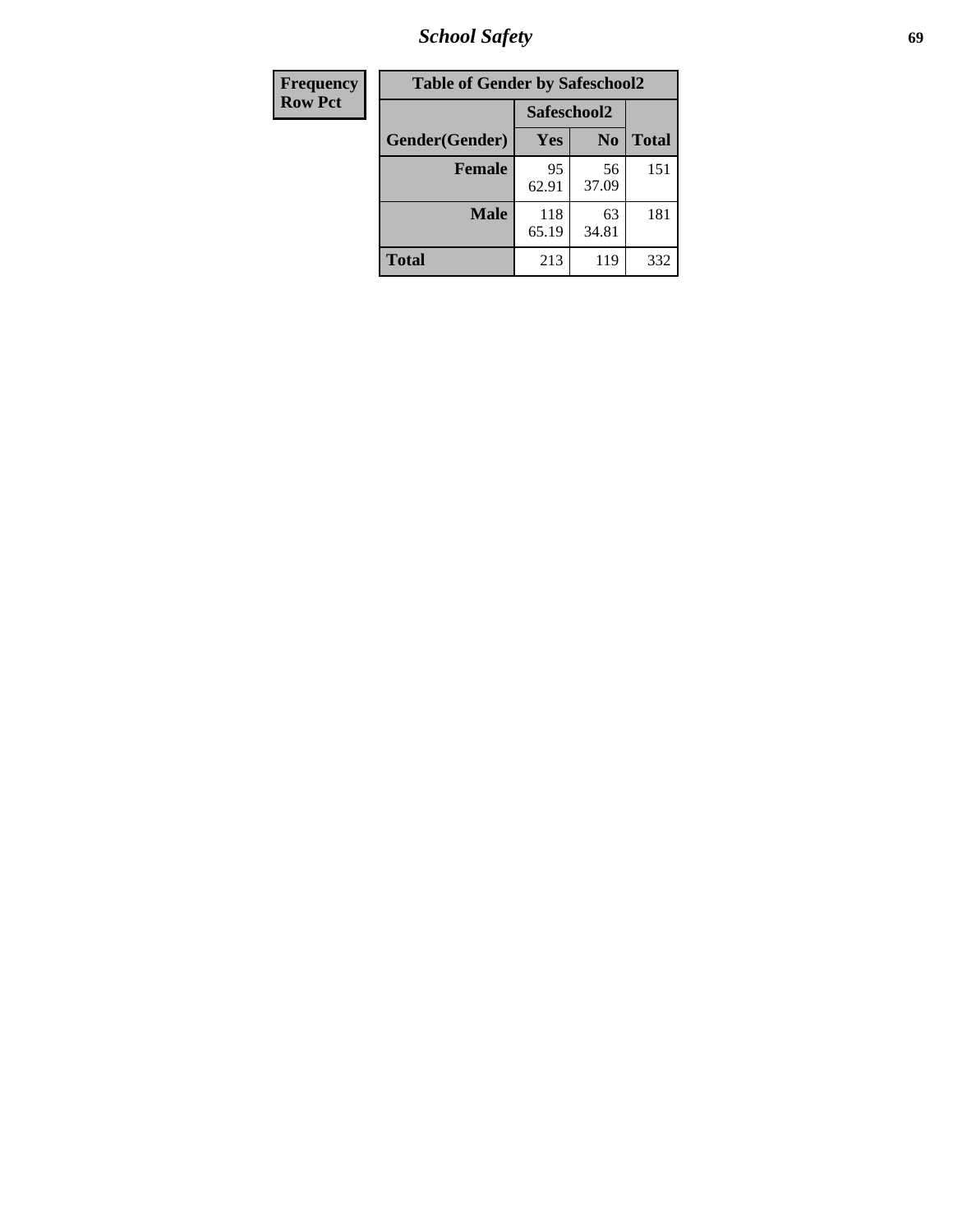# *Incidence of Drug Use* **70**

| <b>Frequency</b> | <b>Table of Gender by AlcoholAlt</b>     |             |                |              |
|------------------|------------------------------------------|-------------|----------------|--------------|
| <b>Row Pct</b>   | AlcoholAlt(Alcohol<br>use, past 30 days) |             |                |              |
|                  | Gender(Gender)                           | Yes         | N <sub>0</sub> | <b>Total</b> |
|                  | <b>Female</b>                            | 30<br>19.87 | 121<br>80.13   | 151          |
|                  | <b>Male</b>                              | 50<br>27.62 | 131<br>72.38   | 181          |
|                  | <b>Total</b>                             | 80          | 252            | 332          |

| <b>Frequency</b> | <b>Table of Gender by TobaccoAny</b> |                                          |                |              |  |
|------------------|--------------------------------------|------------------------------------------|----------------|--------------|--|
| <b>Row Pct</b>   |                                      | TobaccoAny(Tobacco<br>use, past 30 days) |                |              |  |
|                  | Gender(Gender)                       | Yes                                      | N <sub>0</sub> | <b>Total</b> |  |
|                  | <b>Female</b>                        | 17<br>11.26                              | 134<br>88.74   | 151          |  |
|                  | <b>Male</b>                          | 47<br>25.97                              | 134<br>74.03   | 181          |  |
|                  | <b>Total</b>                         | 64                                       | 268            | 332          |  |

| <b>Frequency</b> | <b>Table of Gender by MarijuanaAlt</b> |                    |                        |              |  |
|------------------|----------------------------------------|--------------------|------------------------|--------------|--|
| <b>Row Pct</b>   |                                        | use, past 30 days) | MarijuanaAlt(Marijuana |              |  |
|                  | Gender(Gender)                         | <b>Yes</b>         | N <sub>0</sub>         | <b>Total</b> |  |
|                  | <b>Female</b>                          | 12<br>7.95         | 139<br>92.05           | 151          |  |
|                  | <b>Male</b>                            | 18<br>9.94         | 163<br>90.06           | 181          |  |
|                  | <b>Total</b>                           | 30                 | 302                    | 332          |  |

| <b>Frequency</b> | <b>Table of Gender by OtherDrugAny</b> |                                                      |                |              |  |
|------------------|----------------------------------------|------------------------------------------------------|----------------|--------------|--|
| <b>Row Pct</b>   |                                        | <b>OtherDrugAny(Other</b><br>drug use, past 30 days) |                |              |  |
|                  | Gender(Gender)                         | <b>Yes</b>                                           | N <sub>0</sub> | <b>Total</b> |  |
|                  | <b>Female</b>                          | 12<br>7.95                                           | 139<br>92.05   | 151          |  |
|                  | <b>Male</b>                            | 12<br>6.63                                           | 169<br>93.37   | 181          |  |
|                  | <b>Total</b>                           | 24                                                   | 308            | 332          |  |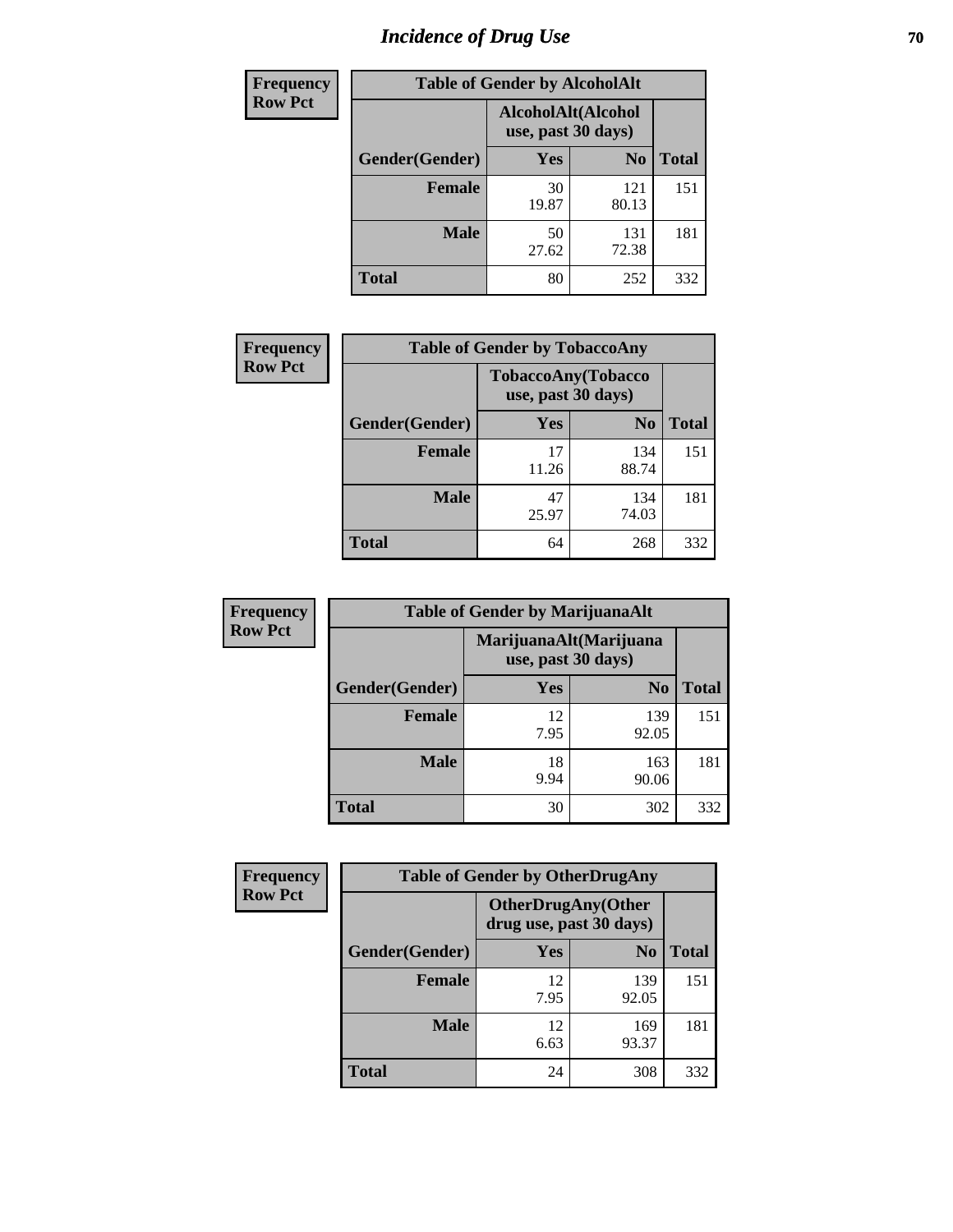#### *Average Age at Onset of Use* **71** *Results for "Average Age at Onset of Use" questions exclude students who said they did not use that substance*

#### **Gender=Female**

| <b>Variable</b>    | Label                                                              | <b>Mean</b> |
|--------------------|--------------------------------------------------------------------|-------------|
| Alcoholinit2       | I started using alcohol when I was                                 | 14.17       |
| Cigarettesinit2    | I started smoking tobacco when I was                               | 13.28       |
| Smokelessinit2     | I started chewing tobacco when I was                               | 12.00       |
| Marijuanainit2     | I started using marijuana when I was                               | 13.90       |
| Cocaineinit2       | I started using cocaine when I was                                 | 15.50       |
| Inhalantsinit2     | I started using inhalants when I was                               | 12.00       |
| Steroidsinit2      | I started using steroids when I was                                | 12.00       |
| Ecstasyinit2       | I started using ecstasy when I was                                 | 15.40       |
| Methinit2          | I started using methamphetamines when I was                        | 16.00       |
| Hallucinogensinit2 | I started using hallucinogens when I was                           | 14.33       |
| Prescriptioninit2  | I started using prescription drugs not prescribed to me when I was | 13.89       |

#### **Gender=Male**

| <b>Variable</b>    | Label                                                              | <b>Mean</b> |
|--------------------|--------------------------------------------------------------------|-------------|
| Alcoholinit2       | I started using alcohol when I was                                 | 14.71       |
| Cigarettesinit2    | I started smoking tobacco when I was                               | 13.56       |
| Smokelessinit2     | I started chewing tobacco when I was                               | 13.85       |
| Marijuanainit2     | I started using marijuana when I was                               | 13.27       |
| Cocaineinit2       | I started using cocaine when I was                                 | 13.80       |
| Inhalantsinit2     | I started using inhalants when I was                               | 12.00       |
| Steroidsinit2      | I started using steroids when I was                                | 16.00       |
| Ecstasyinit2       | I started using ecstasy when I was                                 | 14.00       |
| Methinit2          | I started using methamphetamines when I was                        | 12.33       |
| Hallucinogensinit2 | I started using hallucinogens when I was                           | 13.00       |
| Prescription in t2 | I started using prescription drugs not prescribed to me when I was | 15.40       |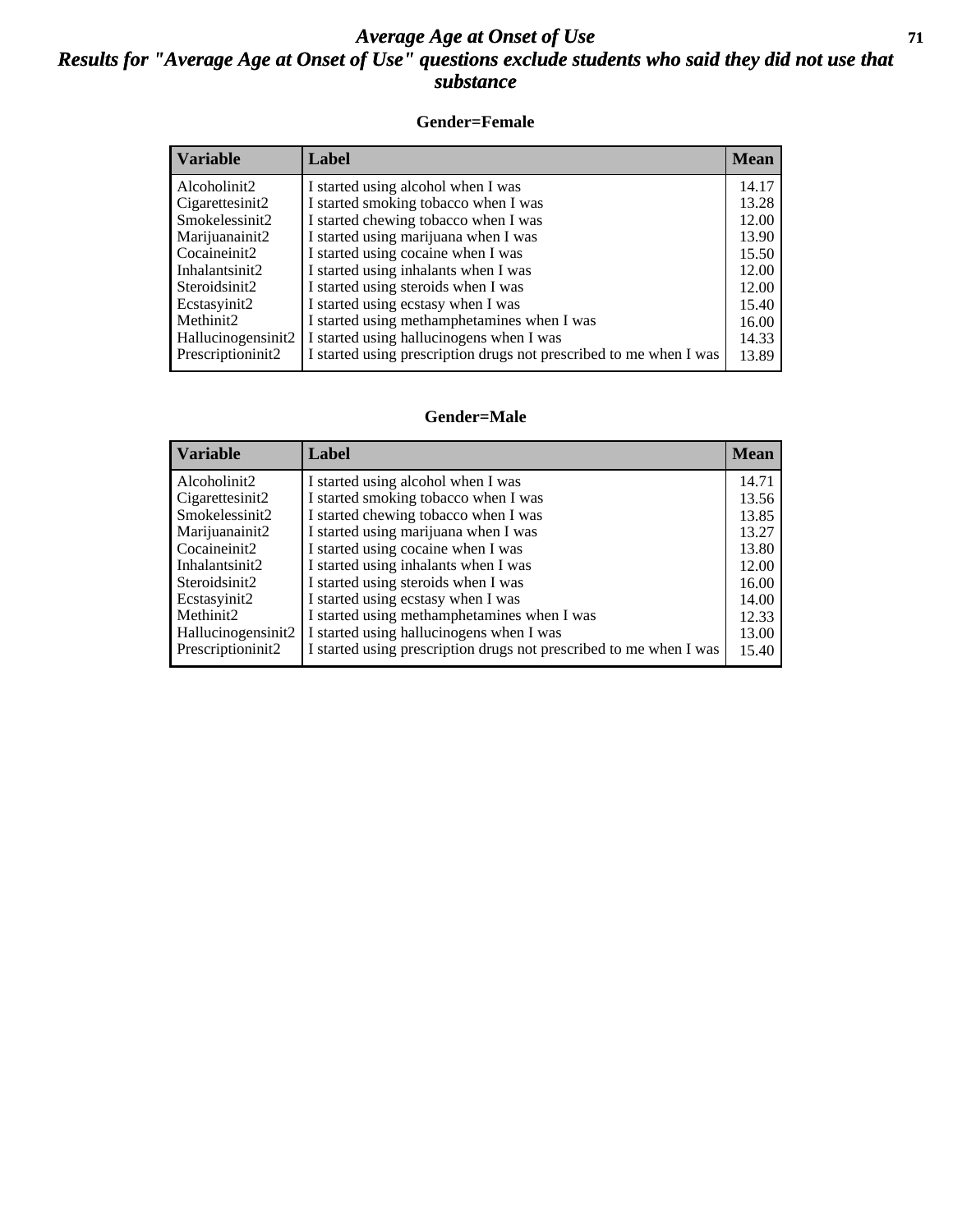# *I Think These Drugs are Harmful* **72**

| <b>Frequency</b> | <b>Table of Gender by Alcoholharmdich</b> |                                                   |                |              |  |
|------------------|-------------------------------------------|---------------------------------------------------|----------------|--------------|--|
| <b>Row Pct</b>   |                                           | Alcoholharmdich(I<br>think alcohol is<br>harmful) |                |              |  |
|                  | <b>Gender</b> (Gender)                    | Yes                                               | N <sub>0</sub> | <b>Total</b> |  |
|                  | Female                                    | 127<br>84.11                                      | 24<br>15.89    | 151          |  |
|                  | <b>Male</b>                               | 132<br>72.93                                      | 49<br>27.07    | 181          |  |
|                  | <b>Total</b>                              | 259                                               | 73             | 332          |  |

| Frequency      | <b>Table of Gender by Tobaccoharmdich</b> |                                                   |                |              |  |
|----------------|-------------------------------------------|---------------------------------------------------|----------------|--------------|--|
| <b>Row Pct</b> |                                           | Tobaccoharmdich(I<br>think tobacco is<br>harmful) |                |              |  |
|                | Gender(Gender)                            | Yes                                               | N <sub>0</sub> | <b>Total</b> |  |
|                | <b>Female</b>                             | 140<br>92.72                                      | 11<br>7.28     | 151          |  |
|                | <b>Male</b>                               | 164<br>90.61                                      | 17<br>9.39     | 181          |  |
|                | <b>Total</b>                              | 304                                               | 28             | 332          |  |

| Frequency      | <b>Table of Gender by Marijuanaharmdich</b> |                                                       |                |              |  |
|----------------|---------------------------------------------|-------------------------------------------------------|----------------|--------------|--|
| <b>Row Pct</b> |                                             | Marijuanaharmdich(I<br>think marijuana is<br>harmful) |                |              |  |
|                | Gender(Gender)                              | <b>Yes</b>                                            | N <sub>0</sub> | <b>Total</b> |  |
|                | <b>Female</b>                               | 121<br>80.13                                          | 30<br>19.87    | 151          |  |
|                | <b>Male</b>                                 | 131<br>72.38                                          | 50<br>27.62    | 181          |  |
|                | <b>Total</b>                                | 252                                                   | 80             | 332          |  |

| <b>Frequency</b> | <b>Table of Gender by Otherdrugharmdich</b> |                                                          |                |              |  |
|------------------|---------------------------------------------|----------------------------------------------------------|----------------|--------------|--|
| <b>Row Pct</b>   |                                             | Otherdrugharmdich(I<br>think other drugs are<br>harmful) |                |              |  |
|                  | Gender(Gender)                              | <b>Yes</b>                                               | N <sub>0</sub> | <b>Total</b> |  |
|                  | <b>Female</b>                               | 141<br>93.38                                             | 10<br>6.62     | 151          |  |
|                  | <b>Male</b>                                 | 173<br>95.58                                             | 8<br>4.42      | 181          |  |
|                  | <b>Total</b>                                | 314                                                      | 18             | 332          |  |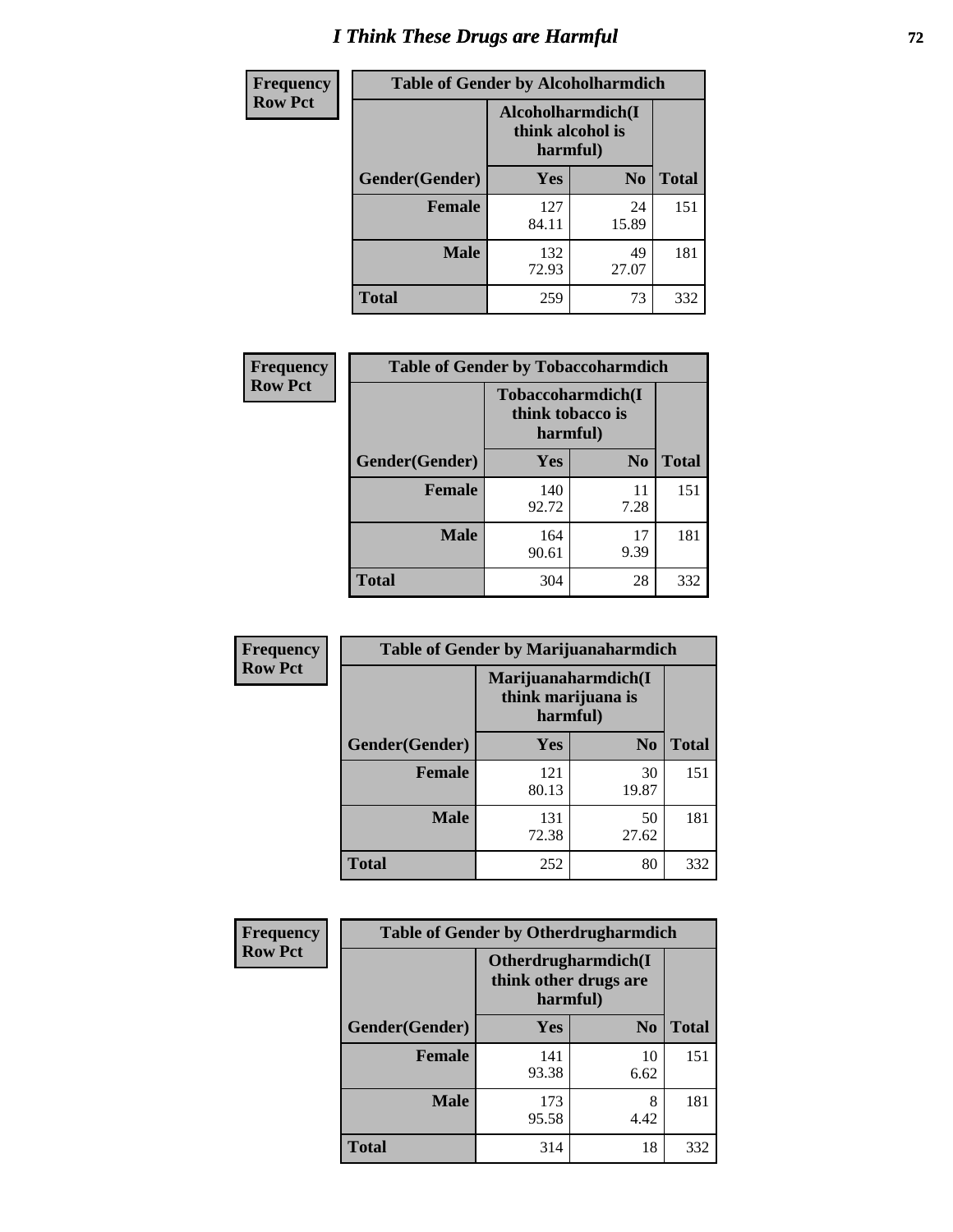| <b>Frequency</b> | <b>Table of Gender by Alcohollocation1</b> |                                                               |             |              |
|------------------|--------------------------------------------|---------------------------------------------------------------|-------------|--------------|
| <b>Row Pct</b>   |                                            | <b>Alcohollocation1(Places</b><br><b>Friends Use Alcohol)</b> |             |              |
|                  | Gender(Gender)                             |                                                               | Do Not Use  | <b>Total</b> |
|                  | <b>Female</b>                              | 96<br>63.58                                                   | 55<br>36.42 | 151          |
|                  | <b>Male</b>                                | 137<br>75.69                                                  | 44<br>24.31 | 181          |
|                  | <b>Total</b>                               | 233                                                           | 99          | 332          |

| <b>Frequency</b> | <b>Table of Gender by Alcohollocation2</b> |                                                               |              |              |
|------------------|--------------------------------------------|---------------------------------------------------------------|--------------|--------------|
| <b>Row Pct</b>   |                                            | <b>Alcohollocation2(Places</b><br><b>Friends Use Alcohol)</b> |              |              |
|                  | <b>Gender</b> (Gender)                     |                                                               | Home         | <b>Total</b> |
|                  | <b>Female</b>                              | 85<br>56.29                                                   | 66<br>43.71  | 151          |
|                  | <b>Male</b>                                | 81<br>44.75                                                   | 100<br>55.25 | 181          |
|                  | <b>Total</b>                               | 166                                                           | 166          | 332          |

| Frequency      | <b>Table of Gender by Alcohollocation3</b> |                                                               |               |              |
|----------------|--------------------------------------------|---------------------------------------------------------------|---------------|--------------|
| <b>Row Pct</b> |                                            | <b>Alcohollocation3(Places</b><br><b>Friends Use Alcohol)</b> |               |              |
|                | Gender(Gender)                             |                                                               | <b>School</b> | <b>Total</b> |
|                | <b>Female</b>                              | 142<br>94.04                                                  | q<br>5.96     | 151          |
|                | <b>Male</b>                                | 162<br>89.50                                                  | 19<br>10.50   | 181          |
|                | <b>Total</b>                               | 304                                                           | 28            | 332          |

| Frequency      | <b>Table of Gender by Alcohollocation4</b> |                                                               |             |              |
|----------------|--------------------------------------------|---------------------------------------------------------------|-------------|--------------|
| <b>Row Pct</b> |                                            | <b>Alcohollocation4(Places</b><br><b>Friends Use Alcohol)</b> |             |              |
|                | Gender(Gender)                             |                                                               | Car         | <b>Total</b> |
|                | Female                                     | 134<br>88.74                                                  | 17<br>11.26 | 151          |
|                | <b>Male</b>                                | 152<br>83.98                                                  | 29<br>16.02 | 181          |
|                | <b>Total</b>                               | 286                                                           | 46          | 332          |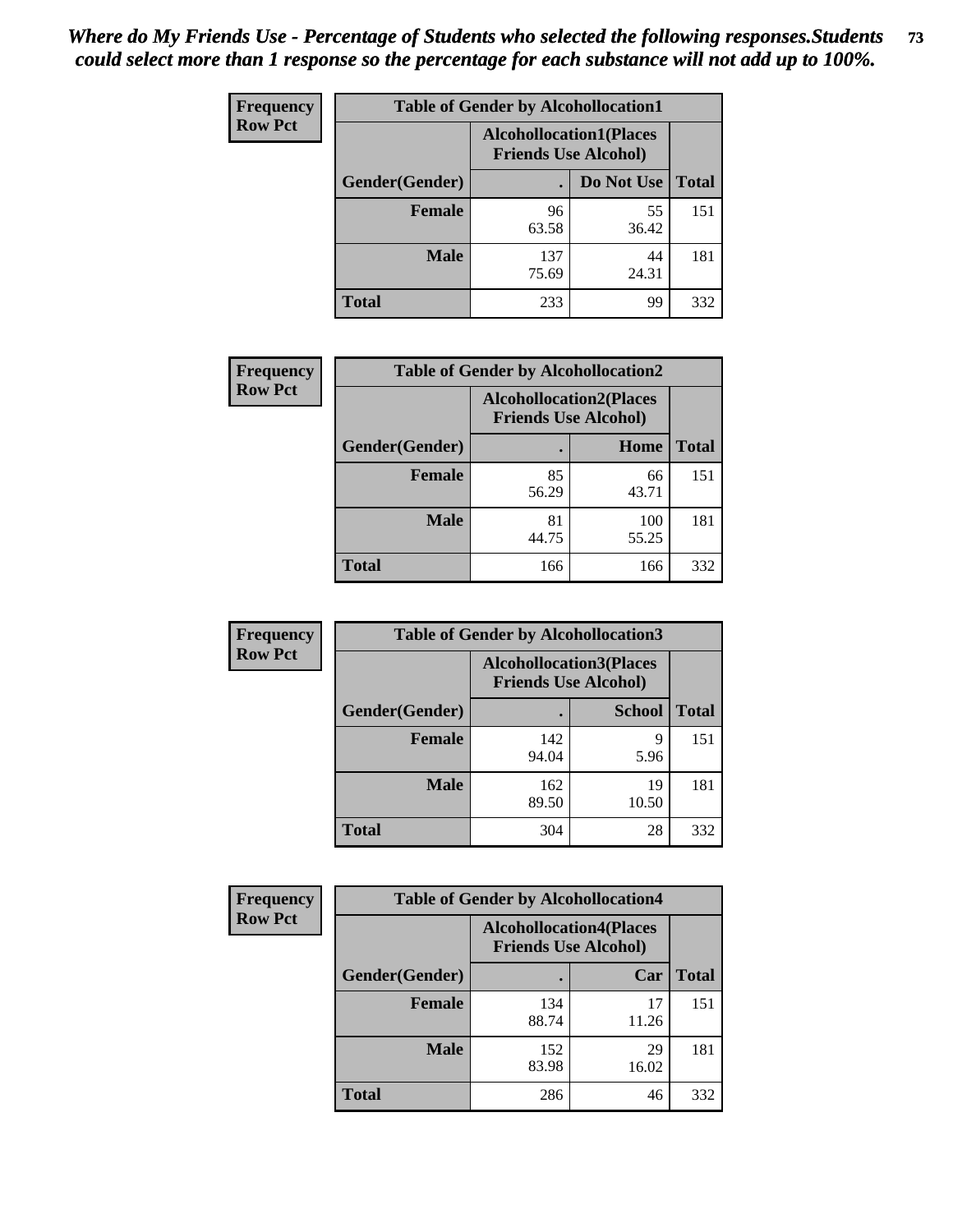| <b>Frequency</b> |                | <b>Table of Gender by Alcohollocation5</b> |                                                                |              |
|------------------|----------------|--------------------------------------------|----------------------------------------------------------------|--------------|
| <b>Row Pct</b>   |                |                                            | <b>Alcohollocation5</b> (Places<br><b>Friends Use Alcohol)</b> |              |
|                  | Gender(Gender) | ٠                                          | <b>Friend's</b><br>House                                       | <b>Total</b> |
|                  | <b>Female</b>  | 70<br>46.36                                | 81<br>53.64                                                    | 151          |
|                  | <b>Male</b>    | 77<br>42.54                                | 104<br>57.46                                                   | 181          |
|                  | <b>Total</b>   | 147                                        | 185                                                            | 332          |

| <b>Frequency</b> | <b>Table of Gender by Alcohollocation6</b> |                                                               |              |              |
|------------------|--------------------------------------------|---------------------------------------------------------------|--------------|--------------|
| <b>Row Pct</b>   |                                            | <b>Alcohollocation6(Places</b><br><b>Friends Use Alcohol)</b> |              |              |
|                  | <b>Gender</b> (Gender)                     |                                                               | <b>Other</b> | <b>Total</b> |
|                  | <b>Female</b>                              | 120<br>79.47                                                  | 31<br>20.53  | 151          |
|                  | <b>Male</b>                                | 126<br>69.61                                                  | 55<br>30.39  | 181          |
|                  | <b>Total</b>                               | 246                                                           | 86           | 332          |

| Frequency      | <b>Table of Gender by Tobaccolocation1</b> |                                                               |             |              |  |
|----------------|--------------------------------------------|---------------------------------------------------------------|-------------|--------------|--|
| <b>Row Pct</b> |                                            | <b>Tobaccolocation1(Places</b><br><b>Friends Use Tobacco)</b> |             |              |  |
|                | Gender(Gender)                             |                                                               | Do Not Use  | <b>Total</b> |  |
|                | <b>Female</b>                              | 70<br>46.36                                                   | 81<br>53.64 | 151          |  |
|                | <b>Male</b>                                | 133<br>73.48                                                  | 48<br>26.52 | 181          |  |
|                | <b>Total</b>                               | 203                                                           | 129         | 332          |  |

| <b>Frequency</b> |                | <b>Table of Gender by Tobaccolocation2</b>                    |              |              |
|------------------|----------------|---------------------------------------------------------------|--------------|--------------|
| <b>Row Pct</b>   |                | <b>Tobaccolocation2(Places</b><br><b>Friends Use Tobacco)</b> |              |              |
|                  | Gender(Gender) |                                                               | Home         | <b>Total</b> |
|                  | Female         | 94<br>62.25                                                   | 57<br>37.75  | 151          |
|                  | <b>Male</b>    | 76<br>41.99                                                   | 105<br>58.01 | 181          |
|                  | <b>Total</b>   | 170                                                           | 162          | 332          |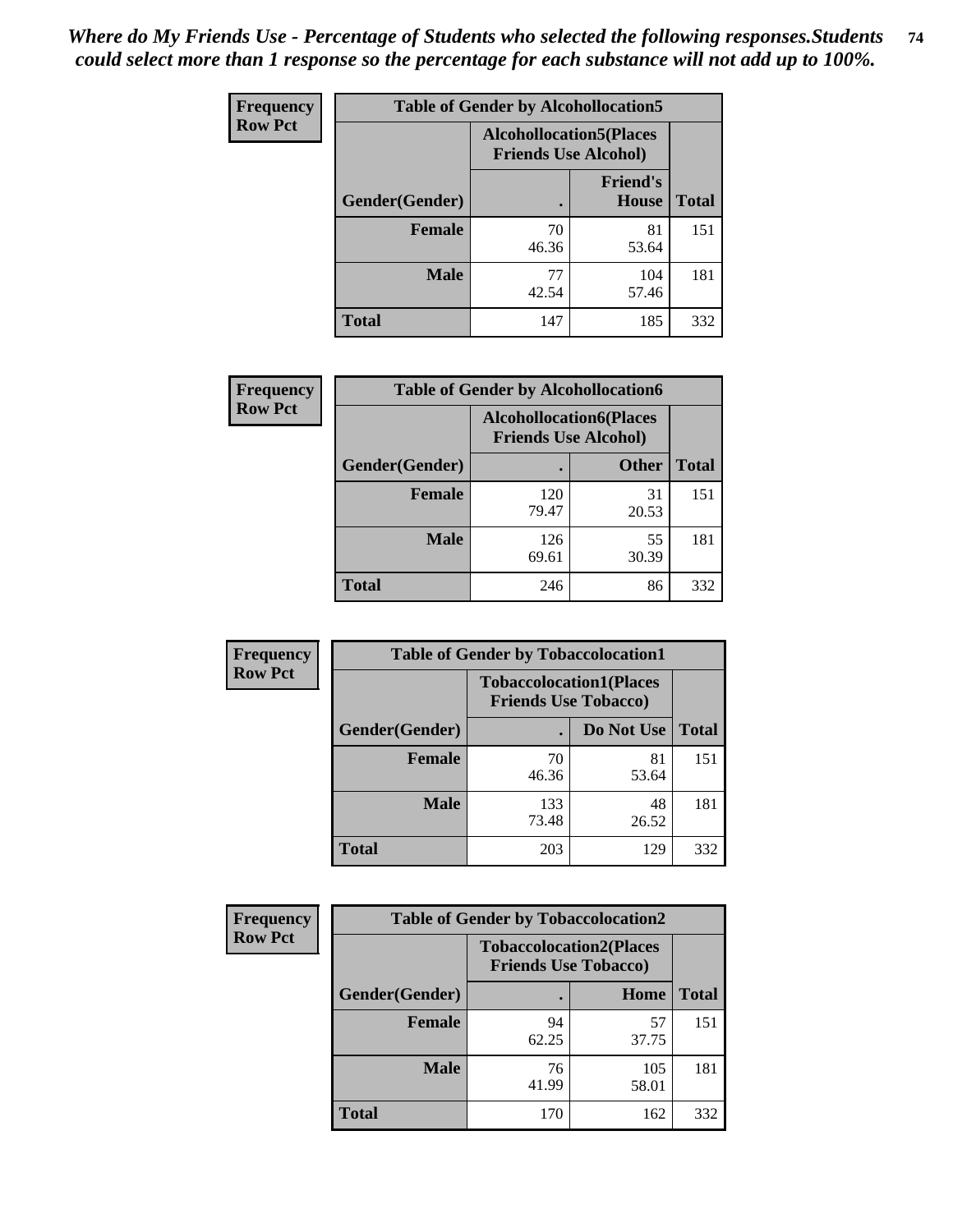| <b>Frequency</b> | <b>Table of Gender by Tobaccolocation3</b> |              |                                                               |              |
|------------------|--------------------------------------------|--------------|---------------------------------------------------------------|--------------|
| <b>Row Pct</b>   |                                            |              | <b>Tobaccolocation3(Places</b><br><b>Friends Use Tobacco)</b> |              |
|                  | Gender(Gender)                             |              | <b>School</b>                                                 | <b>Total</b> |
|                  | <b>Female</b>                              | 128<br>84.77 | 23<br>15.23                                                   | 151          |
|                  | <b>Male</b>                                | 126<br>69.61 | 55<br>30.39                                                   | 181          |
|                  | Total                                      | 254          | 78                                                            | 332          |

| <b>Frequency</b> | <b>Table of Gender by Tobaccolocation4</b> |                             |                                |              |
|------------------|--------------------------------------------|-----------------------------|--------------------------------|--------------|
| <b>Row Pct</b>   |                                            | <b>Friends Use Tobacco)</b> | <b>Tobaccolocation4(Places</b> |              |
|                  | Gender(Gender)                             |                             | Car                            | <b>Total</b> |
|                  | <b>Female</b>                              | 110<br>72.85                | 41<br>27.15                    | 151          |
|                  | <b>Male</b>                                | 98<br>54.14                 | 83<br>45.86                    | 181          |
|                  | <b>Total</b>                               | 208                         | 124                            | 332          |

| <b>Frequency</b> | <b>Table of Gender by Tobaccolocation5</b> |                             |                                 |              |
|------------------|--------------------------------------------|-----------------------------|---------------------------------|--------------|
| <b>Row Pct</b>   |                                            | <b>Friends Use Tobacco)</b> | <b>Tobaccolocation5(Places</b>  |              |
|                  | Gender(Gender)                             |                             | <b>Friend's</b><br><b>House</b> | <b>Total</b> |
|                  | <b>Female</b>                              | 98<br>64.90                 | 53<br>35.10                     | 151          |
|                  | <b>Male</b>                                | 85<br>46.96                 | 96<br>53.04                     | 181          |
|                  | <b>Total</b>                               | 183                         | 149                             | 332          |

| <b>Frequency</b> | <b>Table of Gender by Tobaccolocation6</b> |                                                               |              |              |
|------------------|--------------------------------------------|---------------------------------------------------------------|--------------|--------------|
| <b>Row Pct</b>   |                                            | <b>Tobaccolocation6(Places</b><br><b>Friends Use Tobacco)</b> |              |              |
|                  | Gender(Gender)                             |                                                               | <b>Other</b> | <b>Total</b> |
|                  | Female                                     | 118<br>78.15                                                  | 33<br>21.85  | 151          |
|                  | <b>Male</b>                                | 119<br>65.75                                                  | 62<br>34.25  | 181          |
|                  | <b>Total</b>                               | 237                                                           | 95           | 332          |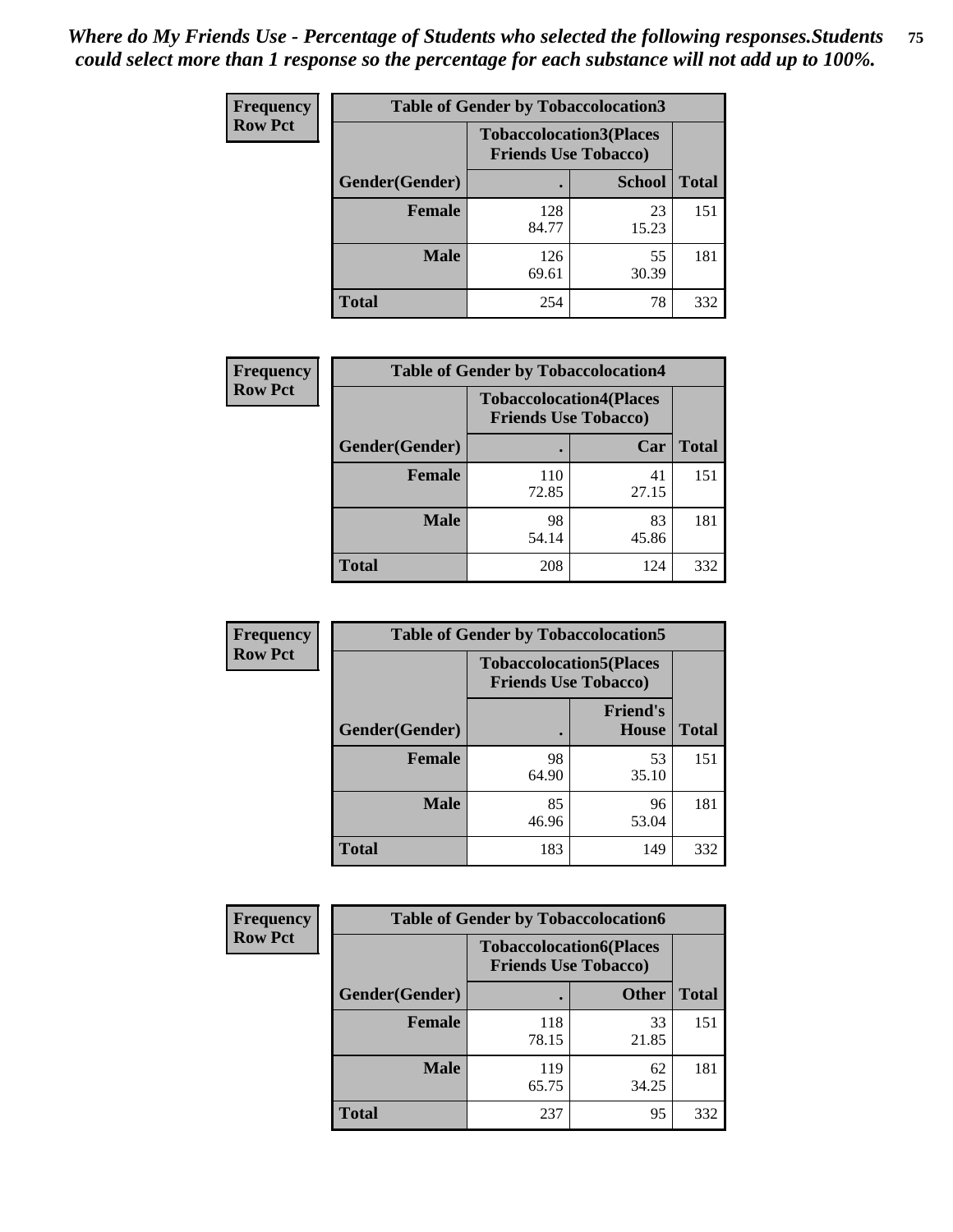| <b>Frequency</b> | <b>Table of Gender by Marijuanalocation1</b> |                                                                    |             |              |
|------------------|----------------------------------------------|--------------------------------------------------------------------|-------------|--------------|
| <b>Row Pct</b>   |                                              | <b>Marijuanalocation1(Places</b><br><b>Friends Use Marijuana</b> ) |             |              |
|                  | Gender(Gender)                               |                                                                    | Do Not Use  | <b>Total</b> |
|                  | <b>Female</b>                                | 61<br>40.40                                                        | 90<br>59.60 | 151          |
|                  | <b>Male</b>                                  | 100<br>55.25                                                       | 81<br>44.75 | 181          |
|                  | <b>Total</b>                                 | 161                                                                | 171         | 332          |

| <b>Frequency</b> | <b>Table of Gender by Marijuanalocation2</b> |                                                                    |             |              |  |
|------------------|----------------------------------------------|--------------------------------------------------------------------|-------------|--------------|--|
| <b>Row Pct</b>   |                                              | <b>Marijuanalocation2(Places</b><br><b>Friends Use Marijuana</b> ) |             |              |  |
|                  | Gender(Gender)                               |                                                                    | Home        | <b>Total</b> |  |
|                  | Female                                       | 118<br>78.15                                                       | 33<br>21.85 | 151          |  |
|                  | <b>Male</b>                                  | 109<br>60.22                                                       | 72<br>39.78 | 181          |  |
|                  | <b>Total</b>                                 | 227                                                                | 105         | 332          |  |

| Frequency      | <b>Table of Gender by Marijuanalocation3</b> |                                                                    |               |              |
|----------------|----------------------------------------------|--------------------------------------------------------------------|---------------|--------------|
| <b>Row Pct</b> |                                              | <b>Marijuanalocation3(Places</b><br><b>Friends Use Marijuana</b> ) |               |              |
|                | Gender(Gender)                               |                                                                    | <b>School</b> | <b>Total</b> |
|                | Female                                       | 141<br>93.38                                                       | 10<br>6.62    | 151          |
|                | <b>Male</b>                                  | 161<br>88.95                                                       | 20<br>11.05   | 181          |
|                | <b>Total</b>                                 | 302                                                                | 30            | 332          |

| <b>Frequency</b> |                | <b>Table of Gender by Marijuanalocation4</b>                       |             |              |
|------------------|----------------|--------------------------------------------------------------------|-------------|--------------|
| <b>Row Pct</b>   |                | <b>Marijuanalocation4(Places</b><br><b>Friends Use Marijuana</b> ) |             |              |
|                  | Gender(Gender) |                                                                    | Car         | <b>Total</b> |
|                  | Female         | 121<br>80.13                                                       | 30<br>19.87 | 151          |
|                  | <b>Male</b>    | 142<br>78.45                                                       | 39<br>21.55 | 181          |
|                  | <b>Total</b>   | 263                                                                | 69          | 332          |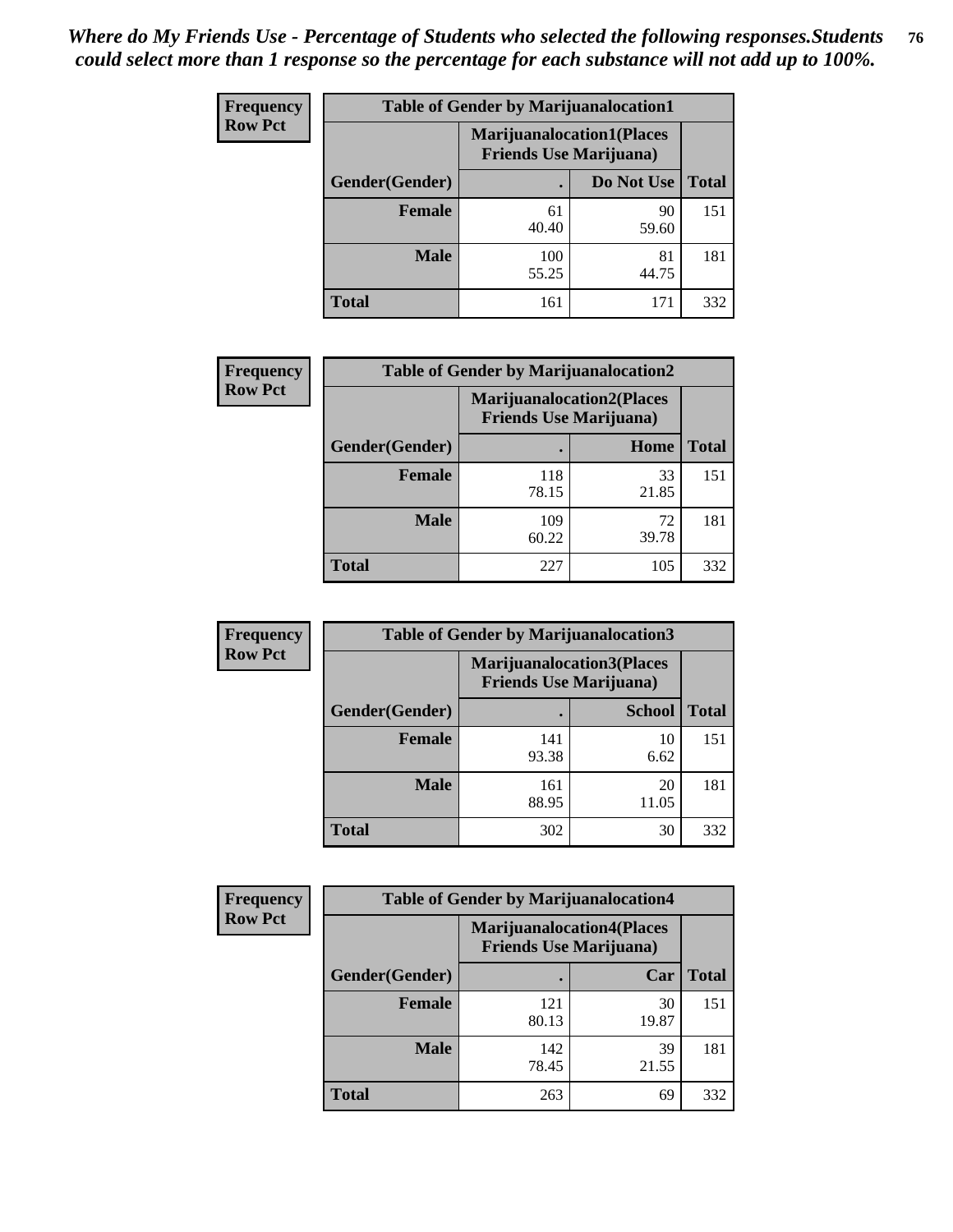| Frequency      | <b>Table of Gender by Marijuanalocation5</b> |                                                                    |                                 |              |
|----------------|----------------------------------------------|--------------------------------------------------------------------|---------------------------------|--------------|
| <b>Row Pct</b> |                                              | <b>Marijuanalocation5(Places</b><br><b>Friends Use Marijuana</b> ) |                                 |              |
|                | Gender(Gender)                               |                                                                    | <b>Friend's</b><br><b>House</b> | <b>Total</b> |
|                | Female                                       | 102<br>67.55                                                       | 49<br>32.45                     | 151          |
|                | <b>Male</b>                                  | 105<br>58.01                                                       | 76<br>41.99                     | 181          |
|                | <b>Total</b>                                 | 207                                                                | 125                             | 332          |

| <b>Frequency</b> | <b>Table of Gender by Marijuanalocation6</b> |                                |                                  |              |  |
|------------------|----------------------------------------------|--------------------------------|----------------------------------|--------------|--|
| <b>Row Pct</b>   |                                              | <b>Friends Use Marijuana</b> ) | <b>Marijuanalocation6(Places</b> |              |  |
|                  | Gender(Gender)                               |                                | <b>Other</b>                     | <b>Total</b> |  |
|                  | <b>Female</b>                                | 121<br>80.13                   | 30<br>19.87                      | 151          |  |
|                  | <b>Male</b>                                  | 137<br>75.69                   | 44<br>24.31                      | 181          |  |
|                  | <b>Total</b>                                 | 258                            | 74                               | 332          |  |

| <b>Frequency</b> | <b>Table of Gender by Otherdruglocation1</b> |                                                                                |              |              |
|------------------|----------------------------------------------|--------------------------------------------------------------------------------|--------------|--------------|
| <b>Row Pct</b>   |                                              | <b>Otherdruglocation1(Places</b><br><b>Friends Use Other Illegal</b><br>Drugs) |              |              |
|                  | Gender(Gender)                               |                                                                                | Do Not Use   | <b>Total</b> |
|                  | <b>Female</b>                                | 35<br>23.18                                                                    | 116<br>76.82 | 151          |
|                  | <b>Male</b>                                  | 48<br>26.52                                                                    | 133<br>73.48 | 181          |
|                  | <b>Total</b>                                 | 83                                                                             | 249          | 332          |

| Frequency      | <b>Table of Gender by Otherdruglocation2</b> |                                                                                |             |              |
|----------------|----------------------------------------------|--------------------------------------------------------------------------------|-------------|--------------|
| <b>Row Pct</b> |                                              | <b>Otherdruglocation2(Places</b><br><b>Friends Use Other Illegal</b><br>Drugs) |             |              |
|                | Gender(Gender)                               |                                                                                | Home        | <b>Total</b> |
|                | Female                                       | 129<br>85.43                                                                   | 22<br>14.57 | 151          |
|                | <b>Male</b>                                  | 146<br>80.66                                                                   | 35<br>19.34 | 181          |
|                | <b>Total</b>                                 | 275                                                                            | 57          | 332          |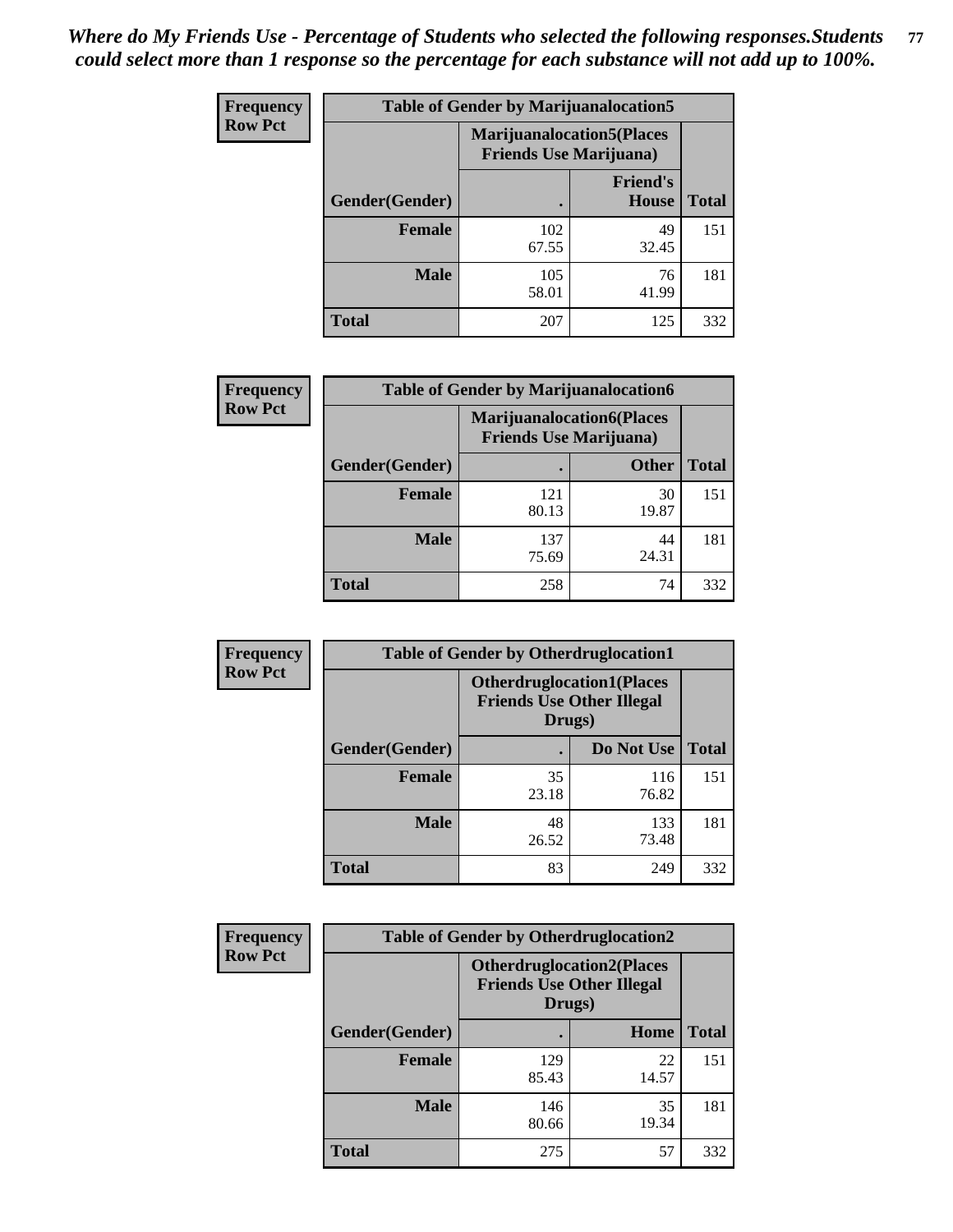| <b>Frequency</b> | <b>Table of Gender by Otherdruglocation3</b> |              |                                                                      |              |
|------------------|----------------------------------------------|--------------|----------------------------------------------------------------------|--------------|
| <b>Row Pct</b>   |                                              | Drugs)       | <b>Otherdruglocation3(Places</b><br><b>Friends Use Other Illegal</b> |              |
|                  | Gender(Gender)                               |              | <b>School</b>                                                        | <b>Total</b> |
|                  | Female                                       | 143<br>94.70 | 8<br>5.30                                                            | 151          |
|                  | <b>Male</b>                                  | 161<br>88.95 | 20<br>11.05                                                          | 181          |
|                  | <b>Total</b>                                 | 304          | 28                                                                   | 332          |

| <b>Frequency</b> | <b>Table of Gender by Otherdruglocation4</b> |                                                                                |             |              |
|------------------|----------------------------------------------|--------------------------------------------------------------------------------|-------------|--------------|
| <b>Row Pct</b>   |                                              | <b>Otherdruglocation4(Places</b><br><b>Friends Use Other Illegal</b><br>Drugs) |             |              |
|                  | Gender(Gender)                               |                                                                                | Car         | <b>Total</b> |
|                  | <b>Female</b>                                | 136<br>90.07                                                                   | 15<br>9.93  | 151          |
|                  | <b>Male</b>                                  | 157<br>86.74                                                                   | 24<br>13.26 | 181          |
|                  | <b>Total</b>                                 | 293                                                                            | 39          | 332          |

| Frequency      | <b>Table of Gender by Otherdruglocation5</b>                                   |              |                                 |              |
|----------------|--------------------------------------------------------------------------------|--------------|---------------------------------|--------------|
| <b>Row Pct</b> | <b>Otherdruglocation5(Places</b><br><b>Friends Use Other Illegal</b><br>Drugs) |              |                                 |              |
|                | Gender(Gender)                                                                 |              | <b>Friend's</b><br><b>House</b> | <b>Total</b> |
|                | <b>Female</b>                                                                  | 125<br>82.78 | 26<br>17.22                     | 151          |
|                | <b>Male</b>                                                                    | 151<br>83.43 | 30<br>16.57                     | 181          |
|                | <b>Total</b>                                                                   | 276          | 56                              | 332          |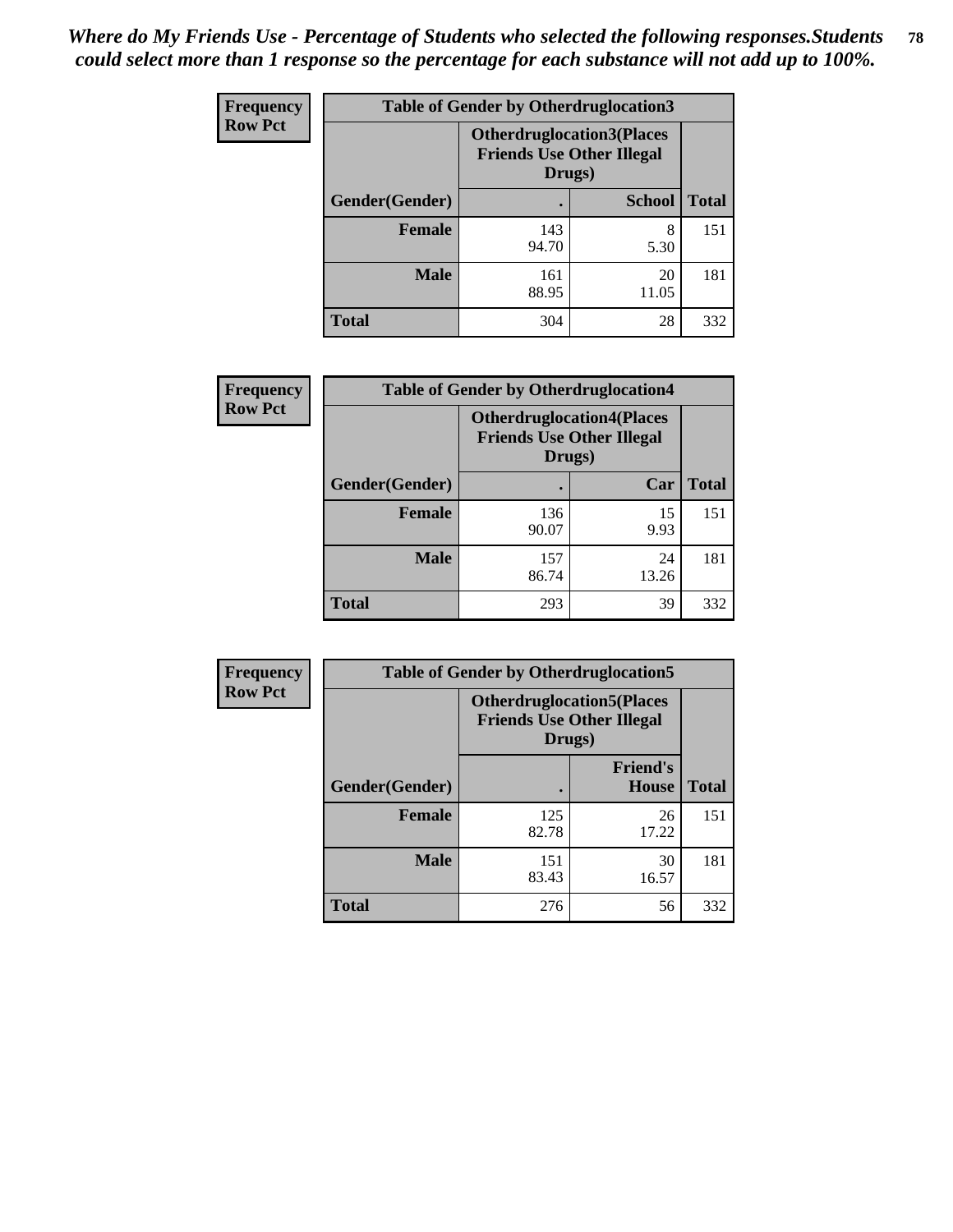| Frequency      | <b>Table of Gender by Otherdruglocation6</b> |                                                                                |              |              |
|----------------|----------------------------------------------|--------------------------------------------------------------------------------|--------------|--------------|
| <b>Row Pct</b> |                                              | <b>Otherdruglocation6(Places</b><br><b>Friends Use Other Illegal</b><br>Drugs) |              |              |
|                | Gender(Gender)                               |                                                                                | <b>Other</b> | <b>Total</b> |
|                | <b>Female</b>                                | 136<br>90.07                                                                   | 15<br>9.93   | 151          |
|                | <b>Male</b>                                  | 153<br>84.53                                                                   | 28<br>15.47  | 181          |
|                | <b>Total</b>                                 | 289                                                                            | 43           | 332          |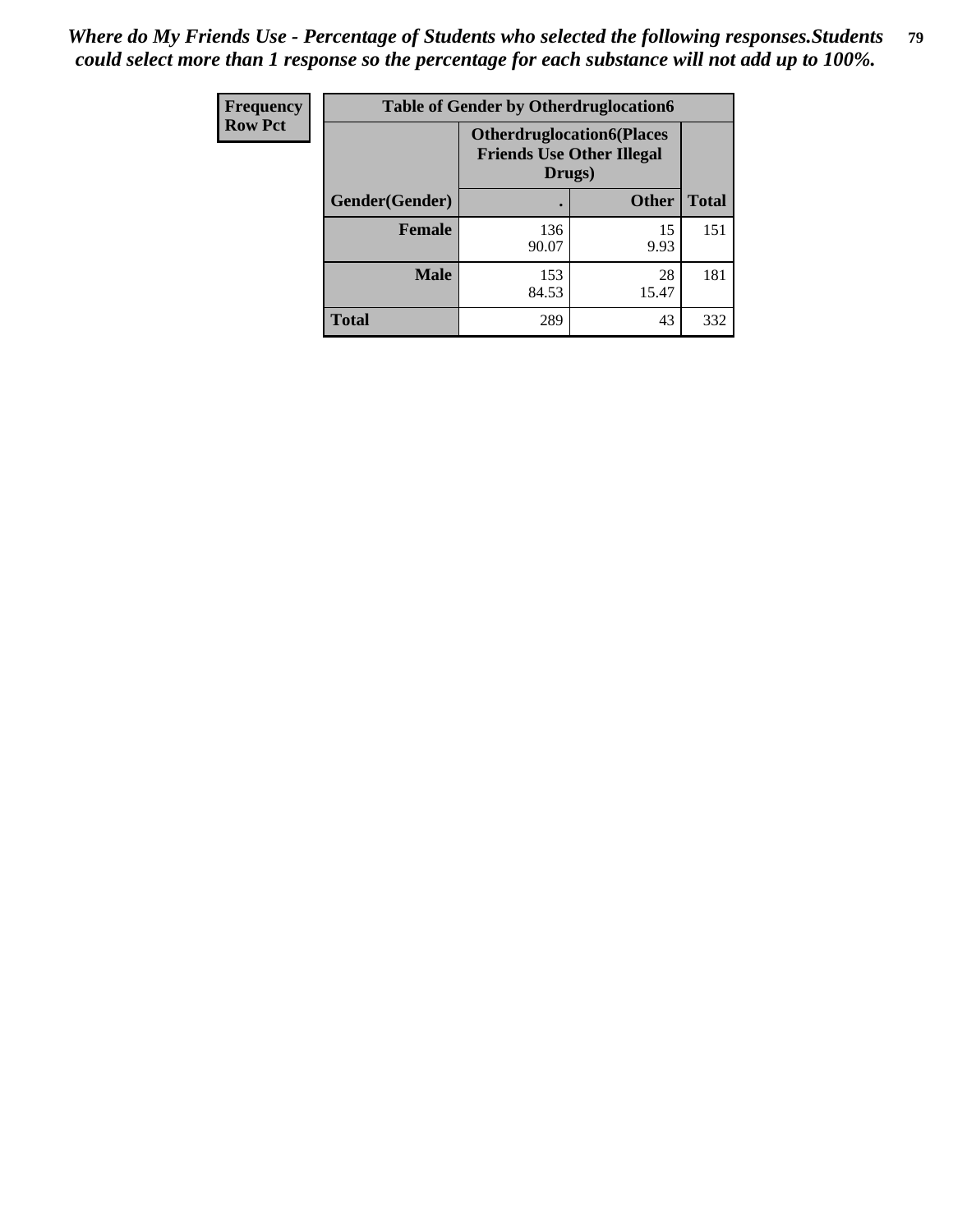| <b>Frequency</b> | <b>Table of Gender by Alcoholtime1</b> |                                                          |                      |              |
|------------------|----------------------------------------|----------------------------------------------------------|----------------------|--------------|
| <b>Row Pct</b>   |                                        | <b>Alcoholtime1(Times</b><br><b>Friends Use Alcohol)</b> |                      |              |
|                  | Gender(Gender)                         | $\bullet$                                                | Do Not<br><b>Use</b> | <b>Total</b> |
|                  | <b>Female</b>                          | 99<br>65.56                                              | 52<br>34.44          | 151          |
|                  | <b>Male</b>                            | 135<br>74.59                                             | 46<br>25.41          | 181          |
|                  | <b>Total</b>                           | 234                                                      | 98                   | 332          |

| Frequency      | <b>Table of Gender by Alcoholtime2</b> |                                                          |                            |              |
|----------------|----------------------------------------|----------------------------------------------------------|----------------------------|--------------|
| <b>Row Pct</b> |                                        | <b>Alcoholtime2(Times</b><br><b>Friends Use Alcohol)</b> |                            |              |
|                | Gender(Gender)                         |                                                          | <b>On Way</b><br>to School | <b>Total</b> |
|                | <b>Female</b>                          | 146<br>96.69                                             | 5<br>3.31                  | 151          |
|                | <b>Male</b>                            | 168<br>92.82                                             | 13<br>7.18                 | 181          |
|                | <b>Total</b>                           | 314                                                      | 18                         | 332          |

| <b>Frequency</b> | <b>Table of Gender by Alcoholtime3</b> |                                                          |                                |              |
|------------------|----------------------------------------|----------------------------------------------------------|--------------------------------|--------------|
| <b>Row Pct</b>   |                                        | <b>Alcoholtime3(Times</b><br><b>Friends Use Alcohol)</b> |                                |              |
|                  | Gender(Gender)                         |                                                          | <b>During</b><br><b>School</b> | <b>Total</b> |
|                  | Female                                 | 147<br>97.35                                             | 4<br>2.65                      | 151          |
|                  | <b>Male</b>                            | 171<br>94.48                                             | 10<br>5.52                     | 181          |
|                  | <b>Total</b>                           | 318                                                      | 14                             | 332          |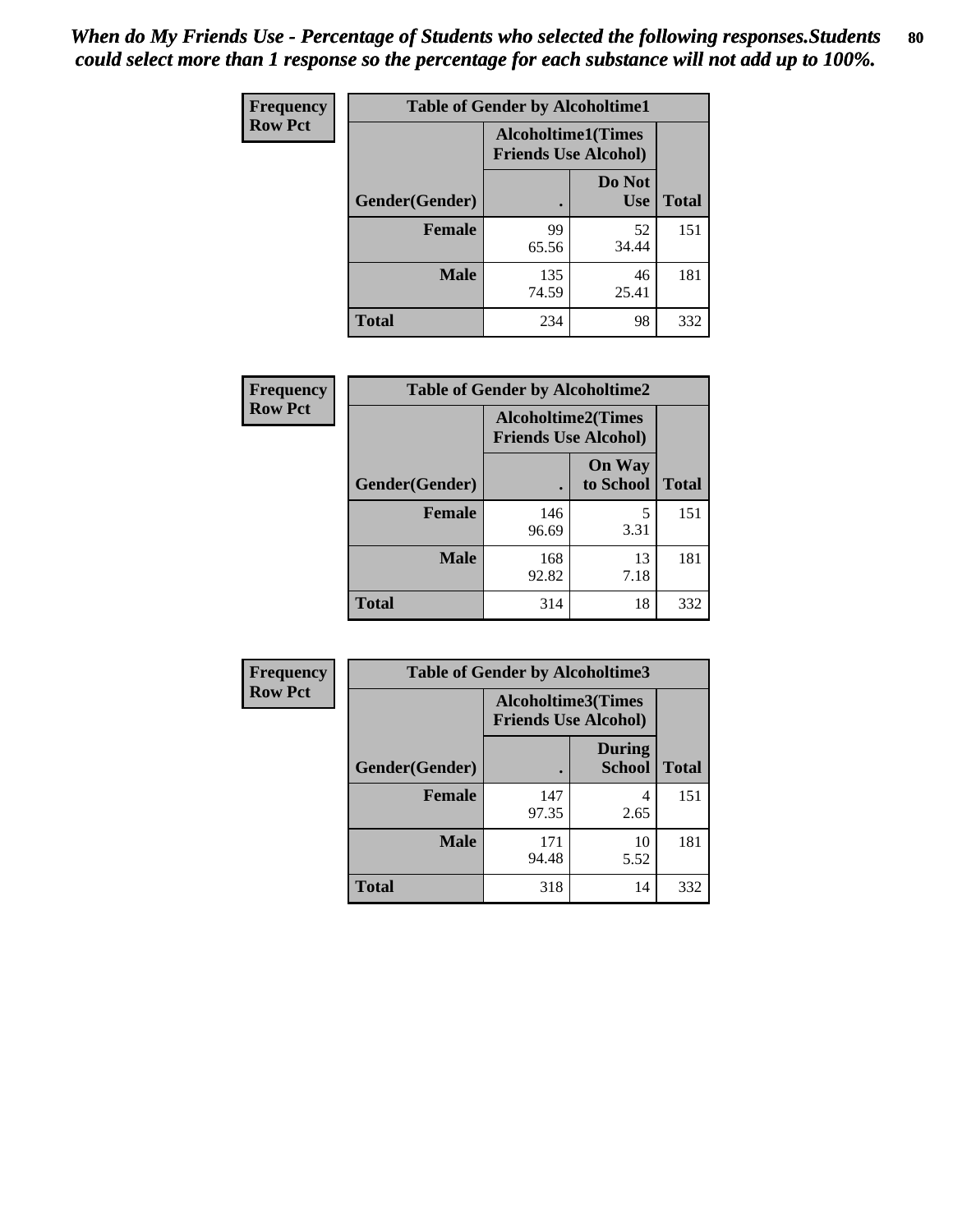*When do My Friends Use - Percentage of Students who selected the following responses.Students could select more than 1 response so the percentage for each substance will not add up to 100%.* **81**

| <b>Frequency</b> | <b>Table of Gender by Alcoholtime4</b> |                                                          |                                                |              |
|------------------|----------------------------------------|----------------------------------------------------------|------------------------------------------------|--------------|
| <b>Row Pct</b>   |                                        | <b>Alcoholtime4(Times</b><br><b>Friends Use Alcohol)</b> |                                                |              |
|                  | Gender(Gender)                         |                                                          | <b>On Way</b><br>Home<br>From<br><b>School</b> | <b>Total</b> |
|                  | <b>Female</b>                          | 142<br>94.04                                             | 9<br>5.96                                      | 151          |
|                  | <b>Male</b>                            | 166<br>91.71                                             | 15<br>8.29                                     | 181          |
|                  | <b>Total</b>                           | 308                                                      | 24                                             | 332          |

| <b>Frequency</b> | <b>Table of Gender by Alcoholtime5</b> |                                                           |             |              |
|------------------|----------------------------------------|-----------------------------------------------------------|-------------|--------------|
| <b>Row Pct</b>   |                                        | <b>Alcoholtime5</b> (Times<br><b>Friends Use Alcohol)</b> |             |              |
|                  | Gender(Gender)                         |                                                           | Weeknights  | <b>Total</b> |
|                  | <b>Female</b>                          | 119<br>78.81                                              | 32<br>21.19 | 151          |
|                  | <b>Male</b>                            | 113<br>62.43                                              | 68<br>37.57 | 181          |
|                  | <b>Total</b>                           | 232                                                       | 100         | 332          |

| <b>Frequency</b> | <b>Table of Gender by Alcoholtime6</b> |             |                                                          |              |  |
|------------------|----------------------------------------|-------------|----------------------------------------------------------|--------------|--|
| <b>Row Pct</b>   |                                        |             | <b>Alcoholtime6(Times</b><br><b>Friends Use Alcohol)</b> |              |  |
|                  | Gender(Gender)                         |             | <b>Weekends</b>                                          | <b>Total</b> |  |
|                  | Female                                 | 51<br>33.77 | 100<br>66.23                                             | 151          |  |
|                  | <b>Male</b>                            | 49<br>27.07 | 132<br>72.93                                             | 181          |  |
|                  | <b>Total</b>                           | 100         | 232                                                      | 332          |  |

| Frequency      | <b>Table of Gender by Tobaccotime1</b> |                                                          |                      |              |
|----------------|----------------------------------------|----------------------------------------------------------|----------------------|--------------|
| <b>Row Pct</b> |                                        | <b>Tobaccotime1(Times</b><br><b>Friends Use Tobacco)</b> |                      |              |
|                | Gender(Gender)                         |                                                          | Do Not<br><b>Use</b> | <b>Total</b> |
|                | <b>Female</b>                          | 75<br>49.67                                              | 76<br>50.33          | 151          |
|                | <b>Male</b>                            | 114<br>62.98                                             | 67<br>37.02          | 181          |
|                | <b>Total</b>                           | 189                                                      | 143                  | 332          |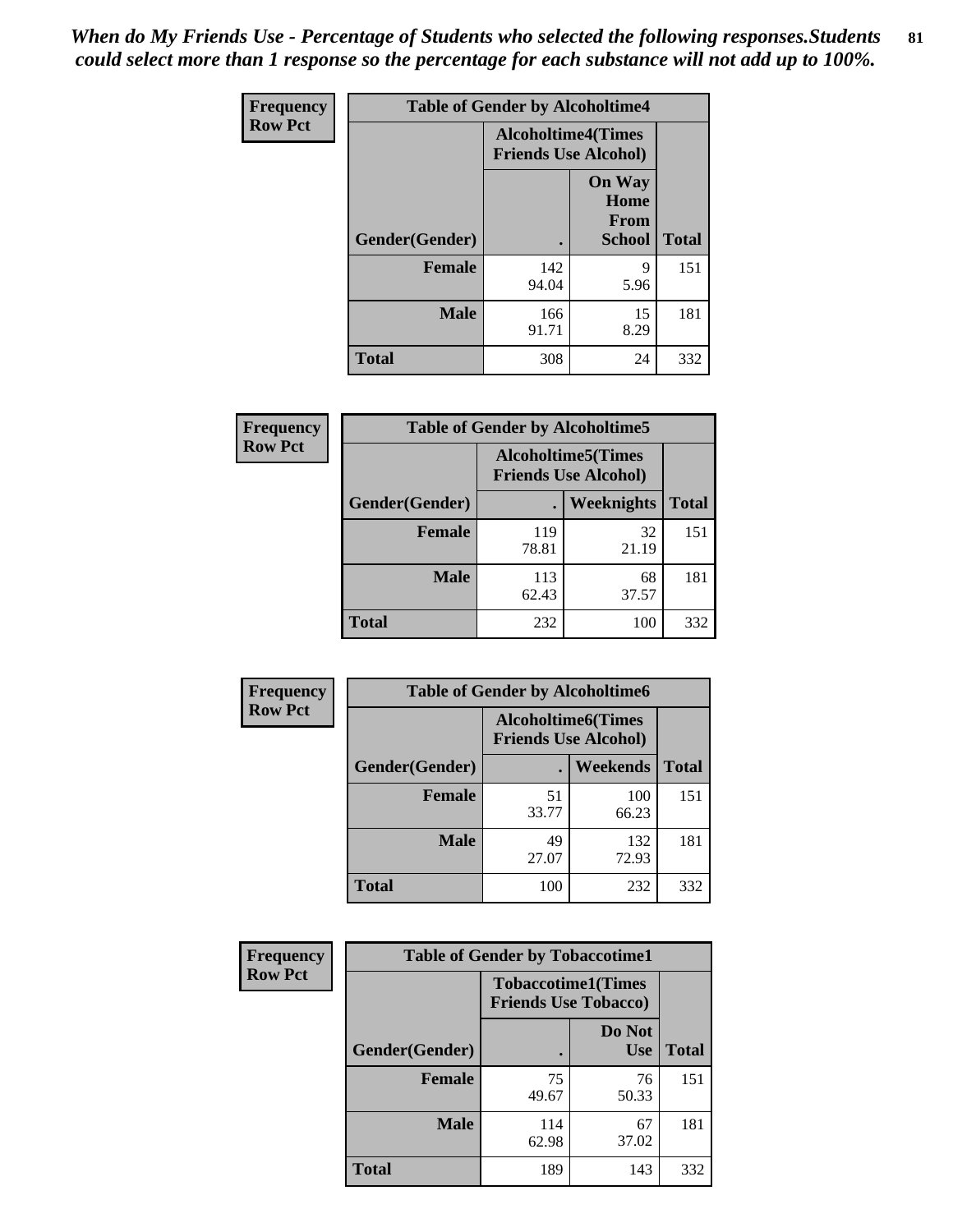| <b>Frequency</b> | <b>Table of Gender by Tobaccotime2</b> |                             |                            |              |
|------------------|----------------------------------------|-----------------------------|----------------------------|--------------|
| <b>Row Pct</b>   |                                        | <b>Friends Use Tobacco)</b> | <b>Tobaccotime2(Times</b>  |              |
|                  | Gender(Gender)                         |                             | <b>On Way</b><br>to School | <b>Total</b> |
|                  | <b>Female</b>                          | 105<br>69.54                | 46<br>30.46                | 151          |
|                  | <b>Male</b>                            | 117<br>64.64                | 64<br>35.36                | 181          |
|                  | <b>Total</b>                           | 222                         | 110                        | 332          |

| <b>Frequency</b> | <b>Table of Gender by Tobaccotime3</b> |                                                          |                                |              |
|------------------|----------------------------------------|----------------------------------------------------------|--------------------------------|--------------|
| <b>Row Pct</b>   |                                        | <b>Tobaccotime3(Times</b><br><b>Friends Use Tobacco)</b> |                                |              |
|                  | Gender(Gender)                         |                                                          | <b>During</b><br><b>School</b> | <b>Total</b> |
|                  | <b>Female</b>                          | 130<br>86.09                                             | 21<br>13.91                    | 151          |
|                  | <b>Male</b>                            | 125<br>69.06                                             | 56<br>30.94                    | 181          |
|                  | <b>Total</b>                           | 255                                                      | 77                             | 332          |

| <b>Frequency</b> | <b>Table of Gender by Tobaccotime4</b> |                                                          |                                                       |              |
|------------------|----------------------------------------|----------------------------------------------------------|-------------------------------------------------------|--------------|
| <b>Row Pct</b>   |                                        | <b>Tobaccotime4(Times</b><br><b>Friends Use Tobacco)</b> |                                                       |              |
|                  | Gender(Gender)                         |                                                          | <b>On Way</b><br>Home<br><b>From</b><br><b>School</b> | <b>Total</b> |
|                  | <b>Female</b>                          | 142<br>94.04                                             | 9<br>5.96                                             | 151          |
|                  | <b>Male</b>                            | 166<br>91.71                                             | 15<br>8.29                                            | 181          |
|                  | <b>Total</b>                           | 308                                                      | 24                                                    | 332          |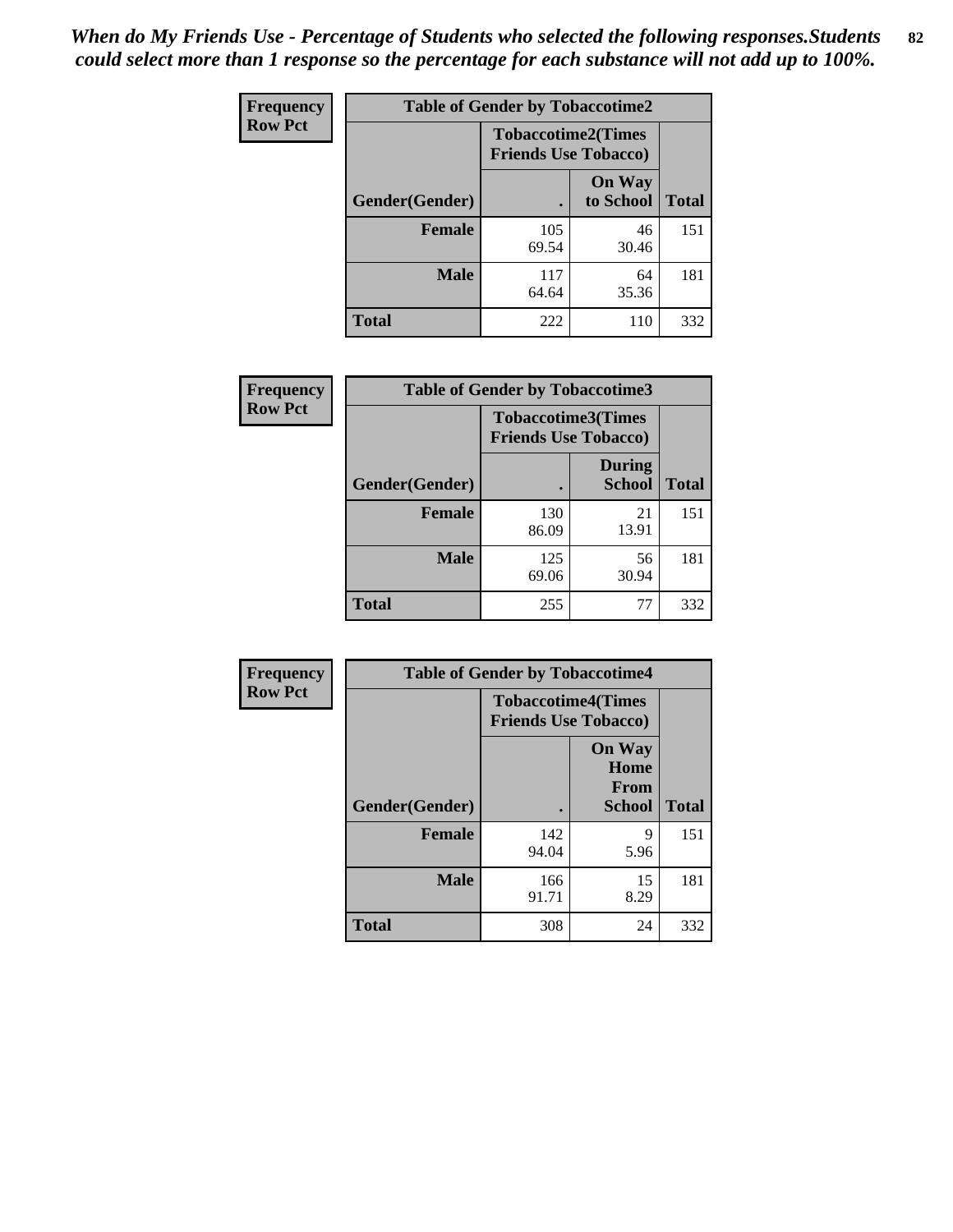| Frequency      | <b>Table of Gender by Tobaccotime5</b> |             |                                                          |              |  |
|----------------|----------------------------------------|-------------|----------------------------------------------------------|--------------|--|
| <b>Row Pct</b> |                                        |             | <b>Tobaccotime5(Times</b><br><b>Friends Use Tobacco)</b> |              |  |
|                | Gender(Gender)                         |             | Weeknights                                               | <b>Total</b> |  |
|                | <b>Female</b>                          | 94<br>62.25 | 57<br>37.75                                              | 151          |  |
|                | <b>Male</b>                            | 87<br>48.07 | 94<br>51.93                                              | 181          |  |
|                | <b>Total</b>                           | 181         | 151                                                      | 332          |  |

| <b>Frequency</b> | <b>Table of Gender by Tobaccotime6</b> |                                                          |                 |              |
|------------------|----------------------------------------|----------------------------------------------------------|-----------------|--------------|
| <b>Row Pct</b>   |                                        | <b>Tobaccotime6(Times</b><br><b>Friends Use Tobacco)</b> |                 |              |
|                  | Gender(Gender)                         |                                                          | <b>Weekends</b> | <b>Total</b> |
|                  | Female                                 | 85<br>56.29                                              | 66<br>43.71     | 151          |
|                  | <b>Male</b>                            | 87<br>48.07                                              | 94<br>51.93     | 181          |
|                  | <b>Total</b>                           | 172                                                      | 160             | 332          |

| Frequency      | <b>Table of Gender by Marijuanatime1</b> |                                                               |             |              |
|----------------|------------------------------------------|---------------------------------------------------------------|-------------|--------------|
| <b>Row Pct</b> |                                          | <b>Marijuanatime1(Times</b><br><b>Friends Use Marijuana</b> ) |             |              |
|                | Gender(Gender)                           |                                                               | Do Not Use  | <b>Total</b> |
|                | <b>Female</b>                            | 59<br>39.07                                                   | 92<br>60.93 | 151          |
|                | <b>Male</b>                              | 97<br>53.59                                                   | 84<br>46.41 | 181          |
|                | <b>Total</b>                             | 156                                                           | 176         | 332          |

| <b>Frequency</b> | <b>Table of Gender by Marijuanatime2</b> |                                                               |                            |              |
|------------------|------------------------------------------|---------------------------------------------------------------|----------------------------|--------------|
| <b>Row Pct</b>   |                                          | <b>Marijuanatime2(Times</b><br><b>Friends Use Marijuana</b> ) |                            |              |
|                  | Gender(Gender)                           |                                                               | On Way to<br><b>School</b> | <b>Total</b> |
|                  | Female                                   | 131<br>86.75                                                  | 20<br>13.25                | 151          |
|                  | <b>Male</b>                              | 150<br>82.87                                                  | 31<br>17.13                | 181          |
|                  | <b>Total</b>                             | 281                                                           | 51                         | 332          |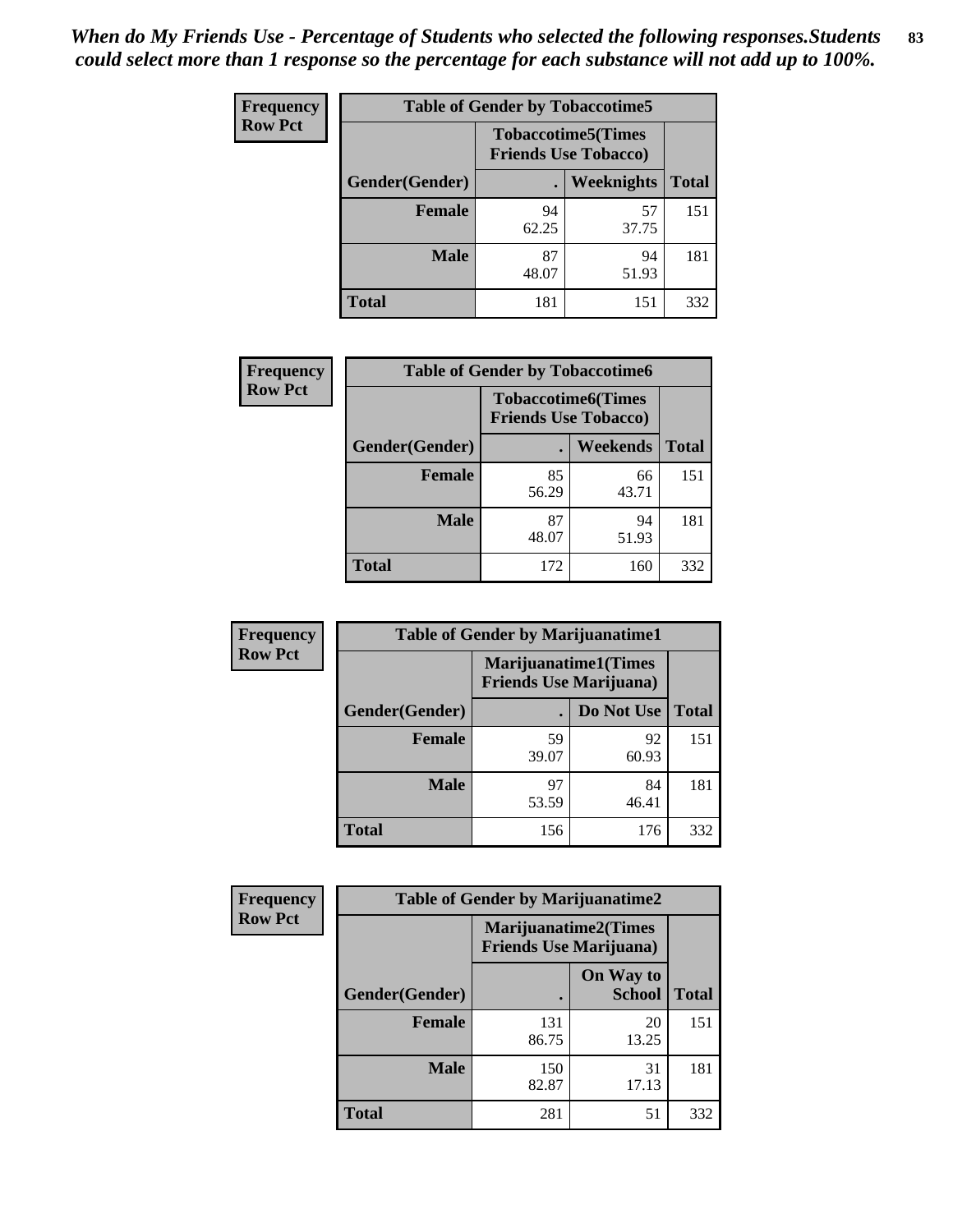*When do My Friends Use - Percentage of Students who selected the following responses.Students could select more than 1 response so the percentage for each substance will not add up to 100%.* **84**

| <b>Frequency</b> | Table of Gender by Marijuanatime3 |                                                        |                                |              |
|------------------|-----------------------------------|--------------------------------------------------------|--------------------------------|--------------|
| <b>Row Pct</b>   |                                   | Marijuanatime3(Times<br><b>Friends Use Marijuana</b> ) |                                |              |
|                  | Gender(Gender)                    |                                                        | <b>During</b><br><b>School</b> | <b>Total</b> |
|                  | <b>Female</b>                     | 144<br>95.36                                           | 4.64                           | 151          |
|                  | <b>Male</b>                       | 171<br>94.48                                           | 10<br>5.52                     | 181          |
|                  | <b>Total</b>                      | 315                                                    | 17                             | 332          |

| Frequency      | <b>Table of Gender by Marijuanatime4</b> |                                |                                                |              |
|----------------|------------------------------------------|--------------------------------|------------------------------------------------|--------------|
| <b>Row Pct</b> |                                          | <b>Friends Use Marijuana</b> ) | <b>Marijuanatime4</b> (Times                   |              |
|                | Gender(Gender)                           |                                | <b>On Way</b><br>Home<br>From<br><b>School</b> | <b>Total</b> |
|                | Female                                   | 132<br>87.42                   | 19<br>12.58                                    | 151          |
|                | <b>Male</b>                              | 147<br>81.22                   | 34<br>18.78                                    | 181          |
|                | <b>Total</b>                             | 279                            | 53                                             | 332          |

| Frequency      | <b>Table of Gender by Marijuanatime5</b> |                                                                |                   |              |  |
|----------------|------------------------------------------|----------------------------------------------------------------|-------------------|--------------|--|
| <b>Row Pct</b> |                                          | <b>Marijuanatime5</b> (Times<br><b>Friends Use Marijuana</b> ) |                   |              |  |
|                | Gender(Gender)                           |                                                                | <b>Weeknights</b> | <b>Total</b> |  |
|                | <b>Female</b>                            | 113<br>74.83                                                   | 38<br>25.17       | 151          |  |
|                | <b>Male</b>                              | 110<br>60.77                                                   | 71<br>39.23       | 181          |  |
|                | <b>Total</b>                             | 223                                                            | 109               | 332          |  |

| Frequency      | <b>Table of Gender by Marijuanatime6</b> |                                                               |                 |              |  |
|----------------|------------------------------------------|---------------------------------------------------------------|-----------------|--------------|--|
| <b>Row Pct</b> |                                          | <b>Marijuanatime6(Times</b><br><b>Friends Use Marijuana</b> ) |                 |              |  |
|                | Gender(Gender)                           |                                                               | <b>Weekends</b> | <b>Total</b> |  |
|                | <b>Female</b>                            | 94<br>62.25                                                   | 57<br>37.75     | 151          |  |
|                | <b>Male</b>                              | 85<br>46.96                                                   | 96<br>53.04     | 181          |  |
|                | <b>Total</b>                             | 179                                                           | 153             | 332          |  |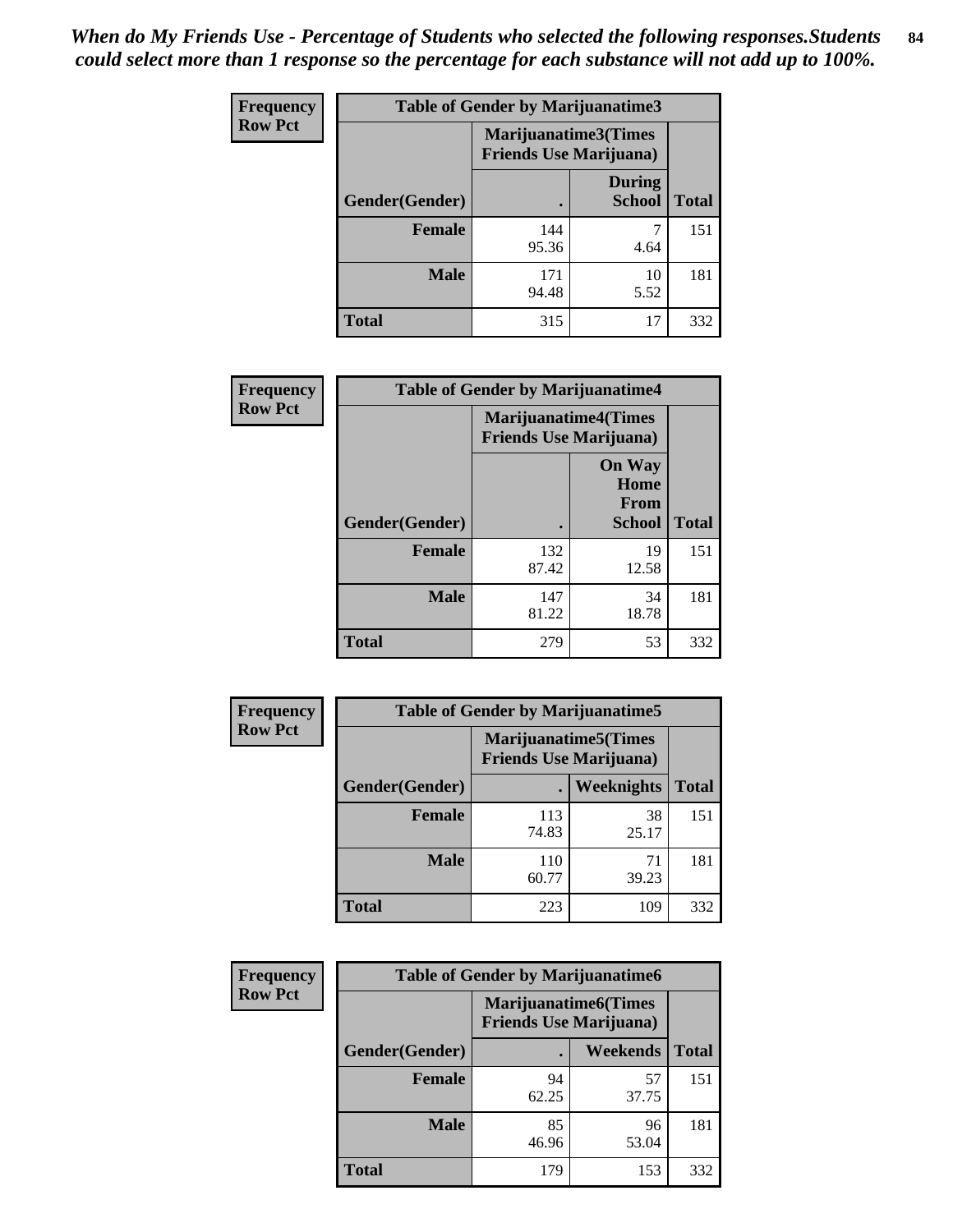*When do My Friends Use - Percentage of Students who selected the following responses.Students could select more than 1 response so the percentage for each substance will not add up to 100%.* **85**

| <b>Frequency</b> | <b>Table of Gender by Otherdrugtime1</b> |                                                                                    |              |              |
|------------------|------------------------------------------|------------------------------------------------------------------------------------|--------------|--------------|
| <b>Row Pct</b>   |                                          | <b>Otherdrugtime1</b> (Times<br><b>Friends Use Other</b><br><b>Illegal Drugs</b> ) |              |              |
|                  | Gender(Gender)                           |                                                                                    | Do Not Use   | <b>Total</b> |
|                  | <b>Female</b>                            | 32<br>21.19                                                                        | 119<br>78.81 | 151          |
|                  | <b>Male</b>                              | 39<br>21.55                                                                        | 142<br>78.45 | 181          |
|                  | <b>Total</b>                             | 71                                                                                 | 261          | 332          |

| Frequency      | <b>Table of Gender by Otherdrugtime2</b> |                                                                                   |                            |              |
|----------------|------------------------------------------|-----------------------------------------------------------------------------------|----------------------------|--------------|
| <b>Row Pct</b> |                                          | <b>Otherdrugtime2(Times</b><br><b>Friends Use Other</b><br><b>Illegal Drugs</b> ) |                            |              |
|                | <b>Gender</b> (Gender)                   |                                                                                   | On Way to<br><b>School</b> | <b>Total</b> |
|                | <b>Female</b>                            | 144<br>95.36                                                                      | 4.64                       | 151          |
|                | <b>Male</b>                              | 162<br>89.50                                                                      | 19<br>10.50                | 181          |
|                | <b>Total</b>                             | 306                                                                               | 26                         | 332          |

| <b>Frequency</b> | <b>Table of Gender by Otherdrugtime3</b> |                                                    |                                |              |
|------------------|------------------------------------------|----------------------------------------------------|--------------------------------|--------------|
| <b>Row Pct</b>   |                                          | <b>Friends Use Other</b><br><b>Illegal Drugs</b> ) | Otherdrugtime3(Times           |              |
|                  | Gender(Gender)                           |                                                    | <b>During</b><br><b>School</b> | <b>Total</b> |
|                  | <b>Female</b>                            | 144<br>95.36                                       | 7<br>4.64                      | 151          |
|                  | <b>Male</b>                              | 166<br>91.71                                       | 15<br>8.29                     | 181          |
|                  | <b>Total</b>                             | 310                                                | 22                             | 332          |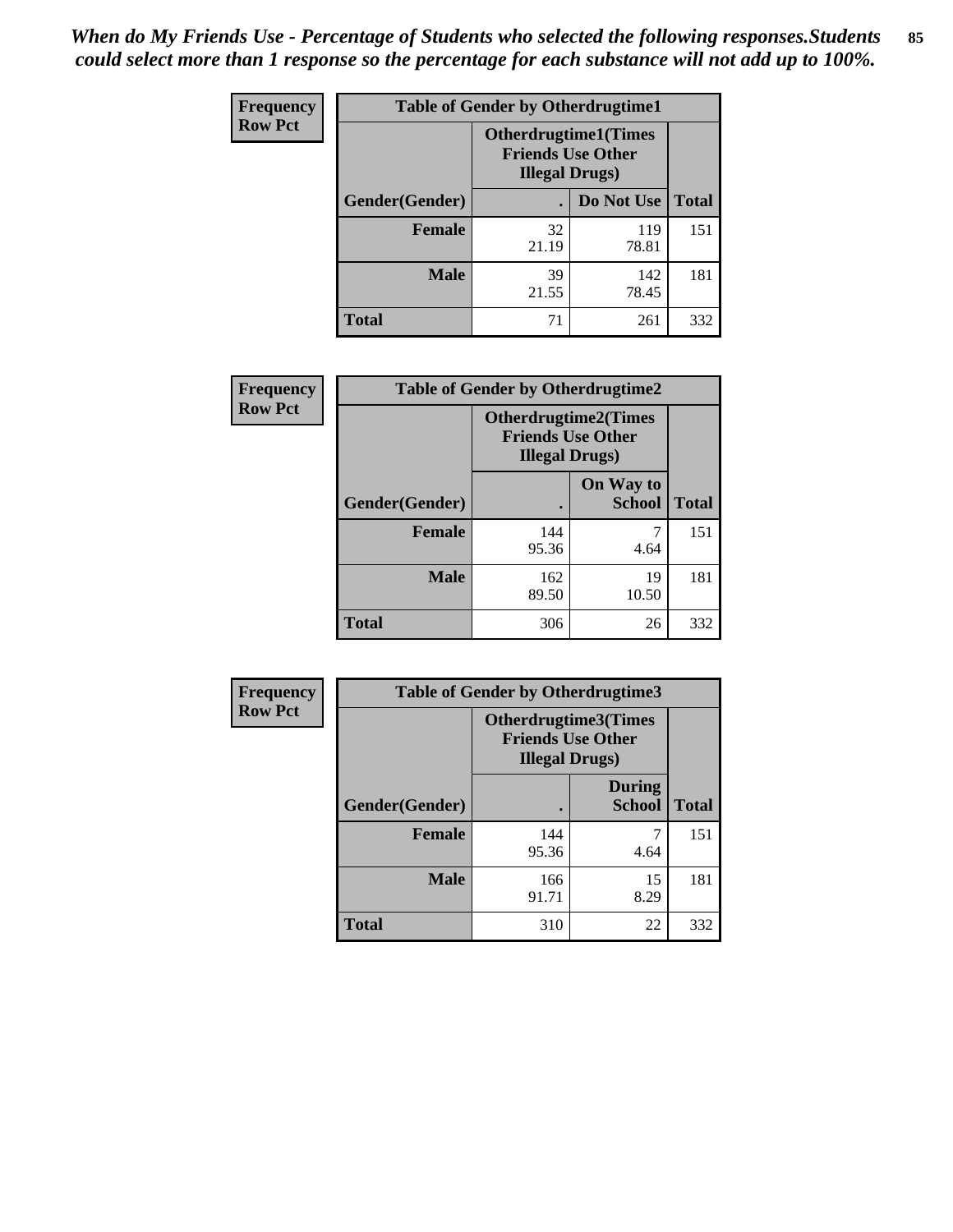*When do My Friends Use - Percentage of Students who selected the following responses.Students could select more than 1 response so the percentage for each substance will not add up to 100%.* **86**

| <b>Frequency</b> | <b>Table of Gender by Otherdrugtime4</b> |                                                    |                                                       |              |
|------------------|------------------------------------------|----------------------------------------------------|-------------------------------------------------------|--------------|
| <b>Row Pct</b>   |                                          | <b>Friends Use Other</b><br><b>Illegal Drugs</b> ) | <b>Otherdrugtime4(Times</b>                           |              |
|                  | Gender(Gender)                           |                                                    | <b>On Way</b><br>Home<br><b>From</b><br><b>School</b> | <b>Total</b> |
|                  | <b>Female</b>                            | 143<br>94.70                                       | 8<br>5.30                                             | 151          |
|                  | <b>Male</b>                              | 165<br>91.16                                       | 16<br>8.84                                            | 181          |
|                  | <b>Total</b>                             | 308                                                | 24                                                    | 332          |

| Frequency      | <b>Table of Gender by Otherdrugtime5</b> |                                                                                    |             |              |
|----------------|------------------------------------------|------------------------------------------------------------------------------------|-------------|--------------|
| <b>Row Pct</b> |                                          | <b>Otherdrugtime5</b> (Times<br><b>Friends Use Other</b><br><b>Illegal Drugs</b> ) |             |              |
|                | Gender(Gender)                           |                                                                                    | Weeknights  | <b>Total</b> |
|                | <b>Female</b>                            | 129<br>85.43                                                                       | 22<br>14.57 | 151          |
|                | <b>Male</b>                              | 156<br>86.19                                                                       | 25<br>13.81 | 181          |
|                | <b>Total</b>                             | 285                                                                                | 47          | 332          |

| <b>Frequency</b> | <b>Table of Gender by Otherdrugtime6</b> |                                                                                   |             |              |  |
|------------------|------------------------------------------|-----------------------------------------------------------------------------------|-------------|--------------|--|
| <b>Row Pct</b>   |                                          | <b>Otherdrugtime6(Times</b><br><b>Friends Use Other</b><br><b>Illegal Drugs</b> ) |             |              |  |
|                  | Gender(Gender)                           |                                                                                   | Weekends    | <b>Total</b> |  |
|                  | <b>Female</b>                            | 121<br>80.13                                                                      | 30<br>19.87 | 151          |  |
|                  | <b>Male</b>                              | 144<br>79.56                                                                      | 37<br>20.44 | 181          |  |
|                  | <b>Total</b>                             | 265                                                                               | 67          | 332          |  |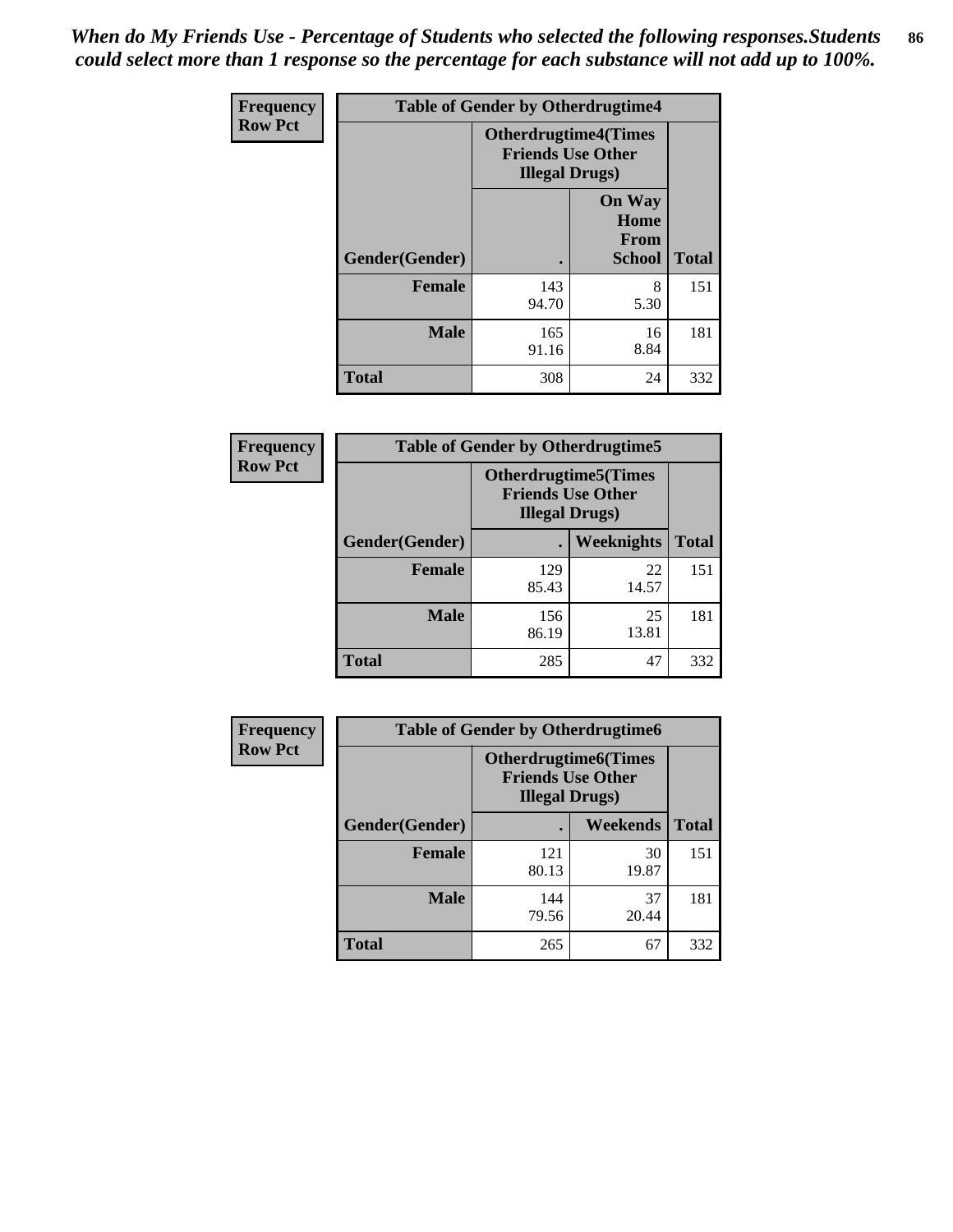# *Other Questions* **87**

| <b>Frequency</b> | <b>Table of Gender by Educationalcohol</b> |                                                                                                                                       |                |              |
|------------------|--------------------------------------------|---------------------------------------------------------------------------------------------------------------------------------------|----------------|--------------|
| <b>Row Pct</b>   |                                            | <b>Educationalcohol</b> (I<br>have been taught<br>about alcohol,<br>tobacco,<br>and other drugs<br>within the last year<br>at school) |                |              |
|                  | Gender(Gender)                             | <b>Yes</b>                                                                                                                            | N <sub>0</sub> | <b>Total</b> |
|                  | <b>Female</b>                              | 127<br>84.11                                                                                                                          | 24<br>15.89    | 151          |
|                  | <b>Male</b>                                | 147<br>81.22                                                                                                                          | 34<br>18.78    | 181          |
|                  | <b>Total</b>                               | 274                                                                                                                                   | 58             | 332          |

| Frequency      | <b>Table of Gender by Rodedrinking</b> |                                                                                                                     |                |              |  |
|----------------|----------------------------------------|---------------------------------------------------------------------------------------------------------------------|----------------|--------------|--|
| <b>Row Pct</b> |                                        | Rodedrinking(In<br>the past 30 days I<br>have ridden in a<br>car with a driver<br>who had been<br>drinking alcohol) |                |              |  |
|                | Gender(Gender)                         | Yes                                                                                                                 | N <sub>0</sub> | <b>Total</b> |  |
|                | <b>Female</b>                          | 26<br>17.22                                                                                                         | 125<br>82.78   | 151          |  |
|                | <b>Male</b>                            | 31<br>17.13                                                                                                         | 150<br>82.87   | 181          |  |
|                | <b>Total</b>                           | 57                                                                                                                  | 275            | 332          |  |

| Frequency      | <b>Table of Gender by Drugsschool</b> |                                                                                                                                     |                |              |  |
|----------------|---------------------------------------|-------------------------------------------------------------------------------------------------------------------------------------|----------------|--------------|--|
| <b>Row Pct</b> |                                       | <b>Drugsschool</b> (During<br>the past 12 months,<br>I have been offered,<br>sold,<br>or given illegal drugs<br>on school property) |                |              |  |
|                | Gender(Gender)                        | <b>Yes</b>                                                                                                                          | N <sub>0</sub> | <b>Total</b> |  |
|                | <b>Female</b>                         | 22<br>14.57                                                                                                                         | 129<br>85.43   | 151          |  |
|                | <b>Male</b>                           | 40<br>22.10                                                                                                                         | 141<br>77.90   | 181          |  |
|                | <b>Total</b>                          | 62                                                                                                                                  | 270            | 332          |  |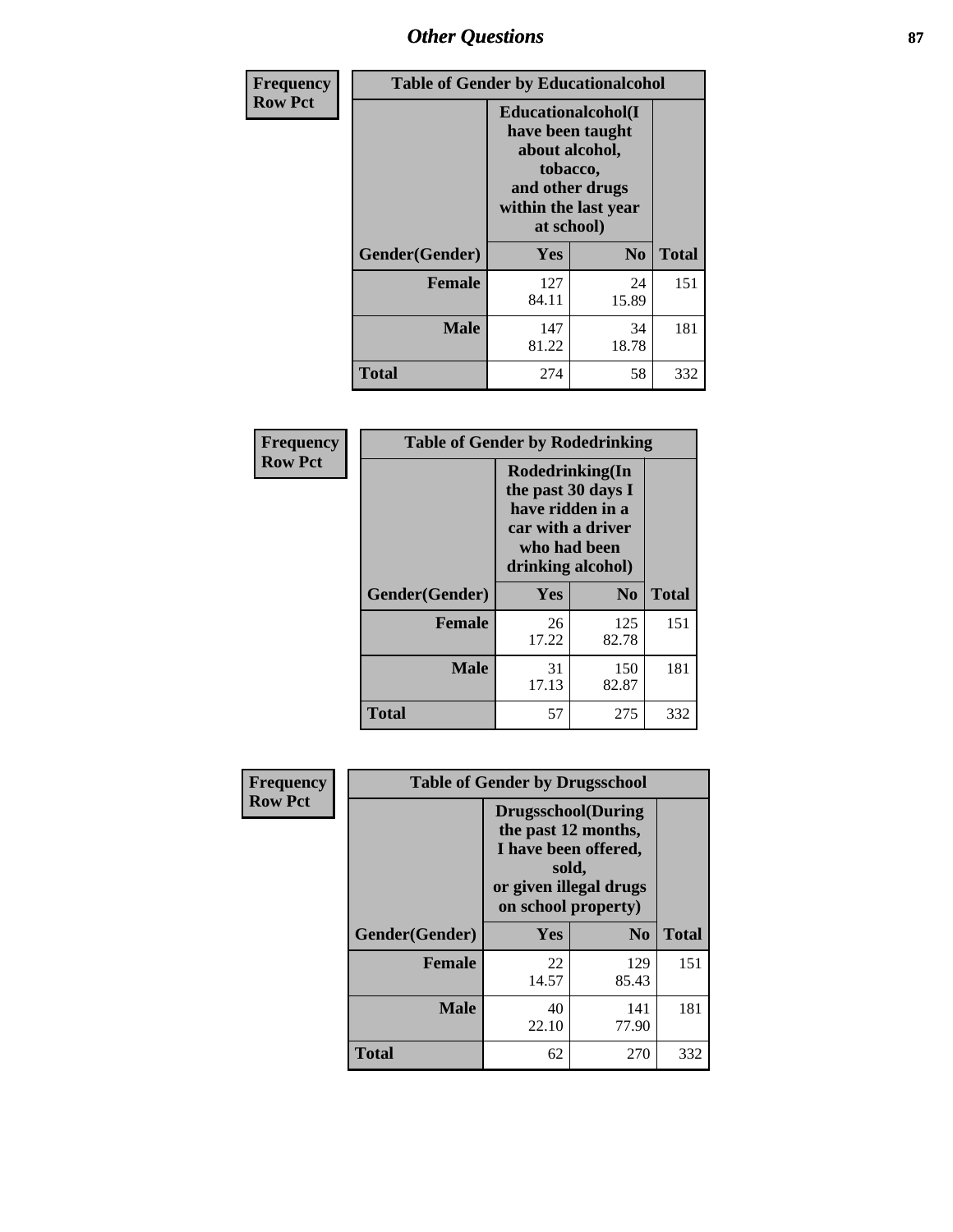## *Other Questions* **88**

**Frequency Row Pct**

| <b>Table of Gender by Bingedrinking</b> |                         |                                                                                                         |                   |                   |                        |                               |                   |              |
|-----------------------------------------|-------------------------|---------------------------------------------------------------------------------------------------------|-------------------|-------------------|------------------------|-------------------------------|-------------------|--------------|
|                                         |                         | Bingedrinking(I have drunk five or more<br>drinks of alcohol at one sitting during the<br>last 30 days) |                   |                   |                        |                               |                   |              |
| <b>Gender</b> (Gender)                  | $\bf{0}$<br><b>Days</b> | 1 or<br>days                                                                                            | 3 to<br>5<br>days | 6 to<br>9<br>days | 10<br>to<br>19<br>days | <b>20</b><br>to<br>29<br>days | All<br>30<br>days | <b>Total</b> |
| <b>Female</b>                           | 126<br>83.44            | 10<br>6.62                                                                                              | 5<br>3.31         | 3<br>1.99         | 5<br>3.31              | 0.66                          | 0.66              | 151          |
| <b>Male</b>                             | 142                     | 8                                                                                                       | 11                | 5                 | 8                      | 2                             | 5                 | 181          |
|                                         | 78.45                   | 4.42                                                                                                    | 6.08              | 2.76              | 4.42                   | 1.10                          | 2.76              |              |

| Frequency      | <b>Table of Gender by Educationaids</b> |                                                                                                 |                |              |  |
|----------------|-----------------------------------------|-------------------------------------------------------------------------------------------------|----------------|--------------|--|
| <b>Row Pct</b> |                                         | <b>Educationaids</b> (I<br>have been taught<br>about HIV/AIDS<br>at school in the<br>past year) |                |              |  |
|                | Gender(Gender)                          | Yes                                                                                             | N <sub>0</sub> | <b>Total</b> |  |
|                | <b>Female</b>                           | 115<br>76.16                                                                                    | 36<br>23.84    | 151          |  |
|                | <b>Male</b>                             | 118<br>65.19                                                                                    | 63<br>34.81    | 181          |  |
|                | <b>Total</b>                            | 233                                                                                             | 99             | 332          |  |

| <b>Frequency</b> | <b>Table of Gender by Suicideconsider</b> |                 |                |              |  |
|------------------|-------------------------------------------|-----------------|----------------|--------------|--|
| <b>Row Pct</b>   |                                           | Suicideconsider |                |              |  |
|                  | Gender(Gender)                            | Yes             | N <sub>0</sub> | <b>Total</b> |  |
|                  | <b>Female</b>                             | 20<br>13.25     | 131<br>86.75   | 151          |  |
|                  | <b>Male</b>                               | 18<br>9.94      | 163<br>90.06   | 181          |  |
|                  | Total                                     | 38              | 294            | 332          |  |